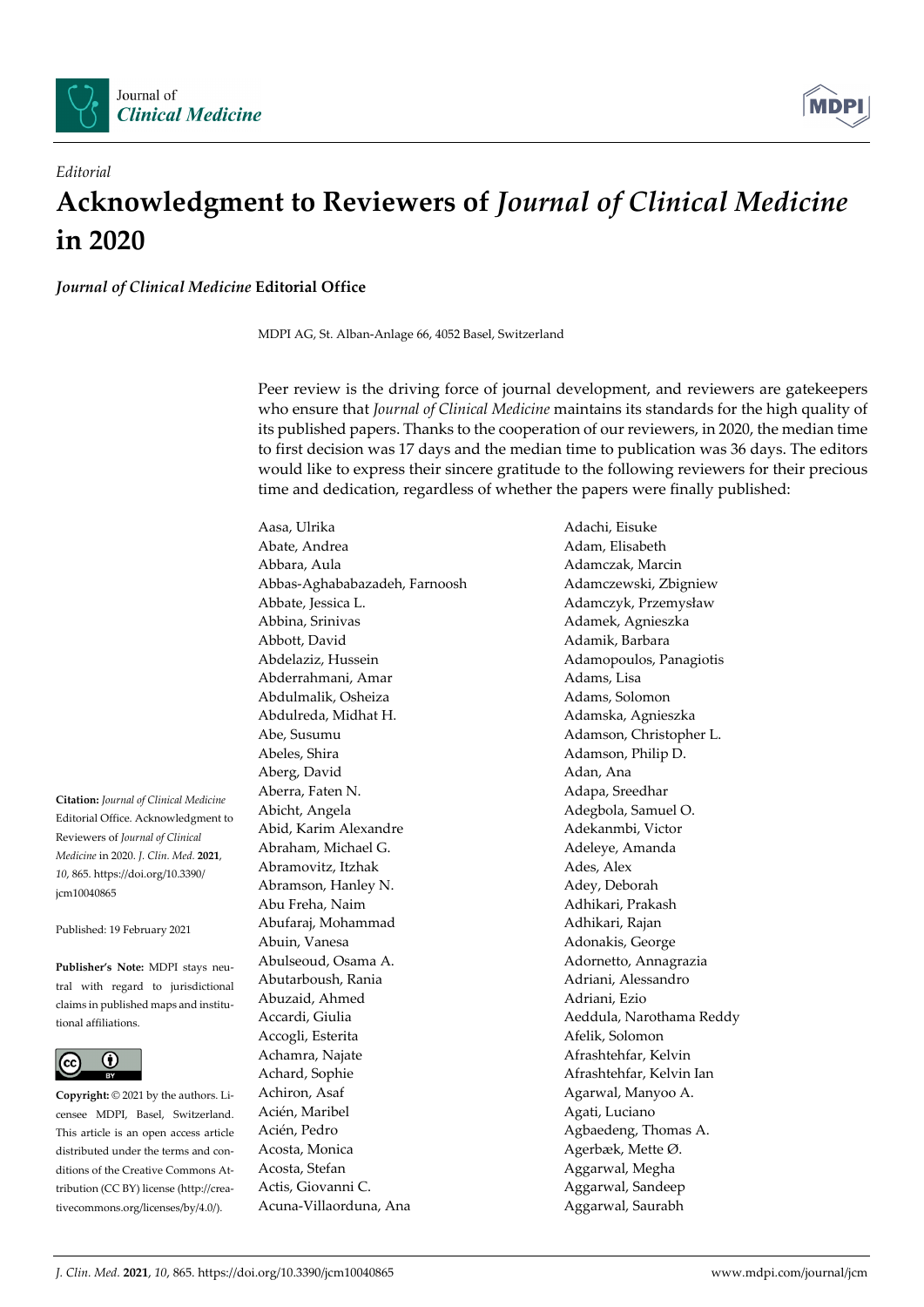Agil, Ahmad Akiko, Oshiro Agoro, Rafiou **Akiyama, Hisashi** Ágoston, Csilla Akkari, Leila Agrafioti, Anastasia Ákos Szabó, Charles Agrawal, Alok **Akosile**, Wole Agrawal, Priyanka **Akouri, Randa** Agrawal, Vineet **Akushevich, Igor V.** Akushevich, Igor V. Agresta, Ferdinando **Akwasi Atakora, Amoako** Aguadé-Bruix, Santiago Alabraba, Edward Aguglia, Umberto **Al-Ahmad, Abraham** Aguilar-Company, Juan Alaimo, Alessandro Aguilar-Diosdado, Manuel **Alam, Samina** Aguilera Correa, John Jairo **Alapati**, Satish B. Aguilera, Mari **Alawami, Mohammed** Aguirre, José A. (2008) Albaladejo Vicente, Romana Aguirre-Urízar, José Manuel **Albani**, Diego Agus, Marco Albaugh, Vance Ahamed, Jasimuddin Alberio, Lorenzo Ahearne, Mark Albert, Grinshpun Ahern, Daniel **Albert**, Silvia Ahlman, Mark A. Albert, Stewart Ahluwalia, Meenakshi Albert, Umberto Ahmad, Aamir Alberton, Paolo Ahmad, Baseer U. Albertsen, Ida Ehlers Ahmad, Khurshid Albertsmeier, Markus Ahmad, Shakil Albini, Adriana Ahmadi, Sara **Albo**, Erika Ahmadzia, Homa K. Albrecht, Jennifer S. Ahmed, Atif Ali Albrektsson, Tomas Ahn, Chang Ho Albro, Michael B. Ahn, Jeonghyun Alcaraz, Miguel Ahnert, Peter Alcock, Lisa Ahrenfeldt, Linda Juel Alda, Martin Ahuja, Sanchit Aleksandrovych, Veronika Ai, Walden Aleksova, Aneta Aiba, Takeshi **Aleksyniene, Ramune** Aibar-Almazán, Agustín Alessio, Annovazzi Aiello, Valeria **Alessio, Helaine** Aigner, Felix Alexiev, Ulrike Aigner, Rene Alexy, Tamas Aimo, Alberto Alfano, Gaetano Airaksinen, Juhani Alfarouk, Khalid Omer Aishima, Shinichi Alfieri, Sergio Aizawa, Toru **Alfieri, Valentina** Aizenberg, Michele Alfonso, Picó Ajaimy, Maria **Algalarrondo**, Vincent Ajduk, Anna **Alghetaa, Hasan F. K.** Ajjan, Ramzi Algood, Holly Akagi, Satoshi akagi aka shi a shekarar Ali, Farwa Akalin, Ali Ali, Juzar Akalin, Enver Alicic, Radica Akcalı, Aliye **Alijotas-Reig, Jaume** Akelina, Yelena Al-Imam, Ahmed Akhavan-Sigari, Reza Aljuboori, Zaid Akhmetzhanov, Andrei R. Alkhachroum, Ayham Akhurst, Rosemary J. Alkhateeb, Abedalrhman Akiba, Chihiro **Alkhubaizi**, Qoot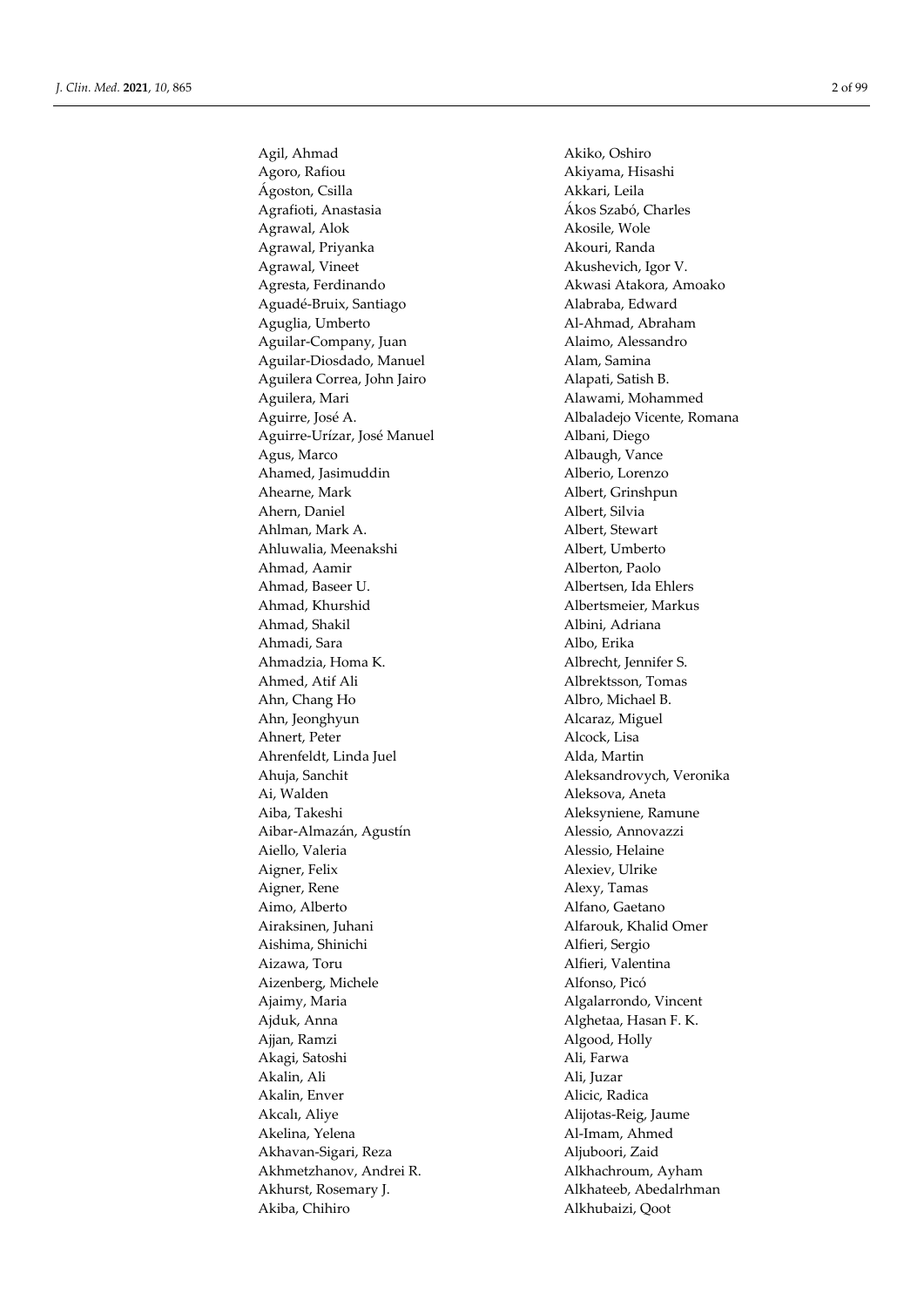Alkilany, Reem Amodio, Piero Al-kinani, Ali Athab Amorim, Anita Allan, Harriet **Amorim-Costa**, Célia Allaouchiche, Bernard **Amorim-de-Sousa**, Ana Allé, Mélissa C. Amoroso, Francesca Allegaert, Karel **Amos**, Christopher I. Allegra, Eugenia **Amundsen**, Cindy L. Allemann, Florin **Amundsen**, Tore Allen, Herbert An, Jeung Hee Allen, Lisa M. An, Seung Allen, Robert J. **Anand, Kartik** Allen-Brady, Kristina L. Anapolski, Michael Allevi, Fabiana **Andabak Rogulj**, Ana Almalla, Mohammad Andereggen, Lukas Almansa, Raquel **Andersen**, Poul Erik Almeida, Gabriela M. Andersen, Vidar Almeida, Luis **Anderson**, Annette Almeida, Shamika **Anderson**, Greg M. Almeida-Santos, Ana Teresa Anderson, Larry Almekhlafi, Mohammed A. Anderson, Leslie Almerich-Silla, José Manuel **Anderson**, Michaela Alnuaimat, Hassan Anderson, Robert Aloisi, Anna Maria **Andersson**, Mattias K. Alonso Salinas, Gonzalo Luis Andò, Giuseppe Alpay Savasan, Zeynep Andoniadou, Cynthia Al-Qawasmi, Riyad A. Andrea, Coppola Al-Samkari, Hanny **Al-Samkari, Hanny Andreae**, Michael Alsharedi, Mohamed Andrew, Jones Alt, Volker Andrews, Brian T. Altin, S. Elissa Andrews, Jean AlTurki, Ahmed Andrianello, Stefano Alva, Norma Andriessen, Anneke Álvarez, Daniel Andriessen, Karl Alvarez, Roger Androulakis, Ioannis P. Álvarez-Mercado, Ana Isabel Andrzej, Nowicki Alves, Ricardo Anelli, Luisa Alwahsh, Salamah **Anesi**, Alexandre Alzaid, Fawaz **Angelico**, Roberta Amano, Tetsuya **Angelidi**, Angeliki Amano, Toshiyasu Angelini, Dana E. Amarelli, Cristiano **Angelone**, Tommaso Amaricai, Elena **Angelova**, Plamena R. Amati, Francesca **Angelovich, Thomas** Amato, Rosario **Angelucci**, Emanuele Amemiya, Ayumi Anichini, Roberto Amerio, Paolo **Anifandis**, George Amialchuk, Aliaksandr **Anile, Marco** Anile, Marco Amin, Minal M. Anis, Eman Amin, Nirav H. Annesley, Sarah Amirav, Israel Annex, Brian Amirian, E. Susan Ansa, Benjamin Amital, Howard Ansani, Lucia Amiya, Eisuke Antal, Márk Ammar, Achraf **Antelo**, María Luisa Ammirabile, Angela Antignani, Pier Luigi Ammirati, Enrico Antinozzi, Cristina Amoaku, Winfried M. Antipova, Veronica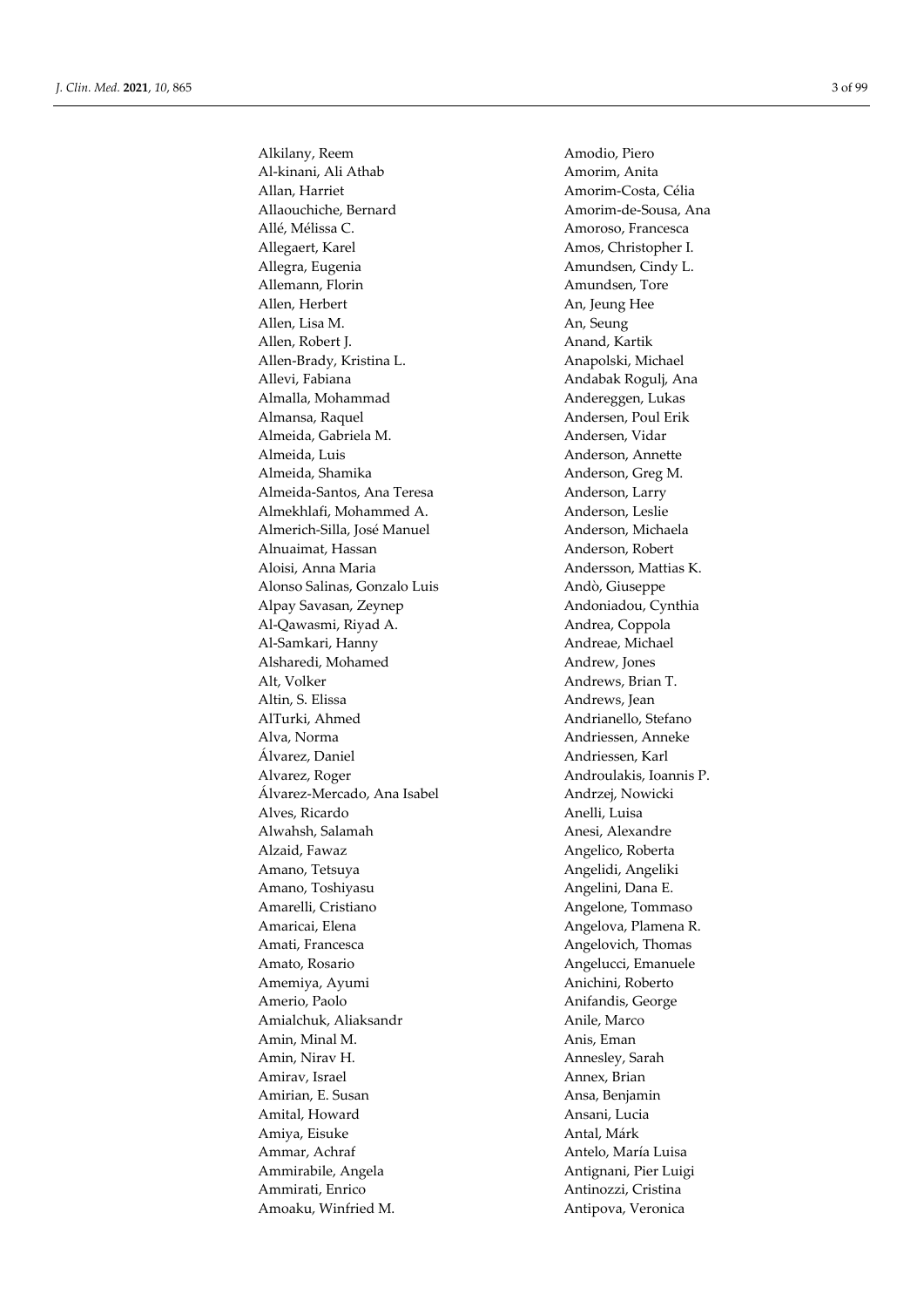Antonarakis, Gregory S. Arnaboldi, Paul Antonelli Incalzi, Raffaele **Arnaud, Claire** Arnaud, Claire Antoni, Anna Arnbjörnsson, Einar Antoni, Michael H. Arnhold, Jürgen Antoniak, Silvio Arnold, Rudolf Antonio, Leen Arnoldner, Christoph Antoniou, Evangelia Arnoult, Damien Antonogeorgos, George Aroke, Edwin Antonucci, Ivana Arora, Gunjan Antonuzzo, Lorenzo Arora, Sohrab Antwi-Boasiako, Charles **Arponen**, Heidi Anyfantakis, Dimitrios I. Arps, Kelly Anzivino, Roberta **Arranz**, Laura-Isabel Aoki, Makoto Arrich, Jasmin Aoki, Masayo **Arroyave, Nora Vanegas** Aoki-Nonaka, Yukari **Arruza**, Luis Aonuma, Kazutaka **Arshad, Hassan** Aouad, Phillip Arteel, Gavin E. Aoyama, Naoki **Arthur**, Helen Aoyama, Norio Arthurs, Bryan Aparicio, Jorge Artigas, Antonio Aparicio, Jose Ramon **Arunamata**, Alisa Aparicio-Ugarriza, Raquel **Arvanitaki**, Marianna Apra, Caroline **Arvelakis**, Antonios Aqrawi, Lara **Arweiler-Harbeck**, Diana Aquavella, James V. Asa'ad, Farah Aquino-Martinez, Ruben Asaad, Wael Arad, Michael **Asadipooya**, Kamyar Aragao, Irene **Asaeda, Makoto** Aragona, Oriana **Asahina**, Izumi Arai, Chihiro **Asahina, Kinji** Arai, Kunizo Asano, Naoki Arai, Masami Asano, Yoshihide Arakaki, Tatsuya **Asatryan, Babken** Araki, Tetsuro Ascoli Marchetti, Andrea Aranda-García, Silvia Aseervatham, Jaya Arase, Yoshitaka Arase, Yoshitaka Ashimatey, Bright Senyo Arba, Francesco **Ashktorab**, Hassan Arbini, Arnaldo Ashrafian Bonab, Maziar Arcidiacono, Paolo Giorgio Ashton, John Arcurio, Lindsay R. Asif, Mohammed Ardakani, Nima Mesbah Aslanian, Harry Ardizzone, Sandro **Aslanides**, Ioannis M. Arefian, Habibollah Aslanidis, Theodoros Arena, Claudia **Asleh, Rabea** Asleh, Rabea Arends, Iris Aso, Ester Argentiero, Antonella Assadsangabi, Reza Ariani, Alarico Asselin-Labat, Marie-Liesse Arias-Cabrales, Carlos E. Assenza, Giovanni Arici, Cecilia Aszmann, Oskar C. Arima, Yuichiro **Ata-Ali, Javier** Ata-Ali, Javier Aris, Izzuddin M. Atchison, David A. Arita, Reiko **Athanasia, Printza** Ariza, Maria Eugenia **Athinarayanan**, Shaminie Armario, Pedro Athyros, Vasilios Armeni, Tatiana **Atkin**, Stephen L.

Anton, Fernand **Armstead, William M.**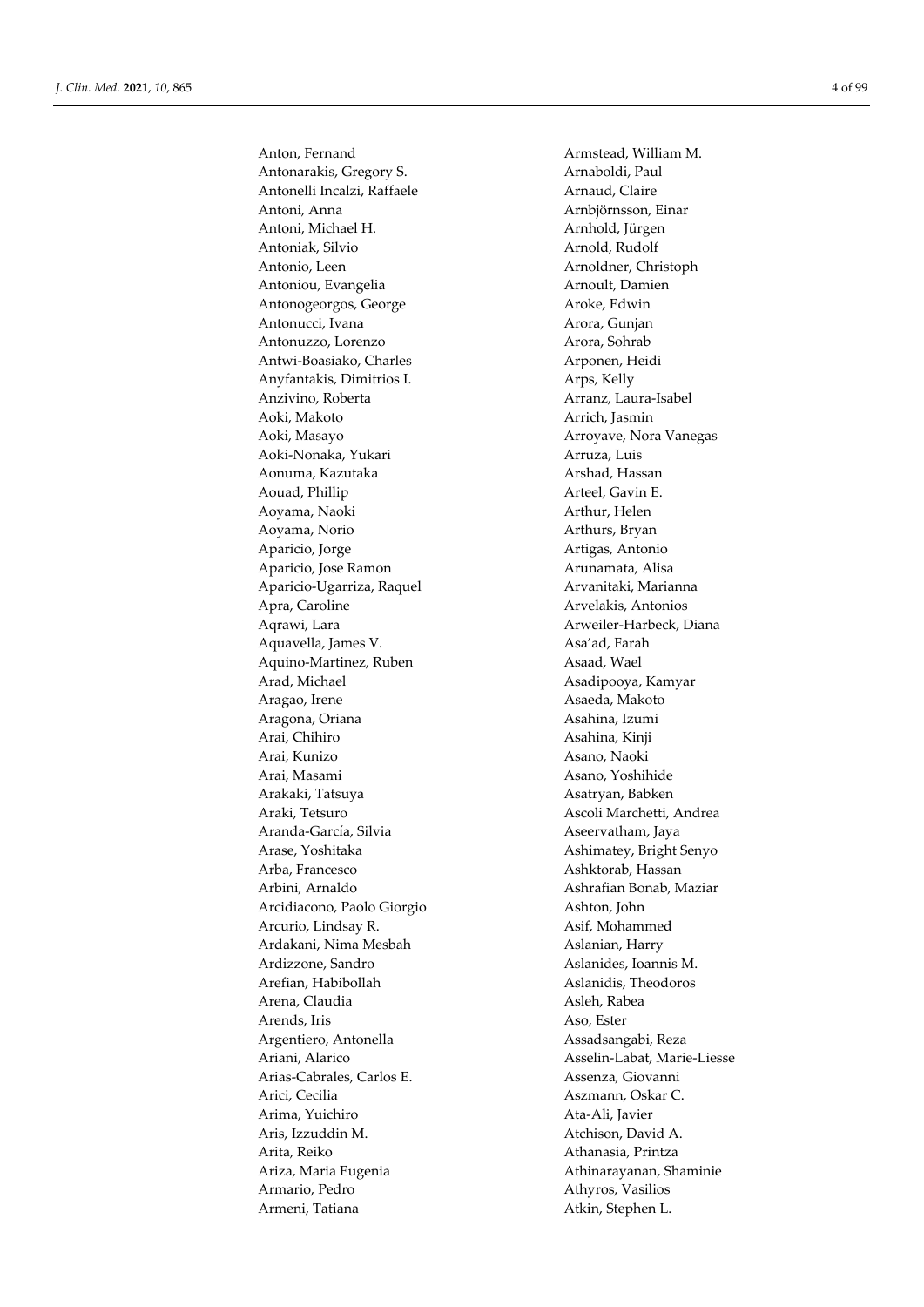Atkinson, Andrew Bäcker, Henrik C. Atkinson, Henry Dushan E. Backer, Jantien Atrash, Shebli Badau, Dana Atsuta, Yoshiko Badhiwala, Jetan Attali, Bernard Badiali, Giovanni Atwal, Paldeep S. Badour, Christal L. Atzler, Dorothee Badros, Ashraf Au, Lewis Bae, Jeehyeon Audi, Said Baek, Kyung In Auer, Rebecca C. Baek, Sehyun Augello, Marcello Baek, Seung-Hak Augusto, Jean-François Baert, Thais Aurilio, Gaetano Baertling, Fabian Auvinen, Anssi Baeyens, Jean-Pierre Auzmendi-Iriarte, Jaione Baeyens, Nicolas Avelino, Antonio Bagavant, Harini Avery, Ryan J. Bagetta, Giacinto Avian, Alexander **Baghdadi**, Ziad D. Avitabile, Teresio Bagheri, Zahra Avtanski, Dimiter Bagiu, Iulia-Cristina Awad, Milena **Bagnato**, Gianluca Awada, Hassan Bagot, Catherine N. Ay, Cihan Bagrov, Alexei Ayache, Samar **Bagüés**, Ana Ayerbe, Luis **Bahmad**, Hisham Aymami, Marie **Bahra**, Marcus Ayoub, Ashraf Baht, Gurpreet Aysegül, Ilhan-Mutlu **Bai**, Mingfeng Ayuse, Takao Baile Ayensa, José Ignacio Ayyadurai, Puvanalingam Bailey, Pippa Ayyathurai, Rajinikanth **Bailly**, Sébastien Azad, Nilofer Saba Bain, Steve Azaïs, Henri **Baine**, Michael J. Azarnia Tehran, Domenico Baj, Jacek Azem, Foad Bajaj, Jeevisha Azer, Samy A. Bajaj, Puneet Aziz, Fahad Bajaj, Sahil Azodi, Masoud Bajic, Petar Azrad, Maria Bajo Lorenzana, Victoria M Azrad, Maya **Bakht**, Martin Azuma, Mariane Maffei Bakris, George L. Azuma, Nobuyoshi Bakulski, Kelly M. Azziz, Ricardo Balani, Jyoti B. Mariottoni, Eduardo Balaphas, Alexandre Babajko, Sylvie Balashova, Nataliya Babel, Przemyslaw Balasubramanian, Priya Babst, Reto Balbi, Bruno Baccarani, Umberto Baldacci, Filippo Bacci, Christian Baldassarre, Maria Elisabetta Baccouche, Asma Baldereschi, Marzia Bacher, Ulrike Baldetti, Luca Bacherini, Daniela Baldi, Ileana Bach-Gansmo, Tore Baldinger-Melich, Pia Bachler, Mirjam Baldini, Nicola Bachmann, Friederike Balducci, Claudia

Avanzas, Pablo Baezconde-Garbanati, Lourdes Babapoor-Farrokhran, Savalan Balasubramani, Goundappa K.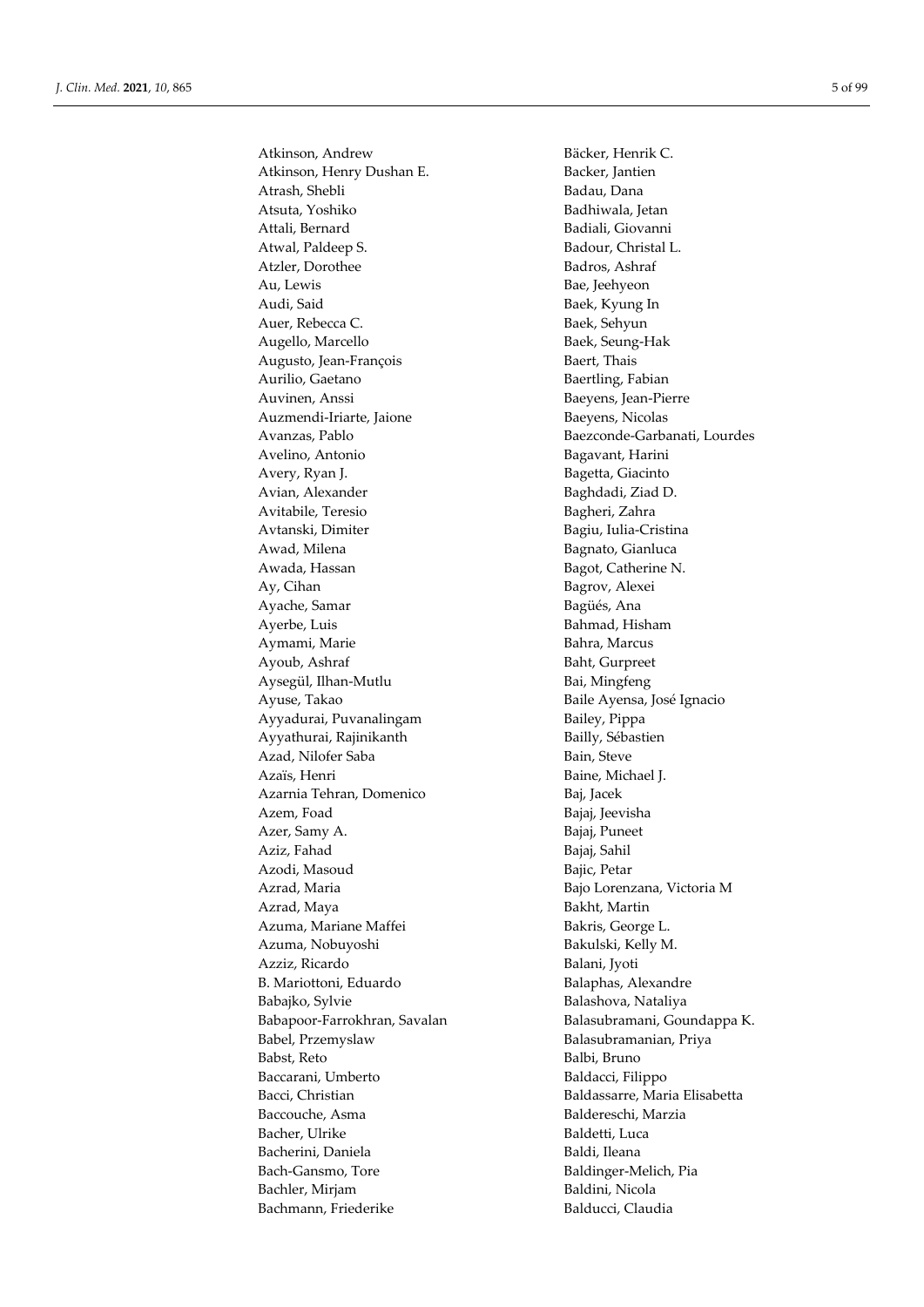Balédent, Olivier Barcz, Ewa Balica, Adrian C<br>Bardaji, Alfredo Balistreri, Carmela Rita Bardin, Ron Balkau, Beverley Barisano, Giuseppe Ballard, Zachary Barlier, Anne Ballmann, Christopher Barnas, Edyta Ballweg, Jean A. Barnea, Eytan R. Balmer, Lois Barnes, Maree Balne, Praveen Kumar Barone, Rita Balogh, Esther A. Baron-Stefaniak, Joanna Balogh, Zsolt Bar-Or, David Baloira Villar, Adolfo Barracano, Rosaria Baloni, Priyanka Barralet, Jake Balzano, Tiziano **Barrasa**, Helena Balzano-Nogueira, Leandro Barratt, Jonathan Balzarro, Matteo **Barratt, Shaney** Bambling, Matthew Barre, Edward Bamforth, Simon Barrea, Luigi Banach, Maciej Barreiro, Esther Bandapalli, Obul Reddy Barreto, Jason N. Bandmann, Oliver **Bandmann**, Oliver **Bandmann**, Oliver **Bandmann**, Oliver **Bandmann**, Oliver **Bandmann** Banerjee, Anwesha Barrio, Jesús Banerjee, Gourav Barrios-Rodríguez, Rocio Bang, Chang Seok Barroso-García, Verónica Bangash, Mansoor **Bartáková, Vendula** Banitsas, Konstantinos A. Bartel, Sabine Bankhead, Armand Barth, Rolf N. Banks, Lori Bartlett, Hannah Bansal, Amita Bartunek, Jozef Baptista, Fátima **Barutcu, Rasim** Bär, Sarah Barwick, Alex Barabas, Peter Baryshnikova, Ekaterina Baragetti, Andrea Barzi, Afsaneh Barak, Boaz Basak, Indranil Barak, Mira Basecke, Jorg Barak, Sharon Basiri, Raedeh Baran, Bengi Basit, Abdul Baran, Wojciech Basnayake, Chamara Baranchuk, Adrian Bassand, Jean-Pierre Barassi, Giovanni Bassareo, Pier Paolo Baratto, Lucia Bassetti, Stefano Barault, Ludovic Bassetto, Franco Barauskas, Giedrius **Bassi**, Anna Maria Barb, Adam W Bassir, Hossein Barbalho, Sandra Maria **Bastarrachea**, Raul A. Barbanti, Marco Baster, Zbigniew Barbaresko, Janett Bastola, Prabhakar Barbaro, Natália **Basu, Rupsa** Barbas, Andrew S. Basu, Sayan Barbe, Mary F. Batailler, Cécile Barber, Domingo Bateman, Bronwyn Barbero, Cristina Bateman, Ryon M Barbhaiya, Chirag R. Batista, Milan Barbone, Alessandro Batko, Bogdan Barbonetti, Arcangelo Batool, Maria Barbosa-Breda, Joao Batra, Manav Barcellona, Doris Battaglia, Yuri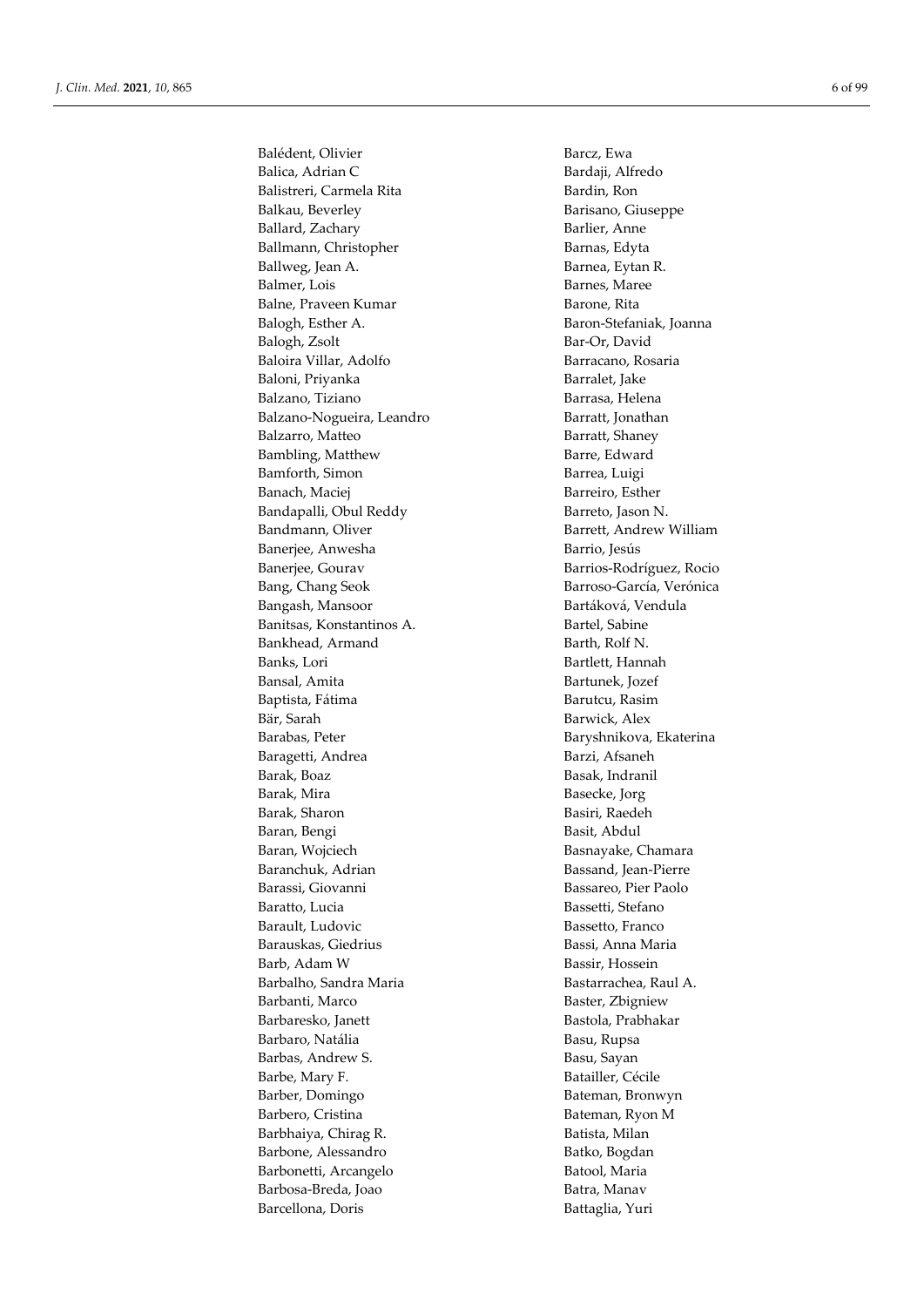Battaglini, Denise Belzunce, Martín Alberto Battista, Marco Bemeur, Chantal Battista, Valeria Marinella Augusta Ben Hammouda, Manel Batty, Kevin T. Benaglia, Laura Baturova, Maria A. Ben-Ami-Shor, Dana Bauckneht, Matteo Benca, Emir Bauer, Christopher E. Bence M., Nagy Bauer, Philippe R. Ben-Eliyahu, Shamgar Baumeister, David Benfaremo, Devis Baumgartner, Josef Ben-Haroush, Avi Bavle, Abhishek Benini, Stefania Bawadekar, Mandar **Bennardo**, Luigi Baxter, Eva Bennett, Robert G. Baydur, Ahmet Bennis, Youssef Bayoumi, Ali Benson, Sarah Bazrafshan, Zahra Benzeroual, Kenza E. Beaudart, Charlotte **Ben-Zvi**, Danny Beaumont, Marc Beom, Jaewon Beaune, Sébastien **Berardi**, Anna Concetta Beavis, Kathleen G. **Berardi**, Rossana Becher, Peter Moritz Berbrayer, David Bechis, Seth K. Berentsen, Sigbjorn Bechsgaard, Thor Berg, Britt-Isabelle Becker, Allan B. Berg, Philipp Becker, Stephen Bergandi, Loredana Beckermann, Kathryn Eby Bergantini, Laura Bédard, Annabelle **Bergdahl**, Andreas Bednařík, Josef Berger, Adam C. Beer, Ambros J. Berger, Christoph T. Beetz, Oliver Berger, Fabian Begemann, Marieke J. H. Berger, Slava Begemann, Martin Berger-Groch, Josephine Begin, Philippe Bergholz, Robert Begnoni, Giacomo Bergler, Tobias Behar, Alberto Bergmann, Troels Behbehani, Sadikah Bergmeijer, Thomas Behem, Christoph R. Bergstra, Sytske Anne Behr, Bjorn Beri, Kavita Behrmann, Lena Bermo, Mohammed S. Belayew, Alexandra Bernabei, Federico Belcarz, Anna Bernabéu, Carmelo Belik, Jaques Bernabeu-Wittel, Máximo Bell, Diana Bernard, Didem Bellanti, Francesco Bernardes, Rafael Bellary, Srikanth Bernardi, Simona Bellasi, Antonio Bernardino, Raquel L. Bellavia, Daniele Bernardo, Carina Bellin, Milena Bernard-Valnet, Raphael Bellini, Maria Irene Bernaudin, Francoise Bellini, Massimo Bernaudin, Jean François Bellini, Pierantonio Bernstein, Elana J. Bello, Salvador Berntorp, Erik Bellosta, Stefano Bernts, Lucas H. P. Bellot-Arcís, Carlos Beropoulis, Efthymios Belluzzi, Elisa Berrington, Janet Belmin, Joël Berry, Neil Beltran-Alvarez, Pedro Berryman, Carolyn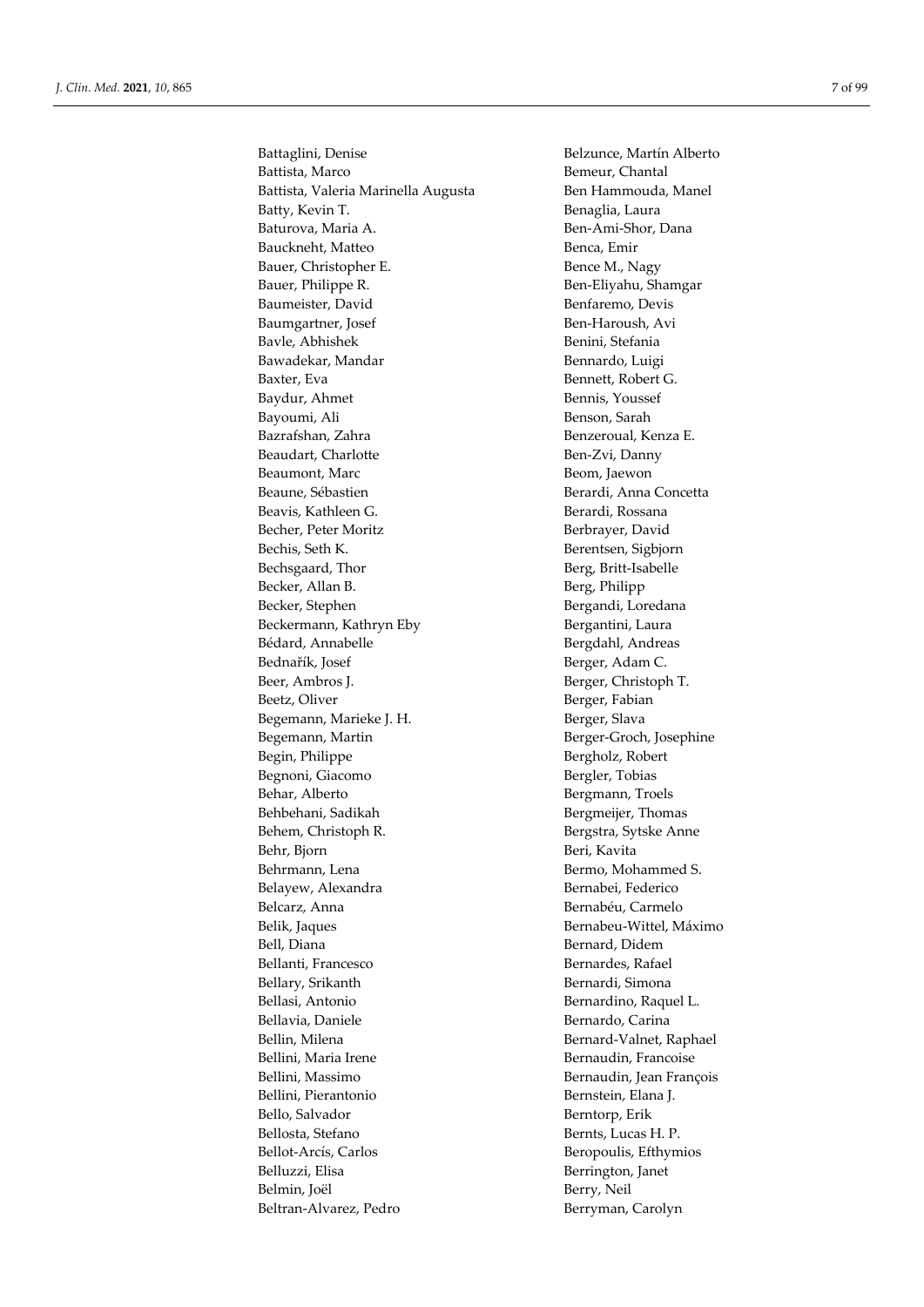Bershteyn, Anna Biecker, Erwin Bertaina, Maurizio **Biegon, Anat** Bertani, Lorenzo Biehl, Christoph Berteau, Jean-Philippe Bielinska-Waz, Dorota Berth, Hendrik Bielsa, Silvia Berthelot, Laureline Bień, Agnieszka Berthier, Celine Biener, Moritz<br>
Biener, Moritz<br>
Biener, Craig Bertol, Elisabetta Biglia, Nicoletta Bertolaccini, Luca Bijak, Michał Bertolazzi, Chiara Bijnsdorp, Irene Bertoldo, Francesco Bikas, Athanasios Bertolino, Philippe Bikov, András Bertsias, George Bikson, Marom Besnier, Florent Bilancio, Antonio Bessaud, Maël Bilińska, Zofia T. Besse, Lenka Billaud, Marie Besser, Martin Billia, Filio Beswick, Ellen J. Bilski, Jan Betsch, Marcel Bilsky, Mark H Bettencourt-Silva, Rita Binda, Cecilia Beukes, Eldre **Bingham**, Coralie Beuriat, Pierre-Aurélien and Bingisser, Roland Beversdorf, David Binkley, Elaine Bezabhe, Woldesellassie M. Biondi, Antonio BEZU, Lucillia Bird, Thomas G. Bhan, Irun Birdir, Cahit Bhanji, Rahima A. Birjandi, Anahid Ahmadi Bhardwaj, Bhaskar Birlea, Marius Bhatawadekar, Swati A. Birnbaum, Yochai Bhatia, Divya Birrell, Mark Bhatia, Rakesh Biscetti, Federico Bhattacharjee, Sandipan Bishop, Lauri Bhattacharya, Anannya Bisson, Catherine Bhattarai, Yogesh Biviá-Roig, Gemma Bhatti, Danish BIVONA, Giulia Bhavadharini, Balaji Bixel, Kristin Bhave, Devayani Bizzoca, Davide Bhavsar, Mit B. Bjelland, Svein Bhute, Shrikant Bjørndal, Lars Biagetti, Betina Bjursten, Henrik Biagioni, Alessio Black, Beth Perry Biancardi, Vivian Black, Dennis D. Biancari, Fausto Blackard, Jason Bianchetti, Mario G. Blackburn, Jessica Bianchi, Alberto Blackshaw, Ashley Bianchi, Jonas Blackstone, Craig Bianchini, Francesca Blackstone, Sarah Bianco, Francesco Blagev, Denitza P. Bianco, Maria Rita **Blair**, John E. A. Bianconi, Vanessa Blakely, Andrew M. Biasin, Mara **Blanchard, Thomas G.** Bibb, Richard Blanco, Juan F. Biebl, Matthias Blanker, Marco

Bierle, Craig Bertin, Francois-Rene Biernacka, Elżbieta Katarzyna. Bhutani, Manoop S. Shutani, Magnus Bicalho, Rodrigo Carvalho Blanco-Donoso, Luis Manuel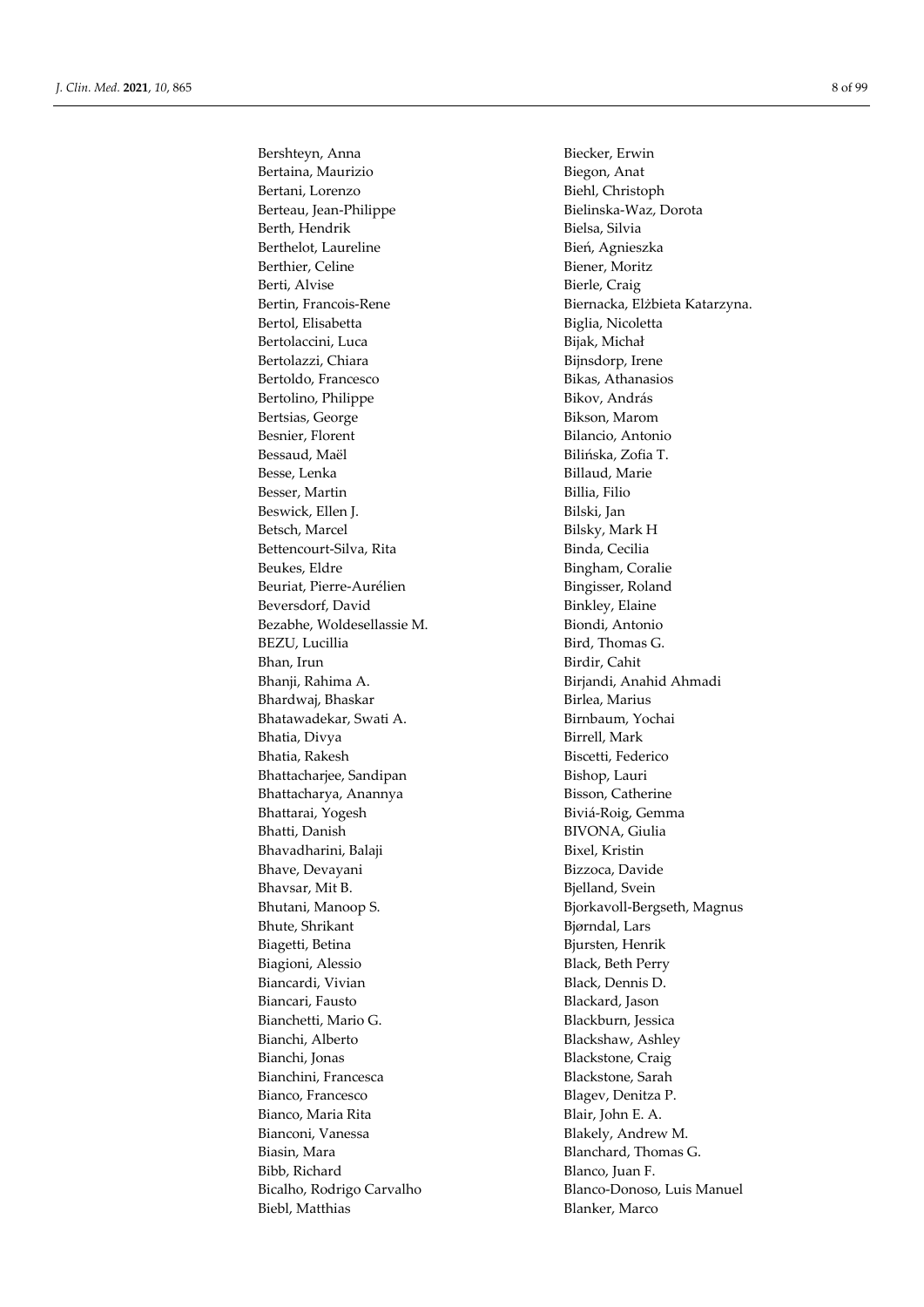Blanker, Marco H. Bonanad, Santiago Blanton, Robert M. Bonanno, Silvia Blaser, Mark Bonato, Matteo Bleeck, Stefan Bonaventura, Aldo Bleilevens, Christian Bonavia, Anthony Blesson, Chellakkan Selvanesan Bonay, Marcel Bloemberg, Guido Bonder, Alan Bloemers, Jos Bonderman, Diana Bloksgaard, Maria Bonello, Francesca Blomgren, Karin Bonetti, Graziella Blomme, Eric Bonfrate, Leonilde Bloor, Ian Bongiovanni, Alberto Blum, Arnon Bongiovanni, Dario Blümel, Benjamin Bongiovanni, Laura Blumenfeld Olivares, Javier Andres Bonichini, Sabrina Boaz, Karen 1986 - Bonifacio, Alois<br>Bobiński, Marcin 1986 - Bonifacio, Maria Boccardi, Virginia **Bonifacio**, Massimiliano Boccatonda, Andrea **Bonifazi**, Martina Bocchieri, Salvatore **Bonnemains**, Laurent Bocci, Tommaso Bonomi, Marco Bocedi, Alessio Bonsignore, Maria Rosaria Bochicchio, Brigida Booij, Linda Bock, Jonathan Boomars, Karin Bodi, Vicente Boone, Brian A. Bodner-Adler, Barbara Boota, Mariam Boduszek, Daniel Booth, Kevin T. Body, Simon Borbély, Yves Boe, Brian A. Bordon, Jose Boeldt, Derek S Borg, Danielle J. Boerma, Marjan **Borghesi**, Andrea Boffano, Michele Borghesi, Simona Boffano, Paolo Borghini, Andrea Bogani, Giorgio Borgnakke, Wenche S. Bogdanos, Dimitrios P. Borja, Pedro Moliner Bogdański, Paweł **Borganda Borgania**, Nozha Boggi, Ugo Borkowska, Edyta Marta Bogomolovas, Julijus Bornstein, Eran Bogusiewicz, Michał Borody, Thomas Bogusławska, Joanna Borovac, Josip A. Bohlmann, Michael Borras, Teresa Böhm, Ruwen Borrelli, Eric P. Boilève, Alice Borrelli, Joseph Boinska, Joanna Borroni, Davide Boissier, Florence Borsani, Oscar Bojar, Iwona Bortkiewicz, Alicja Bojarska, Joanna Bortnick, Anna Boland, Benoît Bortolotti, Lisa Bolaris, Michael Bortolotti, Uberto Boletis, Ioannis Bortoluzzi, Cristiano Bollag, Wendy Borys, Michał Bollinger, Kathryn Elizabeth Bos, Lieuwe D. J. Boltze, Johannes Bos, Manon Bömer, Nils Bosch, Ricardo Bompolaki, Despoina Boschetti, Giovanni Bonacina, Fabrizia and announced a Bose, Bhadran Bonanad, Clara Bosello, Silvia Laura

Bonifacio, Maria Addolorata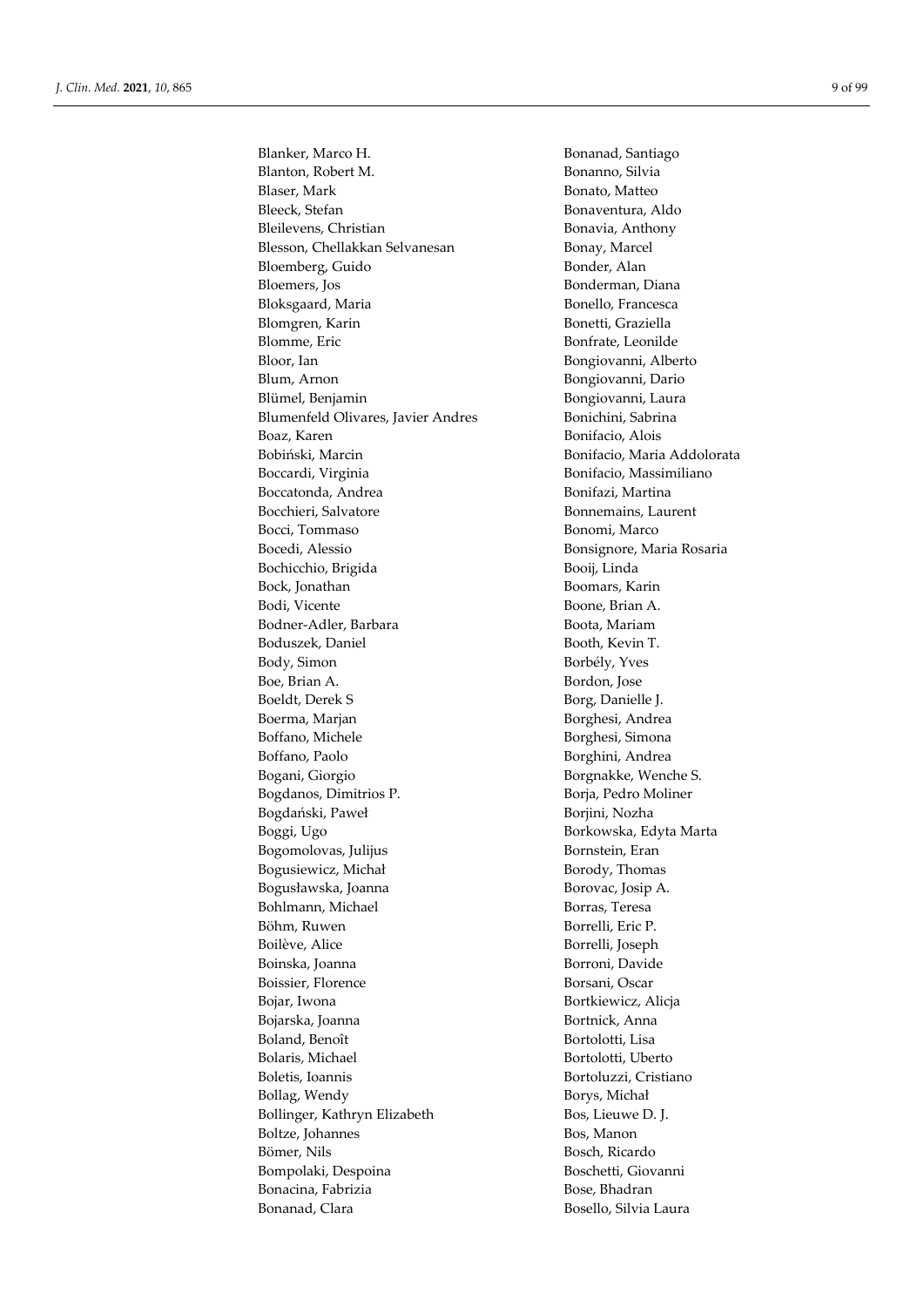Boskey, Elizabeth R. Brainson, Christine Bosman, Conrado A. **Braithwaite**, Tasanee Bosnjak, Andrija Petar Brambilla, Marco Bosnjak, Berislav Bramham, Kate Bossé, Ynuk Bramley, Kyle Bossu, Maurizio Bramness, Jørgen Gustav Boström, Kristina Bengtsson Bramuzzo, Matteo Botchu, Rajesh Branca, Jacopo Junio Valerio Botelho, João Brancaccio, Mariarita Botella, Luisa María **Brand, Serge** Botta, Annalisa **Brandl**, Andreas Bottagisio, Marta Brandt, Christian Böttcher, Bettina Brantley, Milam A Bottenberg, Peter Braquehais, María Dolores Botticelli, Daniele Brault, Jeffrey J. Bottinor, Wendy Braun, Silke Bottio, Tomaso Bräunlich, Jens Boubred, Farid Braverman, Eric Boufragech, Myriem Bravo, Isabel Boukhibar, Lamia Mestek Bray, Issy Boukpessi, Tchilalo Brehm, Alex Boulouis, Grégoire **Brehm**, Maria Alexandra Bouloukaki, Izolde Breik, Omar Bouma, Berto J. Brekk, Oeystein Bourcier, Romain **Brémond-Gignac, Dominique** Bourdel, Nicolas **Brennan**, Elle Bourdin, Arnaud Brennan, Paul Bourdon, Emmanuel Bressem, Keno-Kyrill Boureau, Anne Sophie Bretelle, Florence Bourgeois, Denis Bretschneider, Carol Emi Bourlet, Thomas Breuker, Anja Bourque, Daniel Lee Brewster, Luke Bourret, Vincent Briana, Despina D. Boursier, Guilaine Briassoulis, George Boutros, Jacques Bridgewater, Darren Bouts, Antonia Brier, Michael E. Boutsiadis, Achilleas Brierly, Gary I. Bouvier, Anne-Marie Briggs, Farren Bouvier, Damien Brindisi, Matteo Bowles, Kristian M. Brini, Anna T. Bowry, Ritvij Brinker, Jeffrey A. Boyages, John Brinkmann, Christian Boyden, Penelope A. Brinkmann, Max Boylan, Khrista Britt, Rodney D. Bozic, Josko Brkic, Faris F. Bozzini, Sara Brocco, Enrico Braatz, Frank Brodehl, Andreas Bracero, Luis A. **Brodmann**, Marianne Bracht, Jillian Wilhelmina Paulina **Brodosi**, Lucia Bradbury, Allison Broek, Richard P. G. Ten Bradley, David Broggi, Morgan Brady, Mary S. Brogna, Claudia Brady, Molly Brosens, Erwin Braekkan, Sigrid Brotfain, Evgeni Braga, Andrea Brown, Austin L. Braga, Sofi Brown, Belinda M. Bragazzi, Nicola Luigi Brown, Eric L.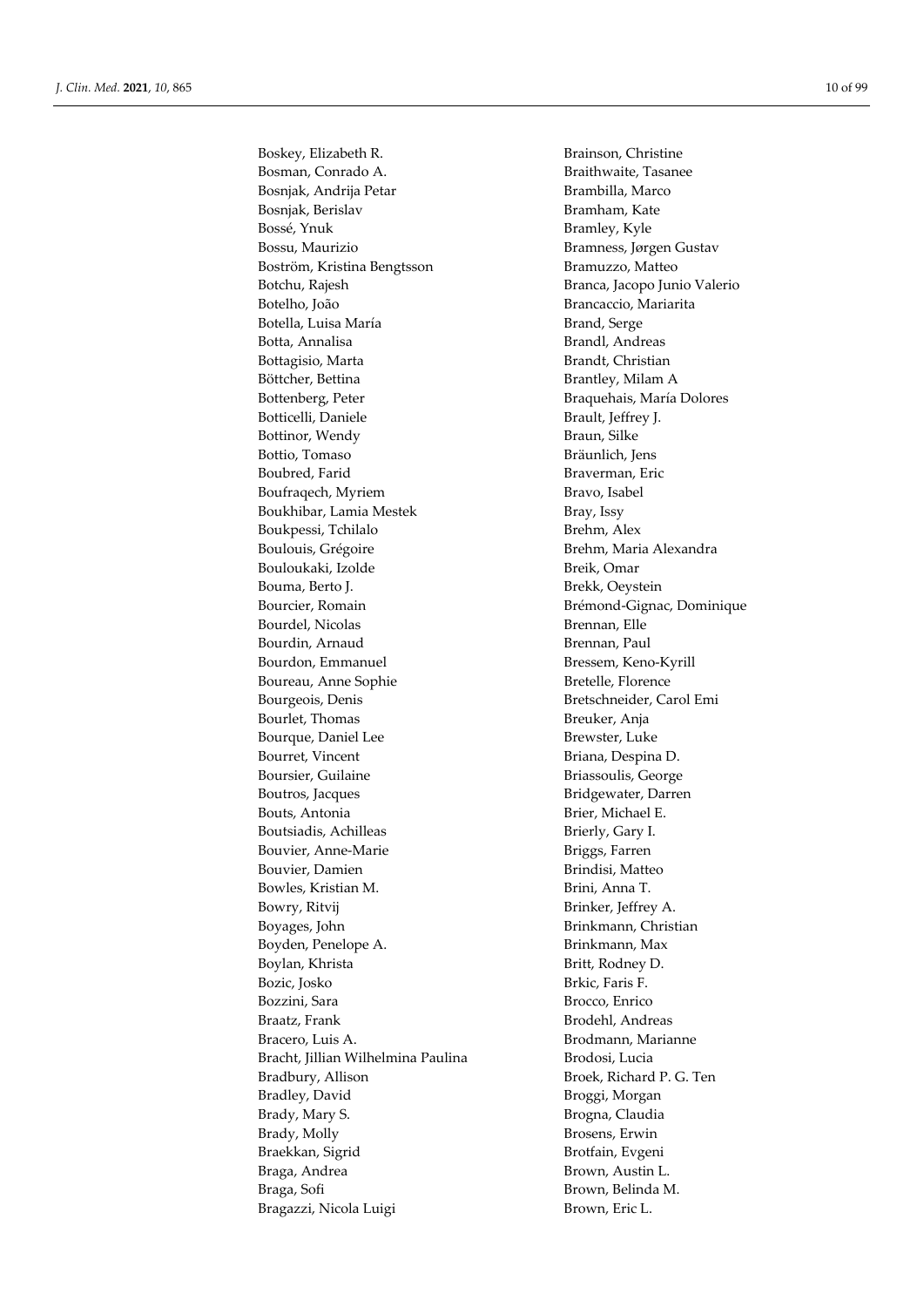Brown, Gregory Bucolo, Claudio Brown, Joshua D. **Budde**, Klemens Brown, Joshua David Budge, Philip J. Brown, Richard Budimirovic, Dejan Brown, Ronald B. Sandard Brown, Ronald B. Sandard Budzyń, Magdalena Brown, Scott Derek Buechter, Matthias Brown, Steven R. **Brown**, Steven R. **Buga**, Ana-Maria Browne, Andrew Bugajski, Andrew Browne, Marilyn Bugajski, Marek Brownstein, Zippora (Zippi) Bugge, Thomas H. Bruce, David Buisson, Rémi Bruchfeld, Annette Buja, L. Maximilian Brucker, Sara Y. Bujak-Gizycka, Beata Brucoli, Matteo **Bujan, Julia** Brudnicki, Andrzej Bujold, Emmanuel Brugliera, Luigia **Bukavina, Laura** Brügmann, Tobias Bukhari, Marwan A. S. Brugts, Jasper J. **Bukkuri**, Anuraag Bruhn-Olszewska, Bozena Buljac, Martina Bruinsma, Bote Bullens, Dominique M. A. Brukner, Ivan Buller, Harry Bruland, Torunn Bultot, Laurent Brun, Jean-Frédéric **Bundschuh, Ralph A.** Brunetti, Oronzo Bunge, Jeroen J. H. Brunetti, Valerio Bunn, Jennifer Brungs, Daniel Buonamici, Francesco Brunne, Maximilian Buonsenso, Danilo Bruns, Danielle R. Burashnikov, Alexander Brunt, Elizabeth Buratti, Emanuele Brunt, Elizabeth M. Buratti, Laura Brusciano, Luigi Burchiel, Kim J. Bruscolini, Alice Burdukiewicz, Michał Bruserud, Øystein Burg, Matthew M. Brusini, Paolo Burger, Michael C. Bruzzese, Dario Burggraaf, Koos Jacobus Bruzzese, Francesca **Burggraf**, Manuel Bryant, Kimberley Burgos Alonso, Natalia Bryndza, Magdalena A. Burgos-Artizzu, Xavier P. Bryniarski, Mark A. Burgunder, Jean-Marc Brzecka, Anna Burkard, Natalie Bubb, Kristen Burkard, Thilo Bublitz, Margaret Burke, Thomas F. Bucci, Marco Burkhalter, Hanna Bucci, Rosaria **Burns, Katherine** Buchanan, Brian Burns, Stephen A. Buchbinder, Elizabeth Burrello, Jacopo Buchet, Rene Burris, Heather H. Buchholz, Mirko Bursztyn, Lulu L. C. D. Buchhorn, Reiner Burton, Claire L. Buchs, Nicolas Burucoa, Christophe Buchta, Christoph Busch, Albert Buchtele, Nina Busch, Martin Buckalew, Neilly Bussel, James B. Buckert, Dominik Bussotti, Maurizio Bucki, Robert Bustos, Roberto Buckley, Richard Bustuchina Vlaicu, Mihaela Buckley, Shannon M. Busuttil, Rita A.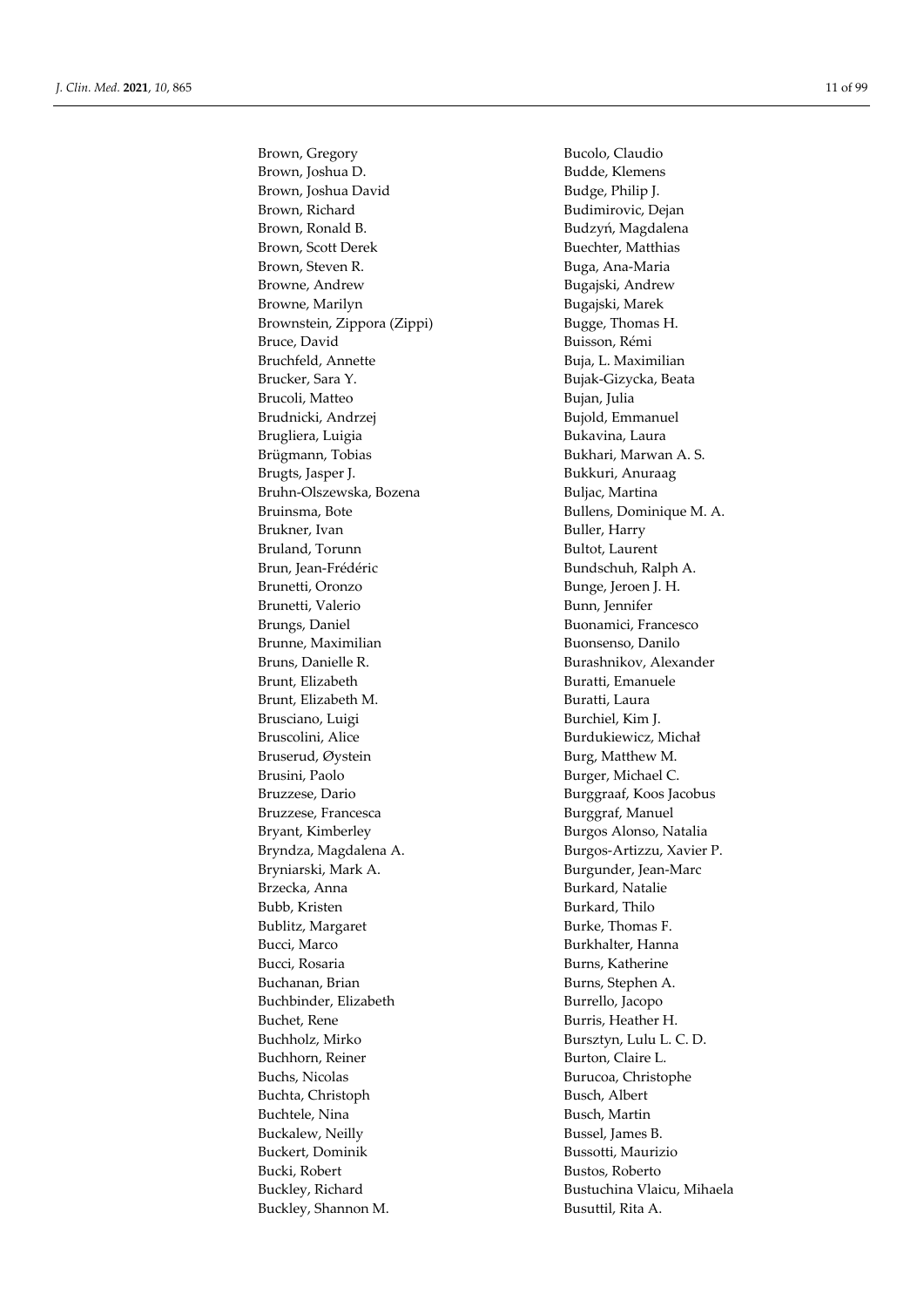Butt, Julia A. Cameron, Emily Butt, Warwick Caminati, Antonella Butterworth, Chris Cammalleri, Valeria Buttò, Stefano Cammisuli, Davide Maria Buus, Niels Henrik Camoni, Luca Byeon, Haewon Campagna, Giuseppe Byrne, Greg Campana, Luca Giovanni Caba, Octavio Campbell, Kathleen Cabanas, Helene Campello, Elena Cabello, Maria Campi, Riccardo Cabeza, Laura Campioni, Ilaria Cabiati, Manuela Campise, Mariarosaria Cabrera, Sílvia Campisi, Giuseppina Cabrera, Wellington M. Campochiaro, Corrado Cabrera-Munoz, Nestor Campos, Camila D. Madeira Caccianiga, Gianluigi Campos, Michael A. Cacciola, Irene Campra, Donata Cacciottola, Luciana Camps, Guido Cáceda, Ricardo Camps-Font, Octavi Cacopardo, Bruno Campuzano, Oscar Cadamuro, Massimiliano Cañas, José A. Cadeddu Dessalvi, Christian Canavese, Federico Cademartiri, Filippo Cancelas, Jose A. Cadenaro, Milena **Caneiras**, Cátia Cadranel, Jean François D. Canepa-Escaro, Fabrizio Caffarelli, Carla Cangiano, Biagio Caggia, Silvia Cannella, Roberto Caggiano, Giuseppina Cano, Ainara Caggiati, Alberto Cano, David A. Cagnacci, Angelo Cano-García, Francisco Javier Cai, Jiyang Cantarella, Francesco Caiati, Carlo Cantarero-Villanueva, Irene Caignard, Anne Cantor, Jonathan Cairrão, Elisa Canullo, Luigi Calabrese, Giovanna Caocci, Giovanni Calabrò, Paolo Capala, Jacek Calabuig-Farinas, Silvia Capaldo, B. Calañas, Alfonso Caparello, Chiara Calcaterra, Ilenia Caparros-Gonzalez, Rafael A. Calderón De Anda, Froylan Capasso, Vincenzo Caldovic, Ljubica Capek, Karel D. Caldwell, R. William Capel, Frederic Calinescu, Alexandra Capela E Silva, Fernando Callejas, Antonio Capetanaki, Yassemi G. Calle-Pascual, Alfonso L. Capoccia, Massimo Calle-Pascual, Alfonso Luis Capone, Antonio Caltabiano, Rosario Caponio, Vito Carlo Alberto Calvet, Xavier Capoulade, Romain Calvisi, Diego Francesco Capozzi, Anna Calvo, Maria Icíar Arteagoitia Capozzi, Vito Andrea Calvo-Escalona, Rosa Capparè, Paolo Calvo-Lobo, César Cappellano, Giuseppe Camacho-Alonso, Fabio Cappelletti, Vera Camafort-Babkowski, Miquel Cappon, Giacomo Cambi, Alessandra Cappuccilli, Maria

Buszko, Katarzyna Cameli, Paolo Caldarola, Giacomo Caparrós-González, Rafael Arcángel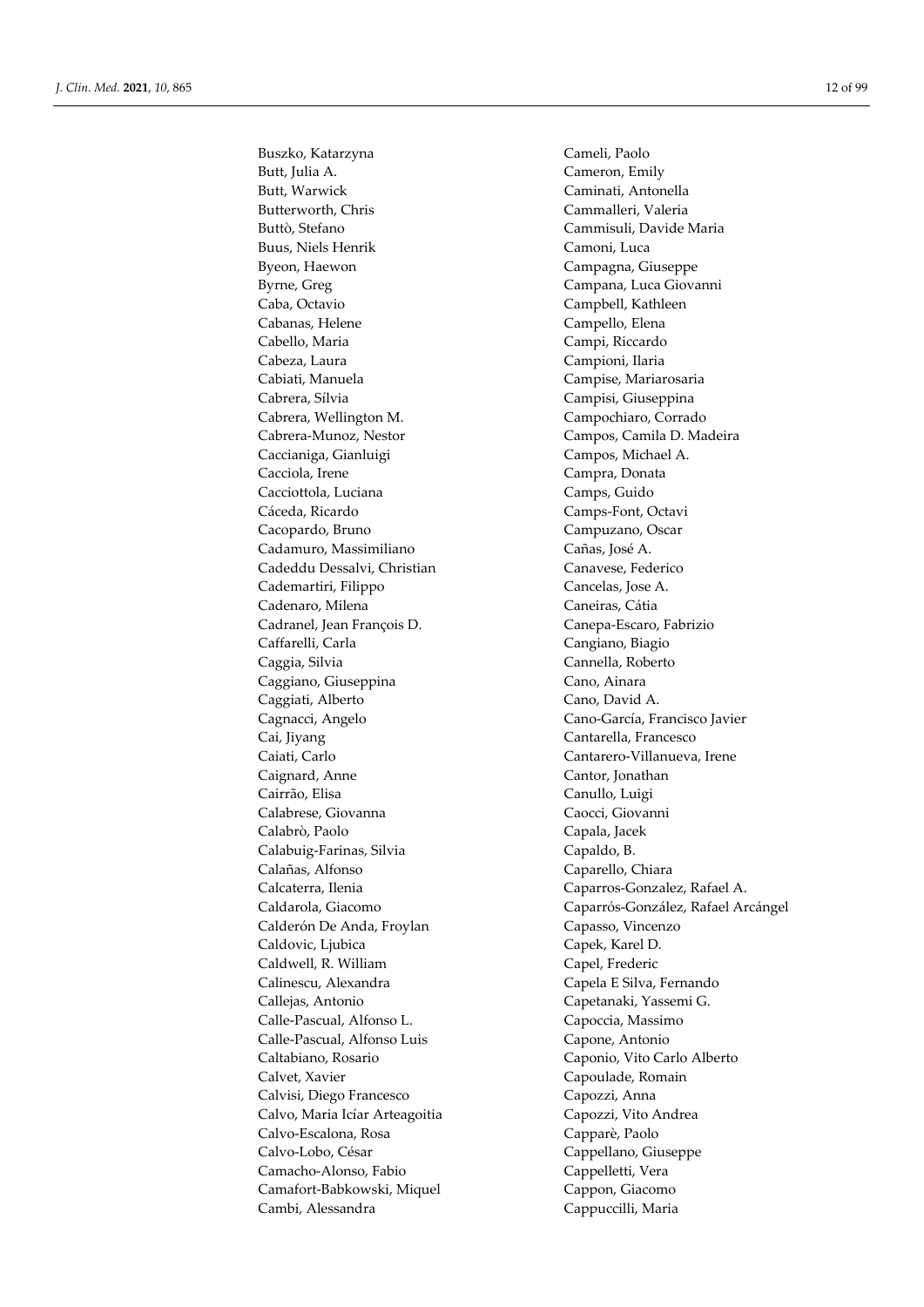Cappuccio, Serena Carvalho, Cristina Caprari, Patrizia Carvalho, Hugo N. Caprini, Joseph Carvalho, Lina A. S. Captur, Gabriella Cary, Lynnette Capurso, Gabriele Casadei, Riccardo Caputi, Massimo Casadevall, Arturo Caputi, Valentina Casado, Alfonso Carames, João Manuel Mendes Casagrande, Maria Carbone, Antonio Casalino, Giuseppe Carbone, Javier Casanova, Emily L. Carbone, Salvatore Cascone, Piero Carbone, Stefano Cascone, Roberto Carboni, Fabio Casella, Giovanni Cardali, Salvatore Massimiliano Casey, Jonathan Dale Cardenas, Jessica C. Casey, Patricia Cardoso, Luís Casini, Giamberto Cardozo, Erwing Fabian Casper, Regina C. Carducci, Claudia Casserly, Ivan Carella, Angelo M Cassetta, Michele Carey, John J. Cassi, Diana Cariati, Federica Cassol, Clarissa Carl, Emily Cassone, G. Carlan, Steve Castaldi, Alessandra Carle, Flavia Castel, Arturo López Carli, Francesco Castelino, Ronald Carlier, Stephane Castellana, Marco Carlitz, Ruth D. Castellani, Daniele Carll, Alex Castellanos, Miguel Ángel Carlsen, Esben Castelli, Darla Carlson, Douglas Castellino, Pietro Carlucci, Annalisa Castellví, Iván Carmalt, James L. Castelo-Branco, Miguel Carmona Mejías, Rita Castillo Olea, Cristian Carnagarin, Revathy Castillo, Silvia Carona, Carlos Castorina, Alessandro Caroppo, Ettore Castro Alves, Ricardo Carosso, Andrea R. Castro, Ana B. Carotti, Simone Castro, Gracia Carow, Berit Castro, Pedro Carpenter, Guy Castro-Alonso, Cristina Carpenter, Lewis Castro-Giner, Francesc Carrabba, Nazario Casu, Cinzia Carreau, Anne-marie Casu, Gavino Carrera, Pilar Casu, Giulia Carricajo, Anne Casuso-Pérez, Rafael Carriedo, Alejandro Catalano, Antonino Carrier, Paul Cataldi, Amelia Carrizzo, Albino Cate, Hugo Ten Carro, Eva Caterino, Umberto Carroll, Thomas Catic, Angela Georgia Carron, Michele Catlow, Sarah Carter, Benjamin Caturano, Alfredo Carugno, Jose Cauli, Omar Carulli, Christian Cavagnetto, Davide Carullo, Gabriele Cavalcanti, Bruno Neves Caruso, Giulia Cavaliere, Carlo Carvalho, Ana Sofia Leitão Cavallari, Larissa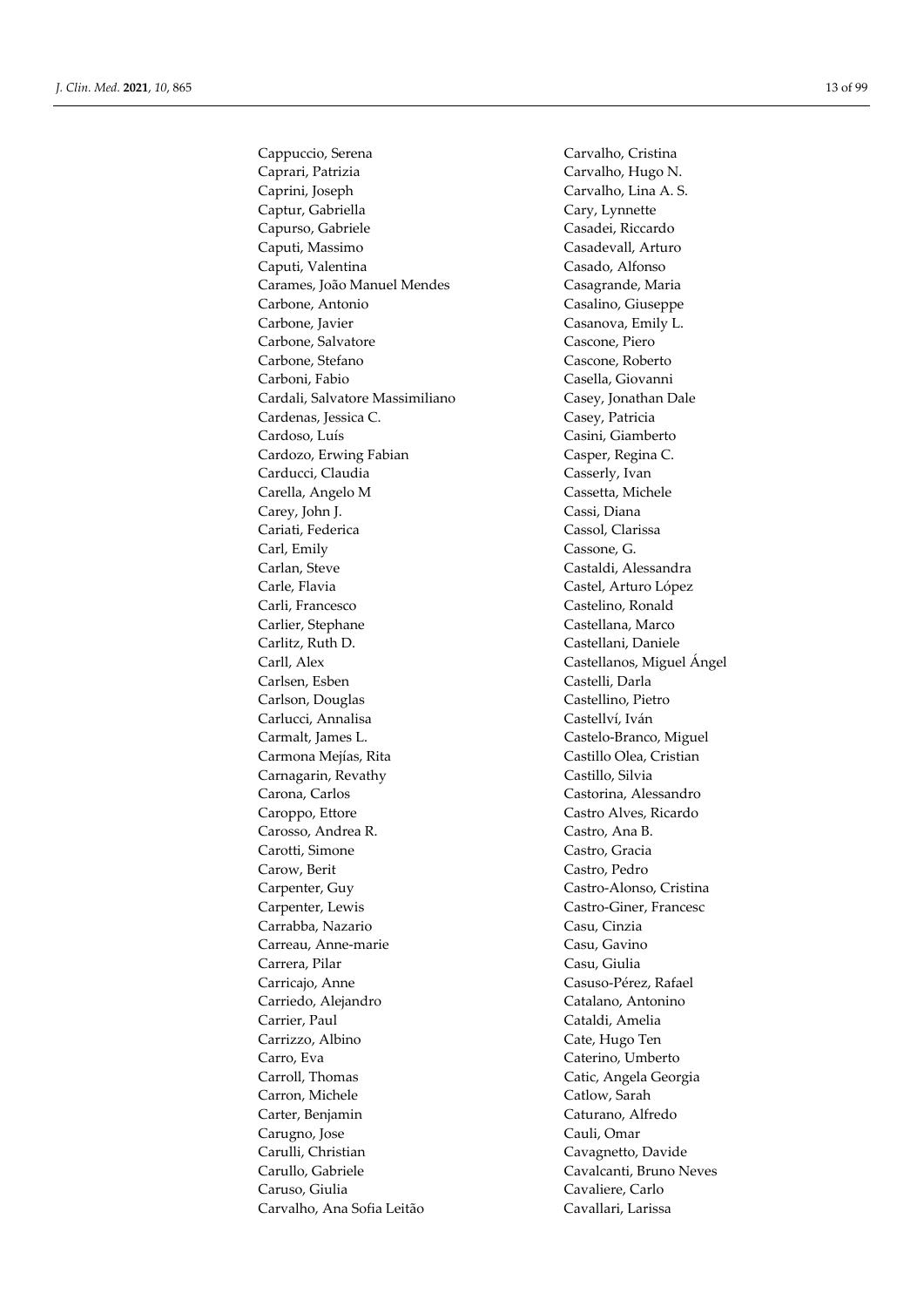Cavallaro, Giuseppe Chamorro, Antonio-Javier Cavalli, Loredana Chan, Alexander Cavallo, Armando Chan, Henry Cavallo, Marco Chan, Kevin C. Cavassini, Matthias Chan, Stanley Cavayas, Yiorgos Alexandros Chan, Winnie Cave, John W. Chand, Hitendra Singh Cavestro, Giulia Martina Chander, Harish Caviggioli, Fabio Chandler, Heather Caviglia, Gian Paolo Chandler, Wayne L. Cavo, Marta Chandrasegaram, Manju Cavodeassi, Florencia Chandrasekar, Akila Cavoretto, Paolo Chandrasekhar, Anand Ceballos-Laita, Luis Chang, Andrew A. Cebrià I Iranzo, Maria Dels Àngels Chang, Emily H. Ceccato, Adrián Chang, Eric Cederroth, Christopher R. Chang, Hong Ceesay, Muhammed Mansour Chang, Jae Hyun Cegielska, Olga Chang, Kun-Che Cela, Vito Chang, Mary P. Celentano, Valerio Chang, Min Cheol Celi, Alessandro Chang, Shuo-Hsiu Cella, Eleonora Chang, Stanley Celletti, Claudia Channa, Roomasa Celsa, Ciro Chantzichristos, Dimitrios Cengel, Keith Chapman, Ryan Cengiz, Ibrahim Fatih Charalampopoulos, Loannis Censi, Simona Charbonneau, Michel Cento, Valeria Charest-Morin, Raphaële Centola, Marco Charlewood, Richard Cerdán, María-Esperanza Charlier, Caroline Cerejeira, Joaquim Charman, William Neil Cerletti, Chiara Charmsaz, Sara Cerny, Jan Charoenngam, Nipith Cerretti, Raffaella Chatterjee, Arka Cervantes, Jorge Chatterjee, Ishita Cervera Juanes, Rita P Chatzellis, Eleftherios Cervera, Ana Chatzikyrkou, Christos Cervera-Garvi, Pablo Chaudhry, Rajeev Cerwenka, Herwig Chaudhuri, Dipayan Cesareo, Roberto Chaudhuri, Nazia Cesaro, Arturo Chauhan, Munish Cestmir, Altaner Chauhan, Neeraj Chaber, Radosław Chaushu, Gavriel Chae, Jung-woo Chaushu, Stella Chae, Min Suk Chavoin, Jean-Pierre Chaitanya, Ganta Vijayx Chawla, Sumir Chakrabarty, Samit Cheak-Zamora, Nancy Chakrabarty, Trisha Cheasley, Dane Chakraborty, Amlan Checchi, Vittorio Chakraborty, Sandipan Chedid, Victor Chalah, Moussa Antoine Cheemarla, Nagarjuna Reddy Challa, Dilip Chehroudi, Babak Challis, Benjamin G. Chemouny, Jonathan M. Chambellan, Arnaud Chen, Bin Chambers, Melissa Renée Chen, Dong Chami, Belal Chen, Emerson Y.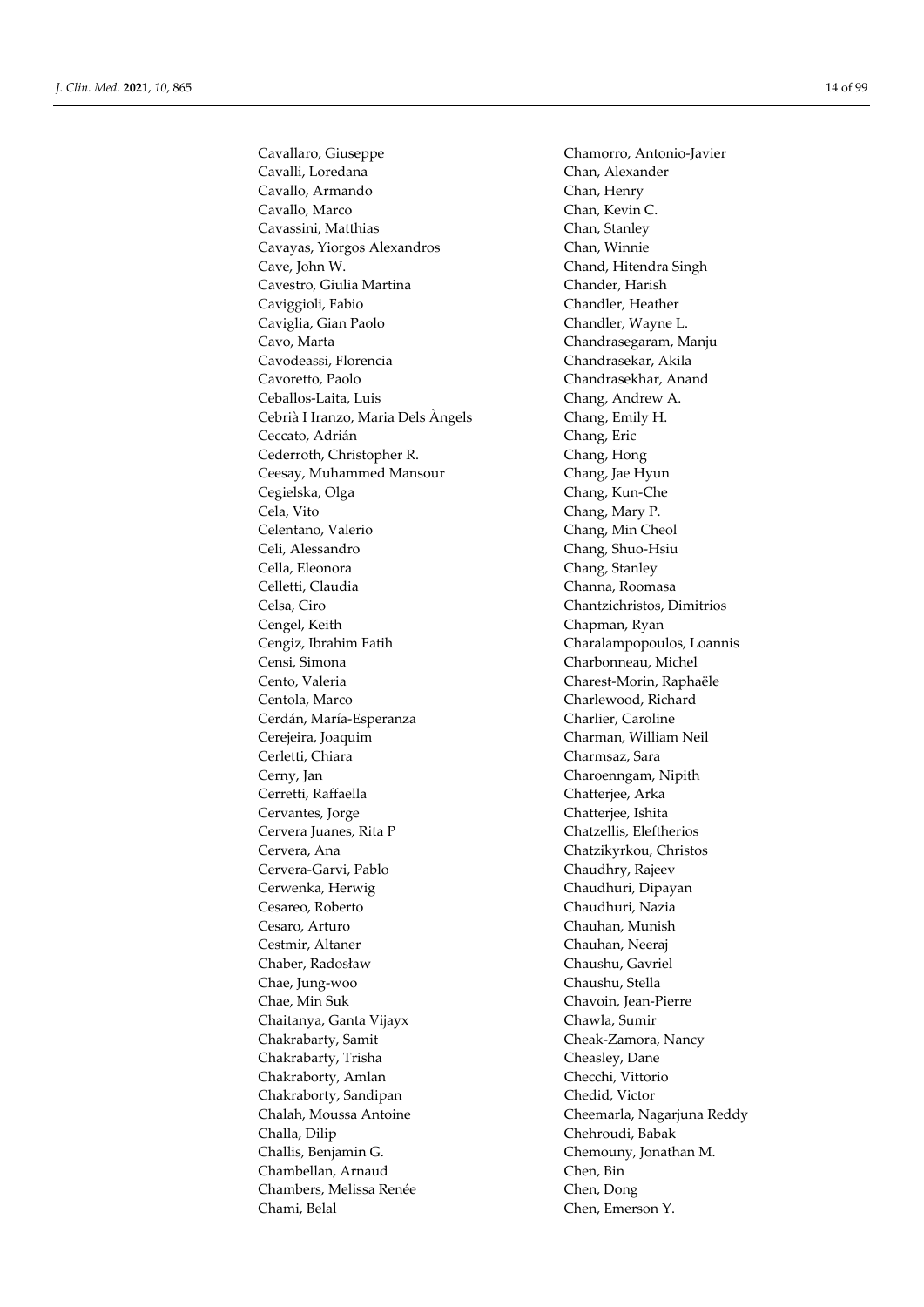Chen, Guoxun Chiumello, Davide Chen, Hongyu Chiva-Blanch, Gemma Chen, Inna Markovna Chizzolini, Carlo Chen, Jenny Chmielewska, Daria Chen, Jian-Min Chmielowiec, Krzysztof Chen, Jianzhong Chmielowski, Bartosz Chen, Jing Cho, Hanjin Chen, Ji-Yih Cho, Hwi-young Chen, Kong Y. Cho, In Chen, Qi Cho, Jai Young Chen, Shanquan Cho, Kang Su Chen, Shaojie Cho, Kwang Ree Chen, Shing-Jye Choi, Inho Chen, Tingting Choi, Ji-Yeob Chen, Vincent L. Choi, Joon Young Chen, Xi Choi, Kang Young Chen, Xi Steven Choi, Michael Chen, Xingcheng Choi, Seong Hye Chen, Xiongwen Choi, Seong-Soo Chen, Yang Choi, Won Chen, Yu-Chun Choi, Woo June Chen, Zhaojing Choi, Wungrak Chendrasekhar, Akella Choi, Yoon Jeong Cheng, Chunming Cholkar, Kishore Cheng, Haizi Cholongitas, Evangelos Cheng, Hao Chomicz, Lidia Cheng, Jia Chong, Gun Oh Cheng, Jizhong Choo, Myung-Soo Cheng, Phil F. Choonara, Imti Cheng, Shibin Choong, Peter Cheng, Yuen Yee Choromańska, Barbara Cheon, Dong-Joo Chou, Tsung-Han Cherchi, Marcello Choudhary, Tushar Cherian, Sujith.V. Choudhury, Devasmita Chesnais, Cédric B. Chowdhury, Devyani Chesnutt, Mark Chowdhury, Indrajit Cheson, Bruce D. Chowdhury, Sourangsu Cheung, Ada Chowell, Gerardo Cheungpasitporn, Wisit Chrcanovic, Bruno Chevalier, François Christen, Urs Chi, Gerald Christensen, Mark Schram Chiang, Tung-chin Christensen, Robin Chieppa, Marcello Christiansen, Ole Bjarne Chigbu, De Gaulle I. Christidi, Foteini Chilimuri, Sridhar S. Christie, Stewart Chilla, Anastasia Christodoulides, Myron Chinitz, Jason S. Christoffersen, Mette Chintalapudi, Sumana Christou, Georgios A. Chiosi, Flavia Christou, Terpsithea Chipollini, Juan J. Chu, Lily Chirkov, Yuliy Y. Chu, Zhongdi Chistolini, Antonio Chua, Eng Guan Chitale, Shalaka Chua, Joel V.

Chen, Guifen Chittiboina, Prashant Chhabra, Gagan Christensen, Louisa Marguerite Chinegwundoh, Francis Christodoulou, Maria-Ioanna Chiou, Shin-Yi Chrysanthakopoulos, Nikolaos A.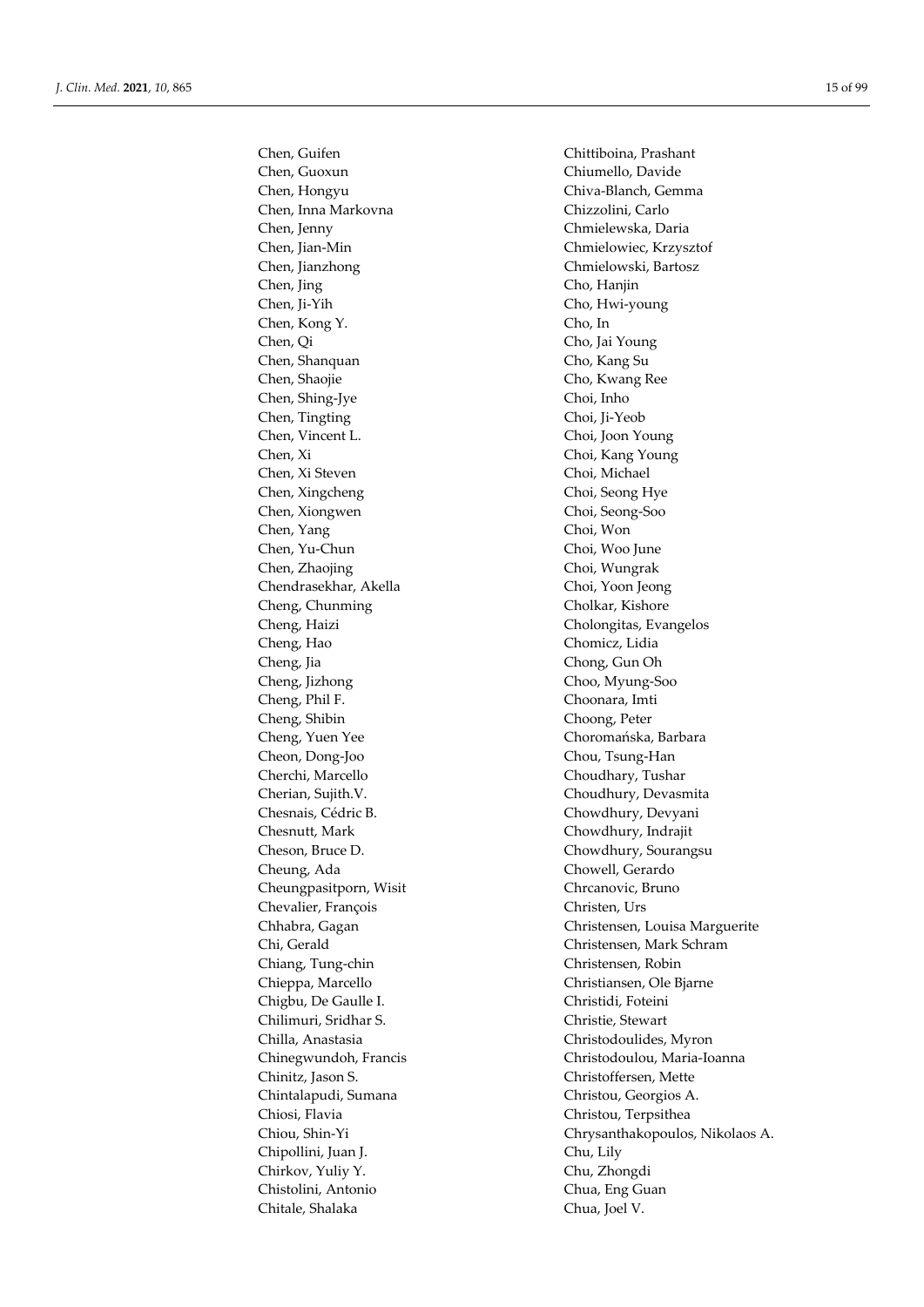Chuang, Ming-Lung Clapham, Hannah Chudek, Jerzy Clarkson, Becky D. Chun, Jaeyoung Claus, Claudia Chung, Frances Clausen, Johannes Chung, Jin Clay, Brian J. Chung, Jong Woo Cleare, Anthony Chung, Ki-Wook Cleland, John G. F. Chung, Yong An Clemens, Robert K. Chung, Yoo-Ri Clemens, Vera Church, James M. Clement, N. D. Chvanov, Michael Clerico, Aldo Chwalisz, Bart Clough, Meaghan Chyrchel, Michał Coates, Matthew D. Cianci, Pasquale Coats, Louise Ciancio, Gaetano Cobb, Charles M. Cianciulli, Antonia Cobb, Sharon Cianflone, Domenico Cobbin, Joanna Ciappolino, Valentina Coccaro, Nicoletta Ciardi, Maria Rosa Coccheri, Sergio Ciccarelli, Maria Cochetti, Giovanni Cicciù, Marco Cockrell, Robert C Cicero, Arrigo Cocuzza, Salvatore Cicero, Giuseppe Coelho, Ana Cichorek, Miroslawa Coelho, Joana E. Cici, Daniela Coelho, Tracy Ciclitira, Paul Coenen, Maraike Cieri-Hutcherson, Nicole Coeugniet, Edouard Cieslewicz, Artur Coffey, Michael J. Cieślik, Błażej Cognasse, Fabrice Cieślińska, Anna Cohen, Jeffrey M. Cilluffo, Giovanna Cohen, Michael S. Cimadamore, Alessia Cohen, Pinchas Cimmino, Giovanni Cohen, Seth Cinotti, Elisa Cohn, Claudia Cinque, Benedetta Cohrdes, Caroline Ciocca, Leonardo Cohrs, Randall J. Cioffi, Iolanda Colasanti, Roberto Cioni, Giovanni Cole, David Cipolli, Marco Cole, Emily D. Cipollini, Virginia Coleman, Cynthia Cippà, Pietro Collado-Mateo, Daniel Cirami, Calogero Lino Collery, Ross F. Cirer-Sastre, Rafel Collet, Jean-paul Ciria, Rubén Collier, Andrew Ciriaco, Paola Collins, Eileen G. Cirillo, Marco Collins, Justin W. Cirillo, Plinio Colmenero, Isabel Citro, Simona Colombatto, Piero Ciudin, Andrea Colquhoun, Samantha Ciuffreda, Ludovica Colson, Serge S. Cives, Mauro Colucci, Francesco Claes, Jomme Colucci, Giuseppe

Chuang, Alice Z. Clairambault, Jean Cinone, Nicoletta Coheña-Jimenez, Manuel Cipriani, Alberto Collart-Dutilleul, Pierre-Yves Cisneros, José Miguel Coloma-Carmona, Ainhoa Clain, Jeremy M. Colunga Biancatelli, Ruben Manuel Luciano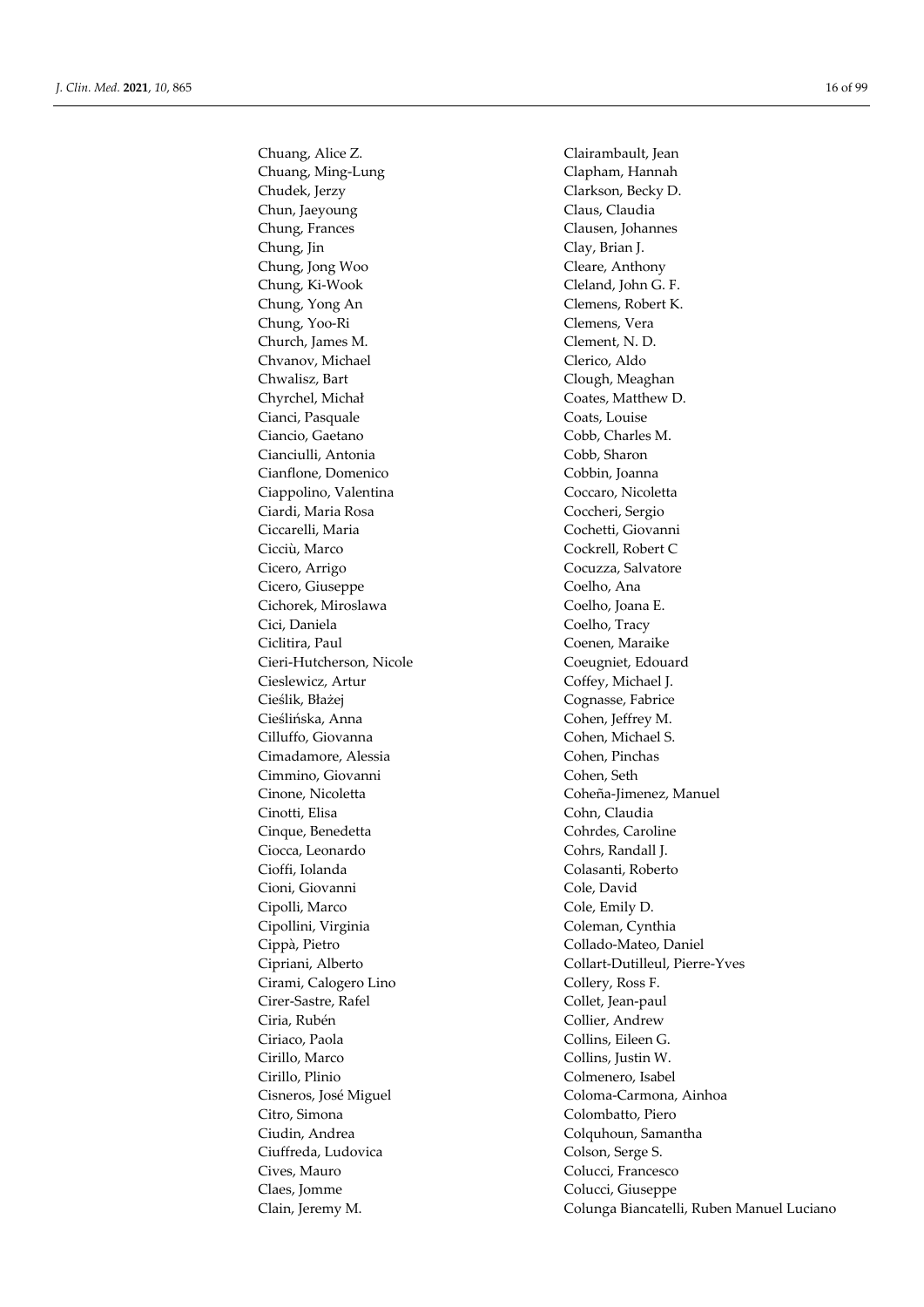Comai, Giorgia Corradetti, Valeria Cometi, Laura Corradi, Anna Compagnon, Roxane Corrado, Giovanni Compan, Valérie Corrao, Salvatorre Compare, Debora Correale, Michele Conaghan, Philip Corris, Paul A. Conde, Bebiana Corsalini, Massimo Conil, Jean-Marie Cortés, Kamila Caraballo Conley, Shannon Cortes, Raquel Connaughton, Victoria P. Cortez, M. M. Connolly, Christopher Corti, Chiara Conover, Cheryl A. Cortis, Cristina Conrad, David M Cortright, Ronald N. Conroy, Dominic Corver, Wim E. Conserva, Enrico Cosci, Ilaria Consolo, Ugo Cosentino, Nicola M. Constant, Aymery Cosenza, Lucia Carmela Contag, Stephen Cosmi, Eric Contaldo, Maria Cosmi, Erich Conte, Antonio Hernandez Cossin, Marco Conte, Ferruccio Cossins, Judy Conti, Michele Costa, Francisco Moscoso Conti, Sara Costa, Peter Contiero, Paolo **Costa, Raquel** Contin, Mauela Costalonga, Massimo Conversi, David Costamagna, Guido Conzo, Giovanni Costan, Victor-Vlad Cook, Alan D. Costantini, Lara Cook, Alex Richard Costanza, Alessandra Cook, Alonzo D. Costanzo, Antonio Cook, Sarah Costanzo, Luca Cooke Bailey, Jessica N. Costa-Pinto, Ana Rita Coombes, Brooke Cotton, Michael Coombs, Lorinda A. Cottreau, Jessica M. Cooper, Jonathan D. Cottrell, Elizabeth C. Cooper, Sara J. Couch, James R. Cooper, Theodore V. Coufal, Nicole Copland, Mhairi Coughlan, Gillian Copp, Tessa Cougnoux, Antony Coppedè, Fabio Coulson-Thomas, Vivien Coppola, Angelo Coumans, Joëlle V. F. Coppola, Silvia Couper, Keith Coras, Roxana Coupland, Lucy A. Corbella, Stefano Courtoy, Guillaume E. Cordano, Christian Couturier, Yves Cordeanu, Elena-Mihaela Covani, Ugo Cordero, Alberto Covassin, Naima Cordido, Fernando Covelli, Edoardo Córdova, Alfredo Covino, Marcello Corley, Michael Cowie, Raelene Cormio, Gennaro Coyle, Patricia K. Cornara, Stefano Cozar, I. Corneau, Aurelien Cozma, Dragos Cornelissen-Guillaume, Germaine Cozzani, Emanuele Cornelisz, Ilja Craig, Jennifer P Cornish, Elisa Crane, Isabel J.

Coluzzi, Donald Corominas Roso, Margarita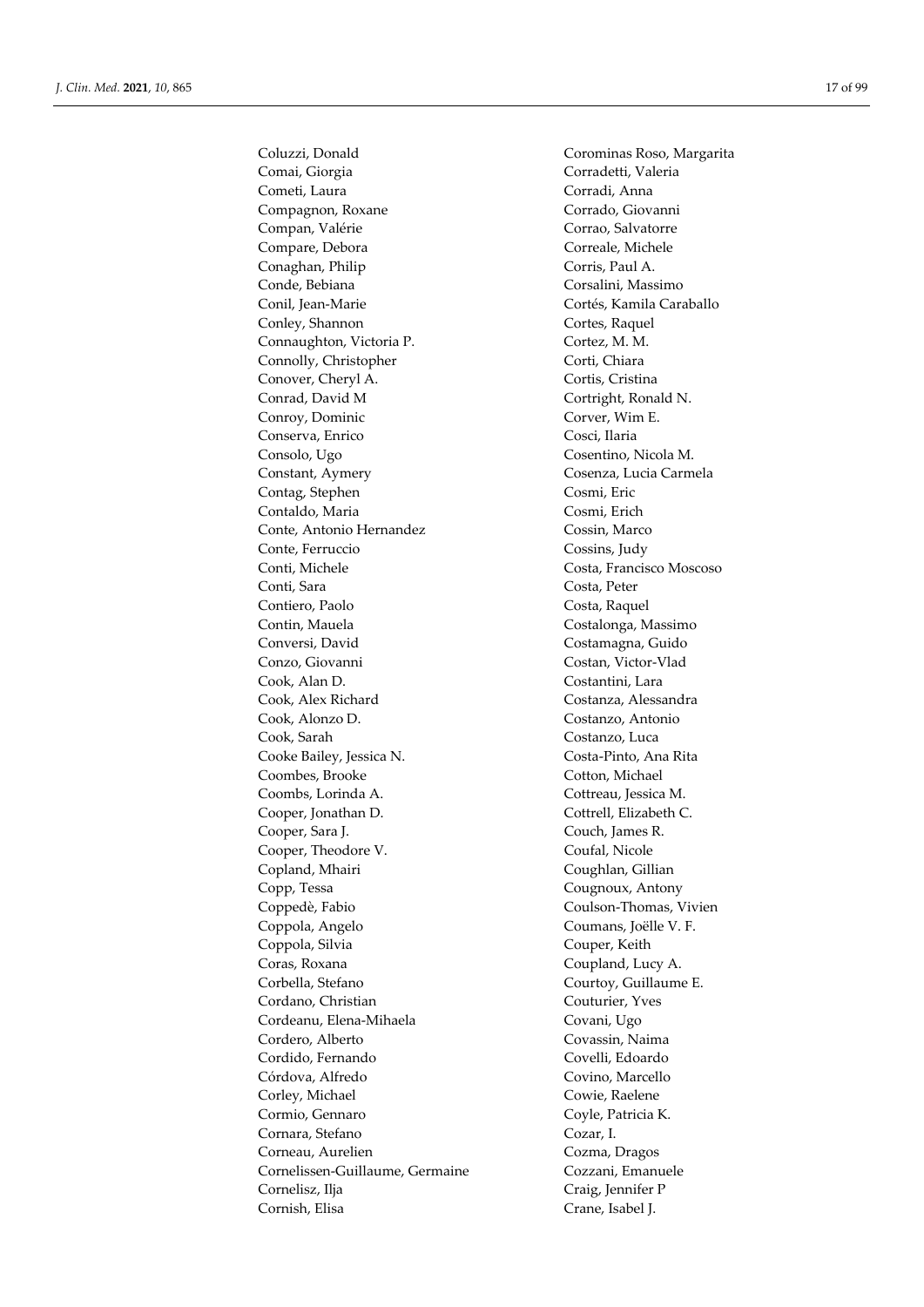Cravero, Joseph P. Cuvillon, Philippe Crawford, Sean Cuypers, Bart Crehuá-Gaudiza, Elena Cwiklinska, Agnieszka Cremer, Marion Cytlak, Urszula Crenn, Pascal P. Czarnecka, Anna Creuzenet, Carole Czarnecki, Peter Crews, Fulton Czepiel, Jacek Criado, Begoña Czernochowski, Daniela Crimi, Claudia Czesnik, Dirk Crincoli, Vito Czigany, Zoltan Cripps, Michael Czyżewski, Krzysztof Crisafulli, Giovanni D'Alterio, Maurizio Nicola Crismale, James F. D'Ambrosi, Nadia Cristiani, Costanza Maria **D'Amico, Cesare** Cristofaro, Maria Giulia D'Angeli, Floriana Cristoferi, Laura D'Angelo, Chiara Croagh, Daniel D'Apuzzo, Fabrizia Croce', Lory Saveria D'Ascenzo, Fabrizio Crocini, Claudia Da Cruz, Lyndon Crofts, Catherine Da Rocha Lopes, Luis Crohn, Helen M. Da´vila, Ignacio Cron, Randy Q. Dabizzi, Emanuele Crook, Amy E. Da̧browska-Galas, Magdalena Crosbie, Emma Dąbrowski, Mariusz Crosby, D. A. Dąbrowski, Wojciech Cross, Michael Daca, Agnieszka Crosson, Jason Dadras, Mehran Crouser, Elliott Dafer, Rima M. Crowe, Kelly D'Aguanno, Simona Crowle, Cathryn **Dahlmann-Noor**, Annegret Cruickshank-Quinn, Charmion Dai, Yao Crus-Topete, Diana Daïen, Claire Cruz Diaz, David Daifi, Chantale Cruz, Francisco Dal Ben, Matteo Cruz, Milagros Hidalgo De La Dalbeni, Andrea Csernok, Elena Dalgaard, Frederik Cubellis, Maria Dalin, Martin G. Cuenca-Barrales, Carlos Dalinghaus, Michiel Cuesta Gómez, Alicia Dalkiz, Mehmet Cui, Ying Dalkner, Nina Cuker, Adam Dalla Palma, Benedetta Cumbo, Cosimo Dall'Acqua, Stefano Cunningham, Lisa Dalm, Virgil Cunningham, Patrick Dalmases, Mireia Cunnington, Aubrey J. Dalton, Bethan Cuppari, Lea Dam, Gitte Curci, Claudia Dambaeva, Svetlana Curcio, Christine A. D'Ambrosi, Riccardo Curry, Scott Damian, Diona Curtis, Joseph E. Damiani, Gianluca R. Curtis, Michael J. Damiani, Gianluca Raffaello Curtis, Susanna A. Damiani, Giovanni Curzen, Nick Dammacco, Rosanna Cushing, Sharon Dampier, Carlton Cusick, Marianne V. Damsgaard, Else Marie Cusimano, Robert James Damsky, William E. Cutler, Christopher W. Damulevičienė, Gytė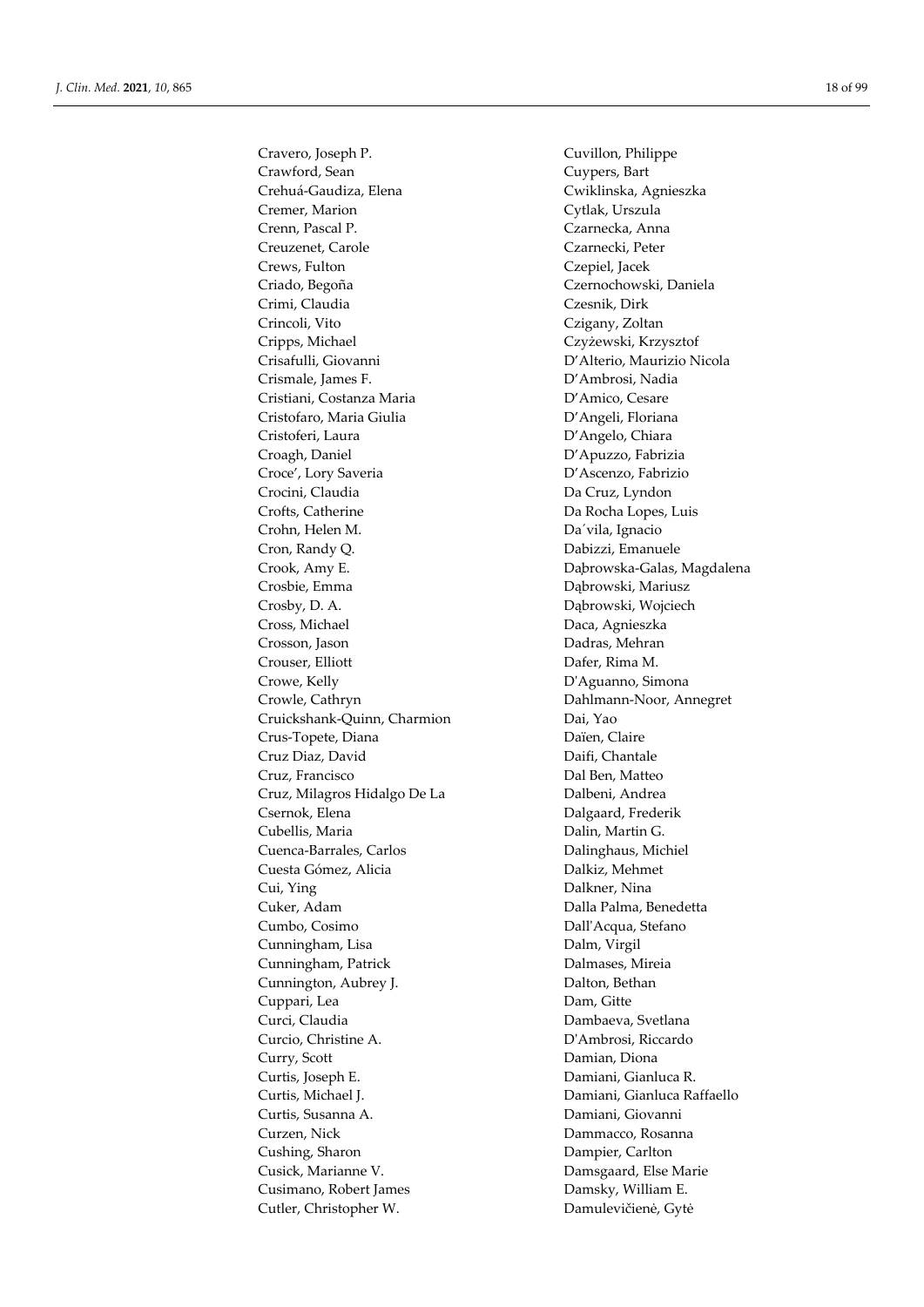Dancause, K. N. Dayal, Sanjana Dand, Nick D'Azzo, Alessandra Dandoy, Christopher De Agostini, Ariane Daneshzand, Mohammad De Alcantara Camejo, Flavio Danforth, Teresa L. De Angelis, Barbara Dangayach, Neha De Angelis, Nicola D'Angelo, ARMANDO De Angelis, Paola D'Angelo, Stefania De Angelis, Sara Danias, Peter De Backer, Guy Daniel Israeli-Korn, Simon De Berardis, Domenico Daniel, Morales Cano De Biase, Alberto Danielewicz, Anna De Boer, Anneloes Daniels, M. Leigh Anne De Bruijn, Henriette S. Danks, Marcella De Candia, Erica Dannenberg, Lisa De Carvalho, Mamede Danson, Edward James Frazer De Ciuceis, Carolina D'Antò, Vincenzo De Cock, Diederik Dapunt, Ulrike De Coninck, Vincent D'Apuzzo, Fabrizia De Donato, Gianmarco Dar, Wasim A. De Falco, Valentina Darmochwał-Kolarz, Dorota De Francesco, Francesco Darrow, Jonathan De Giorgi, Alfredo Darvizeh, Atanaz De Giorgio, Roberto Das, Anshuman De Gracia, Pablo Das, Arabinda De Groef, An Das, Bibhuti De Gruijl, Frank Das, Falguni De Herder, Wouter W. Das, Nupur De Hollanda, Ana Das, Rajdeep De Jong, Pim A. Das, Rupali De Kort, Elizabeth Das, Sumit De La Calle, María I. Dash, Ranjeet Prasad de la Torre, Juan C. Daskalakis, Kosmas De Lago, Eva Dassios, Theodore De Lange, Jan Dastsooz, Hassan De Leo, Antonio Datta, Rupsa De Ligt, Kelly Datta, Siddhartha De Martin, Sara Daub, Steffen De Miguel-Pérez, Diego Dauby, Nicolas De Montalembert, Mariane Daunys, Gintautas De Morais, Sharon D. Dauwe, Dieter **Dieter Executes** De Mulder, Miguel Davaris, Nikolaos De Nucci, Germana Daveluy, Steven De Oliveira Silva, Danilo David Cordeiro, Sousa De Paco Matallana, Katy David, Matthias De Paiva, Cintia S. David, Vlad Laurentiu De Palma, Clara Davideau, Jean-Luc De Palma, Giuseppe Davies, Benjamin De Pasquale, Valeria Davis, Timothy M. E. De Pastena, Matteo Davos, Constantinos De Petro, Giuseppina Davoudi, Anis De Prado, Armando Perez Dawra, Rajinder **De Rasmo**, Domenico Day, Andrew S. De Re, Vallì

Danesino, Cesare De Amorim Almeida, Henrique De Francesco, Vincenzo Dattola, Annunziata De Meritens, Alexandre Buckley Davoodi-Bojd, Esmaeil De Paz Fernández, Jose Antonio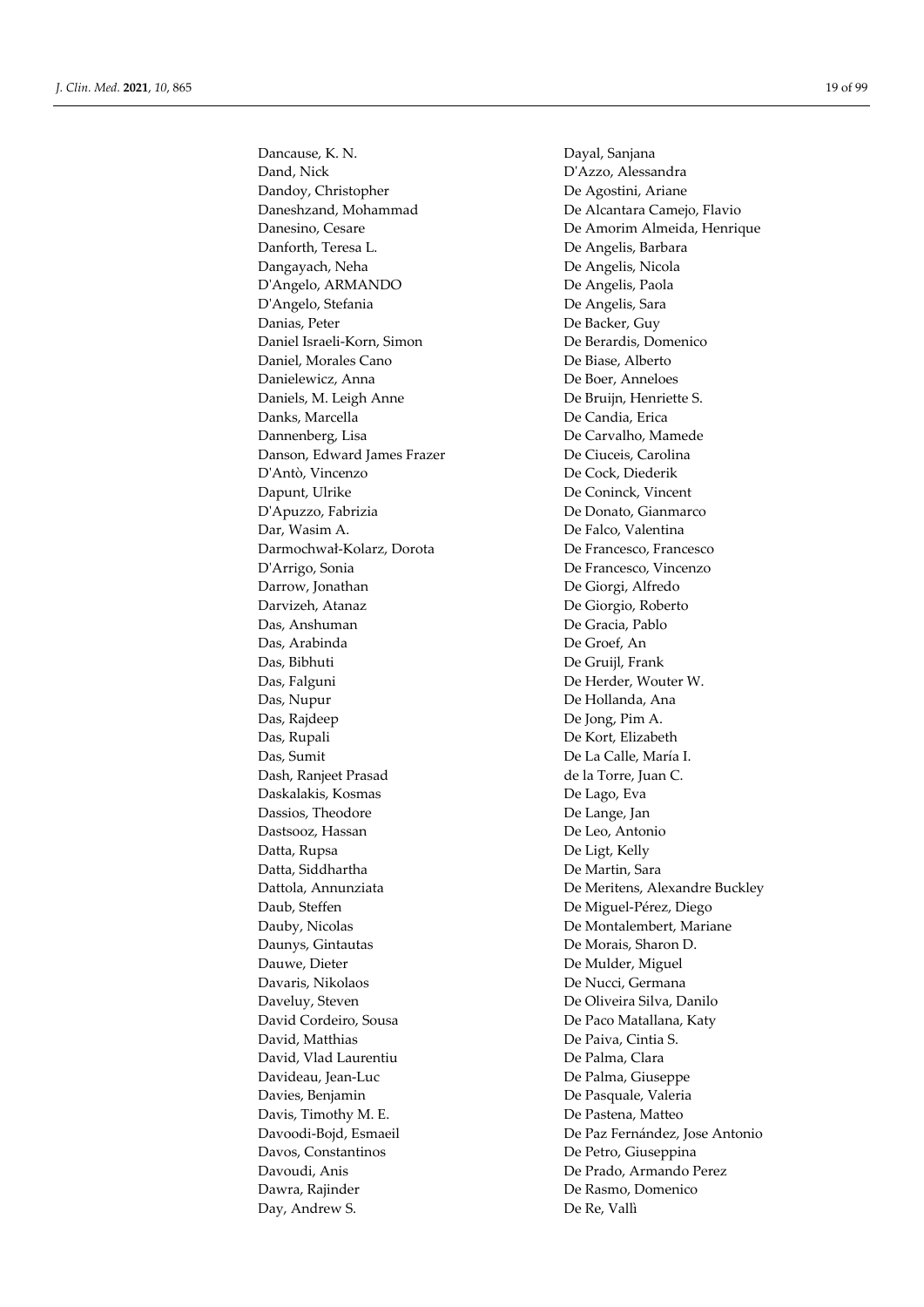De Reijke, T. M. Delitala, Marcello De Rienzo, Assunta Deliyanti, Devy De Roo, Chloe Della Pepa, Giuseppe De Roock, Sophie Della Rocca, Domenico Giovanni. De Roock, Sytze Della Torre, Emanuel De Rooij, Dirk Dellinger, E. Patchen De Rooij, Myrna M. T. Delpón, Eva De Sanctis, Giovannetti Delprat, Benjamin De Santis, Daniele **Delsante**, Marco De Santo, Carmela **Demaria**, Olivier De Sio, Marco **Deme, Pragneya** De Valk, H.w. Demer, Joseph L. De Vasconcellos, Adalberto Bastos Demetter, Pieter De Vito, Danila Deml, Moritz C. De Vos, John Demnitz, Naiara De Vries, Adrianus J. Den Uil, Cortisaan De Vroege, Lars Deng, Lu De Waard, Vivian Deng, Youping De Wilde, Lieven F. Dengler, Franziska De Wilde, Rudy Leon Denis, Frederic De Zinis, Luca Oscar Redaelli Denis, Kathleen Dean, Jamie Dennett, Amy Dean, Matthew J. Dennett, Elizabeth Dean, Natalie E. South and Denning, David Dearborn, Jennifer L Dennison, Elaine M. Dębska-Ślizień, Alicja **Denu, Ryan A.** Decaro, Nicola Deraison, Céline Decarolis, Boris Derakhshan, Mohammad Decker, Brooke K. Dereke, Jonatan Deckers, Jaap W. Derfler, Kurt Decuypere, Jean-Paul Derman, Benjamin Deda, Olga Dermitzakis, Emmanouil V. Dedy, Nicolas J. Derrick-Roberts, Ainslie Lauren K. Deeb, Janina Golob Deruelle, Philippe Deel, Michael Dervenis, Panagiotis Deelman, L. E. Derwall, Matthias Deemer, Sarah Desai, Amrita Deery, Chris Desando, Giovanna DeFelice, Nicholas Desantis, Vanessa DeFilippis, Andrew Paul Deshmukh, Umesh S. Deflandre, Eric Desideri, Lorenzo Degan, Diana DeSouza, Danielle D. Deie, Masataka Despa, Florin Dekhuijzen, Richard Desprez, Charlotte Del Ben, Maria Dessau, Ram Del Casale, Antonio Dessein, Patrick H. Del Pinto, Rita **Destrempes**, François Del Rio, Maguy Desyatova, Anastasia Del Rosal, Teresa Detry, Olivier Del Turco, Serena Detti, Laura Delafield-Butt, Jonathan DeUgarte, Daniel A. DeLeon-Pennell, Kristine Y. Deutsch, Cornelia Delgado Ruiz, Rafael Devaraj, Aishwarya Delgado, Luís Devarakonda, Srinivas Delhem, Nadira Devarshi, Prasad P. Deligeoroglou, Efthimios K. Deveaux, Etienne D'Elios, Mario Milco Devenney, Lydia E.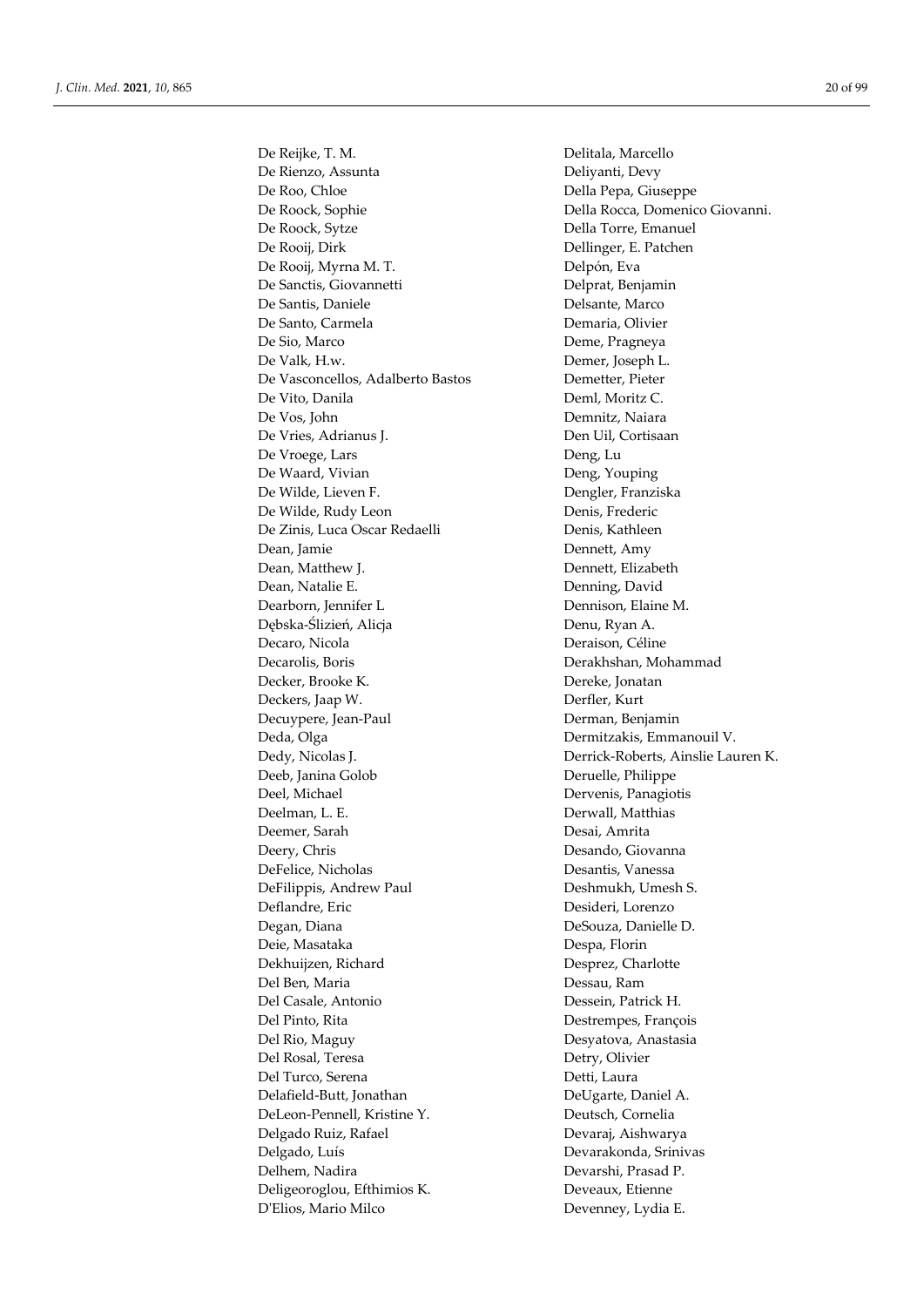Devesa, Jesús Dias-Ferreira, João Devlin, Hugh Diaz Balzani, Lorenzo Alirio Devy, Zisman Diaz, Jose Antonio DeWald, Tracy Diaz-Delcastillo, Marta Dewane, Michael P Diaz-Gomez, Jose Luis Dewey, Rebecca Susan Diaz-Gonzalez, Federico Dey, Amit Kumar Diaz-Menendez, Marta Deyu, Hu DiBardino, David Dhaenens, Lien Dichtl, Wolfgang Dhanasekaran, Murali Dickman, Ram Dharker, Nachiket Didkowska, Joanna Dharmaraj, Rajmohan DiDonato, Joseph A. Dhawan, Andrew Didonna, Alessandro Dhillo, Waljit Diederichsen, Louise Pyndt Dhiman, Kunal Diedrich, Stephan Dhir, Shalini Diel, Roland Dhooge, Ingeborg Johanna Maria Diepers, Michael Di Baldassarre, Angela Dierckx, Tim Di Bella, Gianluca Dieterich, Lothar Di Blasio, Alberto Digby, Geneviève C. Di Caprio, Giuseppe Dijkstra, Jouke Di Carlo, Marco Dik, Willem A. Di Cesare, Ernesto Dika, Emi Di Cristofori, Andrea Dikalova, Anna E. Di Domizio, Jeremy Dillon, Joseph Di Gennaro, Francesco Dillon, Laura W. Di Giacomo, Roberta Diluvio, Giulia Di Gianfilippo, Riccardo Dimitri, Giovanna Maria Di Giuseppe, Daniela Dimitriadis, Kyriakos Di Laura, Anna Dimitroglou, Yannis Di Leo, Alfredo Dimitropoulos, Konstantinos Di Leo, Grazia Dimitroulas, Theodoros Di Maio, Pasquale Dinas, Konstantinos Di Mario, Carlo **Dini, Pouva** Di Martino, Orsola Dini, Valentina Di Mascio, Daniele Diniz-Freitas, Marcio Di Mauro, Michele Dinkler, Lisa Di Micco, Pierpaolo **Diogo, Patricia** Di Muzio, Antonio Diogo, Patrícia Di Nardo, Dario Dionysopoulos, Dimitrios Di Nicola, Marco Disanto, Giulio Di Paolo, Virginia Diserens, Karin Di Pietro, Paola Ditsios, Konstantinos Di Pietro, Pietro Divaris, Kimon Di Pino, Antonino Divella, Rosa Di Saverio, Salomone Divine, George W. Di Scioscio, Valerio Divino-Filho, Josè Di Sebastiano, Pierluigi Dixon, Andrew Di Spiezio Sardo, Attilio Djerada, Zoubir Di Tommaso, Luigi Diordjevic, Ilija Di Zazzo, Antonio Djordjevic, Jelena Diab, Adi D'Lima, Daryl Diab, Rami Dobrosielski, Devon A. Diacinti, Daniele Dobruch, Jakub Diamantidis, Michael D. Dobrzański, Leszek A. Diamond, David M. Docampo, A. Diane Valeriano, Valerie **Docea**, Anca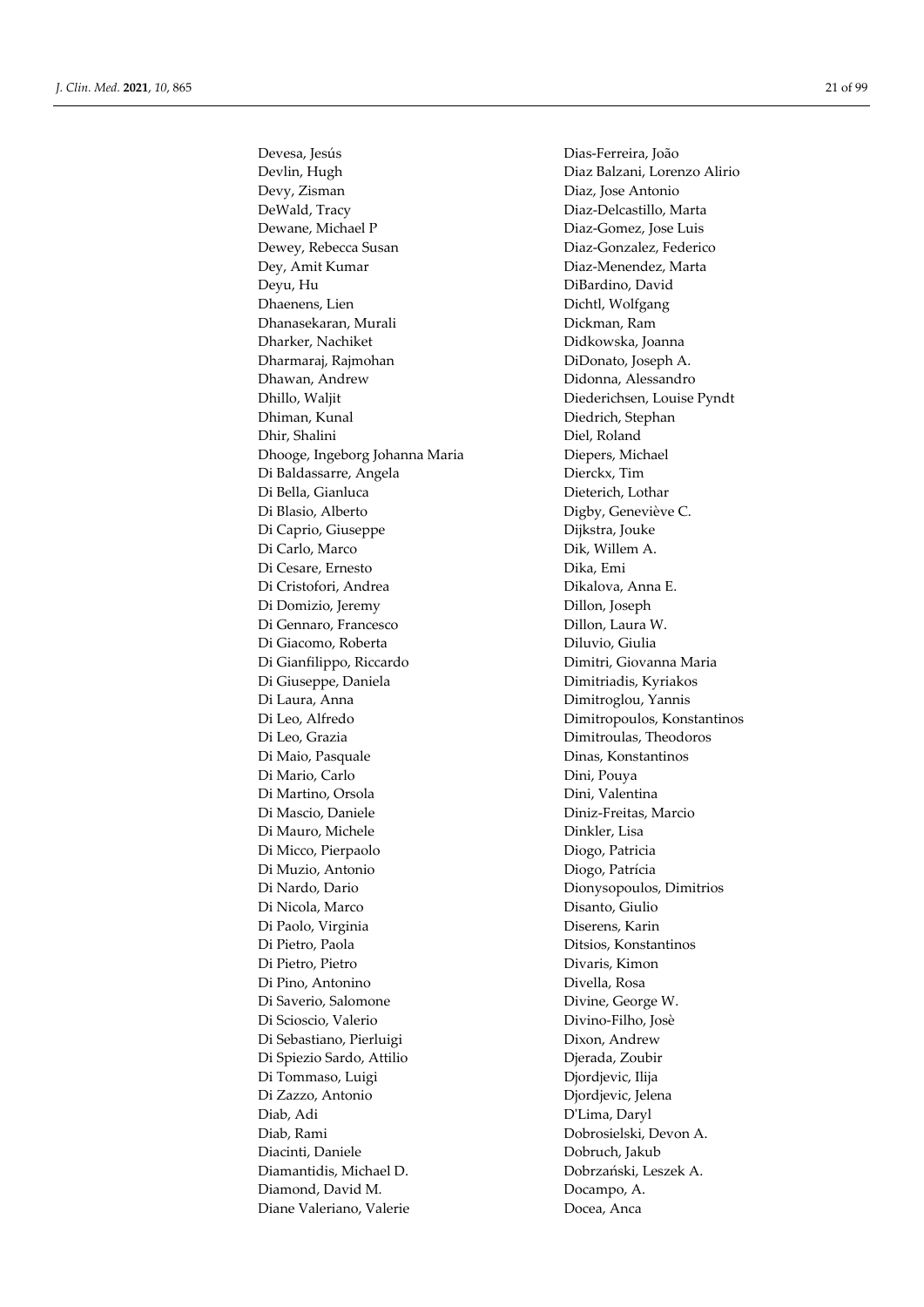Docherty, Kieran F. Doulamis, Ilias Docherty, Sharon Doulberis, Michael Dodd, Helen Douris, Peter Dodd, Rebecca D. Dovnik, Andraz Doddapattar, Prakash Dowell, Richard C. Dodoo, Christopher Dowling, Ryan J. O. Doenyas-Barak, Keren Doyen, Denis Doerr, Johanna M. Doyle, Tracy J. Doherty, Kathleen Dozio, Elena Dohi, Tomotaka Dragonieri, Silvano Dohrn, Ing-Mari Drakoulis, Nikolaos Doi, Kent Dream, Sophie Doizi, Steeve Dreesen, Erwin Doloff, Joshua C. Dreger, Henryk Dolscheid-Pommerich, Ramona Dreier, Jens P. Dom, Geert Dreimann, Marc Dombrowski, Tobias Dreumont, Natacha Dominguez-Maldonado, Gabriel Drici, Milou-Daniel Dominguez-Vicent, Alberto Drieu, Antoine Dominika, Stygar Driscoll, Marcia S. Donadio, Carlo **Driul, Lorenza** Donadon, Matteo Drosos, Alexandros A. Donahue, Paula **Drougard**, Anne Donal, Erwan Dryden, Matthew S. Donat, Francisco Javier Silvestre Drygas, Wojciech Donati, Marcello Du, Yixing Donato, Luigi Duarte, Lilianne Donders, Gilbert Dubé, Catherine Dondi, Giulia **Dube, Prabhatchandra** Dondossola, Daniele Dubinski, Daniel Dondzilo, Laura Dubis, Adam M. Donevant, Sara Belle Dubousset, Jean Dong, Fengping Duca, Franz Dong, Huan-Ji Duca, Ylenia Dong, Lihua Ducarme, Guillaume Dong, Qinglin Duchi, Serena Dong, Wei Duchnowski, Piotr Donker, Tara DuCoin, Christopher Donnez, Jacques Duda, Małgorzata D'Onofrio, Luca Dudas, Bertalan Donohue, Terrence Duda-Sobczak, Anna Donovan, Luke Dude, Carolynn Döppner, Thorsten R. Dudek, Wojciech Dorado, Pedro **Dudman, Susanne** Dordevic, Milos Dudzińska, Ewa Dória, Sofia Dudzinski, David M. Döring, Nicola Duerksen-Hughes, Penelope Dörr, Marcus Duffell, Lynsey Dorst, Johannes Duffy, Darragh Dos Santos, João Miguel Marques Duffy, Tomas Dosdall, Derek J. Dufour, Jannette M. Doshi, Anisha Dugue, Benoit Dosiou, Chrysoula Duijnhouwer, Toon Dosoky, Noura Duitman, JanWillem Dott, Giovanni Marasco Duits, Annelien Dotzenrath, Cornelia Duke, JJ Douglass, Jan Dullenkopf, Alexander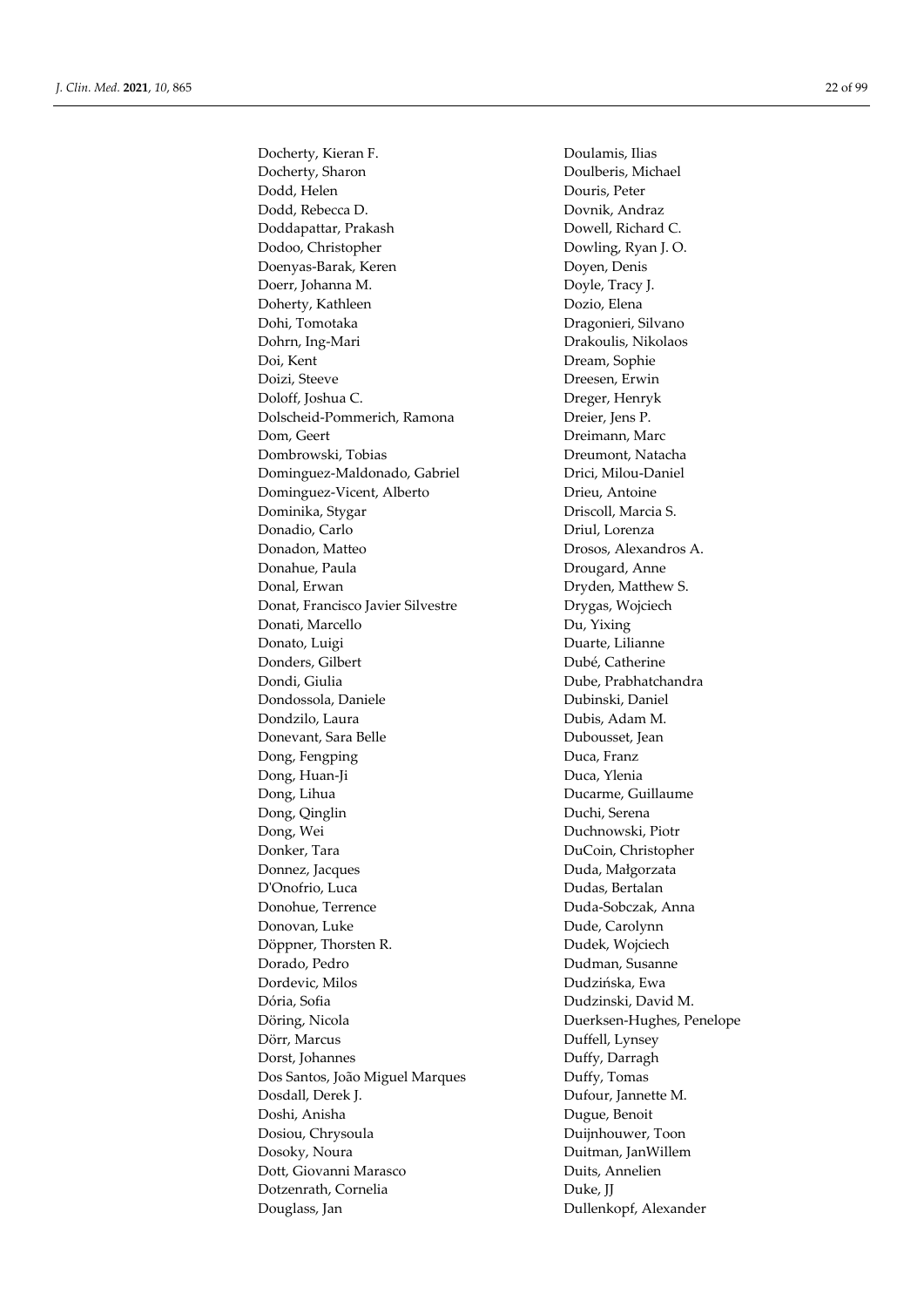Duma, Virgil-Florin Eccles, Jessica Dumais, Alexandre Eck, Ruben J. Dumnicka, Paulina Eddy, Brandon P. Dumont, Aaron S. Eddy, Kamryn T. Duncan, Steve Edeline, Julien Duncker, David Edman, Maria Dunlop, Douglas Edmonds, Michael Dunne, Margaret **Edwards**, Genea Duntas, Leonidas Edwards, Helen Duong-Quy, Sy Eells, Janis Dupieux, Céline **Efird**, Jimmy T. Dupuis-Girod, Sophie Efrati, Yaniv Duque, Patricia Eftekhari, Ashkan Duquette, Pierre Efthymiou, Stephanie Durán, Manuel Novales Egerman, Robert Duran, Sue Hudson Egert, Markus Durand, Robert Eggleston, Jeffrey Durand-Moreau, Quentin Ehler, Johannes Duraturo, Francesca Ehlken, Christoph Durlik, Magdalena Ehrhardt, Harald Durrieu, Francoise Ehrlich, Stefan D'Ursi, Anna Maria Eiber, Calvin Duryea, Elaine **Eichstaedt**, Christina Duschek, Stefan Eick, Sigrun Dusetti, Nelson Eid, Albert J. Dusi, Veronica Eijnde, Bert OP 'T Dusso, Adriana Eikermann, Matthias Dutta, Pranabananda Eiros, Rocio Duvekot, J. J. Eisenberg, Laurie Duverger, Olivier **Eisendle**, Klaus Duzgunes, Nejat **Eisendrath, Stuart J.** Dwivedi, Garima Eisenga, Michele F. Dykun, Iryna Eitaro, Kodani Dylke, Elizabeth S. Ejaz, Asim Dymarek, Robert **E**jima, Keisuke Dyment, D. A. Ekberg, Olle Dziedzic, Robert Ekstrand, Chelsea L. Dziegiel, Piotr **El Hadi, Hamza** Dziewięcka, Ewa **Elahi, Fazle** Dziodzio, Tomasz Elaswad, Ahmed Dziurkowska, Ewelina **Elbadawi, Ayman** Ea, Hang-Korng Elce, Ausilia Earle, Kenneth A. Eldeiry, Leslie S. Eason, James **Eleftheriadis**, Theodoros Eastman, Creswell J. **Elessawy, Mohamed** Eaton, William Elfadawy, Nissreen Ebenbichler, Gerold Elfvin, Anders Eblimit, Aiden El-Gazzar, Mohamed M. Ebmeier, Klaus Elgzyri, Targ Ebner, Florian Elhai, Muriel Ebneter, Andreas Eligar, Vinay S. Eboigbodin, Kevin **Elinder**, Carl Gustaf Ebraheim, Nabil Elis, Sebastien Ebrahimi, Diako Eljaafari, Assia

Dumic, Igor Edamakanti, Chandrakanth D'Urso, Gilda Eichelmann, Ann-Kathrin Dysli, Chantal Ekeløf Busch, Sarah Victoria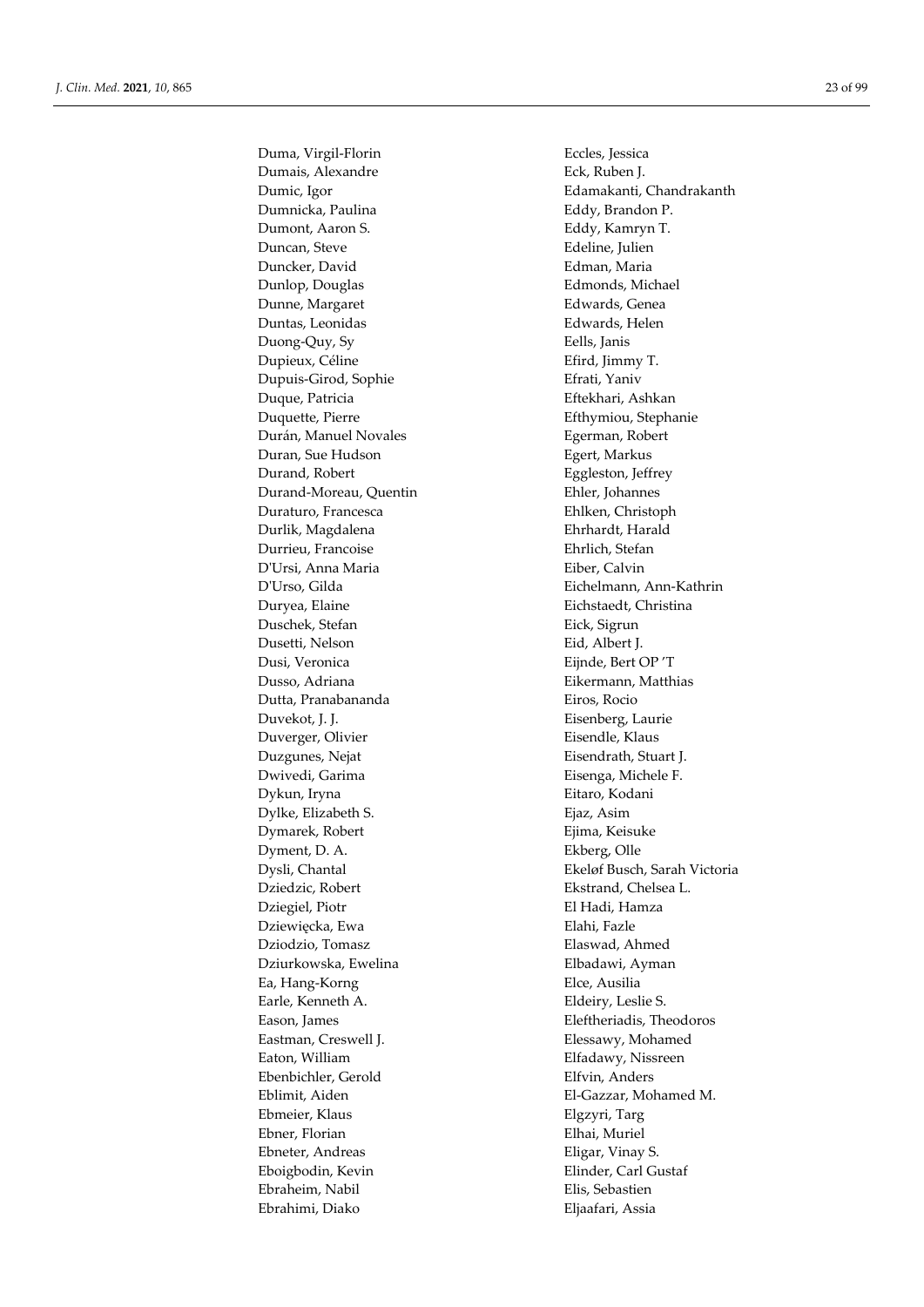Elkana, Odelia **Espedal**, Heidi Ellinger, Isabella Espes, Daniel Elliott, Jessie A. Espinola-Klein, Christine Ellis, Janet Esposito, Ciro Ellis, Matthew Esposito, Gianluca Elmarakby, Ahmed Essid, Sumia Mohamed Elterman, Dean Esteban, Jaime Elvira-Torales, Laura Inés<br>
Estévez, Francisco Elyaman, Wassim Estevez, Jose J. Elzbieta, Smolewska Estrugo-Devesa, Albert Emamifar, Amir **Etienne-Julan, Maryse** Emerald, Mila A. Ettenhofer, Mark L. Emmanuelle Le, Bars Fu, Peter Emmerich, Karl-Heinz **Eun Kim, Jung** Emmert, Hila Eun, Jung Woo Emmett, Louise **Example 1998** Eva, Willaert Emoto, Katsura **Evans, Gareth R.** Emrich, Insa Evans, Holly E. Emtestam, Lennart **Evanson**, Nathan K. Enache, Daniela Everaert, Karel Enderling, Heiko **Exacoustos**, Caterina Endo, Akira Exadaktylos, Aristomenis Endo, Hideki Exbrayat, Jean-Marie ENDO, Kazuhiko Exindari, Maria Eng, Tony Ezzat, Shereen Engelhard, Herbert H. Fabbian, Fabio Engelhardt, Monika Fabbo, Andrea Engelhardt, Paul Friedrich Fabbrocini, Gabriella Enghard, Philipp Facciorusso, Antonio England, Andrew Faciotti, Federica Engler, Anna Faconti, Luca Enko, Dietmar Faggiano, Pompilio Enomoto, Hirayuki Faggioni, Michela Enwemeka, Chukuka Faghihi, Danial Enzmann, Florian Fagiano, Pompilio Eozenou, Caroline **Fagoonee**, Sharmila Epelman, Slava Faguer, Stanislas Eppard, Elisabeth Fahraeus, Robin Eramo, Stefano **Faict**, Sylvia Erb, Carl Faille, Dorothée Erbel, Raimund Faitot, Francois Erger, Florian Falcone, Veronica Eri, Rajaraman Falconer, Henrik Eriksen, Erik F. **Falsini**, Benedetto Erivan, Roger Falsini, Giovanni Erkmen, Cherie P. **Falzarano**, Darryl Ernesto, Cortés-Castell Fan, Arthur Yin EROVIC, Boban M. Fancellu, Alessandro Erwich, Jan Jaap H. M. **Fanciulli**, Alessandra Eschbach, Daphne-Asimenia Fanciulli, Giuseppe Escribano, Julio Fang, Jennifer Escribano-Subias, Pilar M. Fänge, Agneta Malmgren Esfandiarpour, Fateme Fansa, Hisham Eskildsen, Simon Fristed Fara, Gaetano Maria Esler, Colin Farahmand, Dan Esnaut, Stephane Faralli, Jennifer A. Esparham, Anna **Farge**, Pierre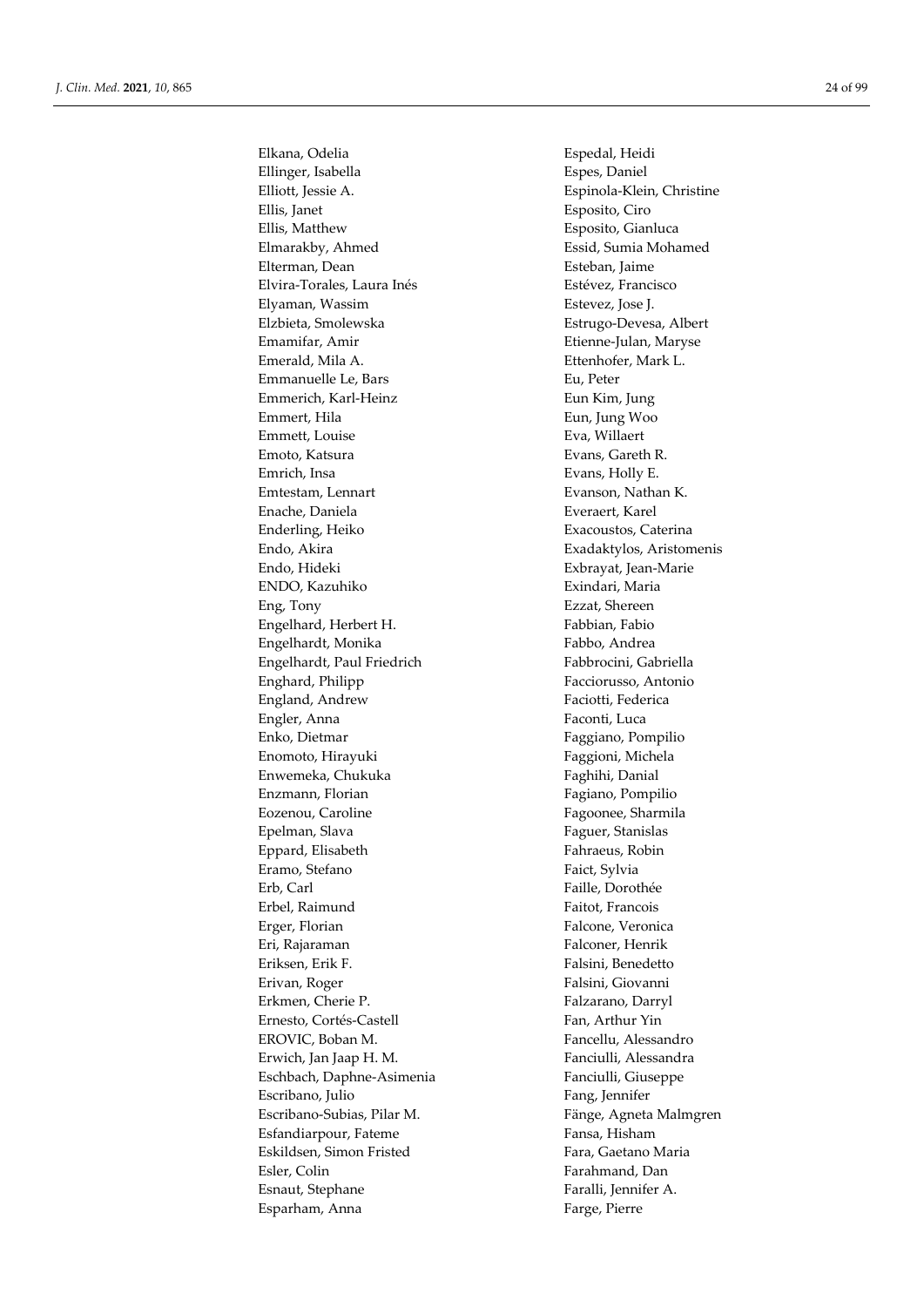Farinas, Jérôme **Ferguson**, Tanner J. Farkash, Evan A. Fernandes, Bruno Farquhar-Smith, W. Paul Fernandes, Paulo R. B. Farr, Sebastian Fernandes, Susan M. Farrell, Michael K. Fernandez, Katharine Farrell, Scott F. The Fernandez, Mercedes Farronato, Davide Fernandez, Rosa Fasola, Salvatore **Fasola**, Salvatore **Fernández-Ferro, Martín** Fatone, Laura Fernandez-Peñas, Pablo Fattore, Luigi Fattore, Luigi Fernández-Tena, Ana Fauquert, Jean-Luc Fernandez-Vizarra, Erika Faurie, Benjamin Fernando, Wyss Faus-Matoses, Vicente Fernell, Elisabeth Fava, Giovanni Ferracini, Riccardo Fava, Paolo Ferraiolo, Antonella Favaloro, Emmanuel J. Ferramosca, Alessandra Favero, Gaia Ferrannini, Ele Favi, Evaldo Ferrantino, Luca Favia, Gianfranco **Ferrara**, Giovanna Faviana, Pinuccia **Ferrara**, Pietro Favilli, Alessandro Ferrara, Zachary Favilli, Silvia **Ferraris**, Claudia Fawzi, Amani Ferreira, Flávio P. Fedele, Francesco **Fedele**, Francesco **Ferreira-Coimbra**, Joao Fedorowski, Artur Ferreira-Pêgo, Cíntia Feeney, Claire Ferrer, Miquel Feher, Attila Ferrera, Carlos Fehlings, Michael Ferrer-García, Marta Feichtinger, Michael Ferrero, Simone Feijóo, Yago Leira Ferretti, Gerald Fein, Lydia A. Ferri, Flaminia Feistritzer, Hans Josef Ferri, Nicola Feldman, Steve Ferro, Ana Santos Feldman, Steven R. Ferroni, Patrizia Feldo, Marcin Ferschl, Marla Feleus, Anita Fesslova, Vlasta Felice, Roberto Festi, Davide Felisati, Giovanni Fialka, Christian Felnhofer, Anna Fiamoncini, Jarlei Feltgen, Nicolas Ficca, Gianluca Feng, Hua-Jun Fichna, Marta Feng, Yinnian Fiedler, Roman Feo, Rebecca Figee, Martijn Férec, Claude Férec, Claude Figueras-Aloy, Josep

Farhadfar, Nosha Ferens-Sieczkowska, Mirosława Ferguson, John Scott Farinha, Cláudia **Fernandes Fagundes, Nathalia** Fernandes Fagundes, Nathalia Farràs-Permanyer, Laia Fernandez Novell, Josep Maria Farre, Nuria **Farre, Nuria Establaceae** Fernández- Santiago, Rubén Farronato, Giampietro Fernandez, Teresa Tórtola Farronato, Marco Fernández-Alcántara, Manuel Fasciana, Teresa Fernandez-Botran, Rafael Fatima, Iram Fernandez-Matias, Ruben Fatima, Nida **Fatima**, Antonio Febbraio, Mark Ferreira, Manuel Marques Fedosov, Sergey Ferreira-Santos, Fernando Fenton, Tanis Fenton, Tanis Fiehn, Anne-Marie Kanstrup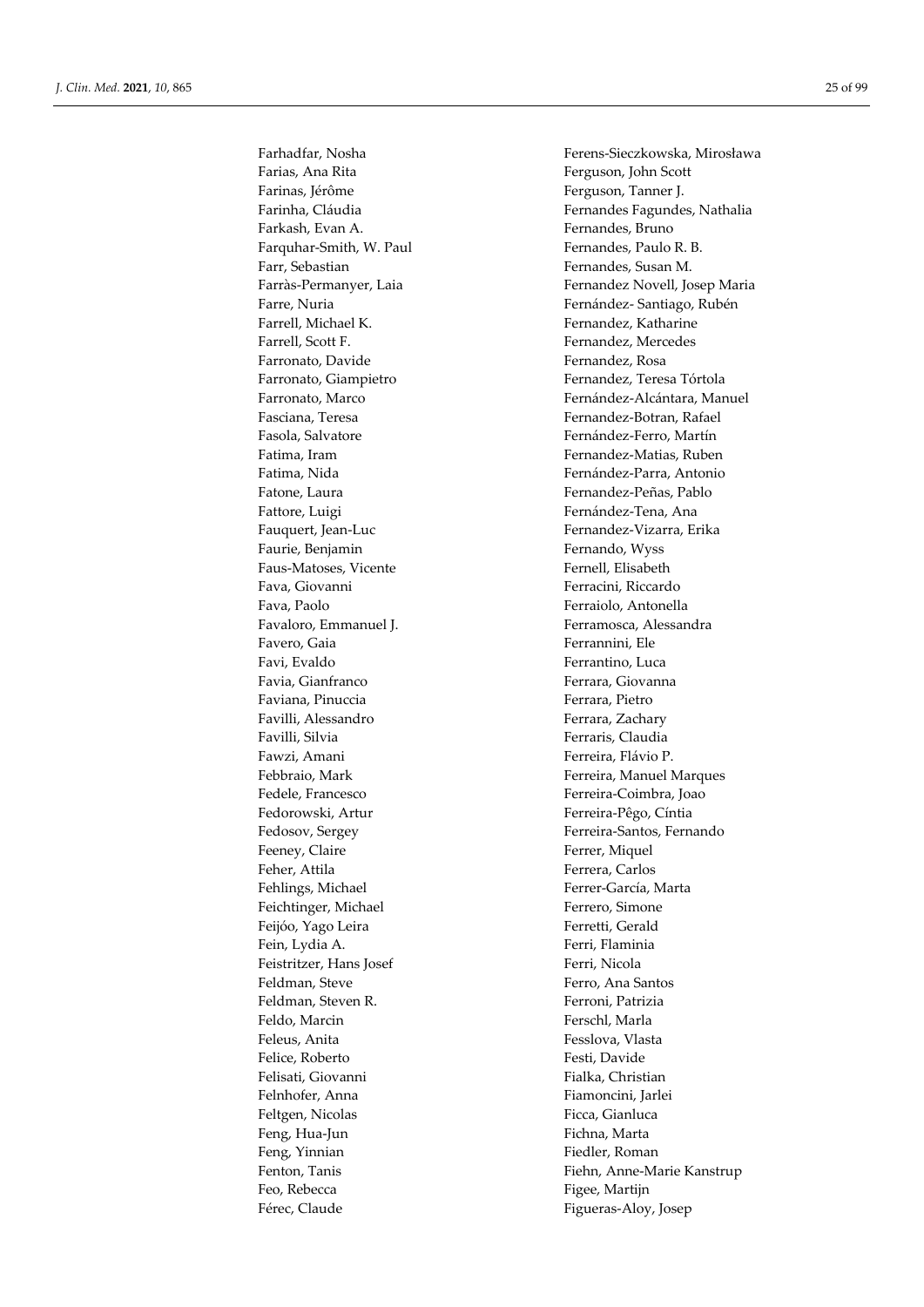Filiou, Michaela **Filiou**, Michaela Filipovic, Miodrag Foka, Pelagia Filippi, Francesca Foletto, Mirto Filocamo, Giovanni Folkvardsen, Dorte Bek Filosi, Michele Fonnes, Siv Fine, Noah Fonseca, Fernando Finger, Reginald Fonseca, Francina Fink, Jodok Matthias Fontana, Francesco Fink, Max Foong, Rachel E. Finkel, Alan G. The Contract of the Ford, Anthony M Finn, Aloke Virmani Ford, John C. Finotti, Alessia Ford, Jon Finsterer, Josef Ford, Jonathan Finzi, Andrés Forget, Patrice Fiorentini, Giammaria M. Foris, Vasile Fioretti, Alessandra **Forlano**, Roberta Fiori, Enrico Forlini, Matteo Fiorillo, Claudio **Formenti**, Federico Fiorillo, Luca Formenti, Paolo Fiorina, Paolo **Francesco** Formica, Francesco Fischer, Christian Fornes, Romina Fischer, Nicholas G. Forni, Monica Fischer, Sebastian Forouzanfar, Tymour Fisher, Benjamin Forshaw, Mark Fisher, Cynthia Forster, Jameson Fisher, Mandy Forsyth, Mark Fisman, Sandra Forsythe, Rachael Fiz, Francesco Fort, Patrice E. Flaatten, Hans Forte, Alberto Flaherty, Kevin Forte, Maurizio Flament, Marie-Pierre Forte, Raimondo Flannick, Jason Fortin, Maryse Flavell, Carol **Fortis**, Sotirios P. Fleischman, Angela G. Fortunato, Leonzio Fleitas, Tania **Fortuny**, Clàudia Flemming, Jennifer A. Fosbøl, Marie Øbro Flemming, Sven Foschini, M. P. Fletcher, Jane **Fossali**, Tommaso Fleuren, Emmy D. G. Fossmark, Reidar Fleuren, Nienke Foster, David Flierl, Ulrike Foster, Toshana Lauria Flint, Kelsey Foti, Daniela P. Flippot, Ronan Foutch, Brian K. Flisiak, Robert Fowler, Jessica C. Floh, Alejandro Fox, Erin Elizabeth Floreani, Annarosa Foy, Brody Flores, Ann Marie **Frances** Fraldi, Alessandro Florescu, Monica Franceschi, Alessandro Flores-Guerrero, Jose L. Franchineau, Guillaume Flottmann, Fabian Franchini, Massimo Floyd, Sarah Bauer Francis, Ian C. Fluxa, Daniela **Francoeur**, Charles L. Foeldvari, Ivan Frankewycz, Borys

Figueras-Alvarez, Oscar Fogacci, Federica Findeklee, Sebastian Fonseca, Bruno Miguel Reis Da Fleszar, Mariusz Foschino-Barbaro, Maria Pia Fluge, Øystein Francisco, Javier Alvaro-Afonso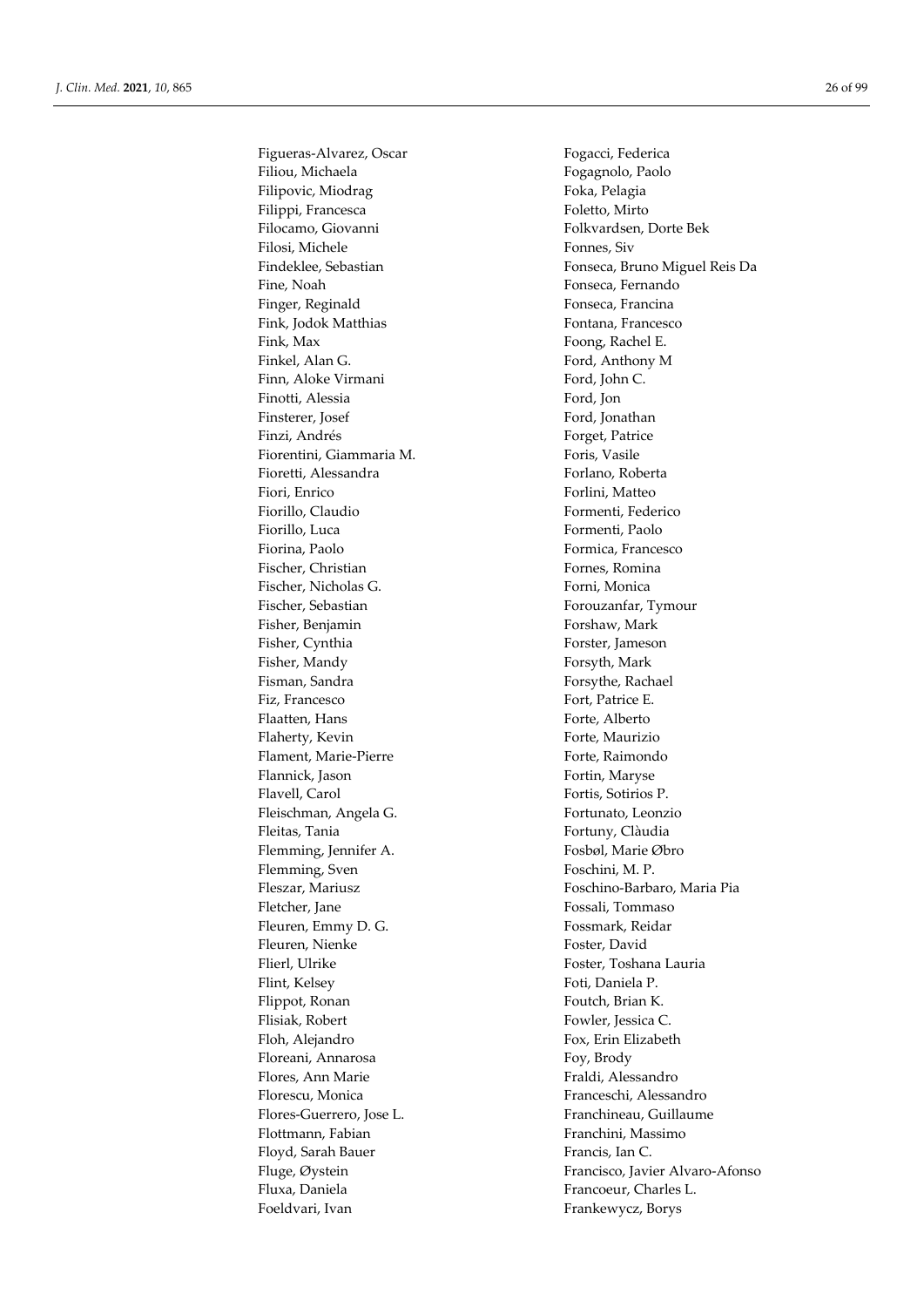Franko, Andras Fujita, Kazutoshi Franko, Jan Fujita, Kohei Fransen, Paul Fransen, Paul Fujita, Mitsugu Franza, Laura **Franza, Kenji** Fraser-Bell, Samantha Fujiwara, Natsumi Frasoldati, Andrea **Frasoldati, Andrea** Fukagai, Takashi Frassanito, Maria Antonia Fukuda, Minoru Frater, John L. Fukuhara, Atsunori Frauenfelder, Thomas Fukuhara, Yasuyuki Freedberg, Daniel E. Fukui, Shinji Freedman, Mark S. The Controller School and Tukumura, Yuki Freeman, Michael D. **Fukunaga**, Atsushi Freitas De Souza, Raphael Freitas De Souza, Raphael Frenkiel, Saul Fukushima, Hiroshi Freo, Ulderico **Fukuta**, Hidekatsu Freund, Anne Fulciniti, Franco Freund, Matthias Fuller, Maria Freyschlag, Christian F. Fung, Isaac Chun-Hai Frich, Lars Henrik Fung, Monica Fricker, Michael Furian, Michael Frickmann, Hagen Furlan, Andrea Frieboes, Hermann Fürnau, Georg Fried, Justin Furuichi, Kengo Friedman, Elliott **Furukawa**, Hiroshi Friedman, Kevin G. The Contract of Turuta, Takuya Friedman, Matthew J. **Furutani**, Kenta Friedrich, Guy Fusaroli, Pietro Friis-Hansen, Lennart Fusar-Poli, Laura Frimodt-Møller, Niels Fusco, Augusto Frisch, Steven M. Fusco, Vittorio Frisso, Giulia Fushida, Sachio Frizelle, Frank Gabaldón, Toni Fröhlich, Hanna Gaballah, Ahmed Frohnhofen, Helmut Gabor, Alin-Gabriel Frosi, Alberto Gabr, Refaat E. Frostegard, Johan Gabriel, Aura Frucht, Steven J. **Gabriel**, Emmanuel Frugé, Andrew D. Gabriel, Maximilian Frye, Björn Gabriel, Michael Fuchs, Hans Friedrich Gabryelska, Agata Fuchs, Piotr A. Gadad, Bharathi S. Fugger, Gernot Gadjeva, Mihaela Fuggle, Nicholas Gaetani, Eleonora Fuji, Shigeo Gaffo, Angelo L. Fujii, Hideki Gagliano, Caterina Fujii, Shoichi Gagneux, Pascal Fujimori, Nao Gagnon, Joseph Calvin Fujimoto, Kazuki Gaillard, C. A. J. M. Fujimoto, Keisaku Gaitskell, Kezia Fujimoto, Yuhi Gajewski, Jerzy B. Fujioka, Kazumichi Gala, Manish K. Fujisawa, Masanori Galan, Maria

Frey-Law, Laura A. The South Controller-Tyszkiewicz, Matthew Fuchs, Hans F. Gabriela, Da Silva Xavier Fudulu, Daniel Gadad, Bharathi Shrikanth Fuegger, Reinhold Gaddam, Ravinder Reddy Fujimura, Shintaro Gajos-Michniewicz, Anna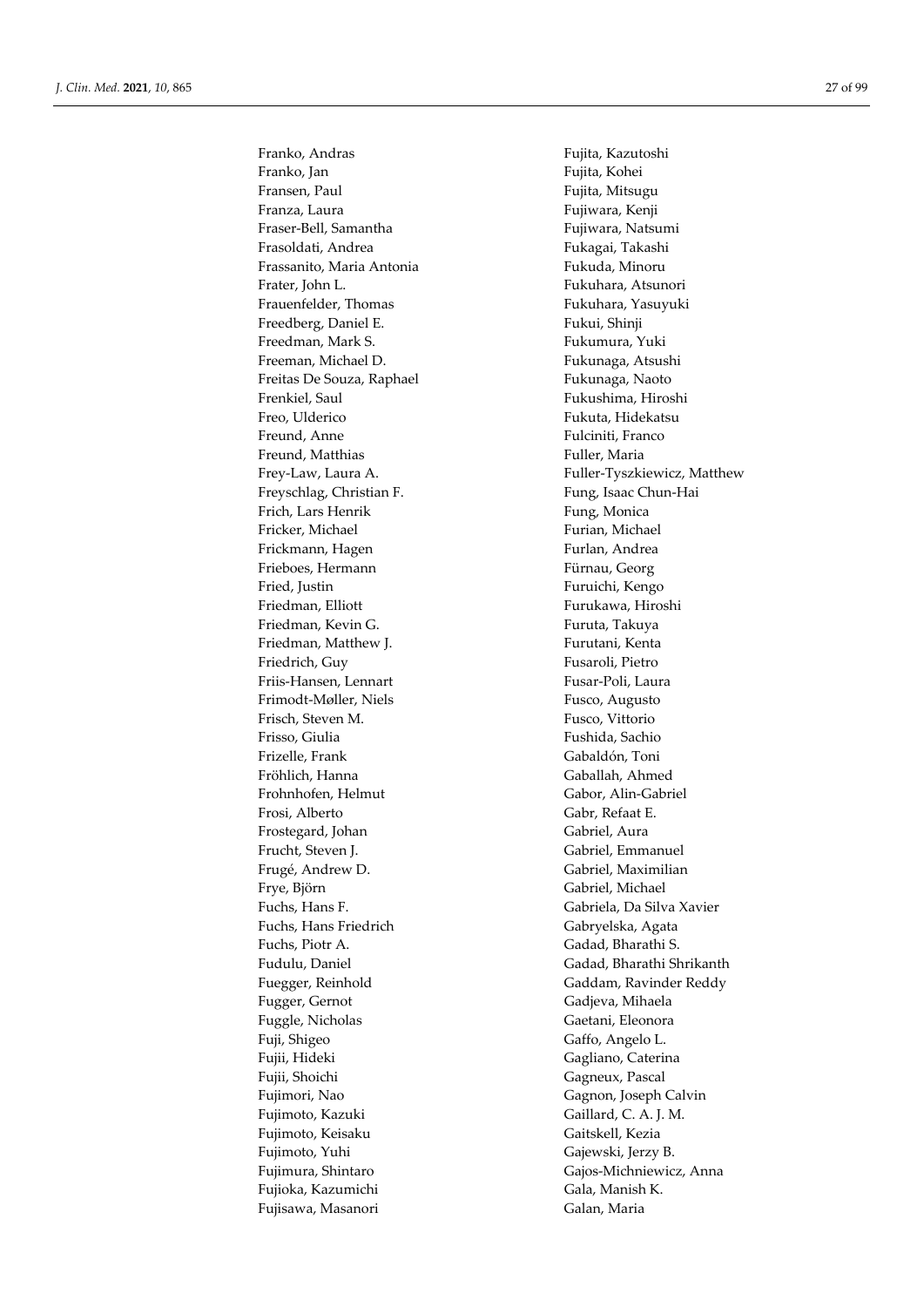Galanti, Giorgio García-Arranz, Mariano Galasso, Giovanni García-Azorín, David Galazios, Georgios García-Barrado, María José Galeazzi, Gian Maria García-López, Santiago Galelli, Luca García-Malinis, Ana Julia Galgani, Mario García-Marcos, Luis Galipeau, Jacques García-Pola, María José Gallamini, Michele Garcia-Quintanilla, Albert Gallardo, M. Esther García-Rey, Eduardo Gallardo-Vara, Eunate García-Romero, Jeronimo Gallavardin, Thibault Garcin, Thibaud Gallego-Colon, Enrique J. Gard, Paul Galletti, Francesco Gardner, Thomas W. Galli, Andrea Gardrat, Sophie Galli, Jacopo Gareth, Nye<br>Gallie. Brenda Garetz, Susa GALLO, Antonio Garg, Kawish Gallo, Gaetano Garg, Tullika Gallotta, Valerio Garin, Nicolas Galosi, Andrea Garneau, Jonathan Galtung, Hilde Kanli Garner, Angie Galvan, Cristina Garofalo, Eugenio Galvez Sánchez, Carmen M. Garrabou, Gloria Galy-Fauroux, Isabelle Garriboli, Massimo Gambardella, Claudio Garrison, Roger C. Gambardella, Jessica Garvin, Kevin L. Gambarini, Gianluca Garweg, Justus G. Gambaruto, Alberto Garzon-Muvdi, Tomas Game, Frances L. Garzorz-Stark, Natalie Gammie, Andrew Gasana, Janvier Gamus, Dorit Gąsior-Perczak, Danuta Gan, Gregory N. Gaspar, Rui Gandhi, Sagar S. Gasparini, Patrizia Gandini, Paola Gasparini, Sara Gandolfi, Stefano Gasparro, Roberta Gandomkar, Ziba Gasparski, Alexander Ganea, Doina Gasparyan, Armen Ganger, Rudolf Gassensmith, Jeremiah Gangula, Pandu Gastman, Brian R. Gani, Federica Gaston, Tyler E. Ganini, Carlo Gatta, Roberto Gantz, Marie G. Gatto, Roberto Gao, Dingcheng Gatz, Matthias Gao, Dongxu Gatzoulis, Konstantinos A. Garagiola, Umberto Gaudet, Alexandre Garaicoa-Pazmino, Carlos Gaudet, Daniel Garber, Carol Ewing Gauer, Stefan Garcia Doval, Ignacio Gaul, Charly García Iglesias, Daniel Gautam, Mukesh Garcia Iglesias, Pilar Gautam, Sneha Garcia, Alejandro V. Gautheron, Jérémie García, Angel Gauthier, Serge Garcia, Emilio Gutierrez Gauthier, Tristan Garcia, Samuel Gava, Giulia García-Álvarez, Yolanda Gavaruzzi, Teresa

Galiniak, Sabina García-Muñoz Rodrigo, Fermin Garetz, Susan Lynn García-Aranda, Marilina Gavriilaki, Eleni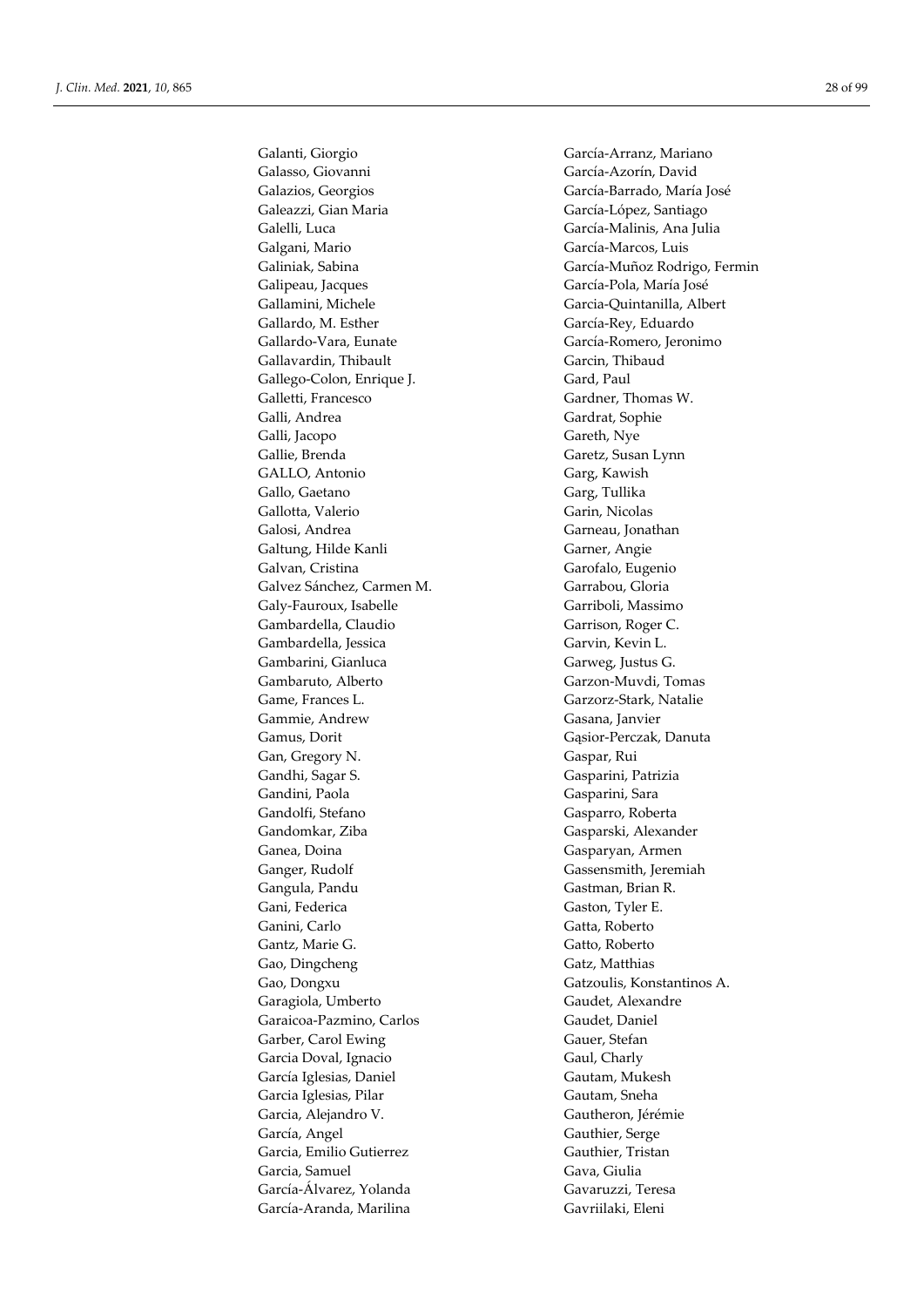Gawęcki, Maciej Ghaznavi, Sana Gawlikowski, Maciej Ghidini, Alessandro Gaze, David C. **Ghiggia**, Ada Gaze, Mark Ghigliotti, Giorgio Gazouli, Maria Ghilli, Matteo Ge, Xiaodong Ghimessy, Áron Kristof Gea-Banacloche, Juan Carlos Ghorbani, Morteza Gebhardt, Rolf Ghosh, Asish Gedamu, Lashitew Ghosh, Paramita M. Gedeon, Tomas Ghosh, Sumana Gee, Heon Yung Ghosh, Tarini Shankar Gehr, Todd W. B. Ghouri, Yezaz Geijer, Mats Giacobbe, Daniele Roberto Geisinger, Maria Giacobbe, Peter Geller, James I. Giacobini, MaiBritt Gelsomino, Sandro Giacomelli, Andrea Gelzo, Monica Giacomelli, Luca Gembillo, Guido Giallauria, Francesco Gembruch, Oliver Giamberardino, Maria Adele Gennarelli, Gianluca Gianfaldoni, Serena Genovesi-Ebert, Federica Giangrande, Gian Paul Gentile, Carmine Giani, Marco Gentile, Luca Giannakopoulos, Georgios F. Gentile, Mattia Giannakopoulos, Nikolaos Gentileschi, Stefano Giannecchini, Simone Gentzler, Ryan D. Giannetto, Claudia Geoffroy, Pierre A. Giannì, Aldo Bruno Georgakarakos, Efstratios Giannone, Gaia George, Koumantakis Giannoni, Patrizia Georgiev, Stanimir Giannotta, Steven Georgiou, Ioannis **Gianturco**, Luigi Gerasimenko, Oleg Giardina, Emiliano Gerbershagen, Mark Ulrich Giardino, Alessandro Gerding, Heinrich Gibbons, Allister Gerke, Oke Gibbons, Jeff Gerlach, Herwig Gibbs, Kevin Gerocarni Nappo, Simona Gibson, Mark Gerreth, Karolina Gibuła-Tarłowska, Ewa Gerson, Trevor Gierula, Magdalena Gerstenecker, Adam Giessing, Markus Gerussi, Alessio Gigante, Antonietta Gesi, Camilla Gigli, Gian Luigi Gesuita, Rosaria Gil, Justyna Geva-Zatorsky, Naama Gil, Pedro Gevirtz, Richard Gil, Ziv Gezer, Deniz Gilbert, Duncan C. Ghabril, Marwan S. Gilbert, Frédéric Ghadieh, Hilda E. Gilchrist, Nigel Ghafouri, Bijar Gildner, Theresa E. Ghaisas, Shivani Gill, Chandler Ghamrawi, Rima Gillard, Baiba K. Ghanaati, Shahram Gillet, Germain Ghandour, Rashed Gillingham, Melanie B. Ghantoji, Shashank S. Gimenez, Maria Rubini Gharbiya, Magda Gimeno, Hortensia Ghayee, Hans Gimeno, Juan Ramón Ghazani, Maryam Ginevra, Christophe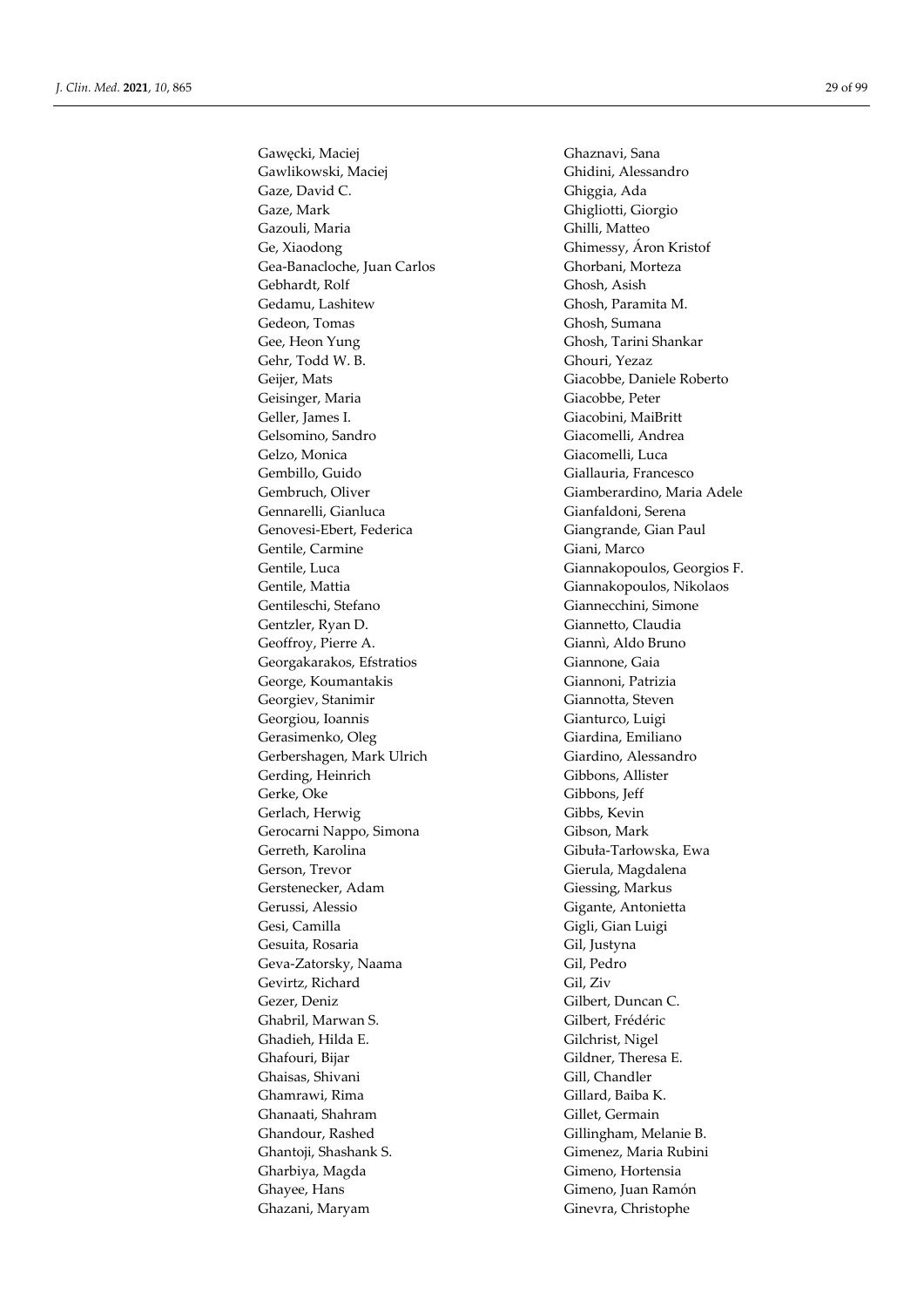Gingele, Stefan Goldstein, Tracey Gioia, Laura C. Goldsweig, Andrew M. Giollo, Alessandro Gołębiowski, Tomasz Giordano, Carla Goliasch, Georg Giordano, Flavio Göllner, Stefanie Giovanni, Frisullo Golpe, Rafael Giovanni, Merlino Gomatou, Georgia Giovingo, Michael Carlo Gomes-da-Silva, Lígia C. Girard, Julien Gomez, Maria Laura Girardi, Paolo Gomez-Aristizabal, Alejandro Girardis, Massimo Gómez-Barrena, Enrique Giraudeau, Nicolas Gómez-Casares, Maria Teresa Giraudo, Chiara Gomez-Gil, Veronica Gisselbrecht, Christian Gómez-Huelgas, Ricardo Giudice, Amerigo Gómez-Mayordomo, Víctor Giudice, Giuseppe Lo Gomez-Pastrana, David Giuffrè, Mauro Gomez-Pinilla, Pedro J. Giuntoli II, Robert L. Gómez-Urquiza, Jose L. Giuseppe, Varvara Gomi, Fumi Giusti, Andrea Gompel, Anne A. Gkantidis, Nikolaos Gon, Yasufumi Gkolfakis, Paraskevas Gonçalves, Hernâni Głąbska, Dominika Gong, Kuang Gladding, Patrick A. Goniewicz, Mariusz Gladysheva, Inna P. (Gono, Takahisa Glassman, Patrick M. Gonoi, Wataru Glaus, Jennifer Gonsalves, Wilson I. Gleeson, Nigel Gonska, Tanja Glenn, Wendy Gonthier, Marie-Paule Glibert, Maarten Gonzales, Melissa Glinkowski, Wojciech Gonzales, Mitzi M. Glize, Bertrand González Rodríguez, Agueda Glocker, Michael O. González, Jerónimo Glockner, Karl González, Jose Antonio Gloor, Beat Gonzalez, Raul S. Glover, Anthony R. González-Bulnes, Antonio Glowniak, Andrzej González-Clemente, José Miguel Gluck, Nathan Gonzalez-Dunia, Daniel Glueck, Amanda C. Gonzalez-Juanatey, Carlos Gnanamony, Manu Gonzalez-Menendez, Pedro Gniadecki, Robert González-Muñiz, Rosario Göbl, Christian S. Gonzalez-Reyes, Luis E. Godfrey, Rinesh Gonzalez-Rodriguez, Alexandre Godino, Cosmo Good, Phillip Godsel, Lisa Marie Goodall, Stuart Goehring, Tobias Goodla, Lavanya Goel, Gaurav Goodman, Lauren F. Goel, Shreya Goodman, Michael D.<br>
Goodwin. Robin<br>
Goodwin. Robin Goetz, Christopher Goffart, Steffi Goonewardene, Sanchia Gogulamudi, Venkateswara Reddy Goossens, Quentin Gohy, Sophie Gopalakrishnan, Raghavan Goicoechea, Carlos Gorczyca, Iwona Goldfarb, Michael Gorczynski, Adam Goldhoorn, Robert Jan Berend Gordish-Dressman, Heather

Glossop, Neil Gonzalez-Barcala, Francisco-Javier Glue, Paul González-Escribano, María Francisca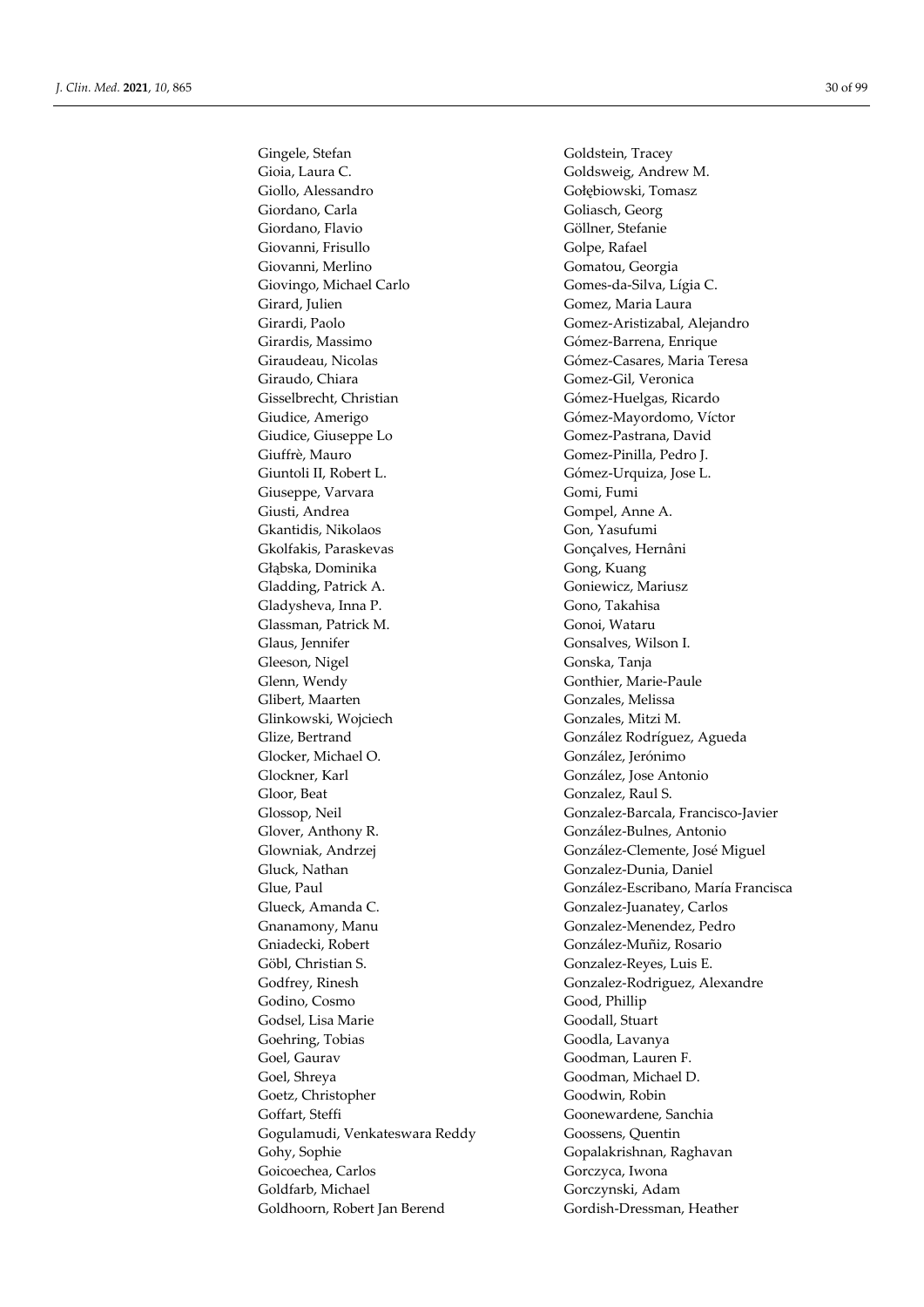Gordon, John D. Grautoff, Steffen Gorgen, Andre Gray, Peter B. Gori, Tommaso Grazette, Luanda Gorini, Giuseppe Grazia Piancino, Maria Goris, Tobias Greco, Marta Görlich, Dennis Green, Clara Gornowicz, Agnieszka Greenberg, Arthur Gorodzinsky, Ayala Greenberg, Jonathan Gorrell, Mark Greengard, Emily G. Gorrell, Rebecca Greenhalgh, David Gorringe, Kylie Greening, Neil Gorriz, Jose Greenland, John Gorshkov, Kirill Gregg, Lucile Górska, Katarzyna Greggi, Tiziana Górska, Sabina Gregori, Giovanni Gorski, Bartlomiej Gregori, Markus Gorski, Justin W. Gregorini, Marilena Gosav, Evelina Maria **Greinacher**, Andreas Gosciniak, Grazyna Greiner, Jack V. Gossage, James R. Greiner, Stefan Goto, Hiroshi Greitemeyer, Tobias Gotta, Verena Gremmel, Thomas Götte, Matthias Grennan, Troy Gottschalk, Allan Gridnev, Vladimir I. Gottschalk, William Kirby Grieshaber, Philippe Goulet, Jean-Paul Griffin, Morag Goumenou, Marina Griffioen, Marieke Goussia, Anna C. Griffith, May Govetto, Andrea Grill, Eva Gowda, Siddabasave B. Grillo, Andrea Goździewska-Harłajczuk, Karolina Grillon, Antoine Grabarek, Beniamin Oskar Grimm, Marcus O. W. Grabczak, Elżbieta Magdalena Grimm, W. D. Gracco, Antonio Grinberg, Keren Gracia Garcia, Patricia Graecia Grippaudo, Cristina Graco, Marnie Graco, Marnie Graco, Marnie Graco, Marnie Graco, Graco, Marnie Graco, Graco, Graco, Graco, Graco Gradalski, Tomasz Griswold, David Grady, Erin E. Gröbe, Alexander Graef, Frank Grochot-Przeczek, Anna Graf, Norbert Groeschel, Samuel Gragnaniello, Cristian Grohs, Josef Georg Gragnano, Felice Gromoll, Jörg Graham, Michael M. Grossini, Elena Grambow, Eberhard Grothe, Claudia Grammatico-Guillon, Leslie Grover, Sandeep Grammatopoulos, George Gruartmoner, Guillem Grand, Johannes Grubitzsch, Herko Gräni, Christoph Gruessner, Rainer W. G. Grant, Gerald T. Grundy, Luke Grape, Sina Grunert, Ingrid Gras, Delphine Gras, Orthographic Gras, Orthographic Gras, Grunewald, Richard Grasl, Stefan Grünweller, Arnold Grassi, Federico A. Gruter, Basil Gratz, Klaus Grützner, Paul Alfred Grau, Juan B. Grymowicz, Monika Grau, Veronika Grywalska, Ewelina Graupner, Oliver Graupner, Oliver Graupner, Oliver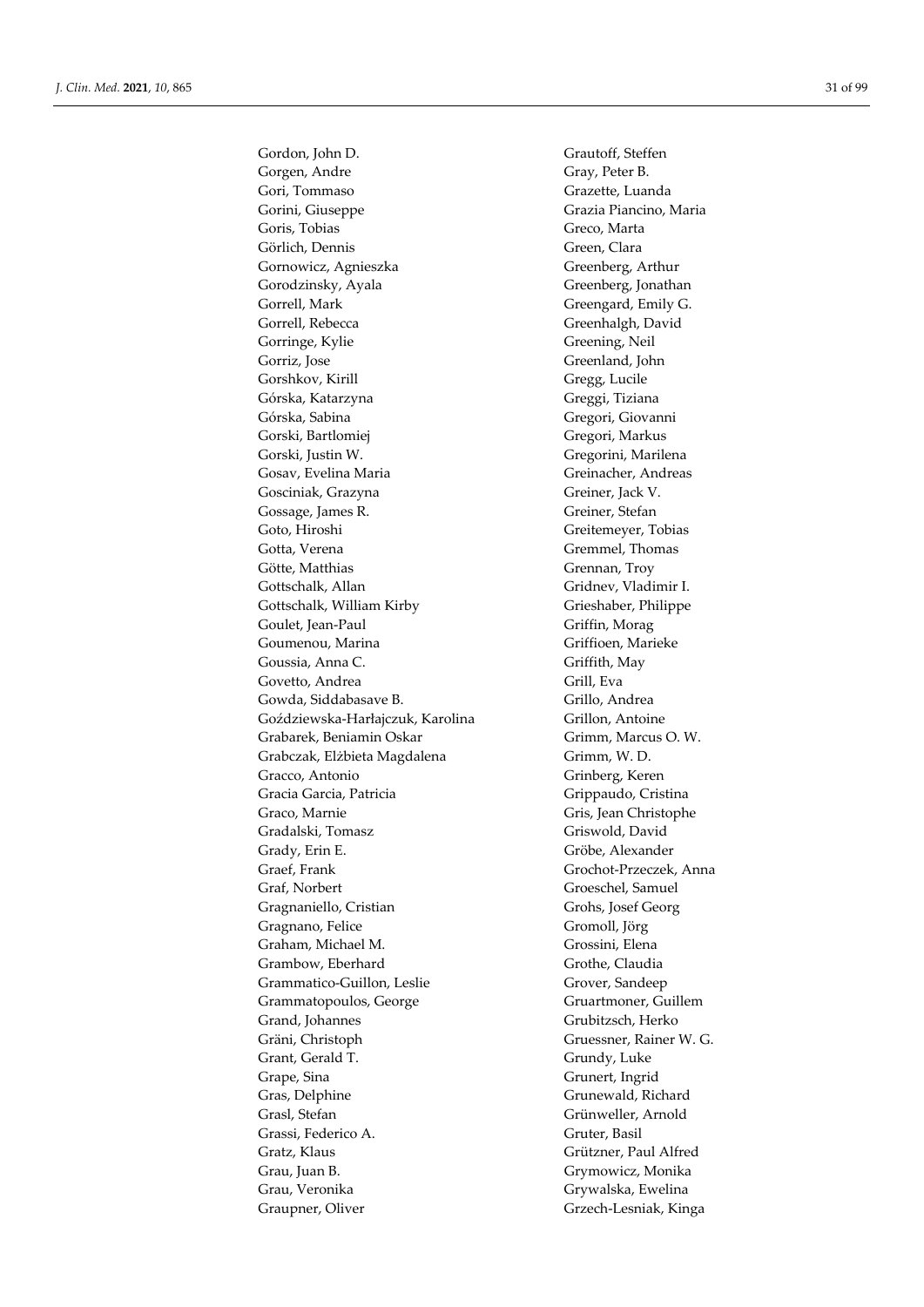Grzela, Tomasz Guru, Pramod K. Grzybowski, Andrzej Gurung, Pratik M. Grzywacz, Anna Gustafsson, Peik Gu, Bin Gutaj, Paweł Gu, Yingli Guthoff, Martina Guadagni, Stefano Guthrie, Else Guala, Andrea Gutiérrez Abejón, Eduardo Guaricci, Andrea Gutieŕrez, Eduardo Guarnieri, Gabriella Gutmann, James Leo Guarnieri, Marcello Guyton, David Gubbi, Sriram Guzeloglu-Kayisli, Ozlem Guber, Ivo Guzmán-Vélez, Edmarie Guber, Josef Guzzi, Francesco Guccione, Julius Gyselaers, Wilfried Guccione, Paolo **H. Wein, Theodore** Guedeney, Paul Ha, Min-Seong Guehring, Thorsten Ha, Yeonjung Guenancia, Charles Ha, Yun-Sok Guenther, Ulf Haapasalo, Heidi Guerini Rocco, Elena **Haarmann-Stemmann**, Thomas Guerra, Francesco Haas, Nikolaus Guerraz, Michel **Haas**, Verena Guerrero-Aspizua, Sara Haase-Fielitz, Anja Guerrero-Mosquera, Carlos Habel, Ute Guerriero, Ilaria **Habiba, Marwan** Guetl, Katharina Hachisu, Yoshimasa Guhathakurta, Subhrangshu Hadamitzky, Catarina Guicciardi, Marco Hadar, Eran Guilbaud, Theophile Hadden, Jodi A. Guillamat-Prats, Raquel Hadid, Tarik Guillén-Del-Castillo, Alfredo Hadj-Moussa, Miriam Guillon, Antoine Hadley, Gina Guilpain, Philippe Hadzik, Jakub Guirguis, Amira Haecker, Hans R. Guisado-Vasco, Pablo Hafer, Carsten Gulati, Karan **Hage, Camilla** Gulati, Rohit Hage, René Gulati, Swati **Hagemann**, Jan Guljé, Felix Louis Hagendorff, Andreas Gullick, Nicola Hagihira, Satoshi Gunaje, Jayarama **Hagiwara**, Akifumi Gunasekar, Susheel K. Hagiwara, Katsuro Gundamaraju, Rohit **Hagiwara**, Shuichi Gundermann, Karl Josef Hagiwara, Yoshihiro Gundlach, Jan-Paul Hagiya, Hideharu Gunn, Jarmo Mikael **Hagler**, Donald J. Gunning III, William T. **Hagmann**, Sébastien Guns, Pieter-Jan D. Hahnel, Sebastian Günther, Andreas Haider, Ahmed Guo, Haiwei Henry **Haider**, Lukas Guo, Xingyi **Haig, David** Guo, Zhi-Ling Hain, Timothy C. Gupta, Abha **Haindl**, Richard Gupta, Kuldeep Haj-Hosseini, Neda Gupta, Sushilkumar Satish Hajjar, Emily R. Gursoy, Ulvi Hajra, Adrija Gursoy, Ulvi Kahraman **Hakansson**, Carita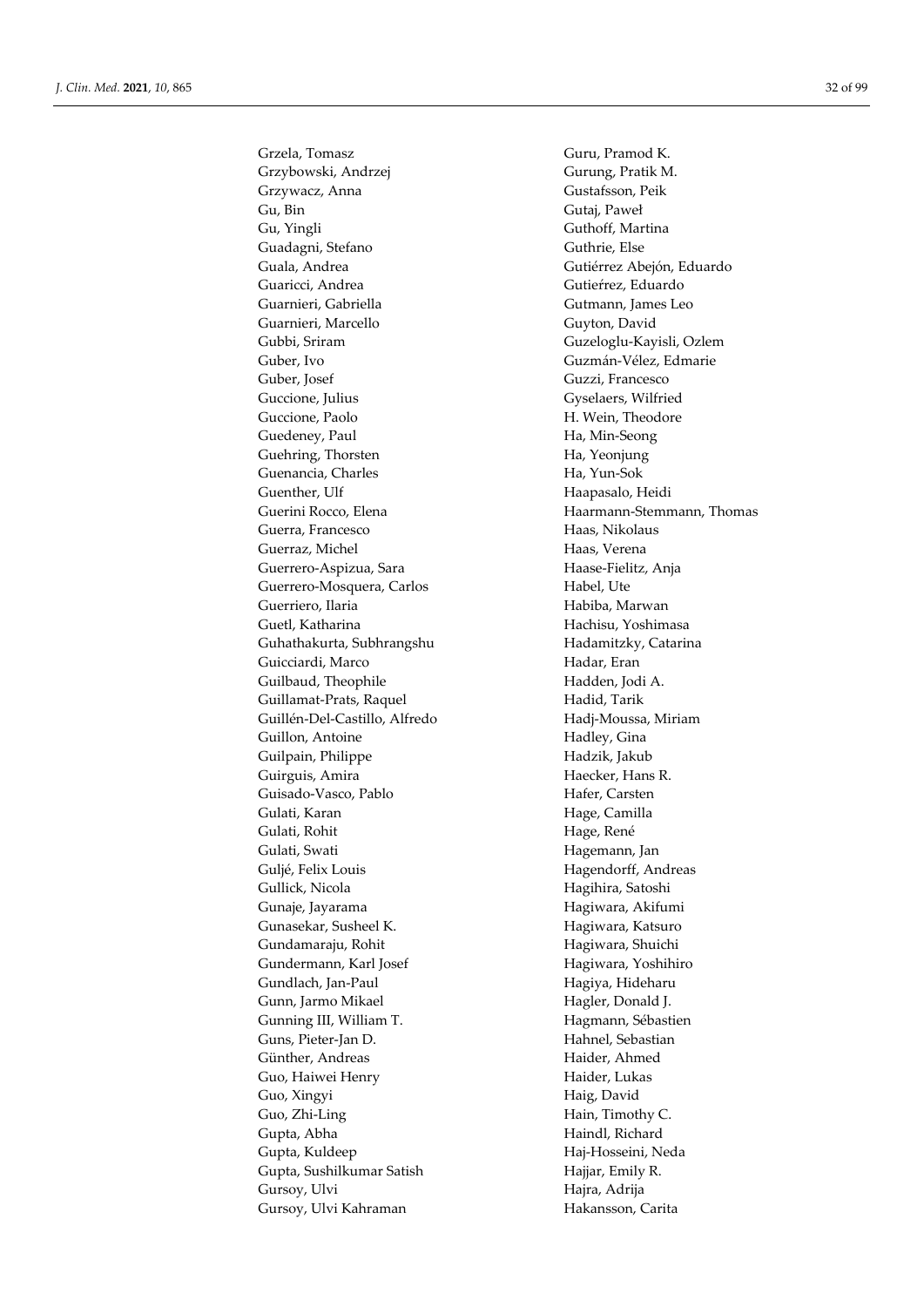Hakenberg, Oliver W. Handen, Benjamin L. Hakim, Alan Handoko, M. Louis Hakovirta, Harri H. Kanadschu, René Hakuta, Ryunosuke Handschuh, Luiza Halachmi, Sarel **Haneke**, Eckart Haldorsen, Ingfrid S. Hank, Thomas Hale, Beverley **Hann**, Hie-Won Halfon, Matthieu **Hanna**, Amgad Halim, Mohammad Hannaert, Patrick Halimi, Jean-Michel Hannan, Anthony J Hall, Jeffrey W. **Hannawi**, Bashar Hall, Nathan C. **Hannon**, Eilis Hallak, Mordechai **Hano**, Takuzo Halle, Mari K. Hans, Guy Hallegraeff, Joannes Hansen, Henrik Halliday, David Hansen, Keith Hallifax, Rob Hansrivijit, Panupong Halloran, Kieran **Hanss**, Michel Halperin, John Hansson, Stefan R. Halsey, Christina Hantschel, Oliver Halvachizadeh, Sascha **Hanyuda, Akiko** Halvatsiotis, Panagiotis G. **Haponiuk**, Ireneusz Ham, Won-sik Haque, Muhammad E. Hamaguchi, Shogo Harada-Shiba, Mariko Hamamoto, Takao **Harano**, Takashi Hamanishi, Junzo Harb, Elise Hamann, Steffen Hardesty, Brandon Hamaoka, Takuto **Hardt**, Sebastiano Hamasaki, Hidetaka Harduin-Lepers, Anne Hamasaki, Yoshifumi Hardwick, James P. Hamazaki, Nobuaki Hargreaves, Iain Hamblin, Peter S Harila, Virpi Hamdi, Moustapha **Haring**, Bernhard Hameed, Irbaz Harjes, Elena Hamilton, Mark G. **Hamilton**, Mark G. Hamlett, Eric D. Harky, Amer Hammer, Anne Harley, David Hammer, Astrid Harman, Andrew N. Hammer, Suntrea **Harmsen**, Martin C. Hamprecht, Klaus Harris, Ian Hampton, Adrienne Harris, Mark Hampton, Lance J. **Harris**, Norman R. Hamrefors, Viktor Harrison, Christopher Han, Alex Harrison, David Glenn Han, Ian C. **Harrison-Bernard**, Lisa Han, Jinming Hart, Rob Han, Kyung Eun **Hartemink**, Koen J. Han, Ling Hartgers, Merel L. Han, Michael Hartikainen, Juha E K Han, Minho **Hartl**, Arnulf Han, Pingping **Hartleb**, Marek Han, Yueh-Ying **Hartman**, Mariusz Han, Yuyan Hartman, Richard E. Hanas, Jay **Hartmann**, Matthias

Halliday, Drew W. R. **Hansen**, Kristoffer Lindskov Hamaoui, Karim Hardtke-Wolenski, Matthias Hamid, Abdullah Al Harkel, Arend Derk Jan Ten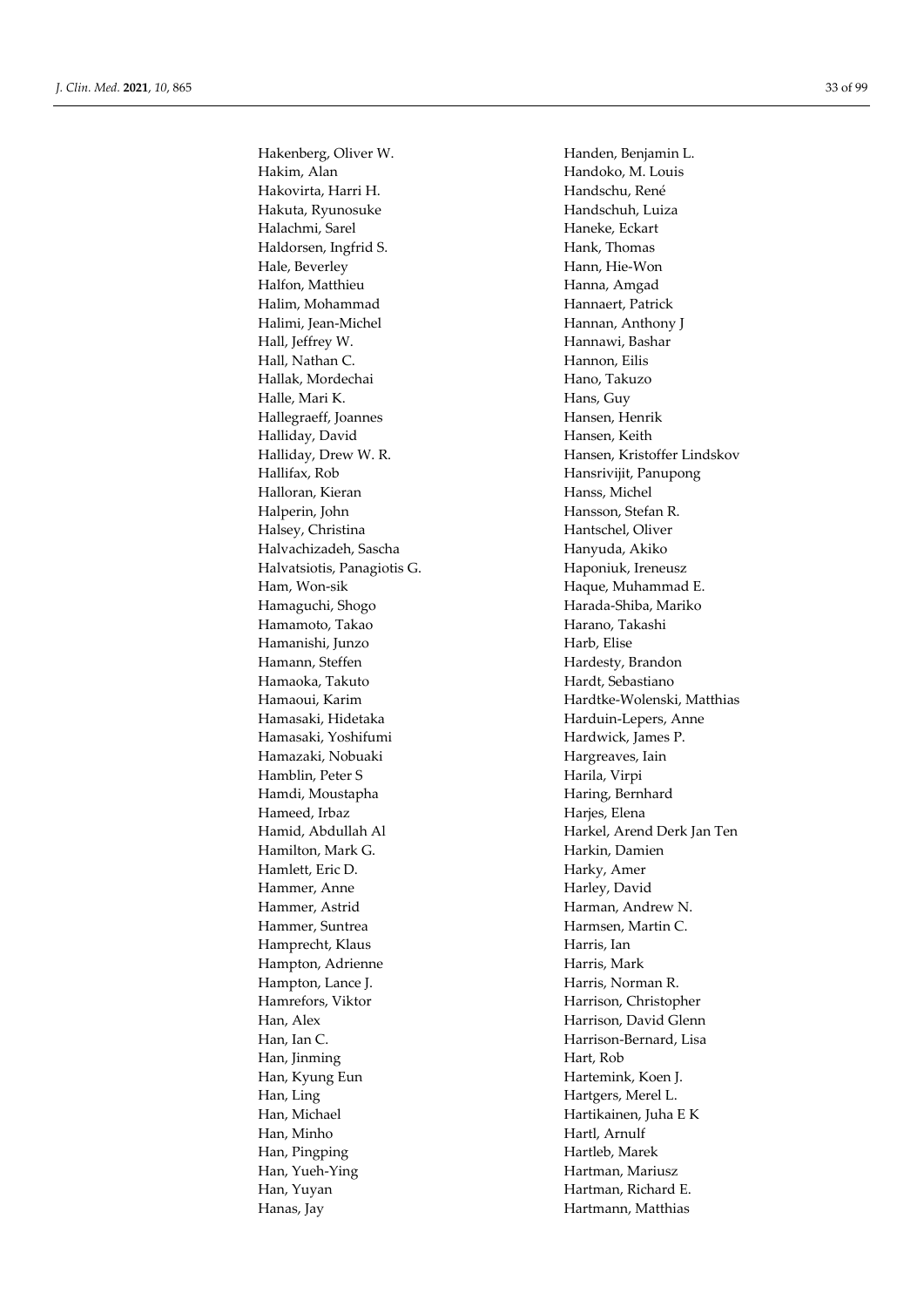Hartog, Hermien Heard, Charles Hasan, Prottoy **Heath, P. R.** Heath, P. R. Hasan, Syed Shahzad Hebant, Benjamin Hascoet, Sebastien Hebert, Jeffrey R Hasegawa, Hirotaka Hecker, Matthias Hasegawa, Minoru Heckmann, Josef Hasegawa, Takaaki **Hedenstierna**, Goran Hasegawa, Yasushi **Hedges**, Jodi Hashim, Ibrahim A. **Heeg**, Maximilian Hashimoto, Daisuke Hegde, Vijay Hashimoto, Kazuhiko **Heger**, Michal Hashimoto, Yoshitaka Hehlgans, Stephanie Hashimoto, Yosuke Hehlmann, Rüdiger Hasle, Henrik Heiberg, Johan Hasni, Issam Heiduschka, Peter Hasni, Sarfaraz **Heijnsdijk**, Eveline Hasoon, Jamal Heil, Sandra G. Haspula, Dhanush **Heinrich, Henriette** Hassan, Ebrahim Bani **Heir, Gary** Heir, Gary Hassan, Sheref E Heise, Daniel Hastie, Claire E Heiss, Christian Hata, J. Steven Heitmar, Rebekka Hatano, Koji Hejsek, Libor Hatkevich, Claire **Heleniak**, Zbigniew Hattori, Toshio Helfrich, Yolanda R. Hatzopoulos, Stavros Heller, Janosch Haubruck, Patrick Hellewell, Sarah Hauer, Richard N. W. Helling, Britney A. Haug, Markus Helliwell, Philip Haugan, Kristin **Hellmann**, Marcin Hauguel-Moreau, Marie Hellström, Ingrid Hauser, Sheketha R. **Hellström**, Sten Hauser, W. Allen Helpman, Limor Hausmann, Johannes Hempel, Gunther Haut, Kristen Hemprich, Alexander Hautz, Theresa Hendel, Helle Havens, Shane J. **Henderson**, Emily Haviv, Yaron **Henderson**, Reney Hawkins, Shannon Henderson, Robert D. Haxel, Boris R. **Hendicott**, Peter L. Hay, Charles **Henen**, Morkos Hayakawa, Kazuichi **Henke**, Oliver Hayakawa, Yoku **Henkes**, Hans Hayashi, Katsuma Hennequin, Martine Hayashi, Kazuhiko Hennerici, Michael G. Hayashi, Mikio Hennessey, James V. Hayashi, Ryuji **Hennig**, Ewa Hayes, Gemma Henningsen, Emily Hayton, Conal Henningsson, Markus Hazan, Yenon Henriksen, Marius Hazeldine, Jon Henriques, José Hazrati, Lili-Naz Henrot, Pauline He, Yi Henry, Claire Healy, Aoife Hensvold, Aase

Hashida, Ryuki Hedjazi-Moghardi, Mehdi Hazama, Shyouichi Henrichs, Marcel-Philipp He, Shaoqiu Henry, Brandon Michael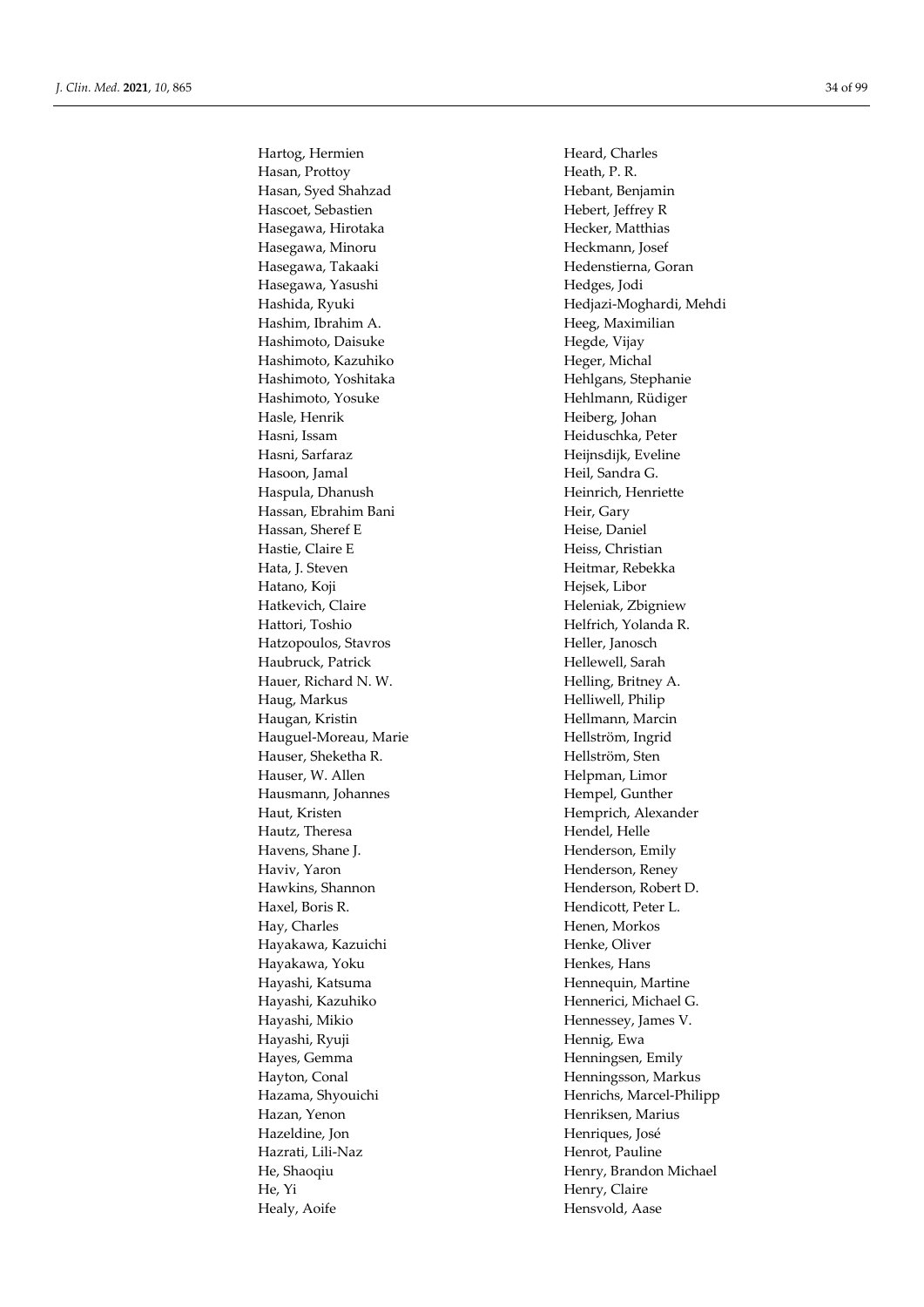Hentges, Rochelle Hillman, Sara L. Herbolsheimer, Florian Hill-Yardin, Elisa L. Heredero-Bermejo, Irene Hiltermann, T. Jeroen N. Hermans, Cedric **Hiltunen**, Timo P. Hermida Prieto, Manuel Himanen, Sari-Leena Hermida, Jean Sylvain Himmerich, Hubertus Hernández Boluda, Juan Carlos **Himpens**, Jacques Hernández, Ángel Hinchcliff, Monique Hernández-Andrade, Edgar Hingorani, Dina Hernandez-Tejada, Melba Hingorani, Rittu Hernández-Torres, Francisco Hinkelbein, Jochen Hernandez-Vaquero, Daniel Hintermann, Beat Herold, Fabian Hioki, Hirofumi Herold, Jörg Hirai, Takashi Herold, Nikolas Hirani, Rena Heron, Courtney Elizabeth Hirano, Tsunahiko Herr, Daniel L. Hiraoka, Sakiko Herraiz, Ignacio **Hirase**, Takashi Herrera-Gómez, Francisco Hirayama, Kenji Herring, Neil Hirbe, Angela C. Herring, Susan Hirono, Keiichi Herrmann, Thomas R. W. Hiroshi, Ureshino Herschbach, Peter **Hirota**, Kiichi Herten, Monika Hirsch, Mark A. Hertz, Marla I. **Hirten**, Robert P. Herzberg, Daniel L. Karl Hirtler, Lena Herzog, David Hirtz, Cristophe Heslegrave, Amanda Hisada, Yohei Hess, Cornelius Hisako, Yoshida Heß, Jochen Hisamatsu, Tadakazu Hishimoto, Akitoyo Hestbaek, Lise Hitos, Kerry Hettich, Georg Hiyama, Akihiko Hétu, Sébastien **Hizel, Candan** Heusdens, Christiaan H. W. Hizoh, Istvan Heussler, Honey Ho, Chiu-Ming Hew-Butler, Tamara Ho, Jasmine Hewer, Walter **Ho, Namkoong** Hey, Jeremias Ho, Prahlad Heyse, Alex Ho, Thanh Hibbard, Paul Ho, Winson Hibbert, Benjamin Hoang, Thanh D. Hida, Tokimasa **Höbaus**, Clemens Hidalgo-García, César **Hobbs, Stephen** Hideo, Wada **Hobson**, Sebastian Hiebert, Linda Hocking, Kyle Hieda, Michinari **Hodaie**, Mojgan Higaki, Katsumi **Hodax**, Jonathan Higgins Neyland, Mary **Hoellwarth**, Jason Highton, Patrick James Hofer, Ira Higuchi, Satoshi Hofer, Matthias D. Hilhorst, Marc Hofer, Michaël Hill, Lisa J. Hoff, Paula Hill, Matthew J. **Hoffman**, Hunter G. Hillen, Thomas Hoffmann, Michael B. Hillengass, Jens Hoffmann, Michele J. Hill-Kapturczak, Nathalie Hofman, Paul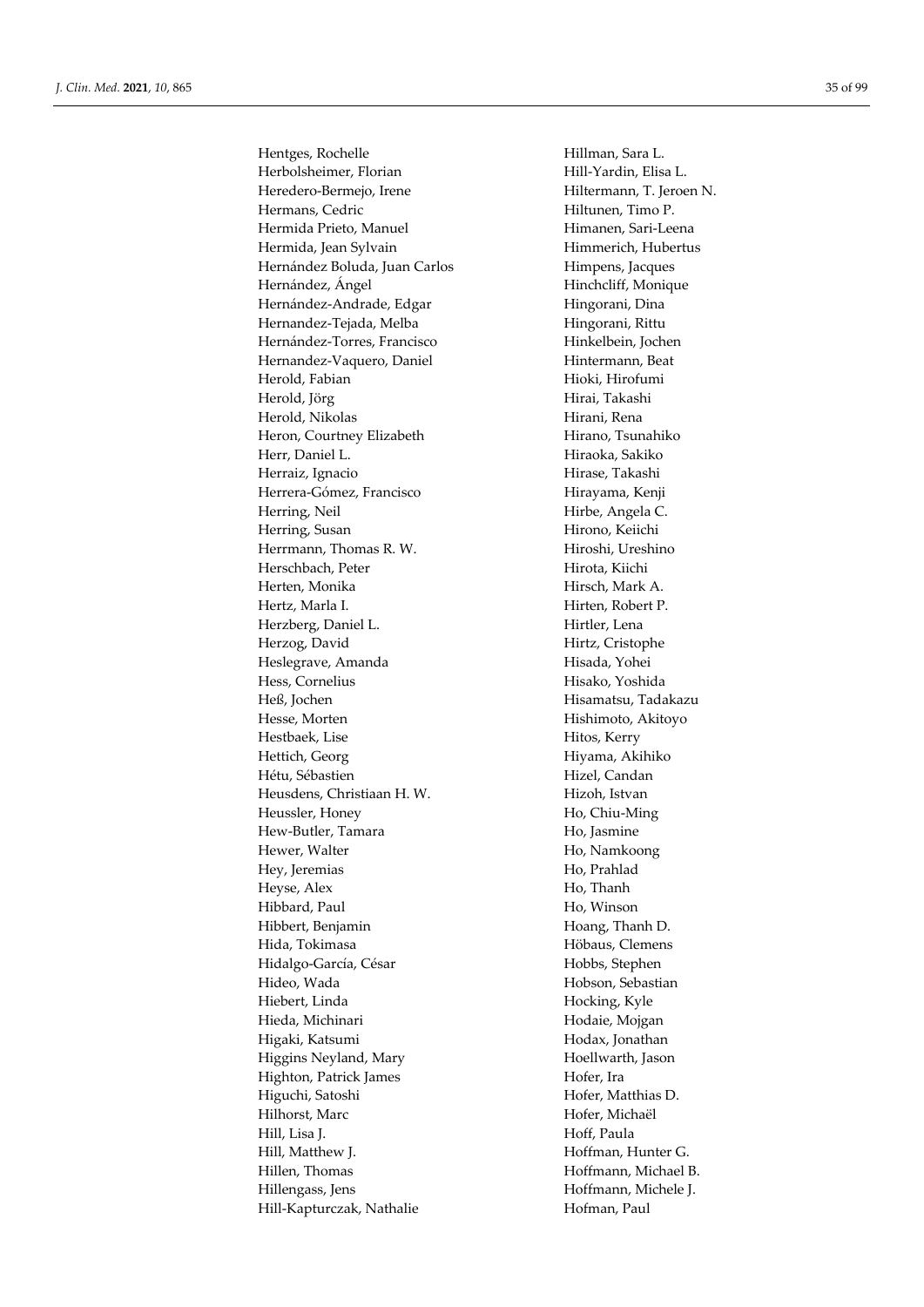Hohensinner, Philipp Horowitz, James Holbrook, Eric H. Horstkorte, Rüdiger Hołda, Mateusz Krystian Horstmann, Marcus Holien, Jessica Hortobagyi, Tibor Holingue, Calliope Horton, John Holland, Negin Horton, Jonathan C. Holland, Thomas **Holland, Thomas** Horvatits, Thomas Hollenbeck, Scott Hoseini-Yazdi, Hosein Holliday, Richard Hoshina, Takayuki Hollmann, Markus W. Hosohata, Keiko Holloway, Graham Hossain, Mohammad Zakir Holm, Inger Hossain-Ibrahim, Kismet Holm, Jesper Grønlund Hothi, Harry Höti, Naseruddin<br>
Höti, Naseruddin Holmes, Clifton J. **Hotta**, Yoshihiro Holmes, S. A. **Hotter**, Georgina Holmstrup, Michael Houchens, Nathan W. Holodinsky, Jessalyn Houghton, Damon Holsinger, Damain Houghton, Michael Holt, Darcy Houshdaran, Sahar Holt, James D. Houzé, Sandrine Holt, Stephen Hove, Jens Dahlgaard Holvik, Kristin Howard, Ileana M. Holvoet, Paul **Holvoet**, Paul Howden, Sara Holwerda, Seth W. **Howes, Laurence Guy** Holy, Richard Hoxha, Elion Holzapfel, Boris Michael Hoye, Angela Holzman, Robert Hoying, James B. Homma, Yasuhiro Hoyos, Camilla Homman-Ludiye, Jihane Hozumi, Hironao Hong, Changwan Hsiao, Sheng-Mou Hong, Chien-Tai Hsieh, Michael Hong, Hyun Sook Hsu, Frank Hong, James Hsu, Kevin J Hong, Ji Young Hsu, Shu-Min Hong, Tae Ho **Hong** Hsu, Te-Yao Hongo, Takashi **Higgs** Htay, Thwe Honig, Lawrence S. Hu, Baoli Honigmann, Philipp Hu, Yanmei Honrao, Chandrashekhar Hu, Ying Honvo, Germain Hu, Yinling Hoogeveen, Ron C. **Huang**, G. Khai Lin Hooker, Angelo B. Huang, George T.-J. Hool, Livia C. **Huang**, Henry D. Hooper, Gary Huang, Jiansheng Hoorntje, Alexander Huang, Jijun Hopp, Russell **Huang**, Kai Horai, Yoshiro **Huang**, Lei Horgusluoglu, Emrin Huang, Longshuang Hori, Satoshi **Huang**, Timothy Horibe, Masayasu **Huang, Xiaobin** Horie, Hisanaga **Huang, Yongzhi** Horiuchi, Satoshi Hübel, Christopher Horiuchi, Tetsuya **Huber**, Kurt Horne, Vincent E. **Huber**, Rene Horny, Michal **Hubková**, Beáta Horowitz, Gilad Hudlikar, Rasika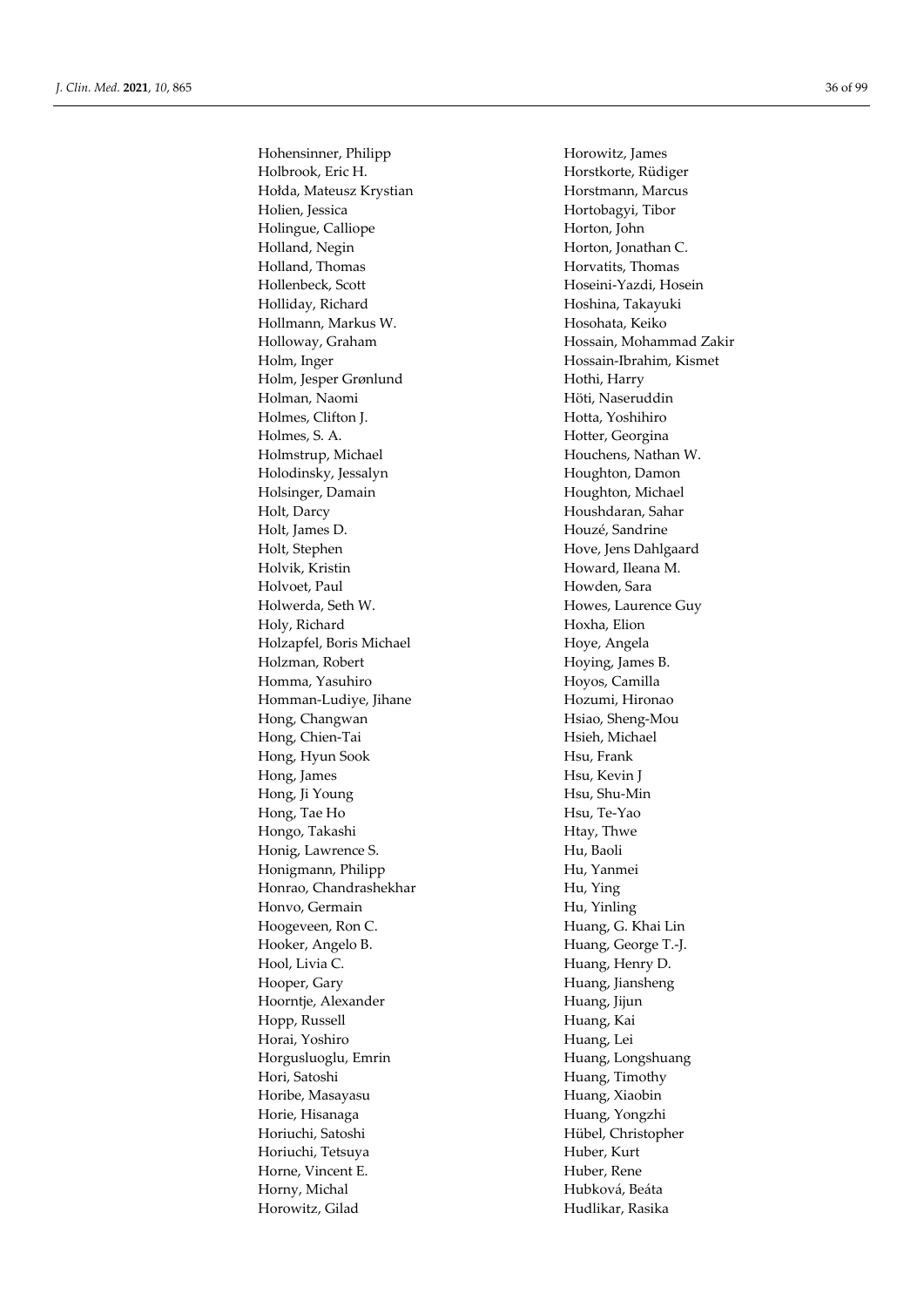Huebner, Hanna **Iacopi**, Elisabetta Hueso, Miguel **Iaculli**, Flavia Hugelshofer, Michael Ianiro, Gianluca Hughes, Christopher V. **Iannaccone**, Andrea Hughes, David T. **Iannuzzi**, Clara Hughes, Jennifer **Iasevoli**, Felice Huh, Joo Young Iatí, Giuseppe Huhn, Ragnar **Ibáñez-Costa, Alejandro** Huling, Jennifer **Ichibori**, Yasuhiro Hull, Chris Ichida, Fukiko Hull, Louise **Ichikawa**, Hajime Hüls, Anke Ichikawa, Tetsuo Hulsebosch, Claire E. Ickmans, Kelly Hultcrantz, Rolf Idicula, Titto T Hultdin, Johan **Idolazzi, Luca** Hultin, Magnus Idrovo, Juan-Pablo Hultqvist, Jenny **Ierardi**, Enzo Humenberger, Michael Ifantides, Cristos Humpel, Christian Iga, Junichi Hung, Kenneth Iglseder, Bernhard Hung, Li-Fang **Ignee**, Andre Hunt, Beverley Jane Ignjatovic, Vera Hunt, William R. Igoe, Ann Huotari, Matti **III**ijima, Kazutoshi Hupin, David Iijima, Takehiko Huppler, Anna R. **Ijare**, Omkar B. Hurford, William Ikada, Yoshito Hurtado-Fernández, Elena Ikeda, Keigo Hurtubise, Karen **Ikeda**, Youko Husby, Paul J. A. Ikeda, Yuki Huselstein, Céline **Ikegaya, Naoki** Hussain, Mulazim Ikezawa, Kenji Hussain, Rashad Ikuta, Toshikazu Hussain, Sultana Monira **Ilatovskaya**, Daria Husson, Olga Ildefonso, Cristhian J. Hutt, Axel Iliadi, Anna Huttner, Inken Iliescu, Cezar A. Hutton, George Joseph Iliou, Marie Christine Huynh-Do, Uyen Illek, Beate Hwang, Hun-Gyu Illuminati, Giulio Hwang, Hyeon Seok Ilves, Outi Hwang, Jae-Joon Imai, Chihaya Hwang, Ki-Chul Imai, Hisao Hwang, Mark **Imai**, Yoichi Hwang, Seung Rim **Imamura**, Masahiro Hwang, Yong Il **Imamura**, Teruhiko Hwu, Ruth S. Imamura, Yoshiki Hyatt, Hayden **Imataki**, Osamu Hyer, Steve Imbert, Véronique Hyink, Deborah Pinson Imbery, Terence A. Hynnekleiv, Torfinn Immins, Tikki Hytti, Maria **Impellizzeri**, Alessandra Iaccarino, Guido Impellizzeri, Pietro Iaccino, Enrico Inaki, Noriyuki

Hudson, Geoffrey Iacono, Pierluigi Humrich, Jens Y. Iglesias-Osma, Maria Carmen Hunter, Elizabeth G. **Ihemelandu**, Chukwuemeka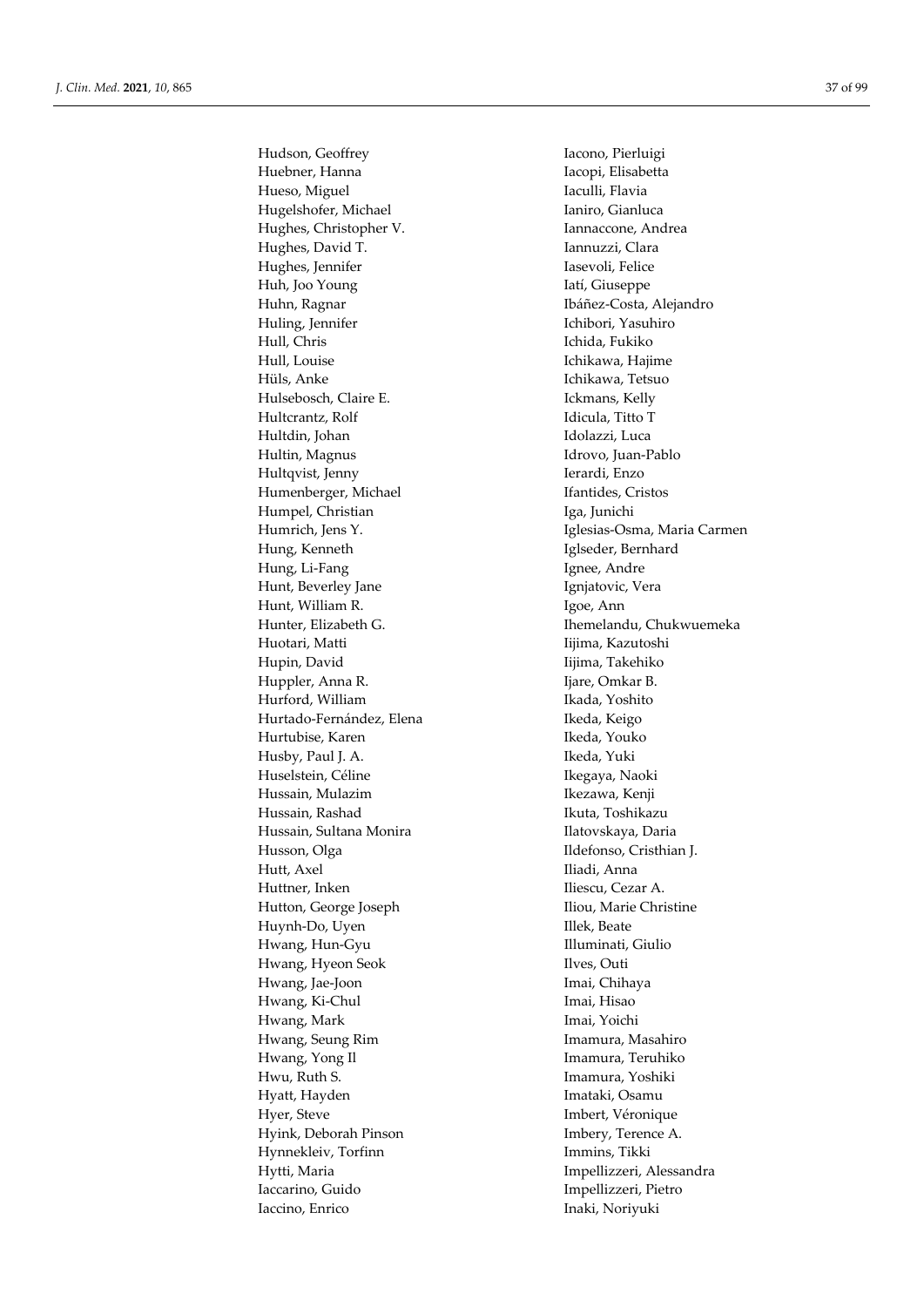Inama, Marco **Isiadinso**, Ijeoma Inamo, Yasuji **Iskra**, Maria Inbar-Feigenberg, Michal Islam, Mohammad Mirazul Inder, Maree L **Islam**, Soriful Inder, Warrick J. Isobe, Masanori Indino, Cristian Isoherranen, Kirsi Indolfi, Ciro **Isola, Gaetano** Indraccolo, Ugo Itatani, Yoshiro Infante, Marco Itenov, Theis Skovsgaard Infante-Cossio, Pedro Ito, Fumitake Ing, Steven W. Ito, Hiromu Ingendoh-Tsakmakidis, Alexandra Ito, Kazuhiro Ingraham, Christopher R. Ito, Shigeki Innocent, Giles Ito, Takamichi Inohara, Taku Itoh, Yasushi Inoue, Jun **Itokazu**, Yutaka Inoue, Junichiro **Ivanisević**, Ana Inoue, Takamitsu **Ivanova**, Ekaterina Inserte, Javier **Ivey**, Malina J. Intra, Francesca Sangiuliano Ivica, Anja Invernizzi, Marco Ivorra, Benjamin Inwads-Breland, David Iwahashi, Chiharu Ioannou, Leonidas Iwakoshi, Shinichi Ioannou, Petros Iwamoto, Naoki Iobst, Christopher Iwamoto, Sean Iocca, Oreste **Iwamoto**, Shotaro Iommelli, Francesca **Iwano, Hidetomo** Ionescu, Mihaela Ileana Iwano, Hiroyuki Ionnadis, Argyrios Iwasa, Toru Ionta, Silvio Iwasawa, Shunichiro Iorio, Vincenzo Iwata, Hiroshi Iovane, Andre **Iwata, Kentaro** Iovino, Claudio Iwata, Kouichi Iqbal, M. Anwar Iwona, Niedzielska Irani, Mehraboon Iyer, Shilpa Iraqi, Fuad Izawa, Kazuhiro P. Ireland, Anthony J. Izydorczyk, Bernardetta Iris, François Izzetti, Rossana Irisawa, Atsushi Izzo, Raffaele Irisawa, Hiroshi Izzo, Valentina Irlbeck, Michael **Izzy**, Manhal J. Irving, Melita D. Jabbour, Tony El Irving, Peter M. Jabłonowski, Zbigniew Irving, William L.<br>
Isakoff. Michael S.<br>
Isakoff. Michael S.<br>
Isakoff. Michael S.<br>
Isakoff. Michael S. Isaza, Natalia Jablonski-Momeni, Anahita Isemura, Mamoru Jacka, Michael Ishigami, Junichi Jacob, Havjin Ishiguchi, Hironori Jacob, Helder B Ishihara, Takayuki Jacob, Sharon E. Ishihara, Toru Jacob, Sophie Ishii, Hideki Jacobs, Colin Ishii, Kenichiro Jacobs, Michelle M. Ishii, Yumiko Jacobson, Moriah L. Ishikawa, Nobutsune  $\qquad \qquad$  Jácome, Cristina Ishiyama, Hiroyuki Jacquemin, M.

Jablonski, Renea P. Jacobs-Cachá, Conxita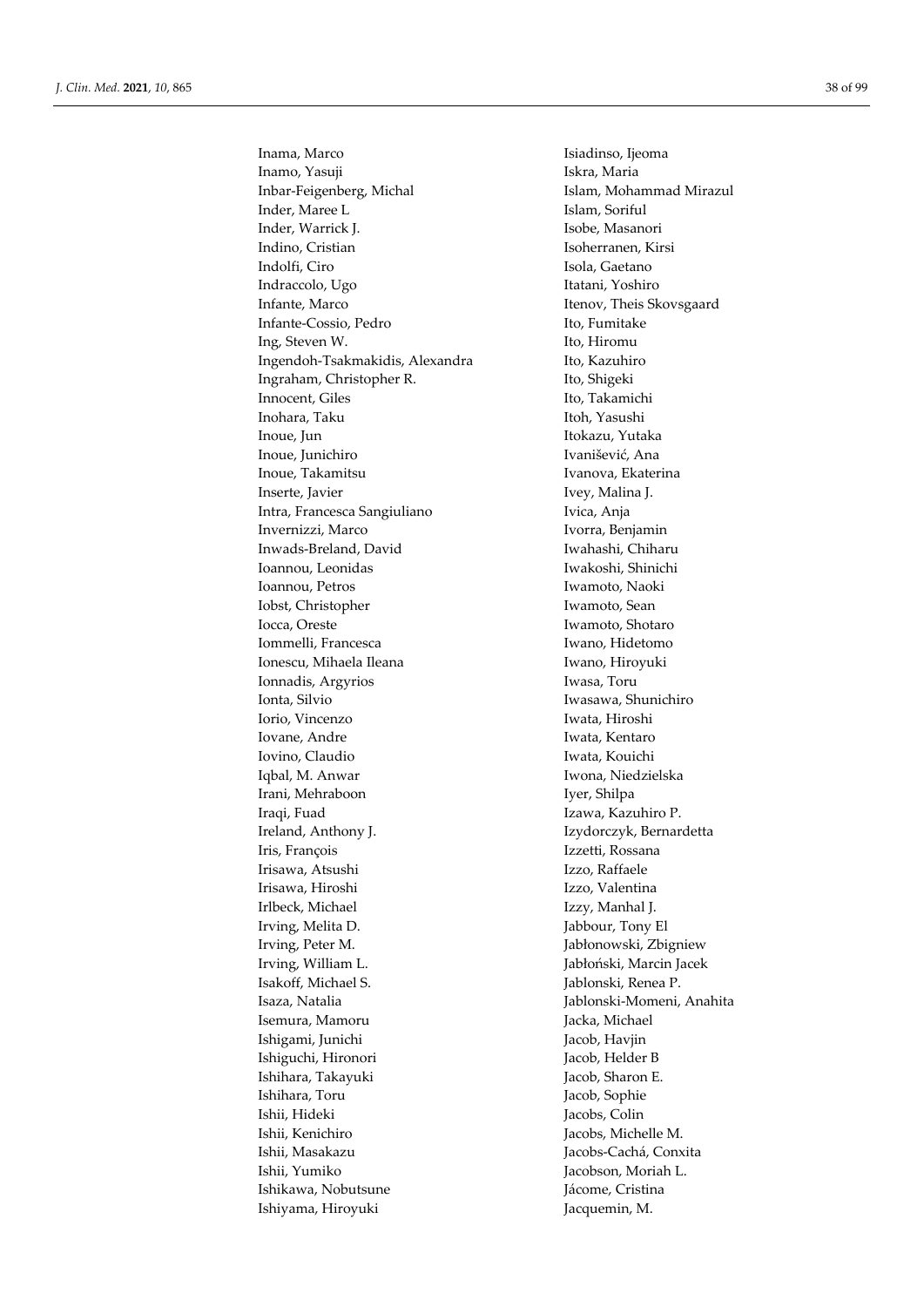Franche 2002, the King Control (and Solution)<br>
Subjects of the control of the state of the state of the state of the state of the state of the state of the state of the state of the state of the state of the state of the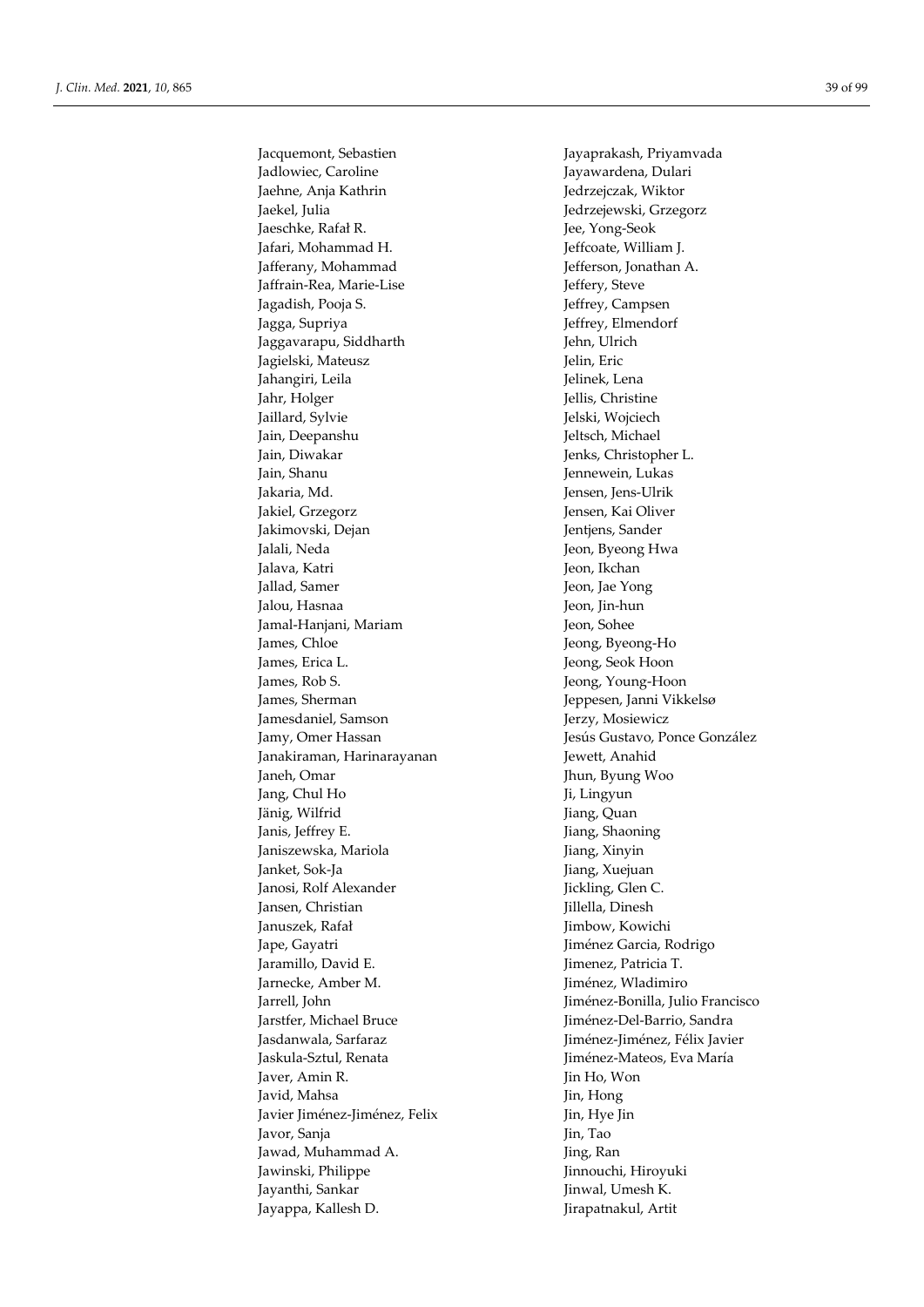Jo, Dong Hyun Jozwiak, Mathieu Jo, Sang-Ho Ju, Man Ki Joachimiak, Ewa Ju, Tingting João-Pereira, Maria de Anticas de Jud, Philipp Jochmanova, Ivana Jue, Joshua S. Jochum, Christoph Juffermans, Nicole Jockel-Schneider, Yvonne Jødal, Lars Julián, Esther Joffe, Erel Julius, Ulrich Johannesson, Liza Julkunen, Ilkka Johansson, Anders Jull, Andrew John, Mike T. Jumean, Marwan F. John, Robert Sneyd Jun, Jae-Bum Johns, Terrance G. Jun, Se-Ran Johnsen, Jill Juncos-Rabadán, Onésimo Johnson, Daniel Jung, Christiane Johnson, Dylan M. Jung, Hwi-Dong Johnson, Martin K. Jung, Jin-Hwa Johnson, Paul Jung, Jinsei Johnson, Thomas M Jung, Jiyeon Johnson-Mann, Crystal Jung, Ki Jin Johnston, Callum Michael Jung, Kyoung In Johnston, Thomas P Jung, Se Yong Johnstone, Murray Jung, Se-Youn Jolliffe, David A. Jung, Sungmok Jolly, MK Jung, Yuh-Seog Joly, Berangere S. Junglee, Naushad Ali Jonak, Kamil Jurczak, Anna Jones, Anne Justice, Jamie N. Jones, Chris Kaburaki, Toshikatsu Jones, Corinne A. Kachadourian, Lorig K. Jones, Deryk G. Kachrimanidou, Melina Jones, James F. X. Kacperczyk-Bartnik, Joanna Jones, Jennifer Kaczmarek, Krzysztof Jones, John K. Kadambi, Pradeep V. Jones, Matthew Kadonosono, Kazuaki Jones, Robin Kaesmann, Lukas Jonnalagadda, Anil Kumar Kafadar, Karen Joos, Erika Kahn, Nicolas Carlos Joossens, Marie Kai, Hirofumi Joosten, Alexandre Kai, Keita Joosten, Koen Felix Maria Kaindl, Angela Jordan, Elizabeth Kaiser, Thorsten Jordan, Jens Kajiyama, Hiroshi Jørgensen, Anders Palmstrøm Kakeji, Yoshihiro José Tauler Riera, Pedro Kakinuma, Yoshihiko Jose, Matthew Kakizawa, Yukinari Jose, Pedro A. Kalafat, Erkan Jose, Perez Kalasauskas, Darius Joseph, Desaline Kalaska, Bartlomiej Jost, Daniel Kalinina, Olga Jost, Philipp Kalinowski, Jolaade Joubert, Lydia-Marie Kaliszewski, Krzysztof Joubert, Madeleine Kalladka, Mythili Jöud, Anna **Kallen, Karin** Joung, Bo Young **Kalogeropoulos**, Andreas

Jneid, Hani Joyner, Michael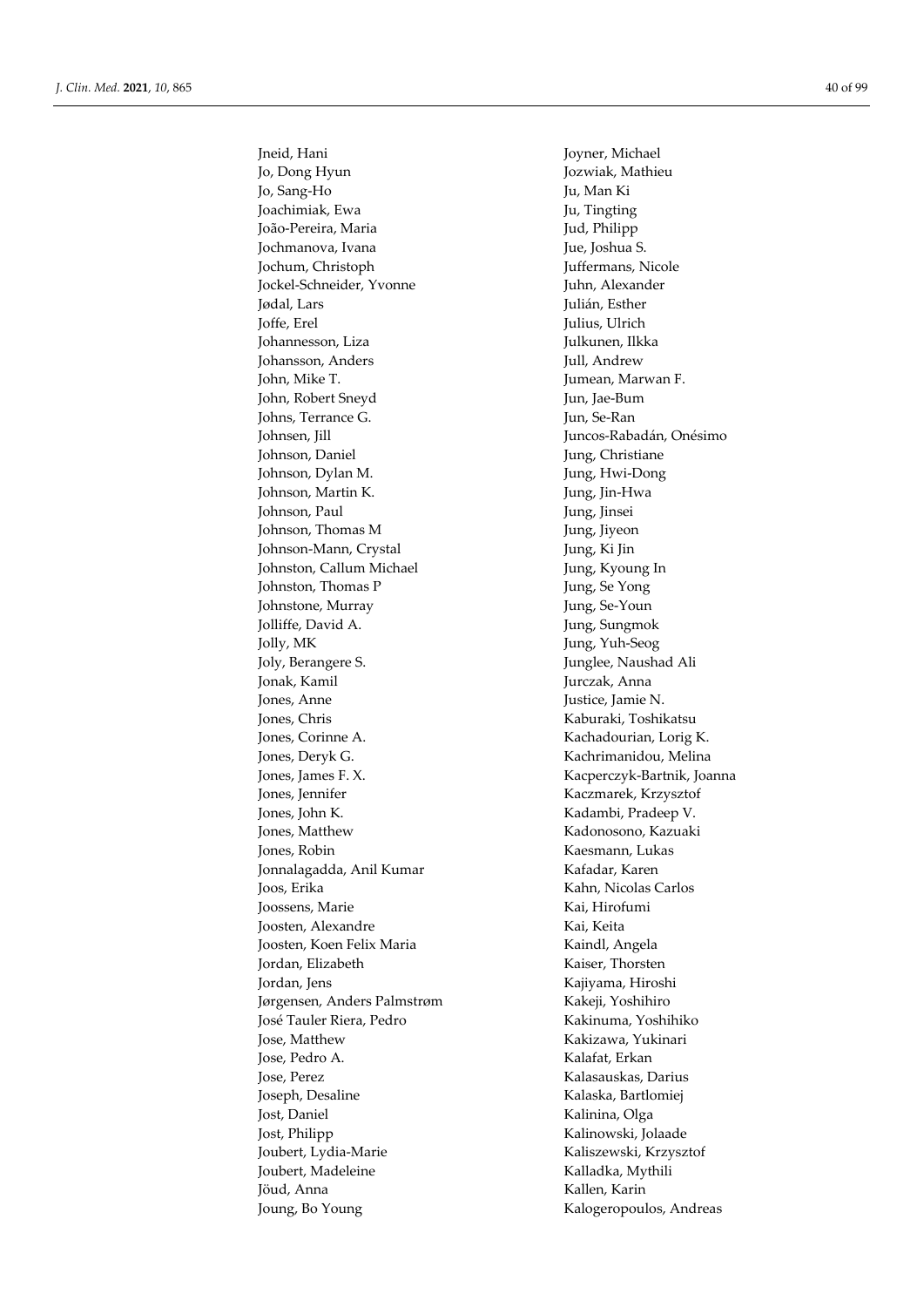Kalogiannidis, Ioannis A. Kapur, Payal Kalpadakis, Christina Kapur, Rick Kalsi, Tania **Karaduta, Oleg** Kamal, Haris **Karafin**, Matthew Kameyama, Atsushi Karagiannakis, Dimitrios Kamijo, Keita **Karakaidos**, Panagiotis Kamimura, Hiroteru **Karakiewicz, Pierre** Kamiński, Karol **Karakula-Juchnowicz, Hanna** Kamiński, Tomasz W. Karalis, Dean G. Kaminsky, David A. Karam, Boutros Kamiya, Takeshi **Karaman**, Sinem Kammerlander, Andreas Karantanos, Theodoros Kamp, Kendra Karapanayiotides, Theodore Kamp-Becker, Inge Karasik, David Kampen, Uwe Karatas, Berfin Kampmann, Ulla Karatolios, Konstantinos Kampolis, Christos F. Karim, Jahangir Kanaka-Gantenbein, Christina Karim, Shahid Kanaporis, Giedrius Kario, Kario, Kazuomi Kanaujiya, Jitendra Karkhanis, Anushree Kanavakis, Georgios **Karkowska-Kuleta, Justyna** Kanclerz, Piotr Karl, Matthias Kanczler, Janos Karl, Tim Kanda, Tatsuo Karligkiotis, Apostolos Kandasamy, Sanjivan Karlinger, Kinga Kandpal, Manoj **Karm**, Myong-Hwan Kane, Eleanor **Karnatovskaia**, Lioudmila V. Kaneko, Syuzo Karolewski, Kazimierz Kang, Hee-Gyoo Karoor, Vijaya Kang, Hee-Taik Karska-Basta, Izabella Kang, Jeehoon Karst, Sonja Kang, Jeong-Hyun Kasai, Takatoshi Kang, Ji Young Kaschina, Elena Kang, Ju-Hee Kashiouris, Markos Kang, Kyonghwa **Kashiwagi, Manabu** Kang, Kyung Lhi Kashou, Anthony Kang, Nyeonju (NJ) Kaski, Juan Carlos Kang, Yoon-Jung Kaski, Juan Pablo Kang, Yu Kasperczyk, Sławomir Kanno, Toru Kaspi, Elise Kanno, Yuichiro Kasprzak, Jaroslaw Kansal, Vinay Kassiri, Zamaneh Kanungo, Shibani Kassubek, Jan Kanwar, Anubhav **Kasten, Mary J.** Kasten, Mary J. Kanzaki, Go Kasumov, Takhar Kanzaki, Hiroyuki Katagiri, Hiroshi Kanzaki, Ryu Kataoka, Hiroshi Kanzaki, Sho Kataoka, Yoko Kao, Imin Kataoka, Yu Kao, Peter Kato, Hideo Kapan, Ali Kato, Jo Kapellos, Theodore S. Kato, Katsuhiko Kaplan, Lewis J Kato, Ken Kapoor, Prashant Kato, Masaru Kapritsou, Maria **Kato, Motoyasu** Kapsogeorgou, E. K. Kato, So Kapur, Neeraj Kato, Takamitsu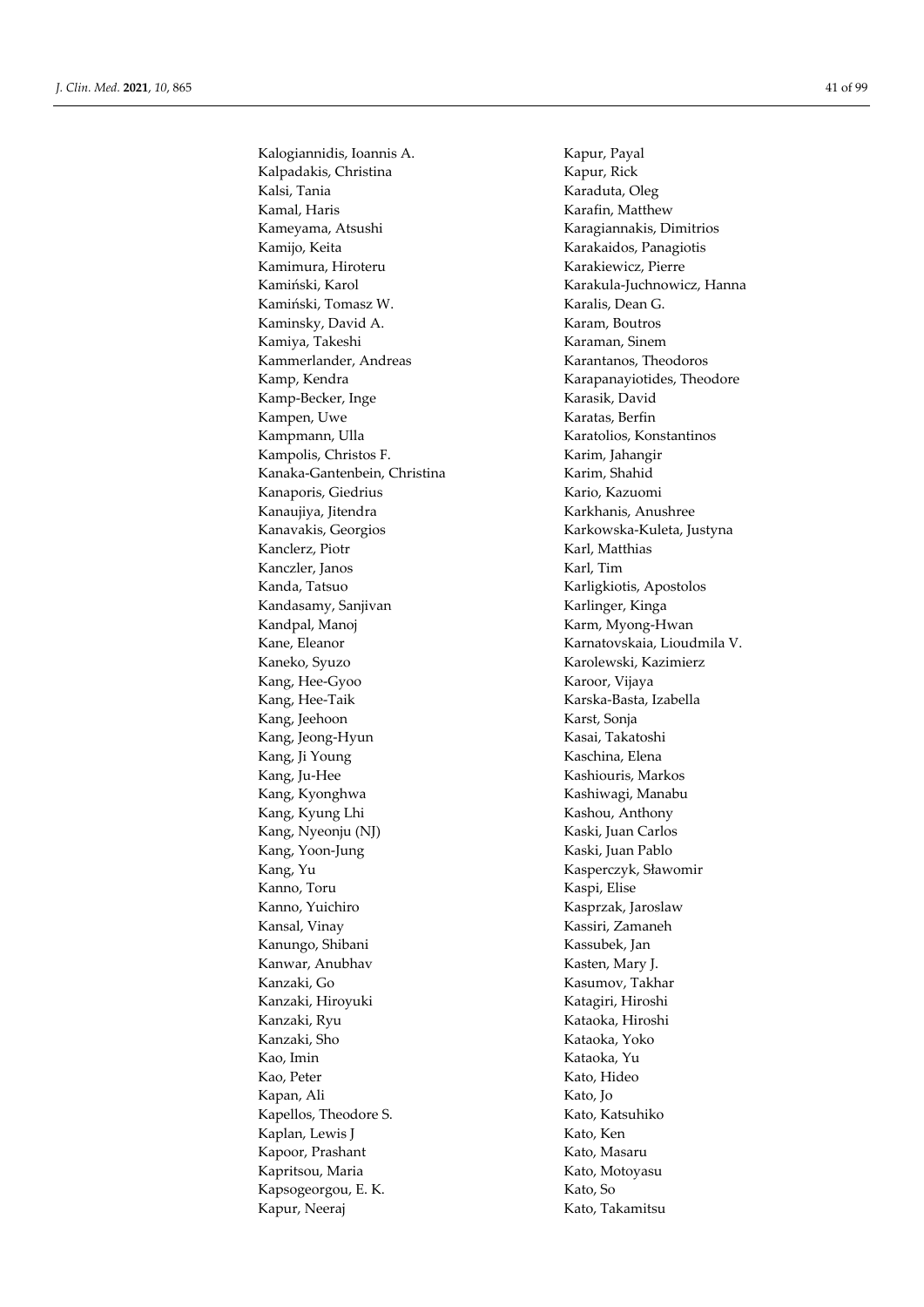Kato, Takao Kelly, Clare Katodritou, Eirini Kelly, Maryellen S. Katoh, Hiroyuki Kelsey, Megan Katsagoni, Christina N. Kelstrup, Louise Katsanis, Emmanuel Kemler, Ellen Katsavos, Serafeim Kemmel, Véronique Katsuyama, Takayuki Kemmner, Stephan Katta, Nitesh Kemp, Emma Kattoor, Ajoe John Kemp, Graham Katyal, Sachin Kempster, Sarah L. Katz, Ben Z. **Kenanidis**, Eustathios Katz, Jason Kendall, Michelle Kau, Chung How **Kenet**, Gili Kauke, Martin Kenmochi, Takashi Kaur, Gurvinder Kennedy, Lindsey Kaur, Maninder Kentrup, Dominik Kaurani, Lalit Kerbage, Yohan Kauric-Klein, Zorica Kerr, Bethany Kaushik, Shelly **Kerr**, Nadine A. Kawabata, Hideaki Kerschbaum, Julia Kawabori, Masahito Kerz, Thomas Kawai, Mariko Kesavan, Murali Kawai, Shinichi **Keshari, Sunita** Kawakami, Akinori Kesselring, Jürg Kawakami, Hisato Kessler, Alexander T. Kawamoto, Shinichiro Kessler, Andreas Kawanami, Daiji Kessler, Dorothy Kawano, Satoshi Kessner, Simon S. Kawano, Yawara Kesterson, Joshua P. Kawasaki, Ryo Ketter, Ralf Kawata, Kazumi Kevin, Zorn Kawczynski, Adam Keymeulen, Annelies Kawecki, Damian **Kezic, Sanja** Kay, Jason Khacho, Mireille Kayani, Waleed T Khakoo, Shelize Kaye, Elizabeth Khalaf, Fatimah Kazui, Toshinobu Khalaileh, Abed Kearney, Stephanie Khalifa, Mahmoud Keaver, Laura M. (2008) (2008) Khalil, André Kedia, Satish Khan, Mohd Parvez Keenan, Robert T. Khan, Uzma Keeton, Adam B. Khanna, Amber D. Keidar, Zohar Khashayar, Patricia Keisaku, Sato Khawaja, Imran T. Kejík, Zdeněk Khella, Heba Kelada, Lauren **Khettab, Khettab, Mohamed** Kelle, Sebastian Khlopas, Anton Keller, Jesse J. Kho, Alvin T. Keller, Monika Khochbin, Saadi Kellett, John G. Khodamoradi, Kajal Kelly, Caleb J. Khokhar, Bilal

Katus, Hugo Kempińska-Podhorodecka, Agnieszka D. Kawaguchi, Nanako Kesavalu, Lakshmyya N. Kawai, Toshiyuki Keski-Rahkonen, Pekka Kay, Simon Khaddaj Mallat, Rayan Keeling, Andrew Khan, Muhammad Ahmed Kekecs, Zoltan Khemani, Robinder G.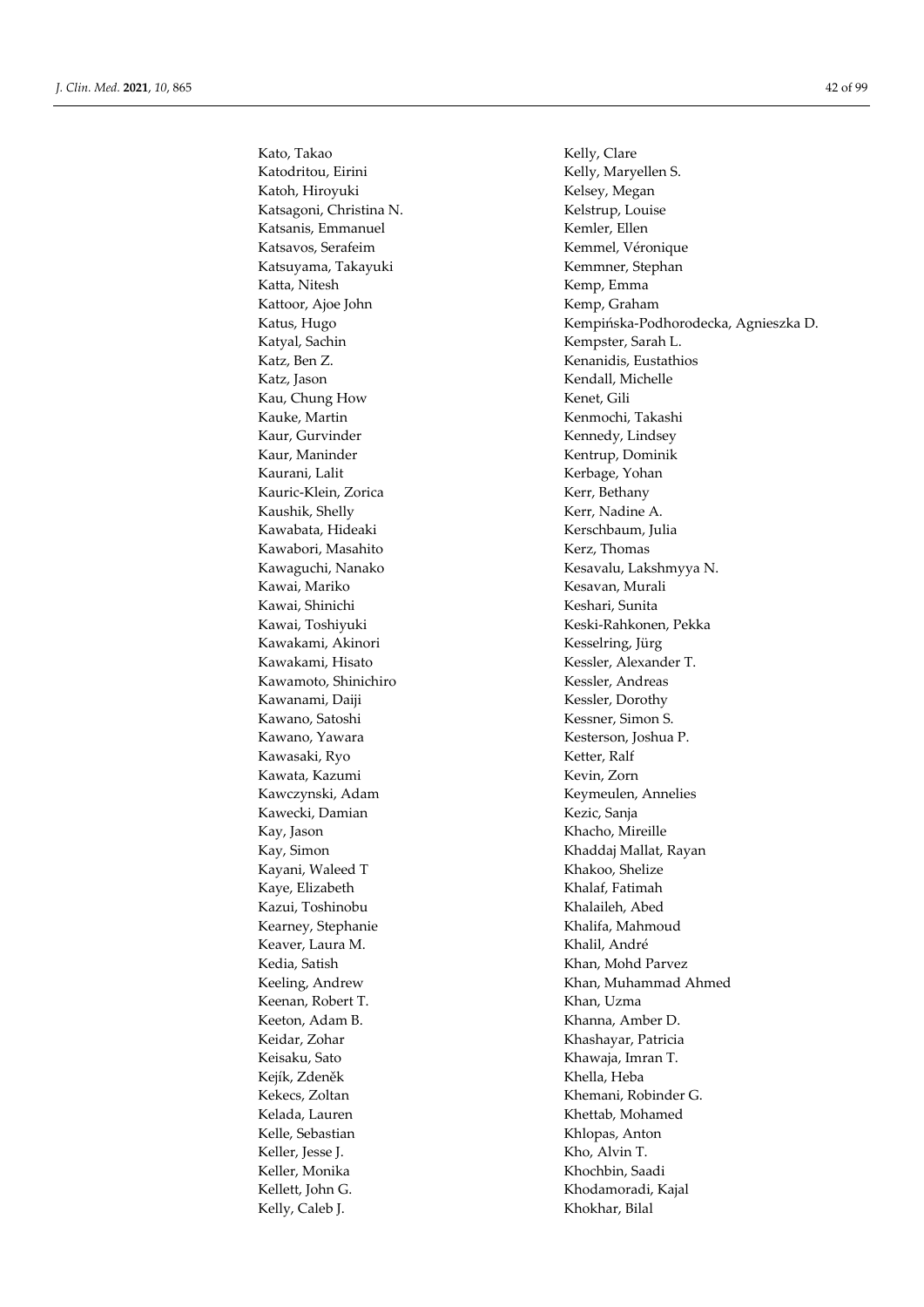Kholmukhamedov, Andaleb Kim, Jeong-Yeon Kholová, Ivana Kim, Jieun Khong, Jwu Jin Kim, Jin-Seok Khor, Yet Kim, Jin-Woo Khor, Yet Hong Kim, Joon Mo Khorgami, Zhamak Kim, Joung Soo Khoshpouri, Pegah Kim, June-Sung Khouzam, Rami N. Kim, Junghoon Khraiche, Massoud Kim, Kang Ho Khurana, Namrata Kim, Kijin Kia, Seyed Mostafa Kim, Kisook Kiciński, Paweł **Kim, Kye Hun** Kiely, Patrick D. W. Kim, Kyung Min Kierkegaard, Marie Kim, Lenise Jihe Kikkert, Wouter Kim, Leo Kikuchi, Masahiro **Kim**, Mi Na Kikuchi, Satoru **Kim, Min** Kikuchi, Shogo Kim, Mi-Na Kikuta, Kazutaka **Kim**, Min-Hee Kikuyama, Masataka Kim, Namhee Kilian, Carolin Kim, Namju Kilty, Shaun J. Kim, Nayoung Kim, Bong Chul Kim, Ok-Kyung Kim, Boo-Young Kim, Sang Hun Kim, Brian Kim, Sang Wan Kim, Byung-Wook Kim, Seonghun Hoon Kim, Chan Yun Kim, Seon-Ok Kim, Chang Hun Kim, Seungtaek Kim, Dae Won Kim, Sin-young Kim, Dasom Kim, So-Youn Kim, Dong Joon Kim, Su Jin Kim, Dong Yoon Kim, Sun Woong Kim, Du Hwan Kim, Sung Eun Kim, Eung Don Kim, Sung Gyun Kim, Gi Beom Kim, Sung Huhn Kim, Grace Hyun J. Kim, Sunil Kim, Hack-Lyoung Kim, Tae Il Kim, Ha-Neui Kim, Tae Kon Kim, Harry K. W. Kim, Tae-Bum Kim, Honghyok Kim, Tae-Woo Kim, Hwa-jung Kim, Taisun Kim, Hyeun Sung **Kim, Teayoun** Kim, Hyo Song Kim, Wangdo Kim, Hyo Yeol Kim, Woojin Kim, Hyoun (Andrew) Kim, Yemi Kim, Hyun Koo Kim, Yerim Kim, Hyun Woo Kim, Yong Hoon Kim, Hyungjin Kim, Yong Hwy Kim, Hyunjae R Kim, Yong-Gil Kim, Hyun-seok Kim, Yong-Goo Kim, Jae Hui Kim, Yoon-Chul Kim, Jae-gyu Kim, Young Ran Kim, Jae-Hong Kim, Young Seok Kim, Jae-Jin Kim, Young-Nam Kim, Jee Hwan Kim, Young-Taek Kim, Jee Taek Kim, Yun-Hee Kim, Jennifer A. Kimber-Trojnar, Żaneta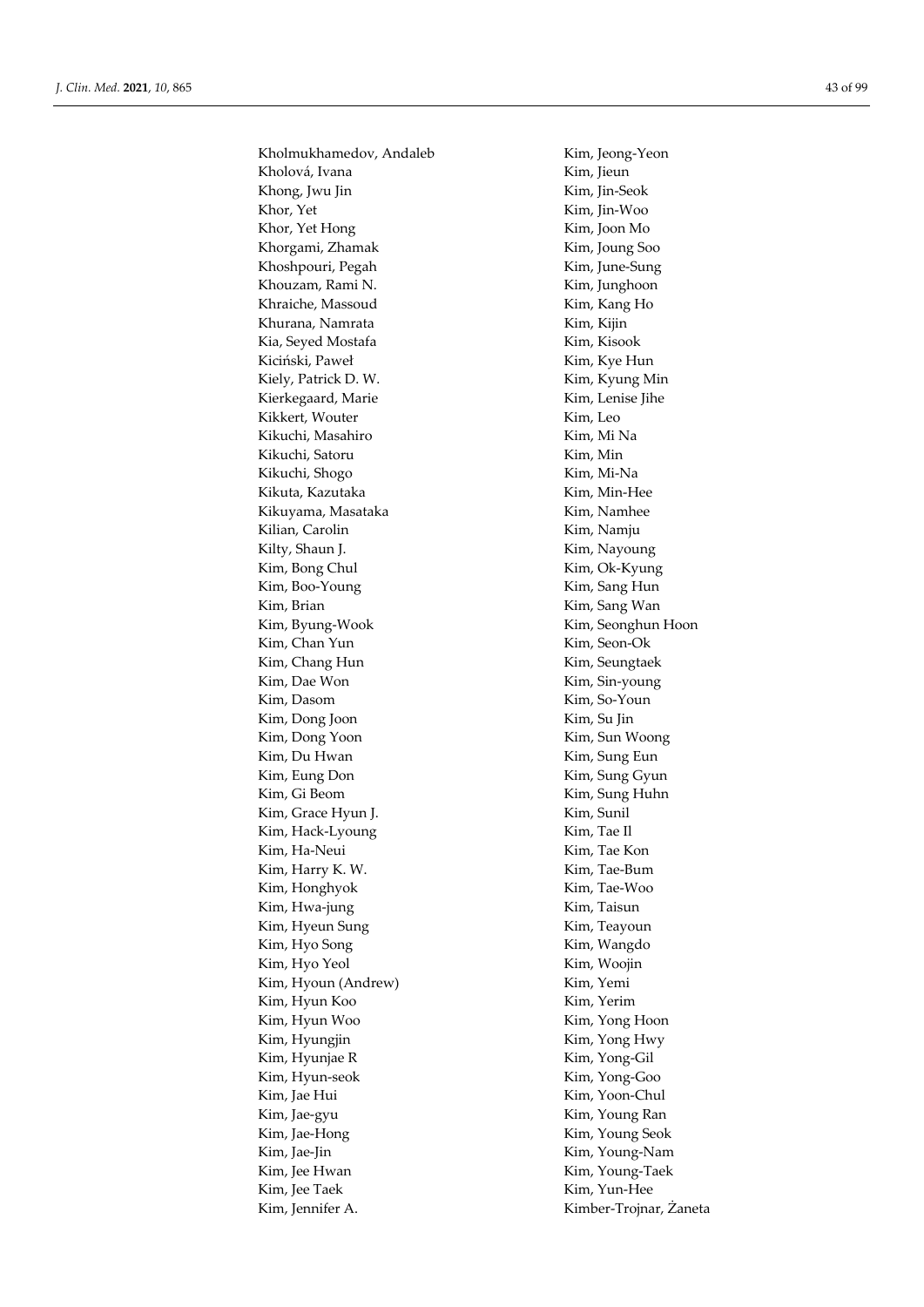Kimura, Noriko Klimkowska, Monika Kimura, Toshikazu Klinge, Uwe Kinami, Shinichi Klingemann, Hans Kinard, Brian Klingenberg, Roland Kindel, Tammy Klinger, Marian King, Cara Klinke, Anna Kingsley, Karl Klip, Amira Kinoshita, Ryo Klobuch, Sebastian Kinoshita, Takahiro Kloesel, Benjamin Kinoshita, Tomomari Klonizakis, Markos Kintzelé, Laurent Klontzas, Michail Kipar, Anji Klopfleisch, Robert Kirino, Yohei Klosterhalfen, Bernd Kirsch, Alexander H. Klotz, Anna-Luisa Kirsch, Thorsten Klughammer, Johanna Kirschneck, Christian Kluzek, Stefan Kiselev, Valerij Gennadevic Knafl, Daniela Kishida, Kenneth T. Knapik, Piotr Kishimoto, Daiga Kneer, Jonas Kisiel, John B. Kneijber, M. C. J. (Martin) Kislitsina, Olga Knezevic, Nebojsa Nick Kisor, David F. Knier, Benjamin Kiss, Robert Knight, Richard J. Kisu, Iori **Kristian** Kitagawa, Seiichi **Kitagawa, Seiichi** Knippa, Emily Kitaguchi, Yoshiyuki Knott, Rachel Kitahara, Tadashi Knutsson, Karl Anders Kitai, Takeshi Ko, Byuk Sung Kitamura, Hiroshi Ko, Hyun-Sun Kitamura, Mineaki Kobaek-Larsen, Morten Kitazato, Kaio Kobayashi, Hiroaki Kitsko, Dennis Kobayashi, Hiroko Kitta, Takeya Kobayashi, Tetsuro Kittel-Schneider, Sarah Kobiela, Jarosław Kitzmüller, Claudia Koch, Matthias Kiuchi, Shunsuke Koch, Stefan Kiviruusu, Olli H. Kochhar, Rohit Klaassen, Curtis D. Kodadek, Lisa M. Klareskog, Lars Kodama, Hideya Klaritsch, Philipp Kodziszewska, Katarzyna Klaus, Katharina Koehl, Bérengére Kleczynski, Pawel Koga, Hisashi Kleeff, Jörg Koh, Byumseok Klein, Irwin Koh, Jae Chul Klein, Janet D Kohga, Atsushi Klein, Jochen Kohno, Takashi Kleinlugtenbelt, Ydo Vincent Koie, Takuya Kleiter, Ingo Koirala, Ranjan Klemm, Philipp Koivunen, Jussi P. Klemp, Alex Kojima, Tsuyoshi Klersy, Catherine Kok, Wouter Klettner, Alexa Koka, Sreenivas Kleveland, Ola Kokkinos, Alexander Klich, Sebastian Kokot, Niels Kliewer, Kara Kokubun, Keisuke Klim, Sebastian Kolasa-Wołosiuk, Agnieszka

Kimura, Hidehito Klimczak, Aleksandra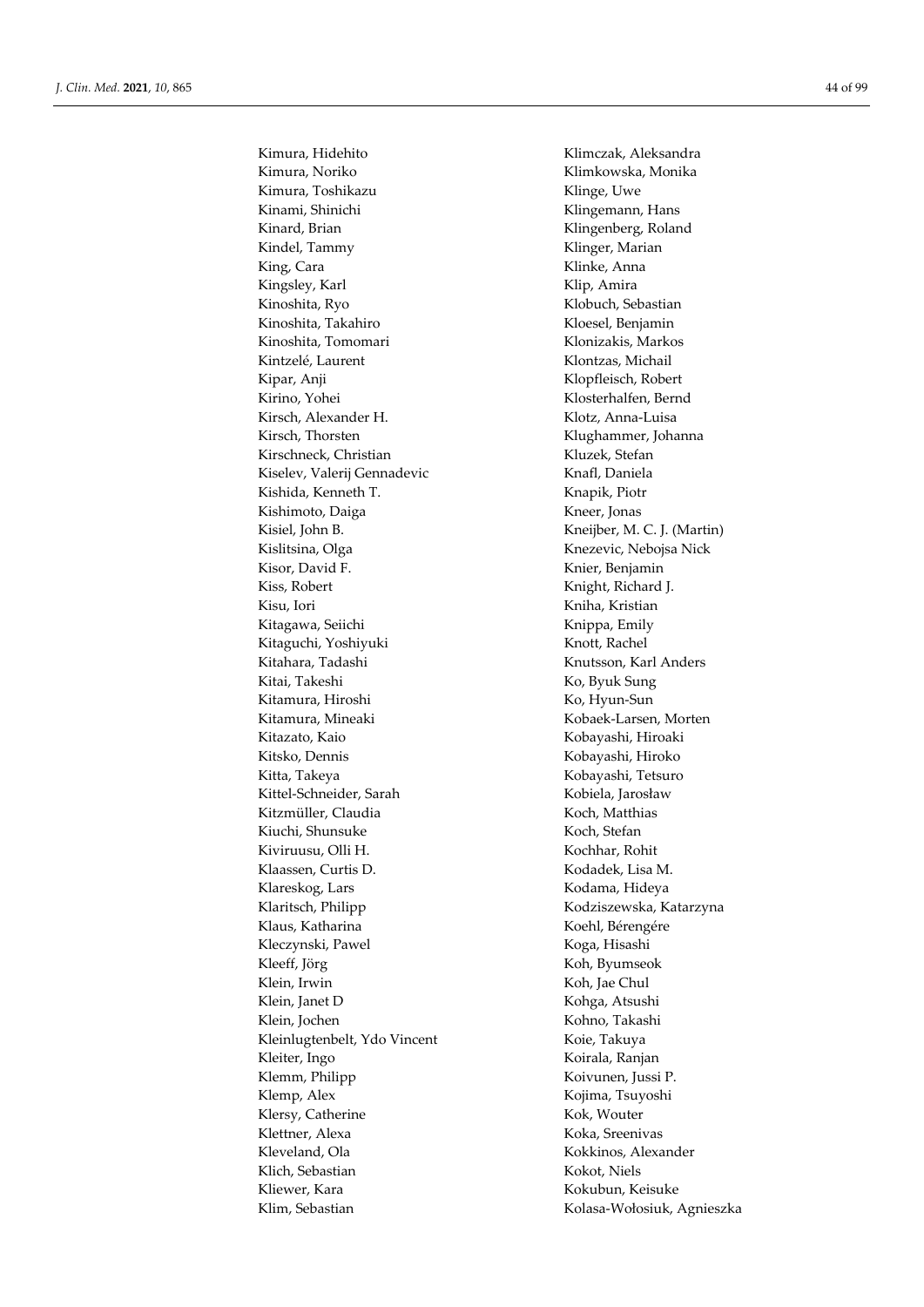Kolbenschlag, Jonas Kornblith, Erica Kolch, Walter **Kornblith**, Lucy Z. Koletas, Evangelos Korona-Glowniak, Izabela Koli, Swanand Kortüm, K. Martin Koliarakis, Ioannis Korzeniewski, Steven Koliesnik, Ievgen Koscielny, Sven Kolios, Antonios Kosinska-Kaczynska, Katarzyna Kölle, Markus Kosinski, Przemyslaw Koller, Allison Kosinsky, Robyn Laura Kollert, Florian Kosior-Jarecka, Ewa Kolling, Stefan Koska, Juraj Kollmuss, Maximilian Kosmala, Aleksander Kolls, Jay K. Kosmidis, Chris Kolluru, Gopi Kosola, Jussi Kolodziej, Malgorzata Kost, Gerald Kołodziejczak, Michalina Kostareva, Anna Kolonko, Aureliusz **Köstenberger**, Markus Koltz, Michael T. Kostner, Gert M. Komatsu, David Koszelewski, Dominik Komatsu, Hiroaki Kotanidou, Anastasia Komatsu, Masanobu Kotarski, Jan Kombo, Ninani Kotchoubey, Boris Komenaka, Ian K. Kotfis, Katarzyna Komnenov, Dragana Kothari, Vishal M. Komosinska-Vassev, Katarzyna Kotloski, Robert Kompa, Andrew R. Kotsakis, George Kondo, Tadakazu Kotsakis, Stathis D. Kondo, Tatsuya Kotsiou, Ourania S. Konialis, Christopher Kotula-Balak, Małgorzata Konieczny, Mariusz **Kougioumtzopoulou**, Andromachi Konigsberg, Beau S. Kouidrat, Youssef Königstein, Karsten Kouji, Harada Koninckx, Philippe R. Koulen, Peter Konishi, Masaaki Koupenova, Milka Kono, Masahiro **Koustas, Evangelos** Kono, Yuta Koutouzis, Michael Konopka, Tomasz Koutsarnakis, Christos Konrad, Lutz Kovac, Anthony L. Konrads, Christian Kovacevic, Alexander Konstantakou, Eumorphia G. Kovács-Öller, Tamás Konstantinidi, Aikaterini Kövamees, Oskar Konstantinidou, Maria Kalliopi Kovvuru, Karthik Konstantinos, Tepetes Kowal, Mateusz Kontos, Christos K. Kowalewski, Mariusz Kontovounisios, Christos Kowalik, Artur Kontro, Mika Kozakiewicz, Marcin Konvalinka, Ana Kozarek, Richard Koo, Do Hoon Kozieł, Monika Koo, Ki-Tae Kozik, Teri M, Kook, Daniel Kraeuter, Ann Katrin Koopman, Maud Kraft, Timothy W. Koos, Björn Krahmer, Felix Kopp, Sascha Krajewska, Magdalena Kopsaftis, Zoe Krajewska-Włodarczyk, Magdalena Kordek, Agnieszka Krajewski, Stefanie Sandra Korell, Matthias Krakowski, Przemysław

Kolben, Thomas Korinthenberg, Rudolf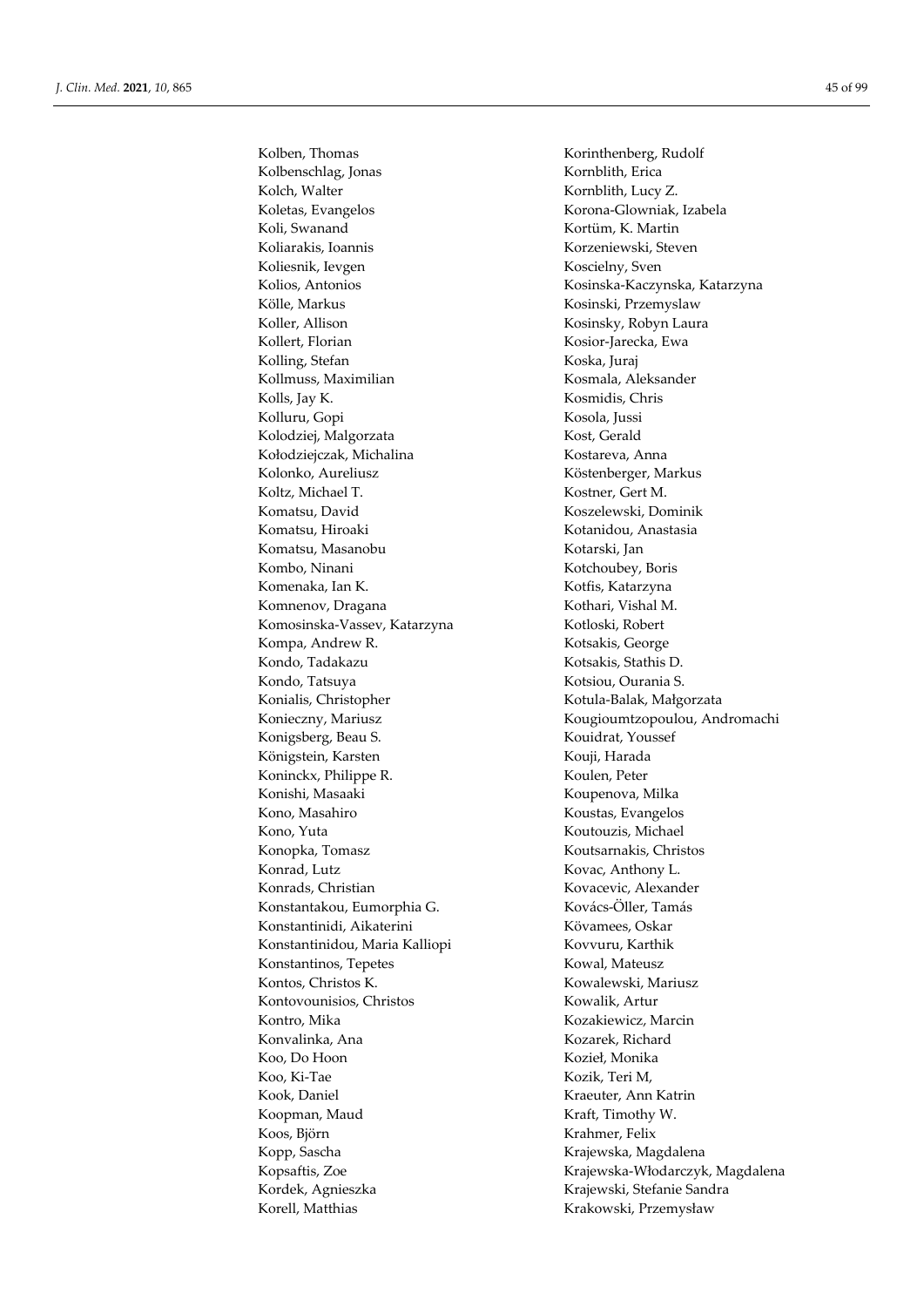Kramer, Robert S. Krzyżek, Paweł Kramer, Tobias Krzyżewski, Roger Krampitz, Geoffrey Ksienski, Doran Krantz, David S. Ku, Seung-Yup Krasińska, Beata Kubesch, Alicia Krasiński, Zbigniew Kubota, Megumi Krasniqi, Eriseld Kubota, Naoto Krassioukov, Andrei V. Kuboto, Kazuo Kraus, Armin Kuchakulla, Manish Kraus, Courtney L. Kucharz, Eugene Kraus, Virginia **Küchle, Claudius** Küchle, Claudius Krawczyk, Paweł **Kuchnia**, Adam Krawczyński Maciej, Robert Kuchta, Agnieszka Krawiec, Paulina Kucia, Krzysztof Krebs, Markus Kucukseymen, Selcuk Krela-Kaźmierczak, Iwona Kuczera, Piotr Krengel, Maxine H. Kuechle, Joseph Kretsovali, Androniki Kuhn, Louise Kreuter, Justin Kühn, Tilman Kreyer, Stefan Kühnel, Thomas Kribben, Andreas Kulandavelu, Shathiyah Krieghoff-Henning, Eva Kular, Lara Krintus, Magdalena **Kulbacka**, Julita Krishna, Gokul **Kulczyk, Tomasz** Krishna, Jyoti Kulecka, Maria Krithardies, Leonard Kulkarni, Krishnaji R. Kroese, Frans G. M. Kulshrestha, Richa Kröger, Edeltraut Kulu, Yakup Krois, Joachim Kum, Kee-Yeon Krok-Schoen, Jessica Kumar Mishra, Ajay Kronberger, Irmgard Kumar, Akhilesh Kronbichler, Andreas Kumar, Gaurav Kronreif, Gernot Kumar, Sajeesh Kroon, Jeffrey Kumar, Shaji Kropp, Martina **Kumar, Sujeet** Kroushev, Annie Kumar, Sunil Krstic, Jelena **Kumar, Vasanth** Krueger, Gerald G. Kumarasamy, Sivarajan Krug, Ralf Kumari, Asha Krug, Sebastian Kumari, Sonam Krüger, David Kumari, Sudha Krüger, Renata L. Kume, Kensuke Kruger, Tillmann H. C. Sandbotten and Kumrungsee, Thanutchaporn Krupinski, Elizabeth A. Kuna, Ewelina Kruszelnicka, Olga Kunicki, Michał Kruuse, Christina Kunkle, Brian Krychtiuk, Konstantin A. Kuno, Toshiki Krysinska, Karolina **Krysinska, Karolina** Krysko, Kristen Kuphal, Silke Kryst, Łukasz Kurajoh, Masafumi Krysta, Krzysztof **Kurasawa, Kazuhiro** Kurasawa, Kazuhiro Krzanowski, Marcin **Krzanowski, Marcin** Kurata, Mie Krzesiński, Paweł Kurath-Koller, Stefan Krzykawska-Serda, Martyna Kure, Shoko Krzystek-Korpacka, Malgorzata Kurian, Sunil Krzysztof, Gorynski Kuroda, Yasuhiro

Kramer, Phillip R. Krzyżak, Artur Tadeusz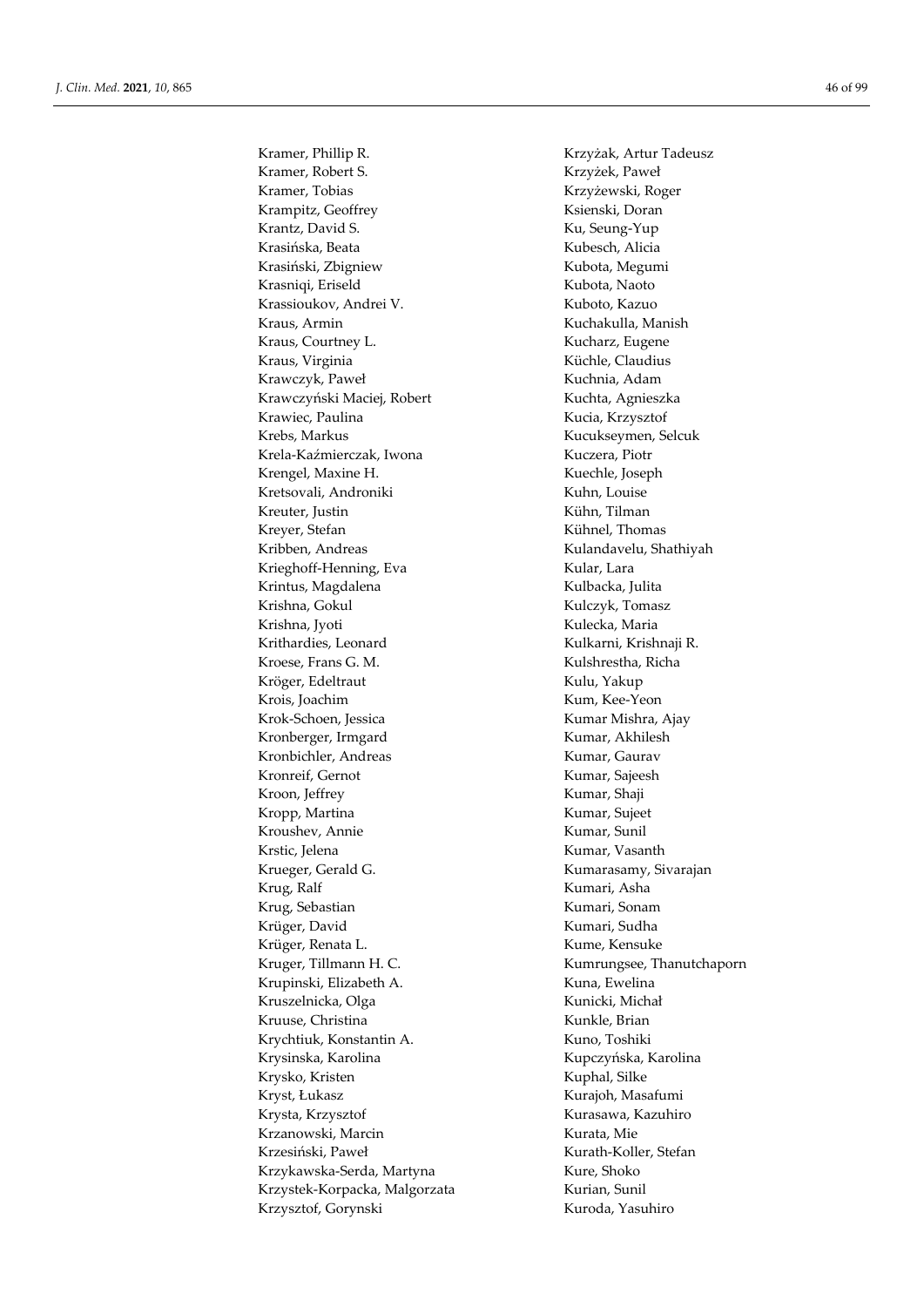Kuroki, Hiroshi Lagalwar, Sarita Kuroki, Lindsay Laganà, Antonio Simone Kurre, Peter Laghezza, Antonio Kurumaddali, Abhinav Lagneaux, Laurence Kuruvilla, Deena **Lagrange**, Jeremy Kurz, Eduard Laguna, María Pilar Kurz, Jonathan Lagundzin, Dragana Kurz, Katharina Laheij, Alexa M Kusa, Jacek Lahiji, Shayan Fakhraei Kusejko, Katharina **Lahner**, Edith Kushibiki, Toshihiro Lai, Silvia Kushima, Miki **Lai, Yandong** Kushiyama, Akifumi Lai, Yanhao Kusumbe, Anjali **Laine**, Mika Kusztal, Mariusz Laird, Amanda M. Kuwabara, Masanari Lairez, Olivier Kuwata, Shingo Lajolo, Carlo Kvist, Thomas **Lakhan**, Ram Kwok, Seung-Ki **Lal**, Saurabh Kwon, Deukwoo Lam, Mai Kwon, Soon Kil Lam, Wai-Ching Kwong, Diana Lamarca, Angela Kyba, Michael Lambert, John Kylat, Ranjit **Lambert**, Scott R. Kyriakides, Tassos C. Lambert, Sylvie Kyriazis, George A. Lambert, Thomas Kytö, Ville Lamberti, Nicola La Grutta, Stefania Lamberts, Jennifer T. La Manna, Gaetano **Lambregts**, Merel M. C. La Mantia, Ignazio Lameijer, Charlotte M. La Rocca, Renato V. Lameiras, María La Torre, Giuseppe Lammens, Johan Labaig-Rueda, Carlos Lammer, Jan Labbé, Antoine Lamort, Anne-Sophie Labib, Peter L. Lamote, Kevin Labilloy, Anatalia Lamy, Pierre-Jean Labrosse, Roxane Lan, James H. Lacalzada-Almeida, Juan Lancaster, Cynthia L Lacatusu, Cristina Mihaela Lancee, Jaap Lace, John W. Land, Helen Lachapelle, Kevin Landau, Daniel Lachkar, Samy Landgraf, Mirjam Lachman, Herbert Landgren, Ola Lacitignola, Luca Lane, Tristan Lackner, Karoline **Lang, Annemarie** Lacomba, María Torres **Lang, Cajetan Immanuel** Lacroix, André **Lang, Mark L.** Lacy, Dana Borden **Lang, Michael** Lacy, Jill Lang, Nikolaus Wilhelm Ladores, Sigrid Lang, Sven Arke Ladyman, Sharon Lange, Jeppe Laessle, Reinhold Lange, Margaret J. Laeyendecker, Oliver Lange, Philipp S. LaFountaine, Michael Langer, Florian Lafranceschina, Stefano Lang-Roth, Ruth

Kwak, Sang Won Lakshmikuttyamma, Ashakumary La Starza, Roberta Lamhamedi-Cherradi, Salah-Eddine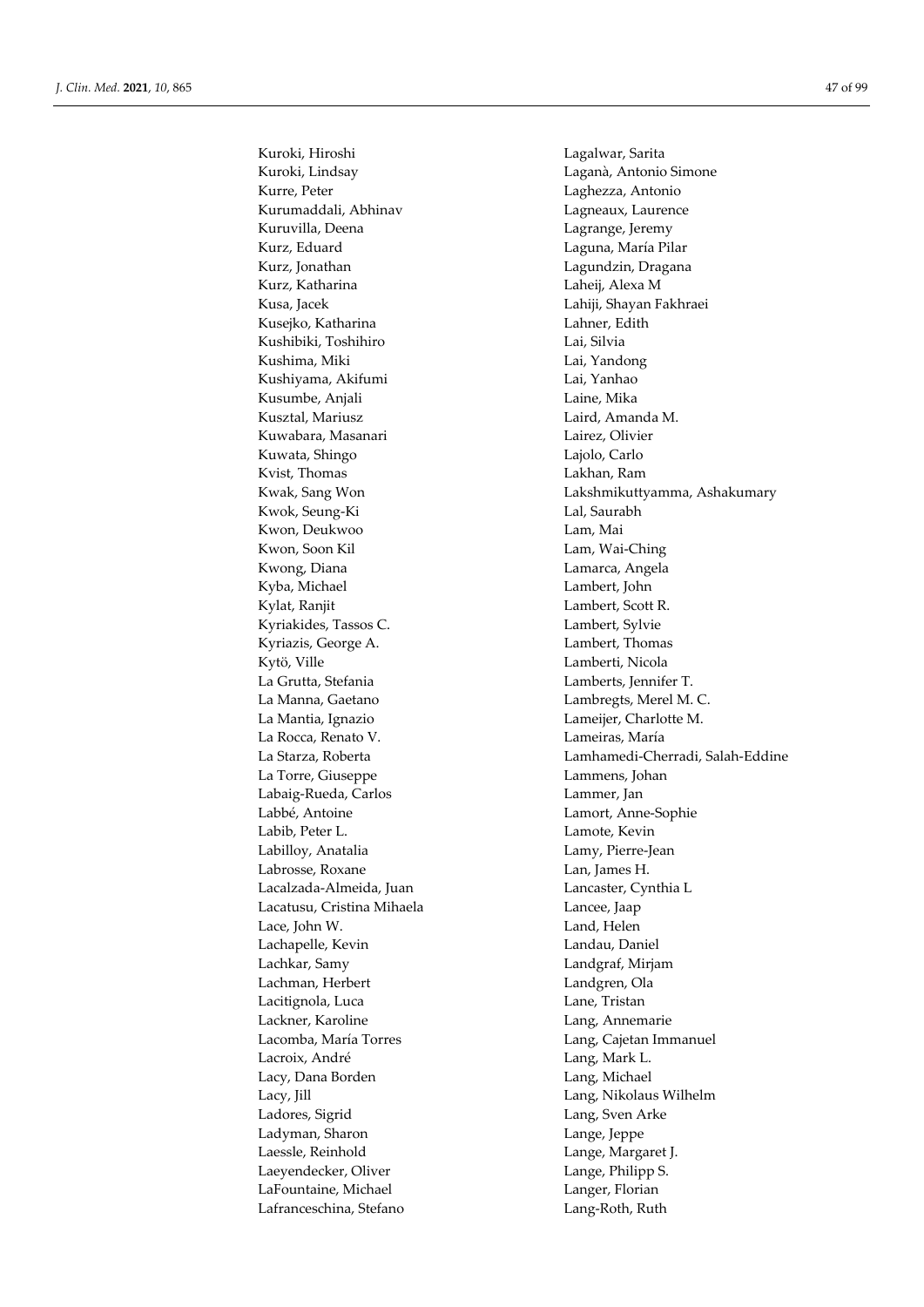Langsjoen, Peter Laux, Christoph J. Langsteger, Werner Lavalle, Carlo Lanks, Charles W. Lavazza, Matteo Lanktree, Matthew B. Lavie, Carl Lanna, Mariano Lavie, Lena Lanot, Antoine Lavine, Steven J. Lansink-Hartgring, Annemieke Oude Lawson, James Lantta, Tella **Lay-Flurrie**, Sarah L. Lanza, Alessandro Lazarević, Vladimir Lanza, Gaetano Antonio Lazaris, Anthoula Lanza, Giuseppe Lázaro Pérez, Cristina Lanza, Michele Lazo-Langner, Alejandro Lanzillotta, Marco Lazzaroni, Maria Grazia Lao, Chunhuan Le Barz, Mélanie Laoudj-Chenivesse, Dalila Le Saux, Olivier Łapaj, Łukasz Leach, Katie Łapińska, Barbara Leal-Blanquet, Joan Laplante-Lévesque, Ariane Leão, Teresa Lapole, Thomas Leavis, Helen L. Laporte, Sébastien Leavy, Breiffni Lara, Lobo Leavy, Olivia Laranjeira, Carlos Lebenthal, Yael Larner, Andrew Leblebicǐoǧlu, Binnaz Larner, Andrew J. Lebleu, Bernard Larrañaga, Pedro Leclerc, Estelle Larsen, Erik Roj Lecointre, Lise Larsson, Christel Leconte, Claire Larussa, Tiziana Lecureux, Jonathan Lasa, Javier J. Leddy, John Lascano, Jorge Ledeganck, Kristien J. Laselva, Onofrio Ledesma, Juan Carlos Lashley, Lisa E. E. L. O. Ledford, Dennis K. Laskaratos, Faidon-Marios Ledin, Torbjörn Laski, Dariusz Lee, Byung-Wan Laskin, Daniel Lee, Chang Hoon Lasko, Paul **Lasko**, Paul **Lee**, Chang-min Laskowska, Marzena Lee, Chu-Yu Lass, Richard Lee, Dae Hyun Lassalle, Amandine Lee, Darren Lassalle, Henri-Pierre Lee, David D. Lastra, Ricardo R. Lee, Eun Ji László, Pajor Lee, Eunkyung Latif, Ayse Lee, Hae Kyung Łątka, Dariusz Lee, Haneul Latour, Lawrence L. Lee, Heeyoung Latronico, Nicola Lee, Hui Jai Latsios, George Lee, In-Seop Lau, Chungho Lee, Jae-Hyun Laubli, Heinz Lee, Jeongmin Laukkanen, Jari Antero Lee, Jessica LAURETANI, Fulvio Lee, Jeungchan Lauretta, Rosa Lee, Jie Lauridsen, Kasper Glerup Lee, Jongmin Lauridsen, Mette Munk Lee, Joon Hyop Lauritano, Dorina Lee, JuEun Lauro, Davide Lee, Jun Nyung Lauschke, Volker M. Communication and Lee, Jungwoo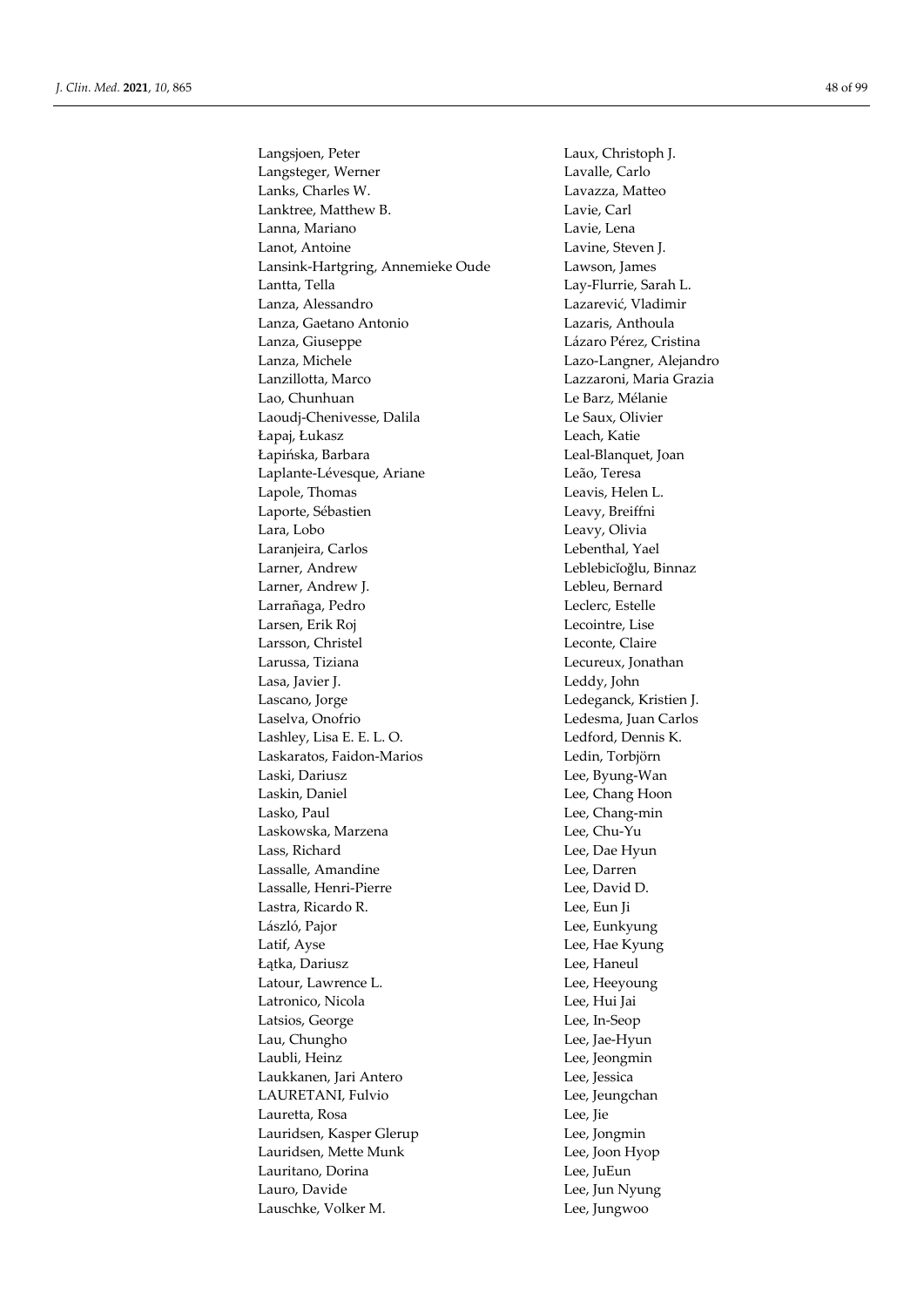Lee, Junyeop Lemaire, Antoine Lee, Juyeun Lembo, Giuseppe Lee, Kyung-Ah Lemma, Enrico Lee, Kyung-Yil Lemmer, Björn Lee, Man-Jong Lempereur, Mathieu Lee, Maria Leng, Tiandong Lee, Matthew Meng Yang Theory Lengyel, Imre Lee, Min Young Lenihan, Daniel J. Lee, Min-Woo Lennartsson, Freda Lee, Moo Yeol Lenschow, C. Lee, Pyung-Bok Leon Mateos, Luis Lee, Randall J. Leonard, Fransisca Lee, Sang J. **Leonardi**, Mathew Lee, Sang-Mok Leonardi, Rosalia Lee, Seo-Joon Leonelli, Fabio Lee, Seung-Geun Leong, Tracey L Lee, Seung-Hwan Leong, Yew Ann Lee, Shoo K. Leonida, Alessandro Lee, Si Hyung Leopoulou, Marianna Lee, Sonny T. M. Lepage, Cecile Lee, Sookyung Lepercq, Jacques Lee, Stella Lepiller, Quentin Lee, Tai-Ping Leprince, Julian Lee, Teresa M. Le-Rademacher, Jennifer G. Lee, Vivian Lerma, Claudia Lee, Wachtel Lesauskaitė, Vita Lee, WooCheol Leslie, Monica Lee, Yong Seuk Leszczak, Justyna Lee, Young Jin Leszczyński, Bartosz Lee, Young-kyun Letarte, Michelle Lee, Zhenghong and Lethaus, Bernd Leem, Jaechan Leube, Alexander Leenen, Luke L. P. H. Leucker, Thorsten M. Lees, Jennifer S. Leung, Char Lees, John Leung, Vannessa Lefering, Rolf **Leusen**, Jeanette Leftheriotis, Georges Lev, Shaul Leftwich DO, Heidi K. Levesque, Eric Legaz, Isabel Levesque, Mario Léger, Bertrand Levin, Lawrence Scott Leger, Damien Levinson, Cheri A. Legnani, Claudio **Legnani**, Claudio Legrand, Karine **Legrand, Karine** Levitz, Lewis M. Lehmann, Lorenz H. Levkovich, Inbar Lehner, Małgorzata Levy, Jeremy Lehto, Mika Levy, Jerrold Lei, Wei Lewald, Heidrun Leibovitz, Eyal Lewalle, Philippe Leibowitz, Akiva Lewis, Chandani Leibowitz, Avshalom Lewis, Frances M. Leinung, Matthew Lewis, Gwyn Leire, Unzué Lewis, James H. Leirós-Rodríguez, Raquel Lewis, Janina P. Leite, Fábio R. M. Lewko, Agnieszka Leivonen, S. K. Li, Chunying Lekoubou, Alain LI, Hai-chang Lemaire, Anthony Li, Haobo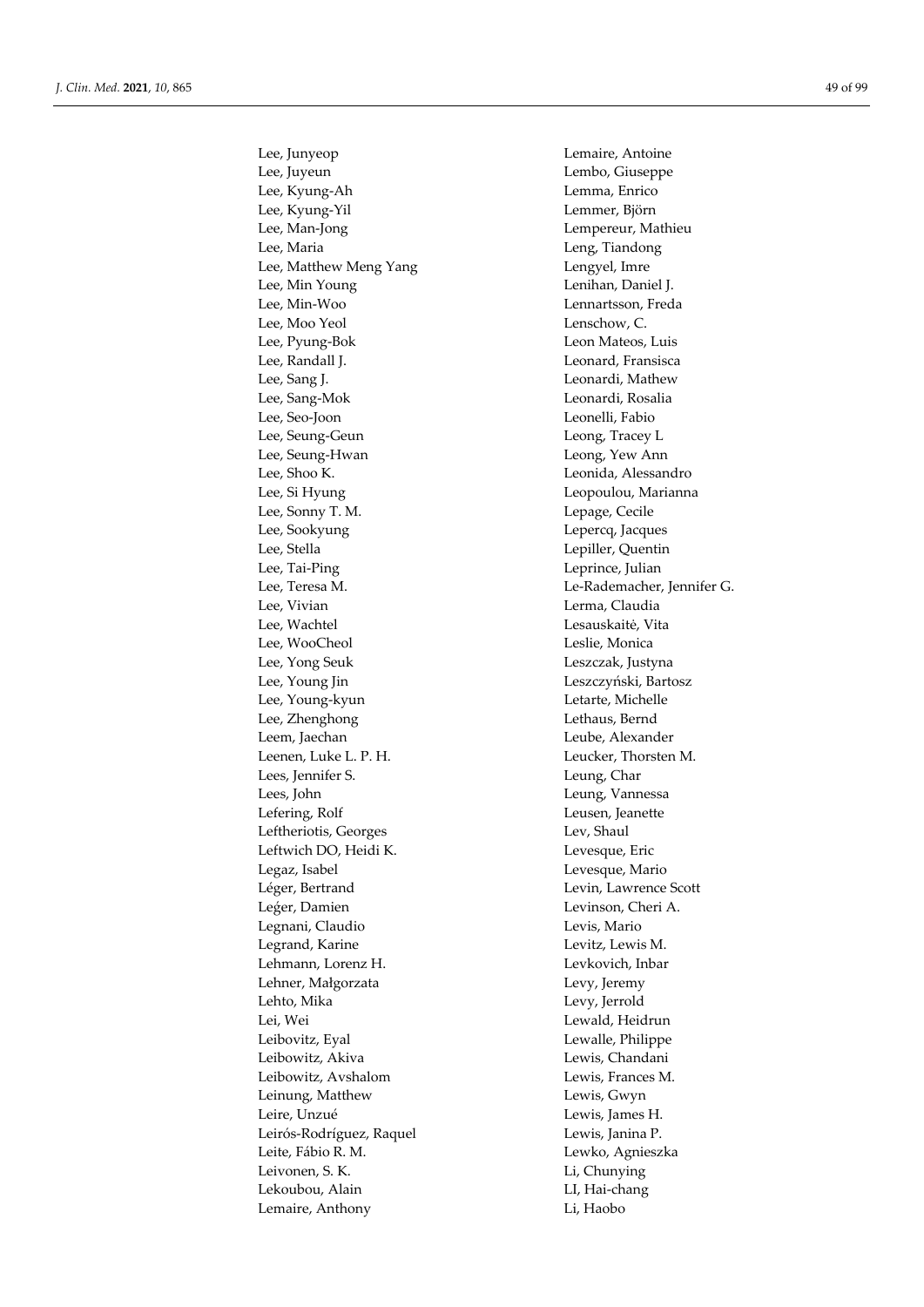Li, Huinan Lim, Wai H. Li, Huiquan Liman, Jan Li, Li Limanowski, Jakub Li, Mei-Ling Limberg, Jacqueline K. Li, Song Limbucci, Nicola Li, Tieshi Limongelli, Luisa Li, Timmy Lin, Amy Li, Tin-chiu Lin, Chih-Hao Li, Wei Lin, Guiting Li, Xiang Lin, Guo-Hao Li, Xiaotao Lin, Kuo-Shyan Li, Xinbo Lin, Michael M. Li, Yan Lin, Shengda Li, Yike Lin, Wen Li, Yupeng Lin, Yen-Ko Li, Ziru Lin, Yi-Ting Liamis, George Lin, Yu-Hsuan Liampas, Ioannis Linardon, Jake Liao, Xudong Lindeman, Jan Liapikou, Adamanthia Lindemann, Stephan Liarski, Vladimir Linden, Sara Liauw, Winston Lindheimer, Jacob Libonati, Laura Lindqvist, Ebba K. Licari, Leo Lindqvist, Per Lichte, Philipp Lindroth, Heidi Lichtenauer, Michael Linetsky, Elina Lichtenstein, Eric Link, Alexander Lichtenstein, Mia Beck Link, Bjoern Christian Licini, Caterina Linsenmeier, Robert A. Lidbury, Brett Linton, Natalie Liddell, Robert P. Linz, Christian Lie Fong, Sharon Lio, Antonio Lieberman, Scott Lio, Peter A. Liebman, Howard Lionetti, Vincenzo Liebschner, Michael A. K. Liopyris, Konstantinos Liefferinckx, Claire Liou, Jr-Jiun Lieske, John C. **Liporace**, Frank Liesveld, Jane Lipšic, Erik Lietz-Kijak, Danuta Lipson, Michael J. Lièvre, Astrid Lipton, Jeffrey Lighthall, Jessyka G. Lisi, Lucia Lildballe, Dorte Launholt Lisi, Sabrina Lillehei, Kevin Liskovykh, Mikhail A. Lillehoj, Erik P. Lisowska, Barbara Lilleri, Daniele Lisowski, Zofia Lillicrap, Thomas Patrick Lissa, Delphine Lim, Andy K. H. Lisy, Karolina Lim, Byung Gun Litofsky, Norman Scott Lim, Edwin Litschauer, Brigitte Lim, Hyun Taek Litscher, Gerhard Lim, Jae-Yol Littarru, Gianpaolo Lim, Jeong-Hoon Little, Bert Lim, Jonathan Little, Jane Lim, Jun-Sik Litvan, Irene Lim, Mi Young Litwin, Tomasz Lim, Siew Liu, Aiping

Li, Hua Lim, Sung-Hoon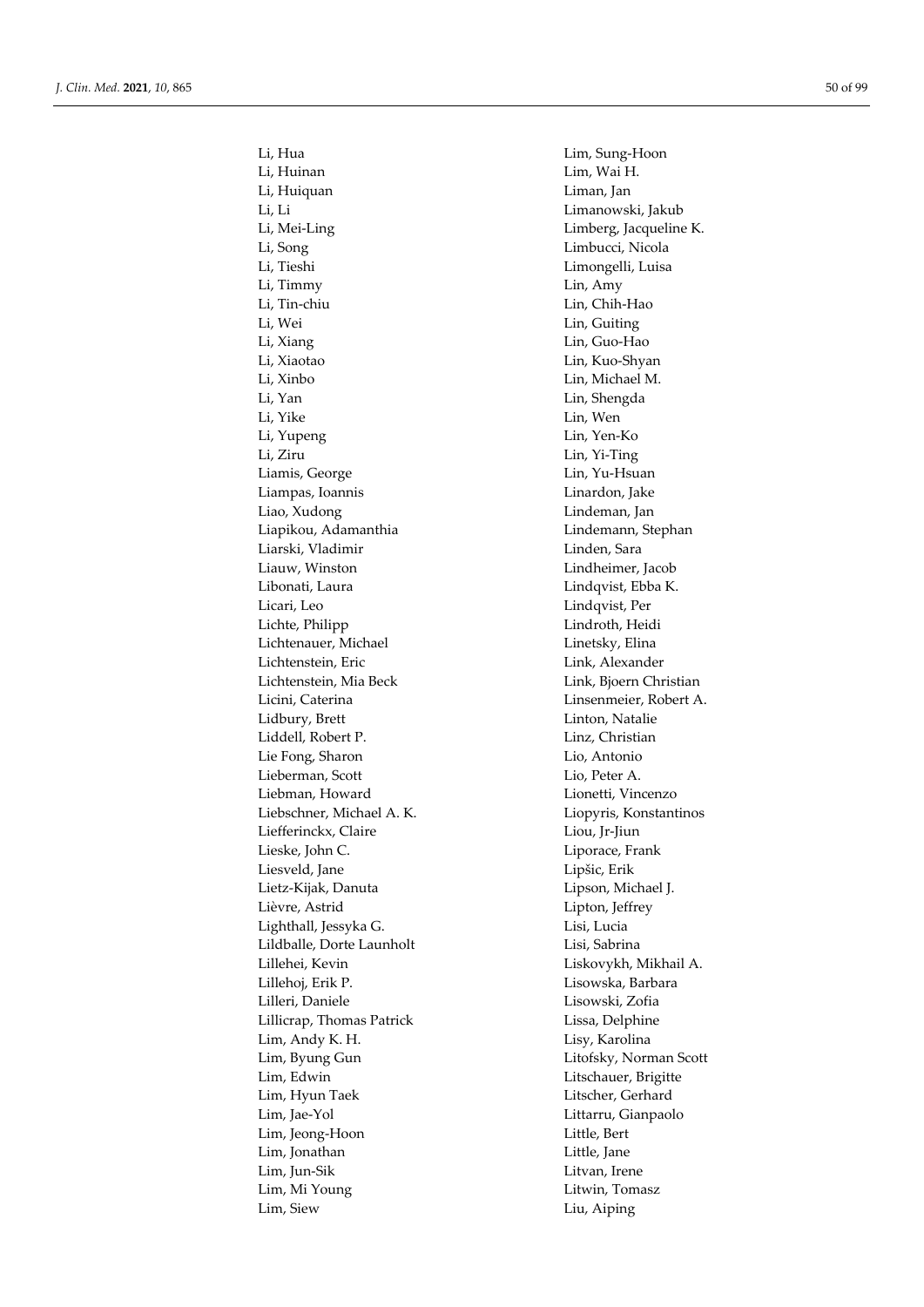Liu, Andrew Longo, Antonio Liu, Chang Longoni, Salvatore Liu, Deli Lopes, Luís Liu, Feng Lopez Lopez, Jose Liu, Jia López Malo, Daniel Liu, Ling López, Daniel Liu, Ning Lopez, Hugo Liu, T. Y. Alvin Lopez, Javier Liu, Yan Lopez, Jose Ignacio Liu, Yonggang Lopez, Maribel Liu, Yutao Lopez-Campos, Jose Luis LiWang, Patricia Lopez-Cortes, Luis Lizarraga, Karlo J. Lopez-Cruzan, Marisa Ljubimov, Alexander V. López-Higes, Ramón Llamas-Velasco, Mar López-Medina, Clementina Llanes, Carlos López-Miguel, Alberto Llavero, Francisco López-Navarro, Emilio Llena, Carmen C. **López-Parra**, Ana M. Lleo De Nalda, Ana **López-Pedrera**, Chary Lleo, Ana Lopez-Picado, Amanda Llompart-Pou, Juan A. López-Pintor Muñoz, Rosa María Llorenç, Victor López-Rodríguez, María L. Llorente Cantarero, Francisco Jesus Lopresti, Patrizia Lloyd, Megan Lops, Diego Llueca, Antoni Lording, Timothy Lo Faro, Carmelo **Loregian**, Arianna Lo Muzio, Lorenzo Lorentz, Axel Lo, Benjamin W. Y. Lorenz, Kristina Lo, Shih-Yen Lorenz, Susanne Lobanova, Ekaterina S. Lorenzo, Michele Lobdell, Kevin Lorenzo-Gómez, Maria-Fernanda Locatelli, Anna Loring, Ralph H. Locatelli, Davide Lorusso, Roberto Locatelli, Francesco Losco, Luigi Locatello, Luca Giovanni Losi, Maria Angela Lodi, Raffaele Lossnitzer, Dirk Loeffler, Ivonne Loster, Jolanta Elżbieta Loewen, Nils Losurdo, Giuseppe Loffler, Kelly A. Lottenberg, Lawrence L. Lofrumento, Dario Domenico Loubet, Paul Logantha, Sunil Loucks, Laura Alexander Logger, Jade Loughney, Lisa Loggini, Andrea Loughrey, David Löhr, Matthias Loukides, Stelios Loiudice, Pasquale Lourbopoulos, Athanasios Lollobrigida, Marco Love, Robert Lombardi, Giovanni Lovell, Jonathan Lombardi, Vincent C. Lovel Lowe, Andrew Lowe, Andrew Lowe, Andrew Lowe, Andrew Lowe, Andrew Lowe, Andrew Lowe,  $\frac{1}{2}$ Lombardi, Vincent C. Lombardo, Giorgio Lowe, Gillian Lonardo, Amedeo Lowe, John Loncoman, Carlos Lowrie, Lia Lonetti, Annalisa Lowry, Kristin Long, Audrey Lozupone, Madia Long, Elizabeth Lu, Lingeng Longbrake, Erin Lu, Paul Longhini, Federico Lubas, Arkadiusz Longhurst, Hilary Lubetzky, Anat V.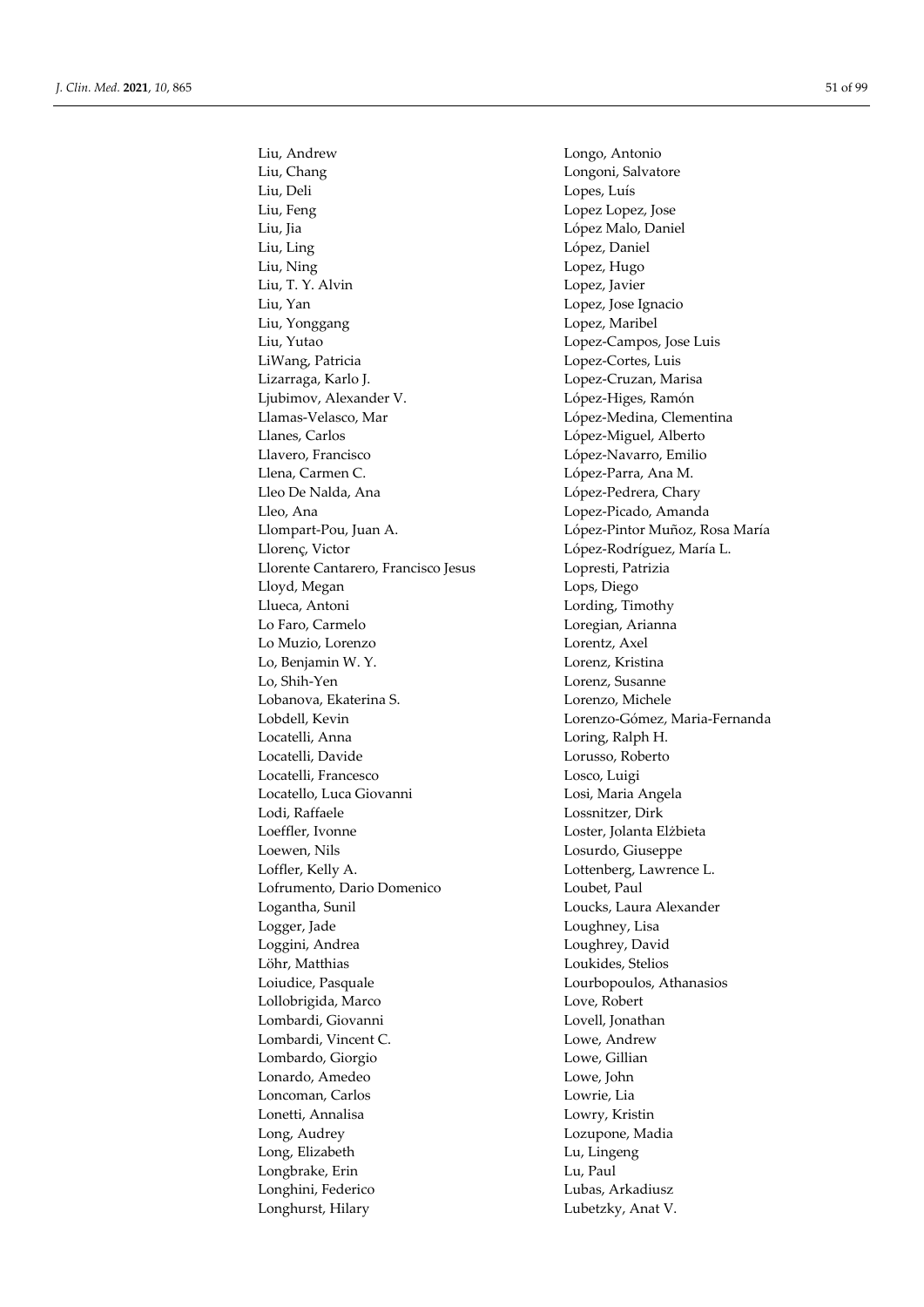Lubrano, Valter Ma, Hong Luby, Marie Ma, Liangsuo Luca, Gianina Ma, Sunyoung Luca, Giovanni Maalouf, Wadih Lucarelli, Marco Maass, Alexander H. Lucas, Jane Maayah, Zaid Lucas, Sebastian Maccari, Alberto Lucas-Jiménez, Olaia Macdonald, Heather R. Lucchese, Alessandra MacDonald, Ian Lucia, Alejandro Macey, Richard Luciani, Pierfrancesco Machado-Aranda, David Luckenbaugh, Amy N. Machen, Graham Luke Luddy, Kimberly A. Machin, Daniel Ludwin, Artur Machol, Keren Lufler, Rebecca S. Machoy, Monika Elżbieta Lui, Roger Y Machuca-Portillo, Guillermo Luigetti, Marco Maciejczyk, Mateusz Lukac, David Maciejewska, Dominika Lukas, Jan MacIntyre, Neil Lukaszewska-Kuska, Magdalena Mackay, Emily J. Łukaszewski, Marceli Mackey, David Lukin, Dana J. Maclachlan, Liam Lukkahatai, Nada MacLeod, Megan Łukomska, Agnieszka Macmillan-Crow, Lee Ann Lukomska-Szymanska, Monika Maculewicz, Ewelina Lum, Ying Wei Madaan, Sanjeev Luminari, Stefano Madaline, Theresa Lundh Hagelin, Carina Madariaga, Ainhoa Lundström, Claes Madaro, Luca Lundström, Linda Maddalone, Marcello Lundstrom, Torbjorn Maddaloni, Ernesto Lundy, Joanne Maddipati, Veeranna Lunenfeld, Eitan Maddux, Aline Lunghi, Monia **Madeddu, Clelia** Luo, Ji-Dung Madhukar, Burra Lupa, M. Concetta **Madjid**, Mohammad Lupattelli, Angela Madka, Venkateshwar Lupberger, Joachim Madkour, Aicha Lupi, Saturnino Marco Madonna, Rosalinda Luppi, Fabrizio Madotto, Fabiana Lupsor-Platon, Monica Madrigal, Irene Lurz, Eberhard Maeda, Kazuhiro Łuszczki, Edyta **Magder**, Micha Tobias Luthert, Philip Maemoto, Hitoshi Lutkiewicz, Karolina Mafalda, Santos Luzak, Boguslawa Maffulli, Nicola Luzi, Livio Magal, Meir Luzzago, Stefano Magallón Neri, Ernesto Lyhne, Mads Dam Magdanz, Veronika Lykoudis, Panagis M. Mager, Johannes J. Lynar, Sarah A. Maggi, Umberto Lynch, Kate Maggio, Maria Grazia Lyons, Kathleen Maggioni, Giorgio Lyons-Weiler, James Magiavini, Laura Lyssek-Boroń, Anita Magit, Anthony Lystad, Reidar P. Magli, Adriano

Lubicky, John P. Lytvynchuk, Lyubomyr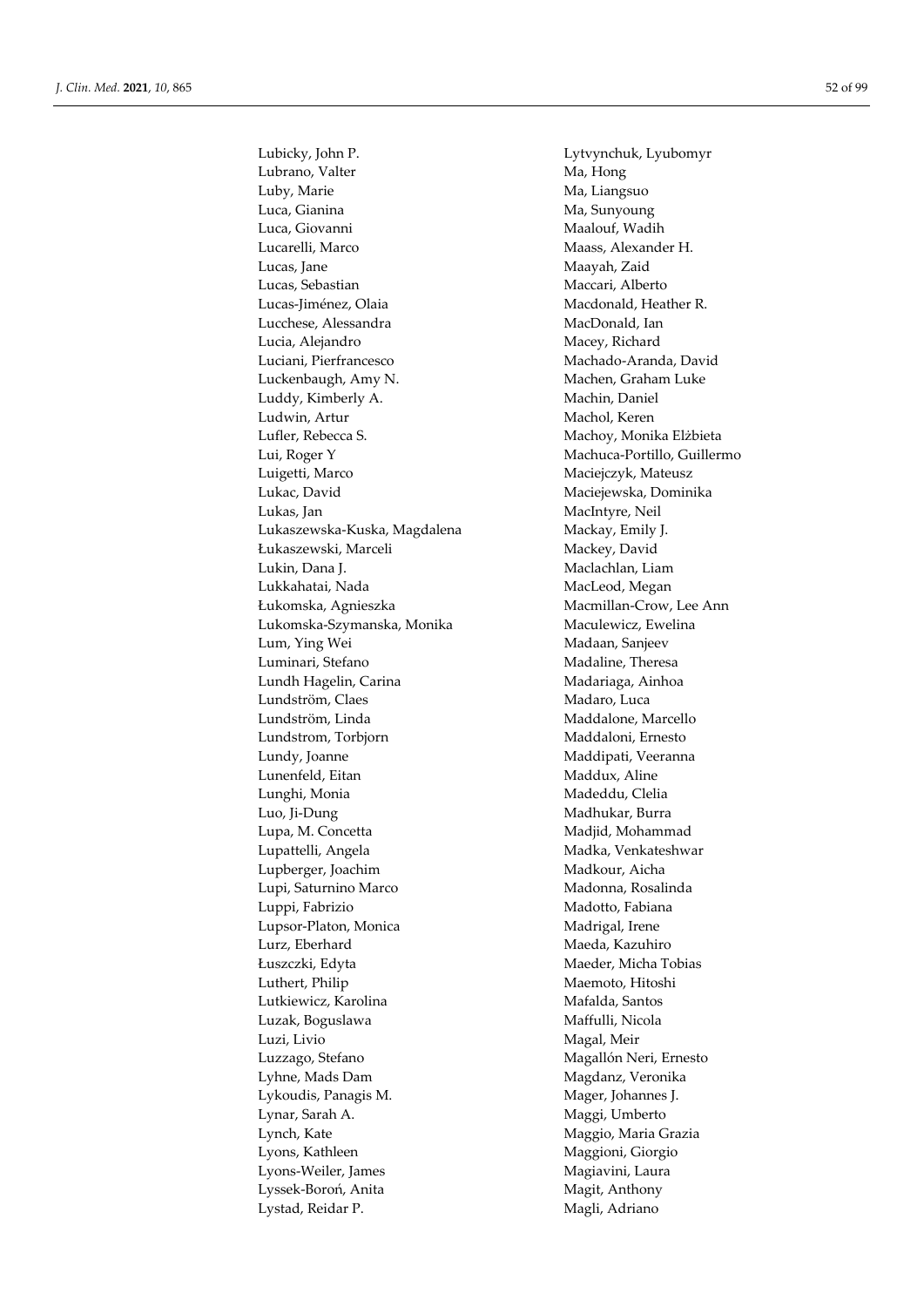Maglitto, Fabio Malik, Rayaz A. Magliulo, Giuseppe Malik, Taimur Magni, Elena Malinowska, Anna M. Magni, Paolo **Malins**, Samuel Magnussen, Christina Malkiewicz, Bartosz Magrassi, Lorenzo Mallamaci, Francesca Magri, Flavia Mallela, Shamroop Kumar Magrina, Javier **Mallet**, Jasmina Mahabadi, Amir A. Malli, Foteini Mahata, Sushil Mallmann, Michael Rudolf Maheswari, Akhil Mallows, Adrian Mahjani, Behrang Maloberti, Alessandro Mähler, Anja Malosio, Maria Luisa Mahli, Abdo Malo-Urriés, Miguel Mahmud, Nadim Malpeli, Giorgio Mahtani, Reshma Maltais, Mathieu Mai, Hang Nga **Malterud**, Kirsti Maiello, Marco **Maltesen**, Raluca Mailhot, Genevieve Małysz - Cymborska, Izabela Maillard, Julien Mamas, Mamas, Mamas A. Mainra, Rahul Mamelund, Svenn-Erik Mains, Richard E. Mammadova-Bach, Elmina Maione, Angela Serena Mamouni, Kenza Maiorano, Eugenio Mañas, Asier Maisano, Domenico **Mancinelli**, Romina Maisch, Bernhard Mancini, Annamaria Maisel, Katharina Mancini, Cecilia Maiti, George Mancini, Francesca Maitland-van Der Zee, Anke H. Mancini, Manuele Maitra, Radhashree Mancini, Valentina Maj, Malgorzata Manco, Licínio Majeed, Haroon Mancuso, Andrea Majem, Blanca Mancuso, Maria Elisa Majewski, Sebastian Mandal, Amritlal Maji, Debnath Manenti, Antonio Majmundar, Monil Manfredini, Fabio Majorana, Alessandra Manfredini, Roberto Majumder, Rinku Mang, Cameron S. Makaryus, Rany **Makaryus, Rany Mangla, Ankit** Maki, Takakuni Mangoni, Arduino A. Makin, Stephen Mani, Alireza Makkia, Rasha Manicone, Paolo Francesco Makrygiannakis, Miltiadis A. Manios, Andreas Makvandi, Pooyan Mankia, Kulveer S. Malagu', Michele Mann, Michael Malapelle, Umberto Mann, Stewart Malaspina, Dolores Mannelli, Lorenzo Malatino, Lorenzo Mannello, Ferdinando Malebranche, Mary Manni, Gianluca Malejczyk, Jacek Männikkö, Niko Malek, Alexandre Manninger, Martin Małek, Łukasz Mannino, David Maletsky, Lorin Mannino, David M Maletzki, Claudia Manolopoulos, Vangelis G. Malfitano, Anna Maria Manor, Iris Małgorzewicz, Sylwia Mansson, Christopher

Malachowska, Beata Mankowska-Wierzbicka, Dorota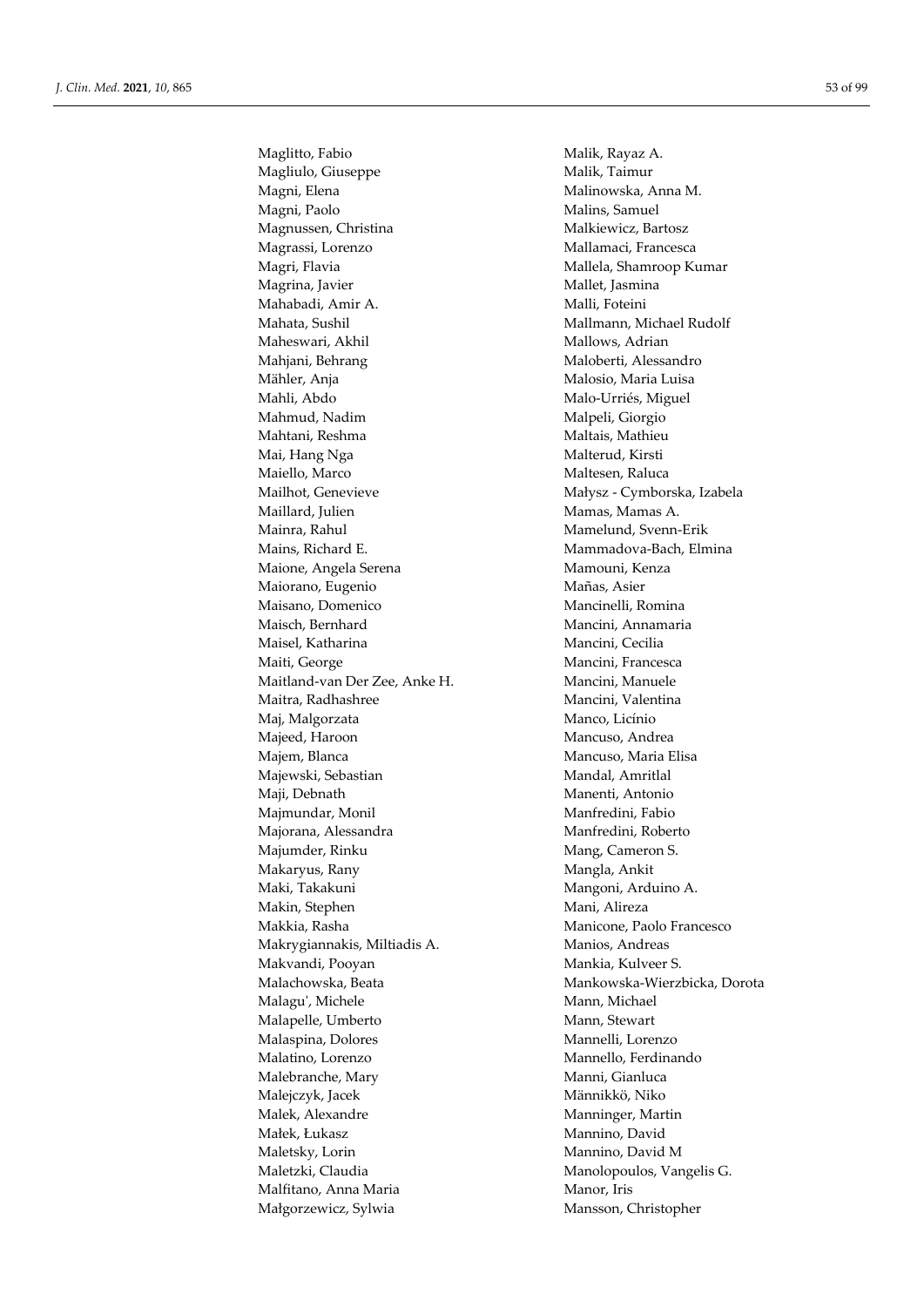Mansuri, Shahid Marker, Ryan J. Manta, Raffaele Marks, Ray Mantilla Herrera, Ana Maria **Markuszewski**, Michał Manto, Mario **Manto, Manto, Manto, Manto, Manto, Manto**, Merete Mantripragada, Venkata P. Marley, Julia V. Manuel Giorgi, Federico Marlicz, Wojciech Manuelli, Maurizio Marmor, Meir Tibi Manzo, Ciro Marongiu, Giuseppe Mapelli, Massimo Maroon, Joseph Maple, Peter Marote, Ana Mar Rus, Calafell Marques, Duarte Marabese, Mirko Marques, Marisa Marambaud, Philippe Marques, Pedro Maranchie, Jodi Marques, Susana Marano, Massimo **Marrazzo**, Pasquale Marascio, Nadia Marrone, Oreste Marasco, Giovanni Marrow, Lynne Maraví-Poma, Enrique Marsch, Amanda Marc, Laine Marsch, Stephan Marchesi, Federico Marsh, Courtney A. Marchi, Giacomo Marshall, Christopher Marchioni, Michele Marshall, Skye Marchuk, Douglas A. Marsili, Stefania Marciello, Marzia **Marciello, Marzia III. Estableceu e Marson**, Piero Marco, Ardigo Martens, Gerard Marco, Schiavone Martín Valero, Rocío Marconi, Giovanni Martin, Allan R. Marcos, Lopez Martin, Daniel Marcos-Pérez, Diego Martin, Francisco Marculescu, Rodrig Martin, Luc J. Marcusson, Jan Martin, Ludovic Marcuzzo, Stefania Martina, Stefano Mardin, Christian Y. Martinelli, Giovanni Marenzi, Giancarlo Martinez Santos, Ana Mareschi, Katia Martínez, Isidoro Maresh, Michael Martinez, Luis R. Margalit, Ili Martinez, Stephanie E. Margulis, Andrea V. Martinez, Ursula Maria, Giner-Soriano Martínez-Hackert, Erik Marie, Jean-Paul Martinez-Jarreta, Begoña Marignol, Laure Martínez-Loredo, Víctor Marín, Mercedes Martínez-Martínez, Irene Marini, Sandro Martinez-Useros, Javier Marino, Marco Vito Martinez-Vispo, Carmela Marinò, Michele Martin-Galiano, Antonio J. Marino, Paolo Nicola Martini, Alberto Mario, Miniati Martino Alba, Ricardo Marion, Marie-Helene Martino, Alessandro Mariotti, Cesare Martinod, Kimberly Mariscalco, Giovanni Martins, Maria Do Rosário Marjanski, Tomasz Martins, Natália Mark, Tomer M. Natins, Sandra F.

Marasca, Claudio Marrocco-Trischitta, Massimiliano M. Maria Irene, Bellini Martínez-Åguila, Alejandro Maria Nuzzo, Anna **Martínez-Arnau, Francisco Miguel** Marinelli, Luca **Martinez-Saguer**, Inmaculada Mario, Alovisi Martín-Montalvo, Alejandro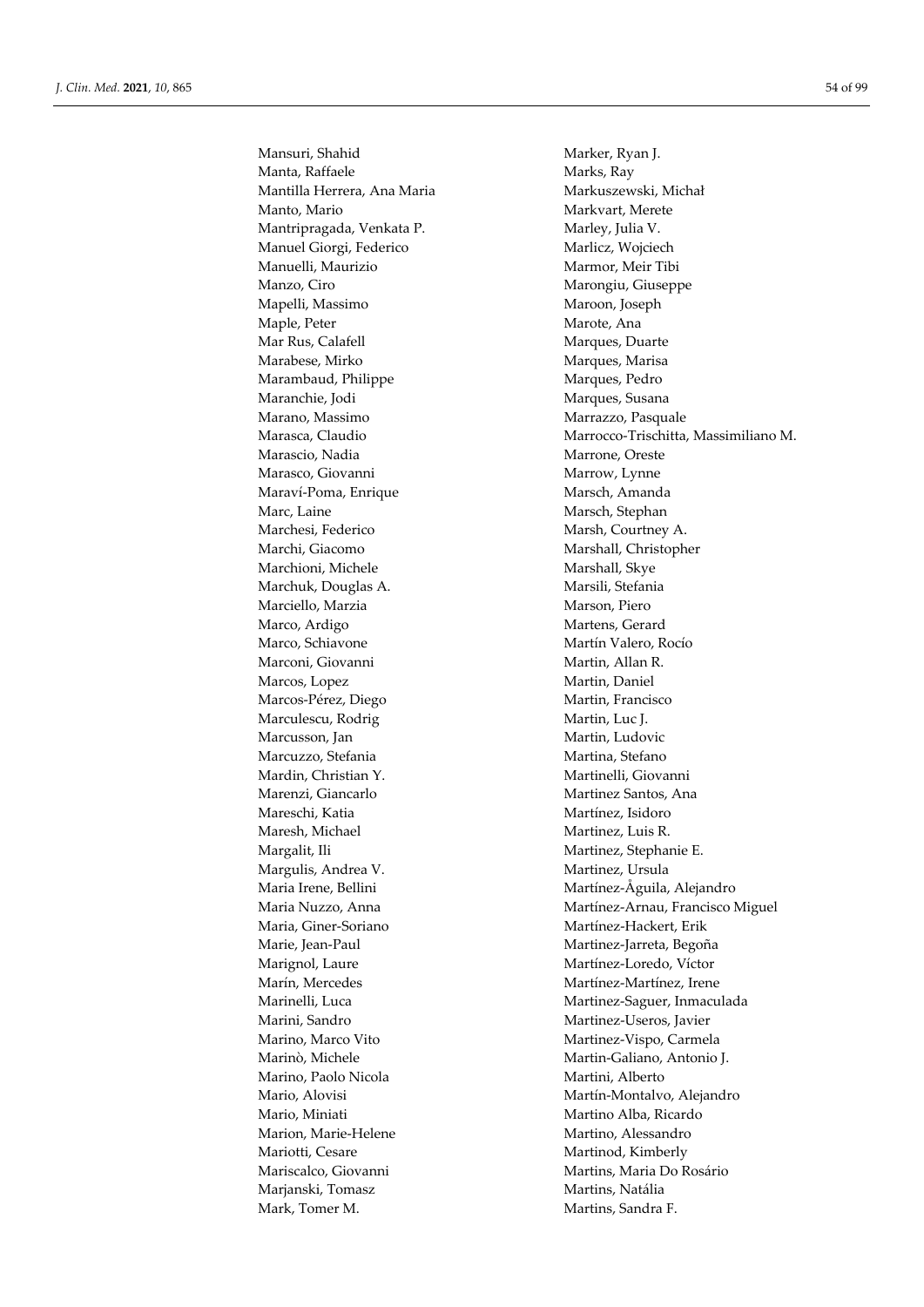Martín-Sánchez, Francisco Javier Mathieson, Stephanie Martire, Baldassarre Mathys, Vanessa Martirosian, Gayane Matiakis, Apostolos Martone, Anna Maria. 
(Matin, Abdul) Matin, Abdul Martucci, Gennaro **Mato, Eugenia** Martynowicz, Helena Matrone, Antonio Maruhashi, Tatsuya **Matsubara, Keiko** Matsubara, Keiko Maruya, Kohei Matsubara, Shigeki Maruyama, Tessho Matsuda, Akira Maruyama, Yukio Matsuda, Hiroshi Mary, Didier Matsuda, Naoyuki Marzano, Angelo Valerio Matsuda, Shinji Marzi, Ingo Matsuda, Takashi Marzilli, Mario Matsugi, Akiyoshi Marzuillo, Pierluigi Matsukawa, Yoshihisa Masarone, Daniele Matsumoto, Hiromi Mascagni, Domenico Matsumoto, Kenji Mascitti, Marco Matsumoto, Kunihito Maselli, Diego J. Matsumoto, Masanori Maselli, Filippo Matsumoto, Shokei Masiak, Jolanta Matsumoto, Toshiharu Masic, Una **Matsunaga, Yasuka** Masior, Łukasz Matsuo, Koji Maslin, Kate Matsuoka, Teruyuki Masmoudi, Hicham Matsusaki, Takashi Mason, Jay Matsushita, Kensuke Mason, Laura Matsuzaki, Juntaro Maspero, Cinzia **Matsuzaki**, Shinya Massari, Francesco Matta, Ragai Massaro, Marika Mattace-Raso, Francesco U.S. Massaro, Sebastiano Matte, Alessandro Massé-Alarie, Hugo Matthew, Benesch Massin, Philippe Matthews, Evan Massó, Paloma **Matthews**, Ray Vern Mast, T. Douglas Matthiesen, Rune Mast, Thomas Mattina, Alessandro Masterson, Timothy A. Mattner, Jochen Masthoff, Max Mattogno, Pier Paolo Mastoraki, Aikaterini Mattsson, Erney Mastroianni, Riccardo Mattsson, Janet Mastropietro, Alfonso Matucci Cerinic, Marco Mastrotto, Francesca Matusik, Pawel Masturzo, Bianca Matusik, Paweł Masuda, Fumi **Mature-Bello, Gustavo**<br>Masumoto, Hidetoshi **Mature-Mature-Mature-Mature-Mature-Mature-Mature-Mature-Mature-Mature-Mature-Mature-Mature-**Masumoto, Hidetoshi Masutani, Kosuke Maugeri, Grazia Mata, Manuel Maulucci, Christopher M. Mataix-Cols, David Maura, Arosio Matalliotakis, Michail Maurea, Nicola Matarazzo, Maria Grazia **Matarazzo, Maria Grazia** Maurer, Barbara Matarese, Giovanni **Matarese**, Giovanni Mauri, Gianluca Matet, Alexandre Mauriello, Alessandro Mathai. Susan K. Maurin, Max Mathes, Alexander M. Mauro, Adolfo Gabriele Matheson, Brittany Mauro, Loredana Mathevet, Patrice Mavilio, Domenico Mathew, Mona **Maximus** Mavragani, Amaryllis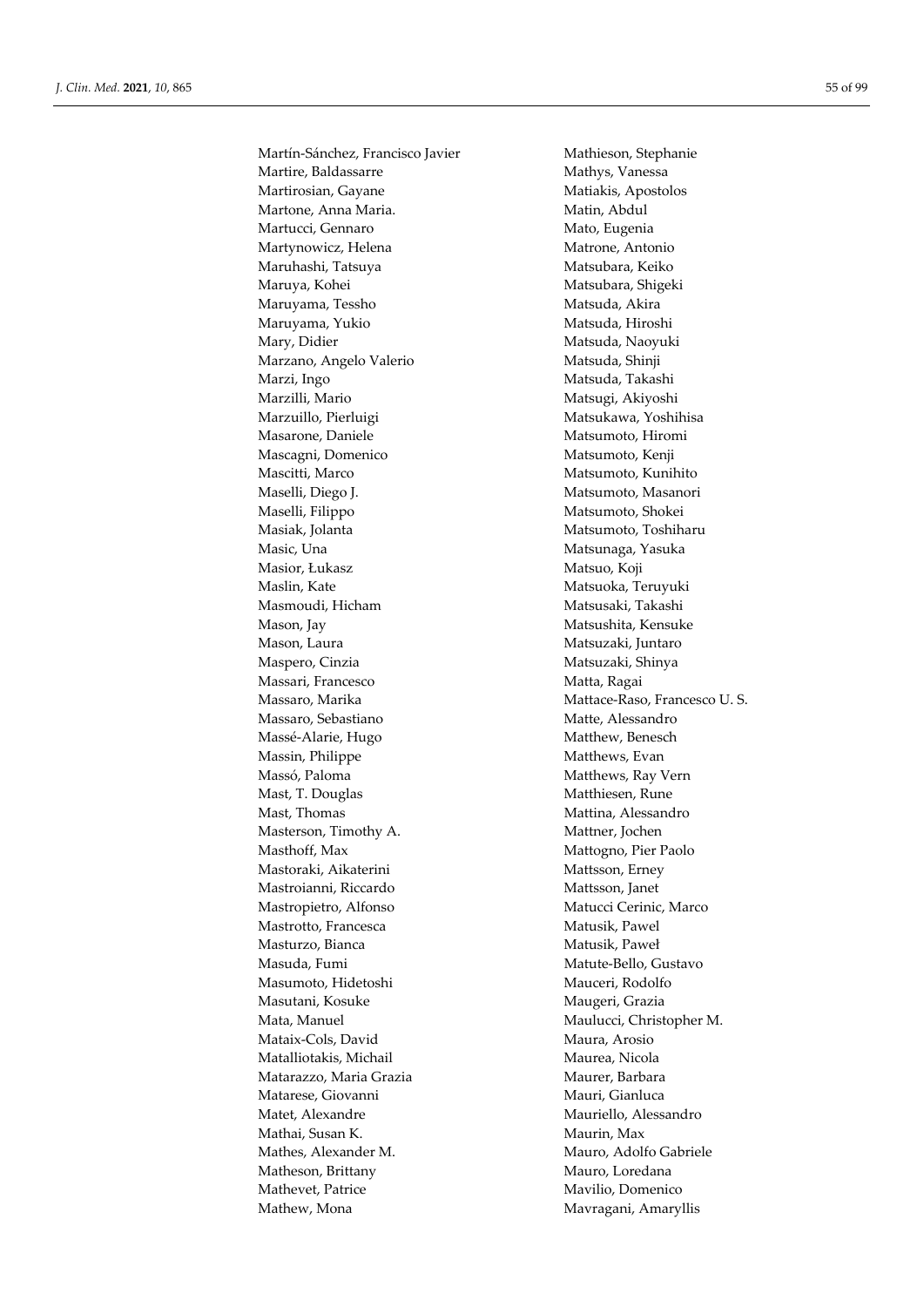May, Christian Albrecht McLay, Laurie Mayberry, John McLennan, Peter Mayer, Deborah K. McLeod, Niall M. H. Mayer-Pickel, Karoline McLucas, Bruce Maylor, Elizabeth McMahon, Derek Maynard, Olivia McMahon, Francis May-Newman, Karen McMullin, Mary Frances Mazidi, Mohsen McNally, Martin A. Mazur, Marcus D. Mcnutt, Patrick Mazur, Marta McPherson, Nicole O. Mazzola, Michele McSorley, Henry Mazzone, Elio McVey, David Scott Mazzone, Patrizio McVicker, Benita Mazzotta, Cosimo Meadows, Stryder Mbagwu, Smart Ikechukwu Means, Robert T. McAdams, Carrie Meccariello, Luigi McAllister, James Patterson Medeiros-Domingo, Argelia McBride, Kate Medina, Reinhold J. McBride, Orla Medina-Inojosa, Jose McCall, Catherine A. Medjeral-Thomas, Nicholas McCall, Maureen A. Medrano, F. J. McCann, Matthew R. Medrzycka, Wioletta McCaughan, Geoffrey W. Meduri, Alessandro McCaughan, Geoffrey William Medvedev, Alexander McClain, Craig D. Meek, Patrick D. McCluskey, Stuart Megna, Matteo McComb, Jacalyn Mehilli, Julinda McCommis, Kyle S. Mehl, Christian Johannes McCord, Joe M. Mehrabi, Arianeb McCormick, Thomas Mehta, Ambereen Kurwa McCrudden, Maeliosa Mehta, Bella McCully, James Mehta, Dhruv McCutcheon, Keir Mehta, Geeta McDermott, Mollie Mehta, Hiren McDermott-Roe, Chris Mehta, Nabil McDonald, Christine Mehta, Noshir McDonald, Emily G. Mehta, Sanjay McDonnell, Alison Mehta, Shameer J. McDowell, Michael Mehta, Shwetal McFadden, Sandra Meier, Jens McFadyen, James Meier, Jil Mcgee, David J. Meier, Kimberly McGilvray, Kirk Meier, Raphäel P. H. McGregor, Neil Meier, Ullrich McGregor, Stephanie M. Meier-Gibbons, Frances McGuire, Joseph F. Meier-Stephenson, Vanessa McIlroy, Marie Meinel, Thomas McIntosh, Kenneth Meinhold-Heerlein, Ivo McIntosh, Virginia V. W. Meinitzer, Andreas McKay, Diane Meisel, Hans Joerg McKay, Tara Meisel, Robert L. McKay, Tina Meister, Melanie R. McKay, William P. Mei-Zahav, Meir McKelvie, Penny A. Mejersjö, Christina McKenna, Malachi J. Mekhemar, Mohamed

Mawhinney, Thomas McKenna, Peter Edward McClure, Philip K. Megaloikonomos, Panayiotis D.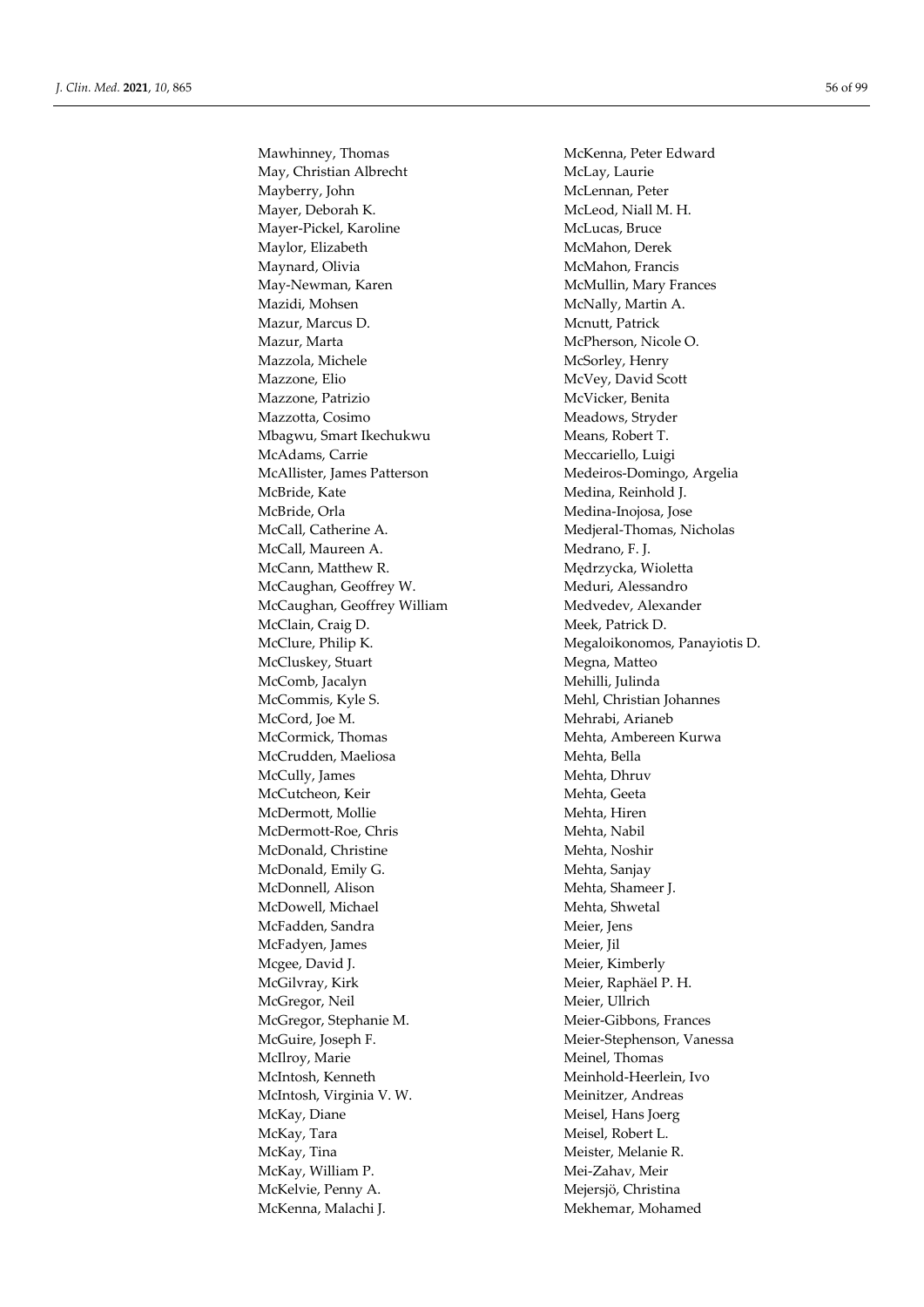Mekraksakit, Poemlarp Meshram, Chetan Melcher, Marc Mesquita, Joana Melegari, Gabriele Messenio, Dario Melexopoulou, Christina A. Messerli, Shanta M. Meli, Vijaykumar Messias, Ana Melilli, Edoardo Messiha, Hadi Melina, Giovanni Messineo, Ludovico Melis, Melania Messini, Christina I. Melly, Ludovic Messmer, Anna S. Melnick, Glenn Mestre, Daniel Melo, Paulo Mestre, Tiago Meloni, Marco Mestre-Pinto, Joan Ignasi Melsens, Karin Mestres, Carlos Mena-Álvarez, Jesús **Meszaros**, Magdalena Menahem, Solomon Metere, Alessio Mendall, Michael Methenitis, Spyridon Mende, Meinhard Metovic, Jasna Mendelowitz, David Mettler, Liselotte Méndez-Barbero, Nerea Metyas, Samy Mendez-Lagares, Gema<br>
Metzl, Mark Mendonça, Marcelo Meyer, Jesse Menè, Paolo Meyer-Ficca, Mirella L. Meneguzzo, Paolo Meyer-Lueckel, Hendrik Menendez, Alfredo Meylan, Sylvain Menéndez, Rosario **Meyssonnier**, Vanina Menezo, Yves Mezi, Silvia Meng, Qing-he Miano, Maurizio Mengel, David Miao, Ji Mengozzi, Manuela Miazgowski, Tomasz Menin, Damiano Micali, Giuseppe Menini, Maria **Michael**, Marmura Menkhorst, Ellen Michael, Michael, Michael Menon, Rejeesh Michaelidou, Alexandra-Maria Menon, Riju Michal, Matthias Menozzi Jäckli, Marino Michalak, Ewa Mentis, Alexios-Fotios A. Michálek, Pavel Menzaghi, Claudia Michaliszyn, Sara Fleet Meraviglia, Viviana Michalopoulos, Efstathios Mercadante, Sebastiano Michalski, Andrzej Mercado, Francisco Michaud, Langis Merchán-Baeza, Jose Antonio Michel, Lars Mercury, Santo Raffaele Michel, Olaf Mergoni, Giovanni Middleton, Peter G. Merico, Valeria Miedema, Jelle R. Merigliano, Stefano Mieke, Hulens Merino, Beatriz Miere, Alexandra Merino, Jaime M. Mierzwiński, Józef Merla, Cristina Mierzyński, Radzisław Merlino, Giovanni Migdalis, Ilias Merlo, Marco Migita, Ohsuke Merlotti, Daniela Migliaccio, Anna Rita Merola, Elettra Migliorati, Marco Mertz, Kirsten D. Migliore, Federico Merviel, Philippe. Mignano, Antonino Merz, Benedikt Mihaicuta, Stefan Merz, C. Noel Bairey Mihaila, Iulia Merzon, Eugene **Mihailovic**, Natasa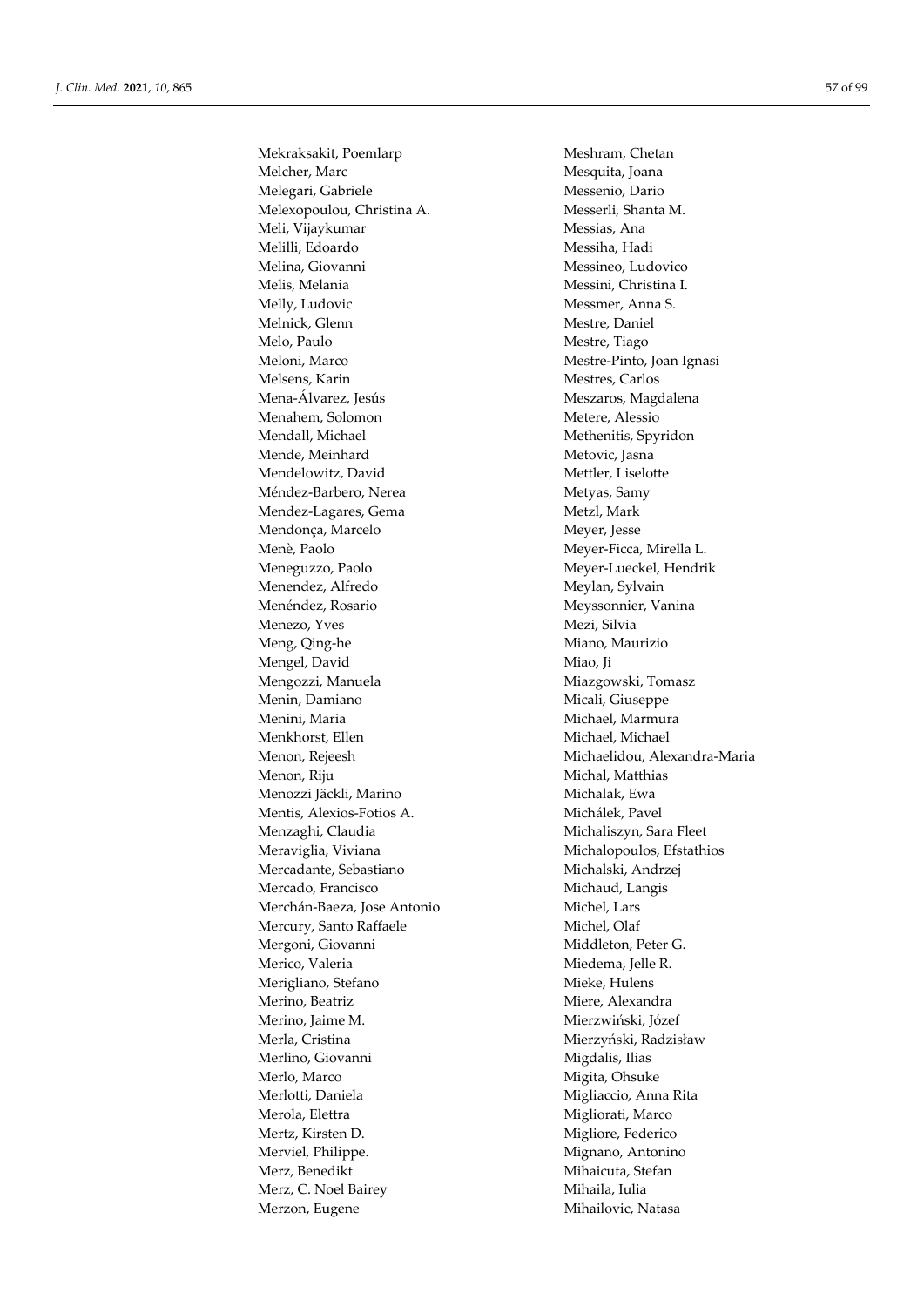Mihala, Gabor Mintz, Gary S. Mihalca, Andrei Daniel Minuz, Pietro Mihashi, Toshifumi Miotla, Pawel Mikami, Mikio **Michami, Michami, Michami**, Michami, Michami, Michami, Michami, Michami, Michami, Michami, Michami, Mikhail, Mikel Miozzo, Monica Miki, Akiko Mir, Monica Miki, Kojiro **Miki, Kojiro Miki, Kojiro Miki, Kojiro Miki, Maria** Miki, Yasuhiro Miranda Jr., Robert Mikołajczyk-Chmiela, Magdalena Miranda, João M. Mikulis, David J. Mirbeik-Sabzevari, Amir Milan, Alberto Mirijello, Antonio Milanetto, Anna Caterina **Mirmohammadi**, Hesam H. Milani, Gregorio P. Miron, Nicolae Milani, Gregorio Paolo Miron, Richard J. Milano, Annalisa Mirsaeidi, Mehdi Milanowski, Lukasz **Milanowski**, Lukasz Mirshahi, Massoud Milazzo, Mario Miserocchi, Giuseppe Milenkovic, Andrea Mishina, Masahiro Miletta, Maria **Mishra, Abheepsa** Milewska, Aleksandra Mishra, Alaknanda Miliauskas, Skaidrius Mishra, Jay S. Millan-Cayetano, Jose-Francisco Mishra, Manish Millar, Audrey Lynn Mishra, Meerambika Millar, J. Cameron Miskiewicz, Piotr Millecamps, Magali Miśkiewicz, Piotr Miller, Anthony B. Misra, Ranjita Miller, Eliza C<br>
Mistiaen, Wilhelm Miller, Jillian Vinall Mistraletti, Giovanni Miller, John B. Mita, Koji Miller, Rachel G. Mitacchione, Gianfranco Miller, Virginia M Mitani, Seiichiro Mills, Devin J. Mitchell A, Sullivan Mills, Jesse N. Mitchell, Anneka Mills, Ken Mitchell, Jennifer Milne, Stephen Mitchison, Hannah M. Milosevic, Michael Mitnitski, Arnold Min, Jeong Jin Mitola, Stefania Min, Jung-joon Mitra, Amal K. Min, Kyung-San Mitra, Joy Min, Thinzar Mitrakas, Lampros Mina, Roberto Mitrofanova, Alla Minakata, Yoshiaki Mitsch, Christoph Minami, Shujiro Mitsiadis, Thimios A. Minami, Takashi Mitsunari, Kensuke Minamiguchi, Hitoshi Mittlmeier, Thomas W. F. Miñana, Gema Mitulovic, Goran Minardi, Carmelo Miu, Adriana S. Mineharu, Yohei Miura, Mizuki Minervini, Giuseppe Mixon, Amanda Minhas, Paras Singh Miyachi, Hideki Minhas, Suks Miyama, Takeshi Minian, Nadia Miyamoto, Hiroshi Ministrini, Stefano Miyamoto, Kyohei Minna, Emanuela Miyamoto, Nobukazu Minnelli, Cristina Miyamoto, Takeshi Minniti, Antonina Miyamoto, Yohei Minotti, Bruno **Miyasaka**, Masaki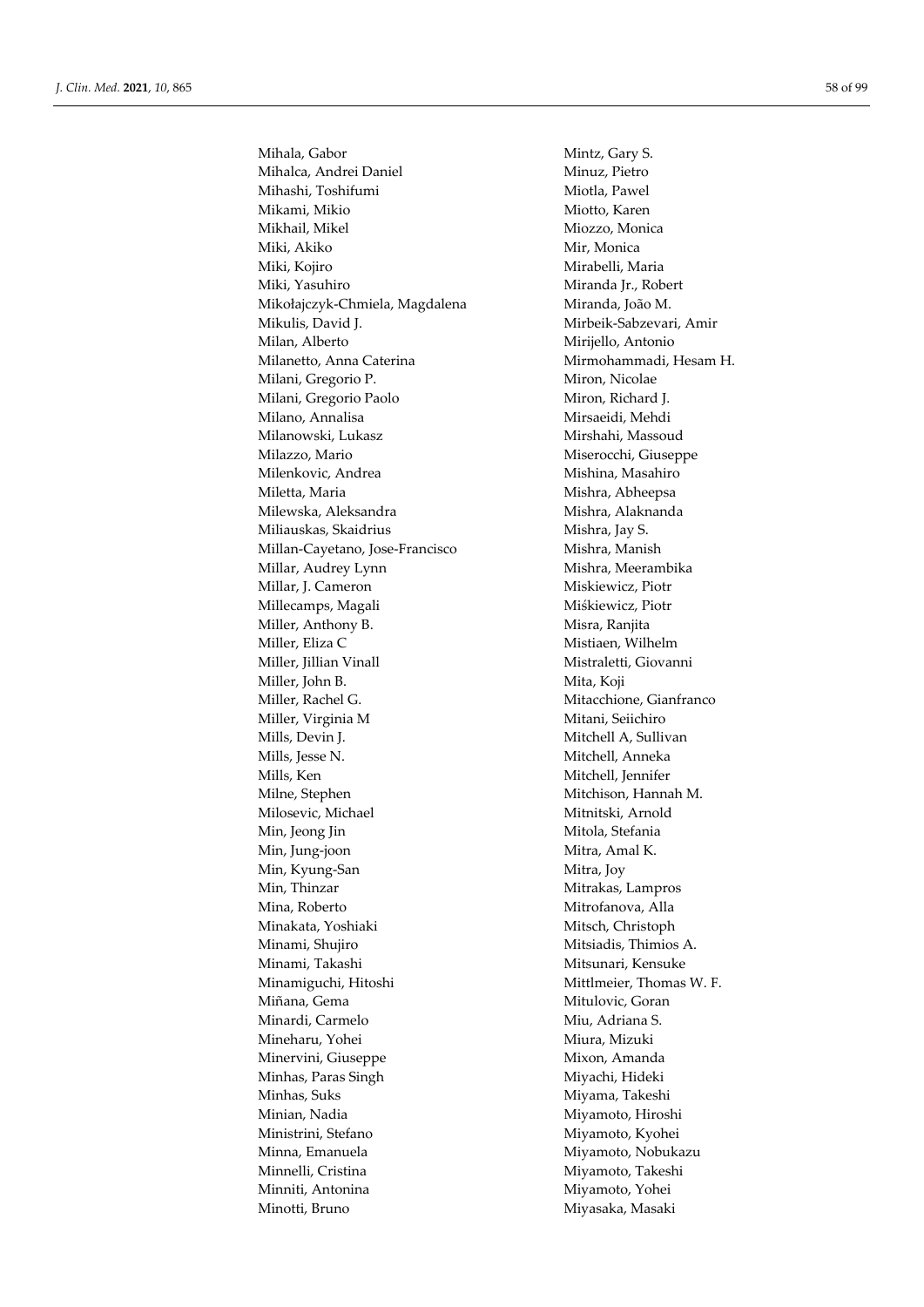Miyata, Yasuyoshi Mondal, Utpal Kumar Miyazaki, Aya Mondejar-Lopez, Pedro Miyoshi, Takekazu Mondet, Julie Mizia-Stec, Katarzyna Mondini, Michele Mizota, Toshiyuki Mongillo, Marco Mizukami, Kazuhiro Monib, Sherif Mizumoto, Kenji Moniche, Francisco Mizuno, Koh Monickaraj, Finny Mizuno, Masashi Moniuszko, Anna Mizuno, Shiho Monji, Akira M'Koma, Amosy Monllau, Juan Carlos Mlaga, Kodjovi D. Monnier, Patricia Mlynarska, Agnieszka Monroe-DeVita, Maria B. Mo, Clifton C. Monsarrat, Paul Moaven, Omeed Montag, Dirk Moazzen, Sara **Montaruli**, Graziano Mobley, David F. Monteagudo, Andrea Moccia, Marcello Montecucco, Fabrizio Mocciaro, Filippo Montero, Ángel Mocco, Jay D. Montero, Eduardo Moffatt, Pierre Montgomery, Erwin Mogilski, Szczepan Montisci, Andrea Mohamed, Salah A. Montminy, Eric M. Mohamed, Tarek Magdy Montone, Rocco Antonio Mohammed, Akram Montorio, Daniela Mohan, Babu P. Moon, Suk-Ho Mohiddin, Saidi A. Moonesinghe, Ramal Möhlenbruch, Markus Moore, Axel C. Mohr, Alicia Moore, Karen Moik, Florian Moore, Rod Moiseev, Roman V. Moore, Ronald B Mojtahedi, Zahra Moore, Shona C. Moktefi, Anissa Morabito, Antonino Moles, Laura Moraitis, Alexandros Moletta, Lucia **Morales, Humberto** Molina-Cerrillo, Javier Morales, Serafin Molins, Blanca Moraska, Albert F. Molitch, Mark Mörchen, Manfred Mollace, Vincenzo Morciano, Giampaolo Moller, Ann Merete Morel, Olivier Molmenti, Ernesto P. Morelli, Lorenzo Momi, Stefania Morelli, Luca Momose, Hitoshi Morelli, Marco Monacelli, Fiammetta Moreso, Francesc Monaco, Annalisa Moretti, Biagio Monaghan, Thomas Moretti, Matteo Monastero, Roberto Morga, Rafał Monavarfeshani, Aboozar Morgan, Ian Monchatre-Leroy, Elodie Morgan, Katie Mond, Harry Morgenstern, Christian Mondaca, Sebastián **Mori, Edita** Mori, Hideki Mondal, Pritish Mori, Hiroyoshi

Mlynarski, Rafal Monroy Gonzalez, Andrea Mo, Fei Monsen, Anne Lise Bjørke Modesti, Pietro A. Montgomery, Courtney Gray Mollica, Michelle Morel-Kopp, Marie Christine Mona, Mahmoud Moreno-Navarrete, José María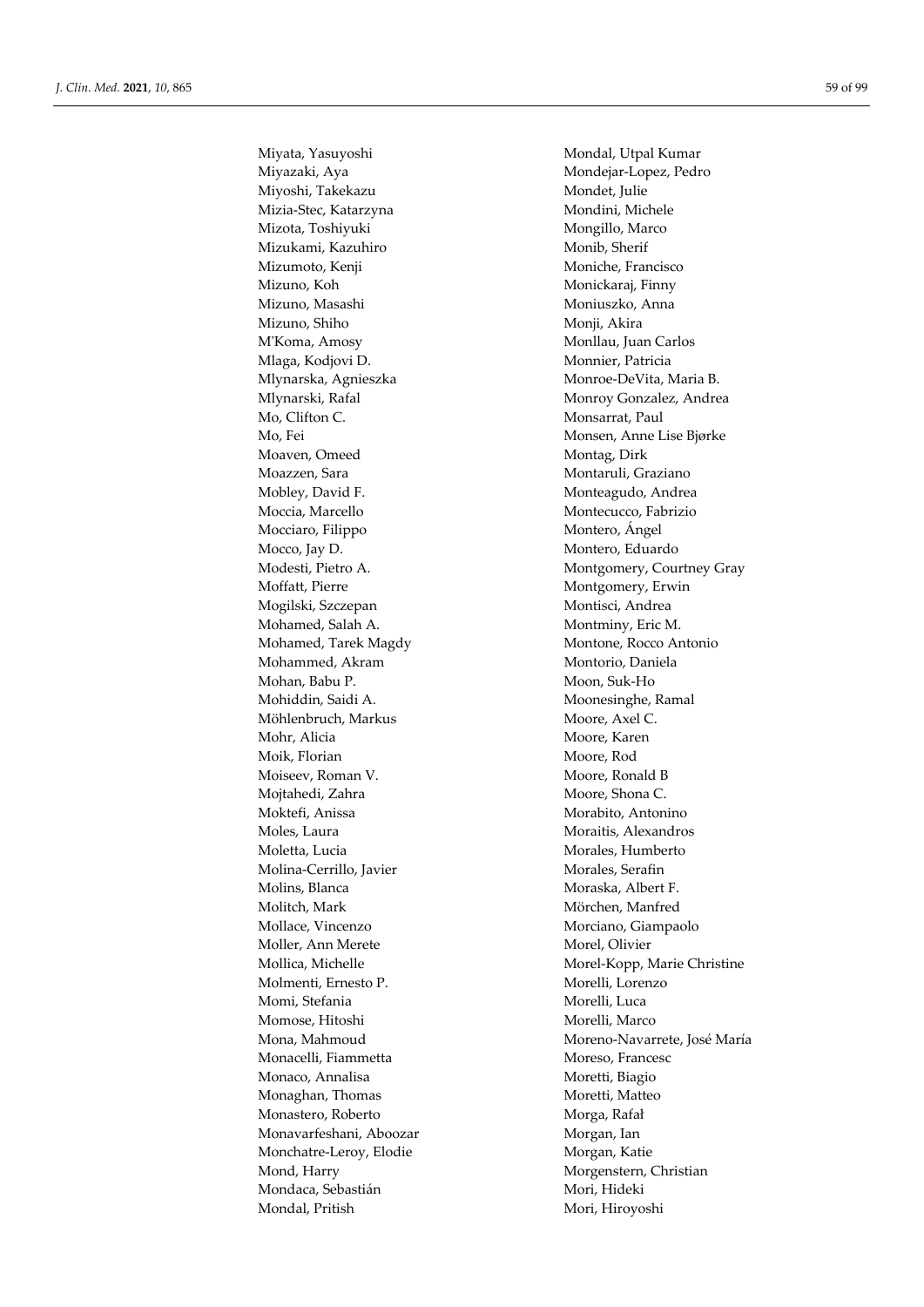Mori, Kiyoshi Movahed, Assad Mori, Masaaki Mozas-Moreno, Juan Morichi, Shinichiro Mozos, Ioana Morillo, Daniel Sánchez Mráz, Jaroslav Morimoto, Kozo Mucci, Armida Morimura, Sohshi Mueller, Sarina K. Morin, Mathieu Mueller, Sven Morino, Tadao **Müeller**, Thomas Morinobu, Akio Mueller, Wolf C. Morio, Yoshiteru Mugisho, Odunayo Moris, Lisa **Muhammad**, Naoshad Morita, Yasuyuki Muhsen, Khitam Moritz, Michael L. **Muiesan**, Maria Lorenza Moriya, Manabu Muir-Cochrane, Eimear Morlet, Thierry Mukherjee, Dwaipayan Morling, Joanne R. Mukherjee, Kusumika Mornos, Cristian Mukherjee, Nabanita Moro, Enrico Mukherjee, Rahul Moroni, Luca **Mukherjee**, Ratnadeep Morosini, Monica Mukherjee, Sarbajit Morra, Francesco Mukherjee, Sudip Morris, Brian J. Mukhopadhyay, Subhradip Morris, Claudia Mulhearn, Ben Morris, David Mulier, Jan Paul Morris, Jodie Muller, Jacobus Morrison, Brett M. Muller, Martin Morrison, Peter Müller, Norbert Morseth, Marianne Sandsmark Müller, Notger Morsica, Giulia Müller, Patrick Mortelmans, Luc Müller, Rüdiger Mortensen, Eric Müller, Thomas Mortiboys, Heather Müller-Decker, Karin Möttimer, Peter Müller-Edenborn, Björn Morton, Emma Mullier, Francois Moschovi, Maria **Mullier**, François Moscicka, Paulina Mullins, Robert F. Moscucci, Federica Mulloy, Barbara Moses, Jeffrey W. Mulvihill, Erin Mosqueira, Diogo Mulya, Anny Moss, Esther Louise Mun, Je-Ho Mostofa, Agm G. M. Munakata, Satoru Motamed, Cyrus Mundo, Lucia Motomura, Noboru **Munixan, Sakthivel** Motoo, Yoshiharu Munker, Reinhold Motwani, Mona Muñoz, Cynthia E. Mou, Haiwei Munro, Alison Moulana, Mohadetheh Munshi, Soumyabrata Moulier, Virginie Münstedt, Karsten Moulin, Valerie Munusamy, Shankar Mounien, Lourdes Munz, Matthias Mount, Peter F. Münzker, Julia Moura-Coelho, Nuno. Murab, Sumit Mourits, Maarten Ph<br>
Murakami, Naoka Moursy, Mohamed Murakami, Tomoaki Mourtzinis, Georgios Murakami, Yoshiki Moussa, Dina **Murakhovskaya**, Irina

Moriyama, Noriaki Mukaetova-Ladinska, Elizabeta B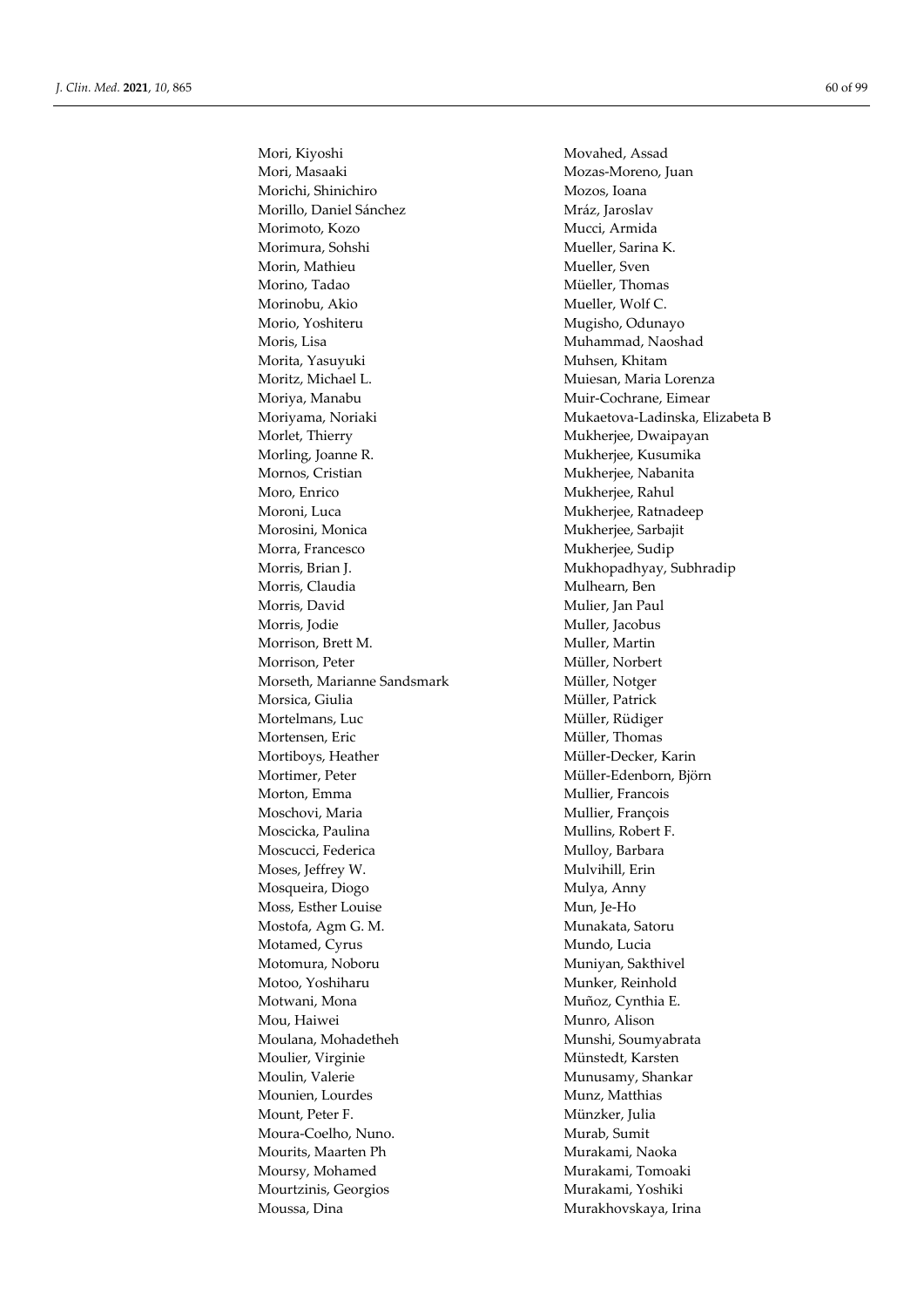Muraleedharan, Ranjith Menon Nägele, Matthias P. Muramatsu, Takashi Nagler, Arnon Murashima, Miho Naguib, Tarek Murdaca, Giuseppe Nah, Deuk-Young Murdica, Valentina Nahéma, Issa Murea, Mariana Nahum, Amit Muriach, María **Naidu, Samisubbu R.** Muro, Shigeo Naik, Akshata Murotani, Kenta Naik, Bhiken I. Murphy, Andrew Naiki, Taku Murphy, Bernadette Nair, Girish B. Murphy, Gregory Nair, Ranjit Murphy, Ronan Naito, Ryo Murphy, Susan L. Najafi, Nadia Murray, Peter E. Nakachi, Tatsuya Murray-Leisure, Katherine Nakagawa, Tohru Murri, Rita Nakai, Michikazu Murthy, Guru Subramanian Nakai, Yousuke Murtinger, Maximilian Nakajima, Kei Muruganandan, Shanmugam Nakajima, Yasuaki Musialik, Joanna A Nakamoto, Takashi Musk, Bill Nakamura, Akinobu Musolf, Anthony Nakamura, Hideki Mußbacher, Marion Nakamura, Kensuke Musso, Natale Nakamura, Masanao Mustafa, Tehmina **Nakamura, Masaya** Musu, Davide Nakamura, Motoki Musumeci, Giuseppe Nakamura, Tomoki Mutalib, Mohamed Nakanishi, Mahito Muthukumar, Alagar R. Nakanishi, Naohiko Mutis, Tuna Nakano, Kenji Mutoh, Tatsushi Nakano, Masahito Mutti, Luciano Nakano, Yukiko Muzzafar, Tariq Nakase, Hiroshi Myers, Alyson K. Nakashizuka, Hiroyuki Myers, Stephen Nakaya, Naoki Myles, Ian A. Nakayama, Jiro Mynampati Arunadithya, Bharani Krishna Nakayama, Jun Myung, David Nakazawa, Minato N. Balamurugan, Appakalai Nakhjavani, Maryam Na, Dong Gyu Nalesso, Federico Na, Kiyong Nam, Hae-Seong Na, Kun Nam, Woong Nabavizadeh, Reza Nam, Young-Hee Nabeta, Takeru Namba, Fumihiko Naccache, Jean-Marc Namihira, Masakazu Naccarato, Marcello Namisaki, Tadashi Nadeem, Omar Nanda, Neha Nagai, Noriaki Nanda, Vivek Nagai, Norihiro Nap, Annemiek Nagai, Yoshio Napolioni, Valerio Nagakura, Yukinori Napolitano, Mariasanta Naganuma, Toshihide Nappi, Anna Giulia Nagarajah, James Narang, Akhil Nagasaka, Kazunori **Nagasaka, Kazunori Naranje, Sameer** Nagata, Kosei Narasimhulu, Chandrakala Aluganti Nagatomo, Yuji Narayan, Prakash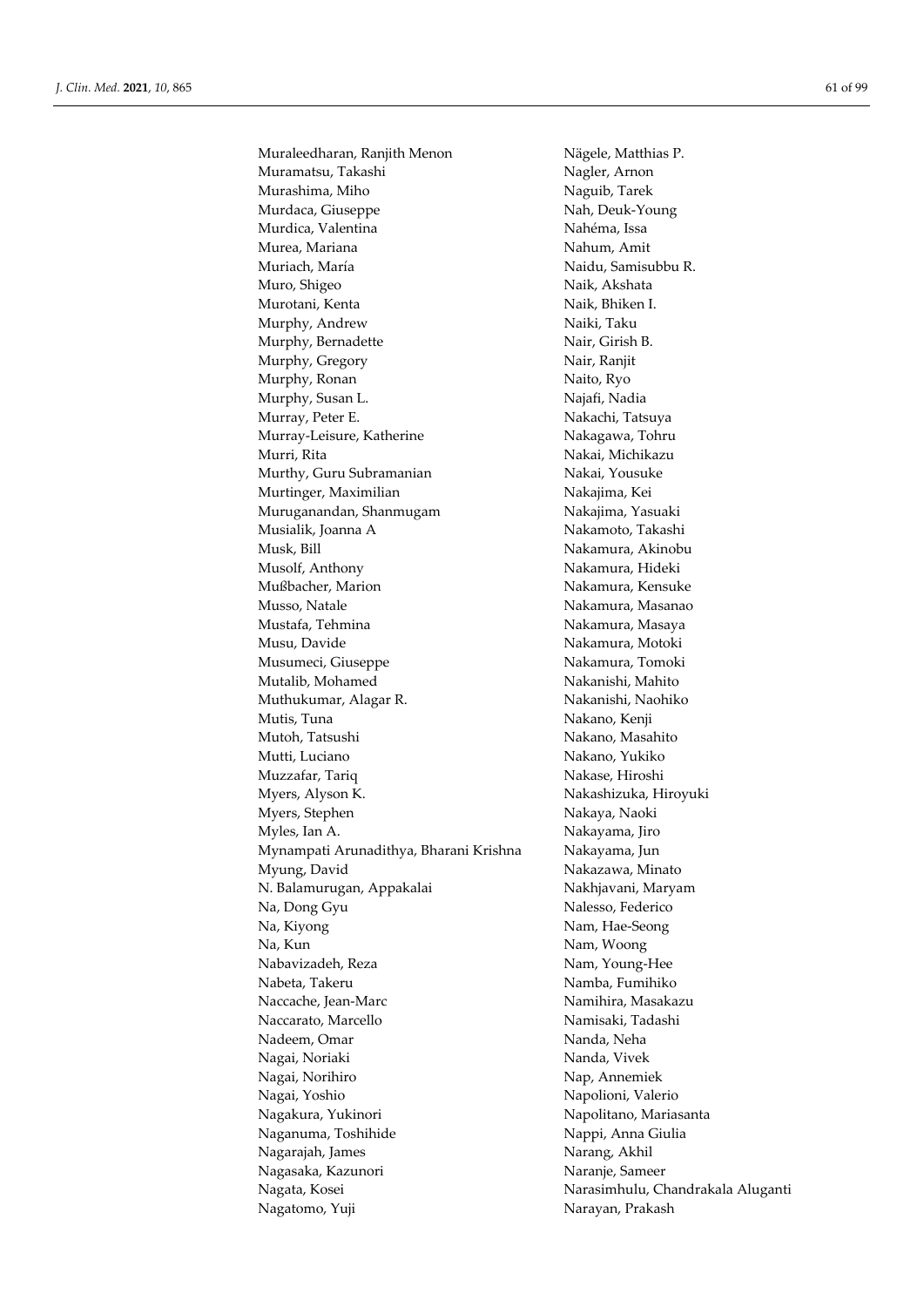Narayan, Ram Narendra Neshatian, Leila Nardini, Christine Nestelberger, Thomas Narloch, Jerzy Nestor, Melissa Naro, Antonino Nestrasil, Igor Naruishi, Koji Netchiporouk, Elena Narzisi, Antonio Netherton, Stuart J. Nashine, Sonali Neuerburg, Carl Nasierowska-Guttmejer, Anna Neufeld, Susan M. Nasiłowski, Jacek Neuhaus, Nina Nasios, Grigorios Neuman, Manuela Nasioudis, Dimitrios Neumann, Johannes Tobias Nasry, Walaa Neumann, Thomas Nasser, Nicola J. Neumann, Tim Nassisi, Marco Neumann, Ulf Peter Nassour, Ibrahim Neunaber, Claudia Nastiuk, Kent L. Nevalainen, Mika T. Natale, Franca Neves, Bruno Natale, Vincenzo Newall, Philip W. S. Natarajan, Sivaraman Neymotin, Florence Nath, Shubhankar Neyt, Jeroen Nathan, Nadia Ng, Chin Natile, Giovanni Ng, Chong Shen Natsis, Konstantinos Ng, Ray Natsuko, Chiba Ng, Wai-Lung Naud, Patrice Nguyen, Annie Naugler, Christopher Nguyen, Justin Nava, Elena Nguyen, Linh Navarrete, Cristian Nguyen, Minhhuyen T. Navarro Flores, Emmanuel NGUYEN, Philippe Navarro, Estanis Nguyen, Thi-Huong Navarro, Jose Francisco Nguyen, Thomas Navarro-Flores, Emmanuel Ngwa, Che Julius Navasiolava, Nastassia Niaz, Talha Nawaz, Muhammad Nicastro, Nicolas Naydenov, Stefan Nichetti, Federico Ndrepepa, Gjin Nicholas, Jennifer Nebe, Stephan Nicholas, Lauren Nedios, Sotirios Nicholls, Dasha Nedkoff, Lee Nichols, Frank C. Nedoszytko, Boguslaw Nicholson, Ainsley C. Neeb, Antje Nicholson, Kathryn Negoro, Hiromitsu Nickbakhsh, Sema Negrea, Adina Nickel, Brooke Negroni, Luc<br>
Nickel, Christian<br>
Nickel, Kathrin<br>
Nickel, Kathrin Nelson, Amanda M. Nelson, Gregg Nickinson, Andrew Nelson, Max Nicod-Lalonde, Marie Nelson, Michael D. Nicolai, Michele Nelson, Richard L<br>
Nicolaides, Steven Nemeș, Roxana Maria Nicolakakis, Nektaria Nicolas-Silvente, Ana Isabel Nemeth, Zoltan H Nicole, Grün Nenna, Antonio Nicoletti, Loredana Neri, Manuela Nidorf, Stefan M. Neri, Matteo Niederseer, David Nerla, Roberto Nielsen, Birthe Nesbitt-Hawes, Erin Nielsen, Elisabet I.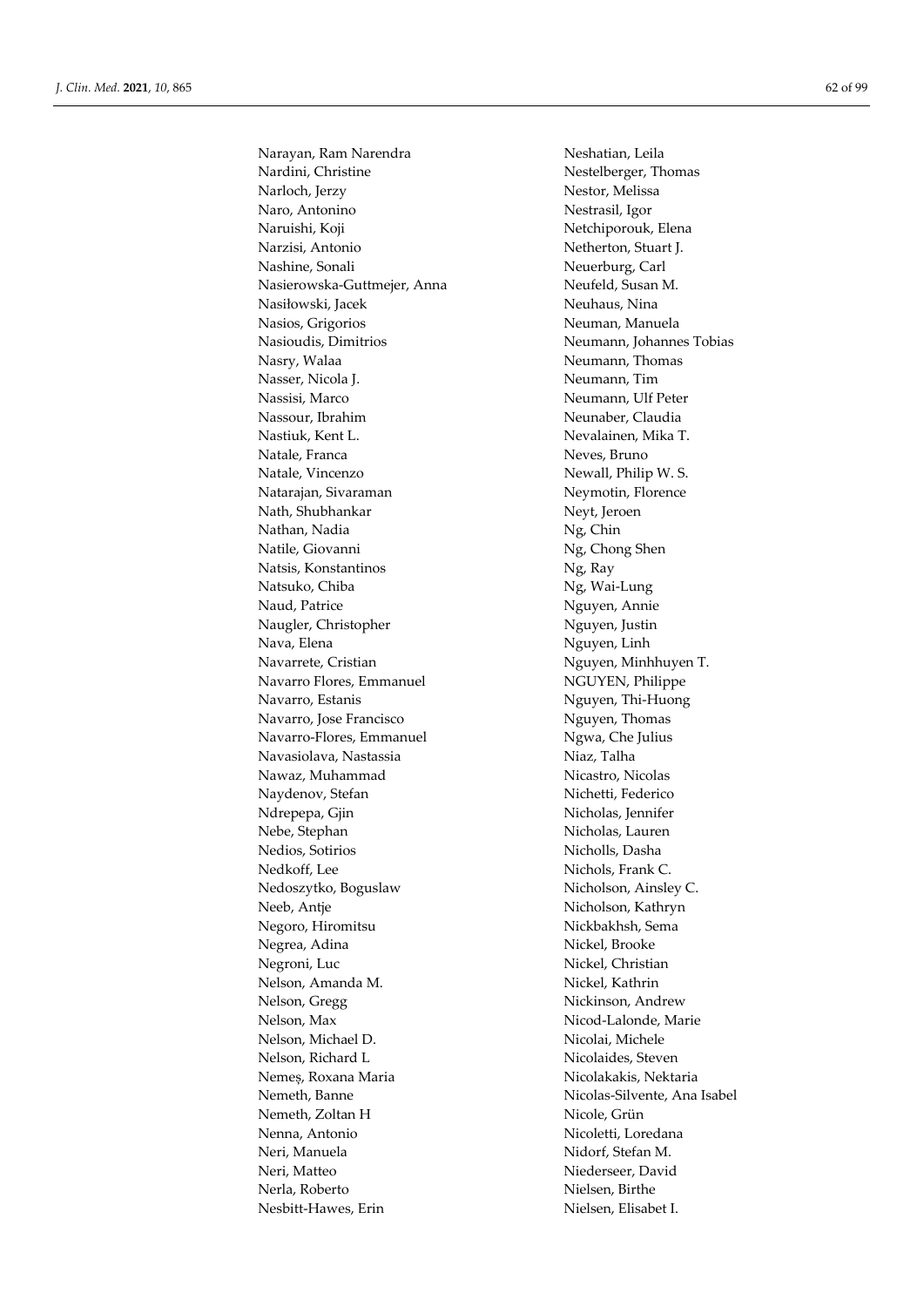Nielsen, Mette Kjaergaard Nogler, Michael M. Nielsen, Nathan Noguchi, Teruo Nielsen, Vance Girard Nogueira, Paulo Jorge Nielsen-Kudsk, Jens Erik Nolan, David Niemczyk, Mariusz Nolde, Janis Marc Niemira, Magdalena Nold-Petry, Claudia A. Nier, Anika Noll-Hussong, Michael Niethammer, Thomas Richard Nolte, Christian H. Nieto Fontarigo, Juan Jose Noma, Hidetaka Nieto, Rubén **Nonoyama**, Mika L. Nighot, Prashant Noonan, Vikki Nihalani, Deepak Nopp, Stephan Nii, Masafumi Nordio, Maurizio Nijakowski, Kacper Nordmann, Patrice Nijhof, Inger Nordmark, Gunnel Nijs, Jo Norén, Torbjörn Nikaki, Alexandra Norgan, Andrew P. Nikolaos, Machairas Norgren, Lars Nikolaou, Charoula Konstantia Noriega, Cristina Nikolopoulos, Georgios Norman, Trevor Nilsson, Björn Mikael Normann, Claus Nilsson-Wikmar, Lena Norrbom, Jessica Nilubol, Naris Norton, Kerri-Ann Nilvebrant, Johan Norton, Nadine Nimbi, Filippo Nosotti, Maria Giulia Ninni, Sandro Notas, George Nirwane, Abhijit Nothlings, Ute Nishi, Hiroshi Nouri, Aria Nishida, Naoki Noutsias, Michel Nishida, Toshiro Novák, Jan Nishida, Tsutomu Noviello, Carmine Nishikawa, Tetsuo Novío, Silvia Nishikimi, Kyoko Nowak, Glen Nishikimi, Mitsuaki Nowakowska-Zajdel, Ewa Nishikiori, Hirotaka Nowbar, Alexandra N. Nishimura, Reiki Nowicka, Alicja Nishino, Tomofumi Nowicki, Michał Nishio, Mizuho Nowomiejska, Katarzyna Nishio, Shin Nozaki, Fumihito Nishioka, Shinta Ntanasis-Stathopoulos, Ioannis Nishiwaki, Masato Nuara, Arturo Nishiyama, Masahiro Nucci, Paolo Nishizawa, Daisuke Nucera, Eleonora Nisolle, Michelle Nuessler, Andreas Nissan, Joseph Nunes, Ane Claudia Fernandes Nissim, Sahar Nunes, Mónica Niu, Tianhua Núñez-Pereira, Susana Nkire, Nnamdi Nurmi, Erika L. Nobel, Yael Nurmohamed, M. T. Nobile, Stefano Nurwidya, Fariz Nobles, James Nussinovitch, Udi Nobre Cardoso, João Nüssler, Andreas Nobre, Miguel De Araújo Nüssler, Andreas K. Nocini, Riccardo Nuvoli, Susanna Noel, Christopher W. Nuytemans, Karen Noflatscher, Maria Nwosu, Benjamin Udoka Nogami, Keiji Nijarah Serbangoh Timoh, Krystel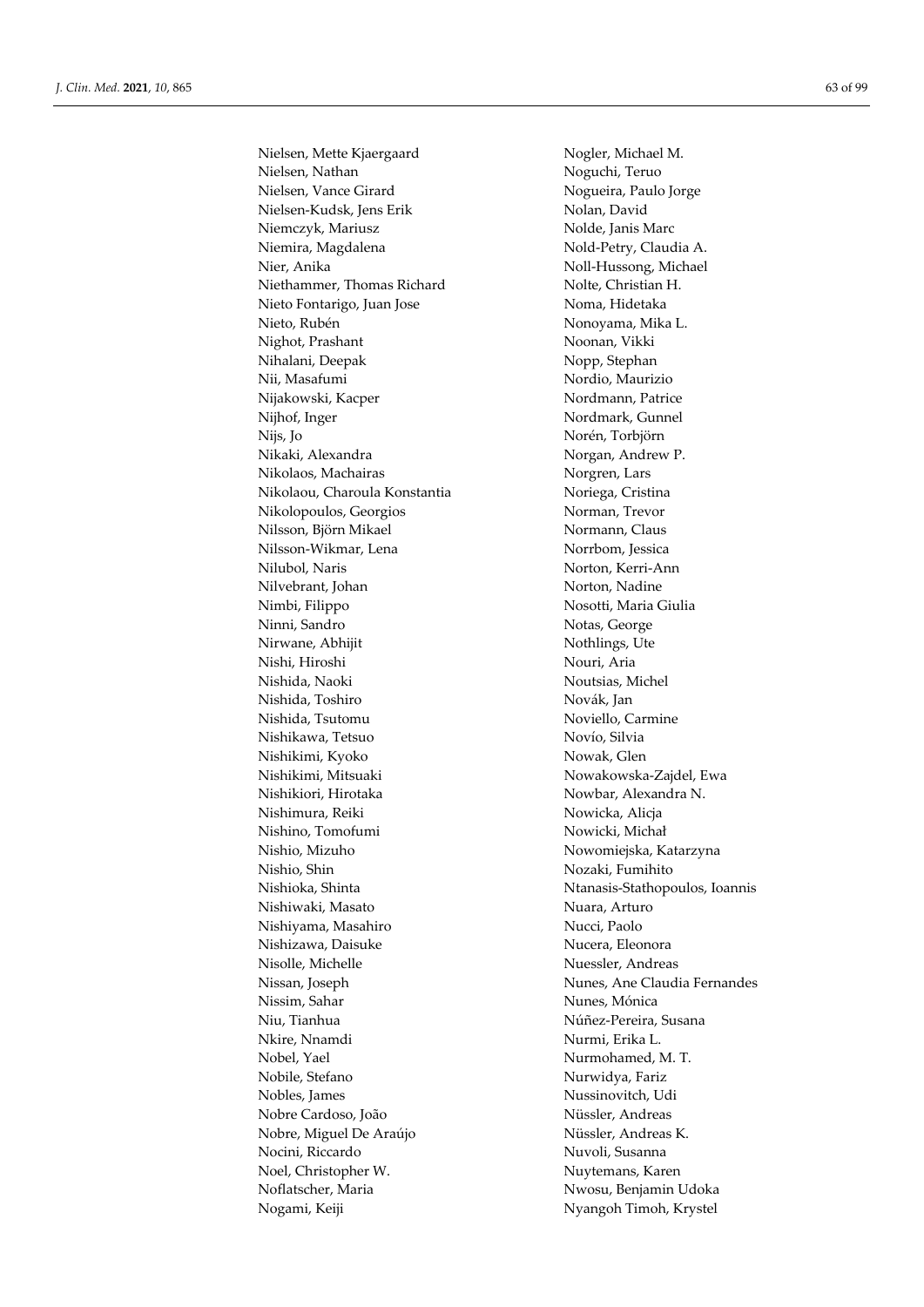Nyante, Sarah Ohlmann, Brigitte Nyati, Kishan Kumar Ohshima, Tomoko Nyberg, Andre Ohta, Takahisa Nylander, Sven Ohtsuka, Takashi O. Othman, Mohamed Ojima, Toshiyasu O'Beirne, James Ok, Soo-Min O'kane, Maurice Oka, Satoko O'Neal, Suzanne Okada, Seigo Obermayr, Eva Okajima, Hideaki Obolski, Uri Okamoto, Motoki O'Brien, Lisa Okamura, Takuro O'Brien, Timothy E. Okayama, Yoshimichi Obuchi, Chie Okayasu, Isao Ocak, Sebahat Okazaki, Tomoya O'Callaghan, Jeffrey Okochi, Mina Occhetta, Eraldo Oks, Margarita Ochayon, David E. Compared Compared Compared Compared Compared Compared Compared Compared Compared Compared Compared Compared Compared Compared Compared Compared Compared Compared Compared Compared Compared Compared Compar Ochoa, Susana Oku, Hidehiro Ochsenkühn, Thomas Okuda, Katsuhiro O'Connell, Grace **Okuda, Nagako** O'Connor, Raymond Okumura, Takahiro Oczko-Wojciechowska, Małgorzata Olander, Ellinor K. Odom, Vernon Olasińska-Wiśniewska, Anna Oe, Makato Ołdak, Monika Oetien, Elke **Oldfield**, Brian Ogawa, Shumpei O'Leary, Valerie Bríd Ogawa, Takahiro **Olena, Oliveira** Ogawa, Takahisa Oleszko, Adam Ogawa-Ochiai, Keiko Oliva, Antonio Ogden, Allison **Oliva**, Joan Ogino, Shuji Olivari, Laura Ogura, Takayuki Oliver Heinrich, Felthaus Ogura, Takeshi Olivera, Marco Oh, Byeongsang Oliveria, John Paul Oh, Jaehoon **Olmedillas**, Hugo Oh, Je Hyeok Olmedo-Requena, Rocío Oh, Joo Youn Olms, Constanze Oh, JungHwan Olofsson, Jan I. Oh, Scott S. Olomu, Isoken Oh, Se-Lim Olsen, Niels Thue Oh, Sewon Olson, Kristine Oh, Sooyoung Olson, Sarah Oh, Soram Olsson, Erik Martin Gustaf Oh, Sung Yong **Olszewska**, Aneta Oh, Yong-Seog Olszewska, Marta O'Hagan, Heather **Omarige, Loukman** O'Hare, Louise Omori, Teppei Ohashi, Naro Omran, Hazem Ohba, Shigeo Omran, Heymut O'Higgins, Amy Oña Simbaña, Edwin Daniel Ohira, Masahiro Onder, Graziano Ohishi, Tomokazu O'neill, Francis Ohko, Kentaro Ong, Adrian W. Ohlander, Samuel J. Ong, Terence Ohlin, Acke Ono, Takashi

Ogunjimi, Abayomi T. Oliveira Carvalho Rigaud, Vagner O'Neill, Stacey S.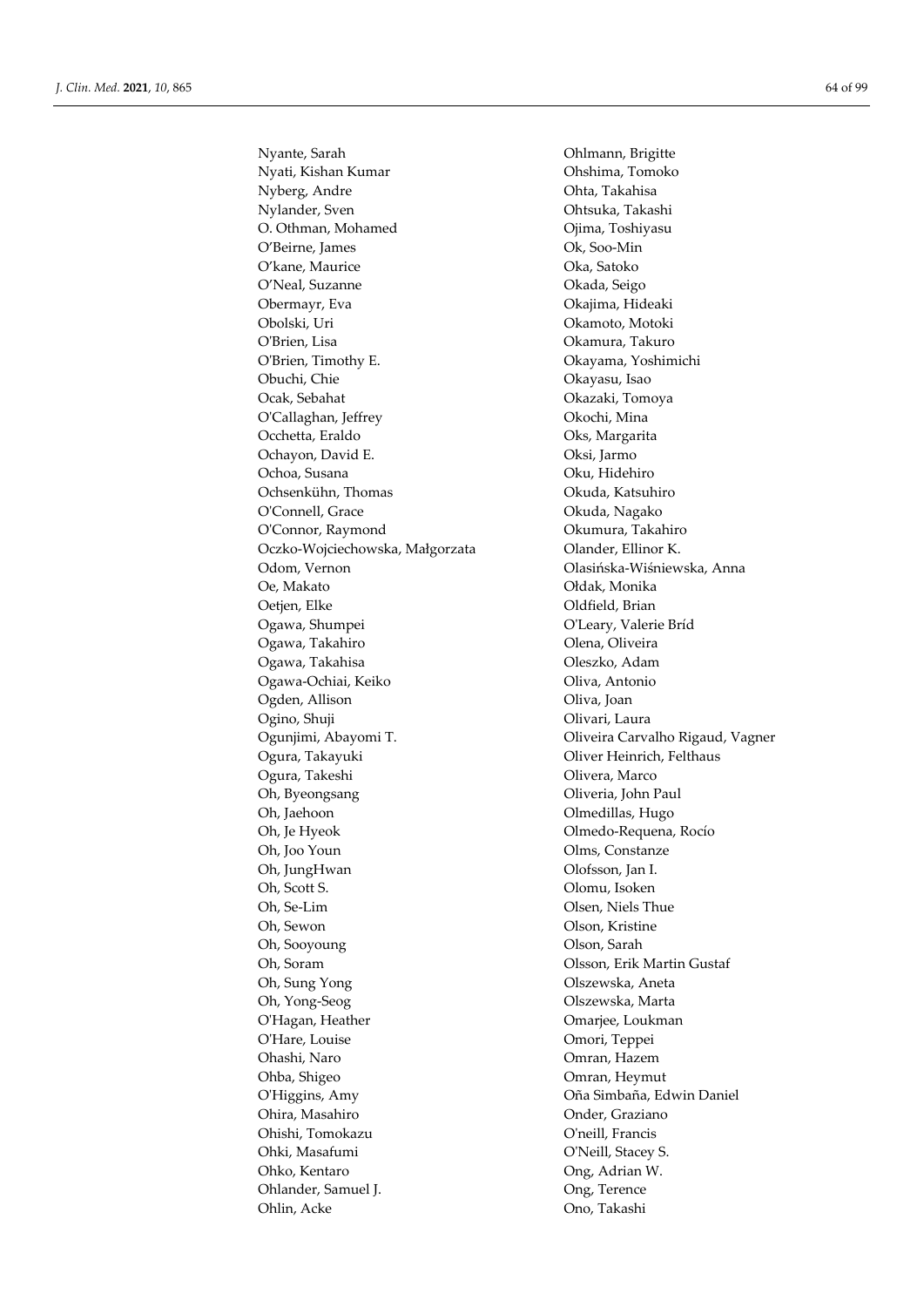Onofrillo, Carmine Ovesen, Per Ontoria-Oviedo, Imelda Øvrehus, Marius A OO, Joo Hyun Owen, Patrick J. Oosterlinck, Willem Owens, Anjali Tiku Oosterwijk, Egbert Owens, Cormac Opel, Nils Owens, P. Opie, George M. Ozaki, Shuji Opitz, Antje Ozawa, Yoko Orban, Martin Özdemir, Berna C. O'Reilly, Michael A. Ozga, Andrew O'Reilly, Steven Özkurtul, Orkun Oria, Marc Ozturk, Arinc Oriol, Albert Öztürk, Can Orlacchio, Arturo Pabst, Andreas Max Ornello, Raffaele Pacifici, Luciano Oronce, Carlos Irwin A. Pacifico, Francesco M. Orr, Miranda E. Paciotti, Michele Orssaud, Christophe Packiam, Vignesh T. Ortega, Miguel Angel Paczesny, Łukasz Ortel, Bernhard Padala, Sandeep A. Ortensi, Luca Padilla, Mariela Ortiz, Andric Pados, George Ortiz, Jorge **Padua**, Luca Ortiz, Miriam Paduch, Roman Ortiz-Toquero, Sara Paepegaey, Anne-Cécile Ory, Jesse Pafundi, Pia Clara Osadnik, Tadeusz Paganelli, Franck Osaki, Takako Pagano, Francesca Osaki, Yoshinori Pagano, Giovanni Osanai, Hiroyuki Pagano, Ian Osawa, Satoshi Pagano, Sabrina Osborn, Stephanie L. Pagano, Stefano Osborne, Jane Page, Melissa Osborne, Nick Paglia, David O'Shaughnessy, Ryan Pagonopoulou, Olga O'Shea, Amy Pahl, Heike Oshima, Yuji Pai, Hyunjoo Ostacolo, Carmine Paiella, Salvatore Osto, Elena Pailhoriès, Hélène Ostrowska, Bożena **Paillard**, Catherine Osuna, Eduardo Paisey, Richard Bayley Otani, Koji Pajevic, Paola Divieti Otani, Shinji Pajkrt, Eva Oteo, José A. Pak, Kyoungjune Othman, Ahmed E. Pal Choudhuri, Shreoshi O'Toole, Sharon A. PAL, AJAY Otsuki, Masayuki Palaiodimos, Leonidas Ott, Johannes Palaniswamy, Saranya Ottaviani, Stefania Palau, Patricia Ottolenghi, Sara Palazón-Bru, Antonio Oualha, Mehdi Paley, Carole A. Oudman, Erik Palioura, Sotiria Ouro, Alberto Palladini, Giuseppina Ouzaid, Idir Pallag, Annamária

Ono, Yuko Overtchouk, Pavel Ortiz, Alberto Padilla-Eguiluz, Norma G. O'Shea, Aileen Pagourelias, Efstathios D.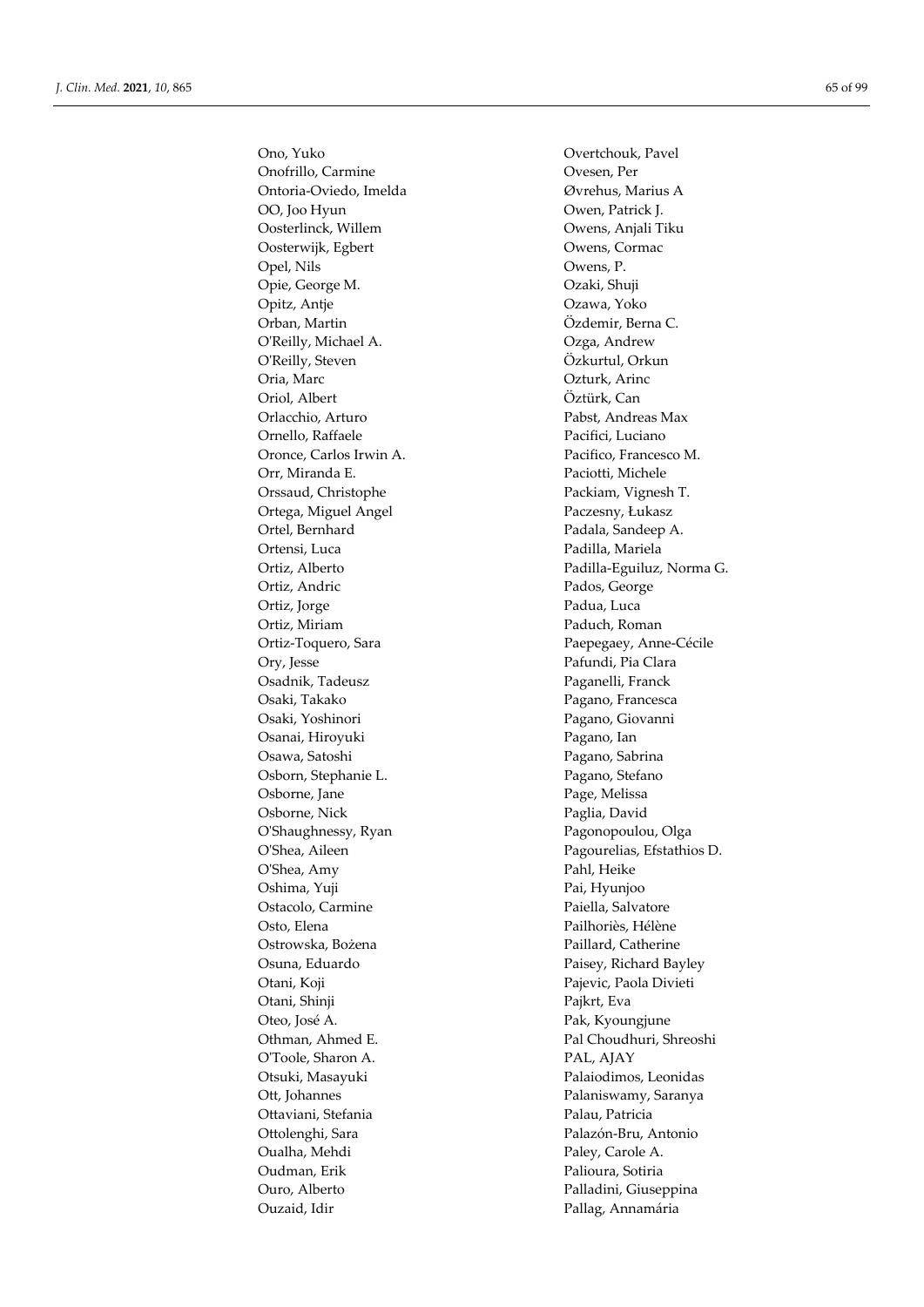Palmeira-de-Oliveira, Ana Papaioannou, William Palmer, Jacqueline A. Papaleo, Francesco Palmer, Michelle Papalia, Giuseppe Palmieri, Lola Jade Papalia, Rocco Palomo López, Patricia Papalois, Vassilios Palser, Eleanor R. Papamichael, Konstantinos Palumbi, Roberto Papamichail, Konstantinos Palumbo, Alessio Papamitsou, Theodora Palumbo, Barbara Papanas, Nikolaos Palumbo, Carlotta Papanna, Ramesha Palumbo, Vincenzo Davide Papazafiropoulou, Athanasia Paluszkiewicz, Lech Papazisis, Georgios Pamir, Nathalie Pape, Hans Christoph Pammett, Robert T. Papi, Piero Pamoukdjian, Frederic Papi, Rigini Pampena, Riccardo **Papiris**, Spyros A. Pan, Hongying Paplińska-Goryca, Magdalena Pan, Huize Papoutsoglou, Panagiotis Pan, Minggui Paprocka, Justyna Panagiotou, Grigorios Paquette, Max Panarese, Alba Parajuli, Nirmala Panatala, Radhakrishnan Paramythiotou, Elizabeth Panayi, Adriana C. Parás-Bravo, Paula Panchal, Hemang B. Parashar, Bhupesh Panchapakesan, Balaji Paraskevaidi, Maria Pandey, Aparamita Paraskevas, George P. Pandhi, Abhi Paratz, Jennifer Pandit, Harshul Pardi, Norbert Pandit, Jaideep J. Parent, Romain Pandolfi, Laura **Parente**, Alessandro Pandya, Abhilash Parente, Paola Pane, Katia **Parenti, Ilaria** Pangestu, Mulyoto Parfrey, Helen Panos, Georgios D. Pariente, Gali Panoutsopoulos, Alexios Parinaud, Jean Panova-Noeva, Marina Paris-Alemany, Alba Pantaleo, Maria Park, Aely Pantalone, Mattia Russel Park, Ah-Mee Pantavou, Katerina Park, Chan Kee Pantcheva, Mina B. Park, Chang Min Panzuto, Francesco Park, Donghwi Paoletti, Giovanni Park, Eujin Paolino, Giovanni PARK, Eun Jeong Paolucci, Teresa Park, Eun-Young Paone, G. Park, Hae Ryoun Papa, Michele Park, Hae-Sim Papa, Riccardo **Park**, Hoon Papadakis, Zacharias Park, Hye Yun Papadia, Andrea Park, Jae-Hyeong Papadimitriou, Lampros Park, Jae-Hyung Papadopoulos, Christodoulos E. Park, Jaesik Papadopoulos, Konstantinos S. Park, Ji-Man Papadopoulou, Sousana Park, Ji-woon Papageorgiou, Kostas A. Park, John Papaharilaou, Yannis Park, Jun Yong

Palma, Paulo Jorge Papaioannou, Vasilios E. Palmer, Alan Papakonstantinou, Panteleimon E.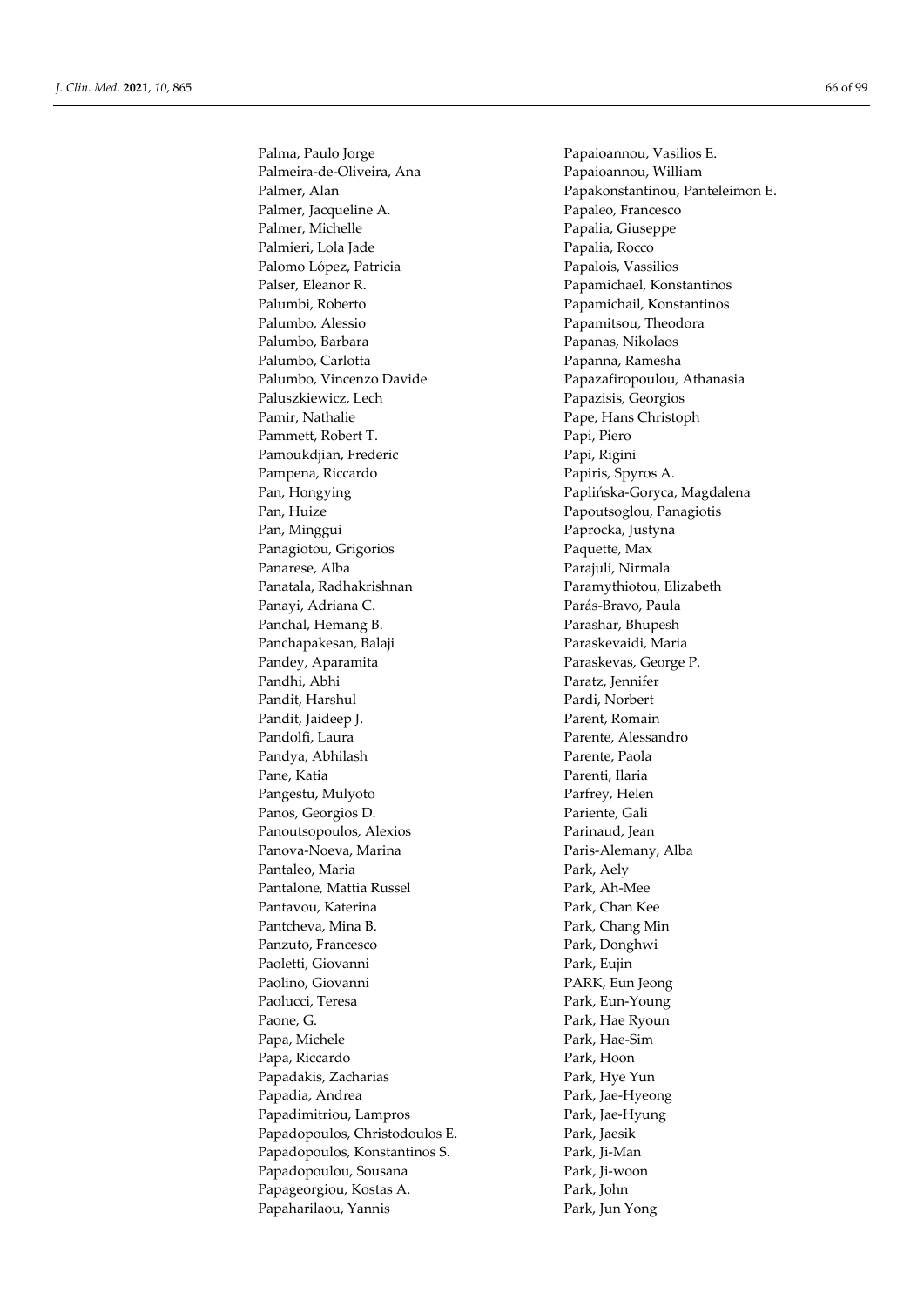Park, Ki-cheong Patella, Vincenzo Park, Kihan Paterakis, Konstantinos N. Park, Kyung Woo Paternoster, Gianluca Park, Sae Woong Pathak, Dhruba Park, Sung-Hwan Pati, Dipa Park, Yong-Ho Patini, Romeo Park, Young Seo **Patnaik, Sourav S.** Park, Young-Guk Patolia, Setu Parker, Christina Patrone, Cesare Parker, Jack **Patruno**, Cataldo Parker, M. Patrussi, Laura Parker, William A. E. Patterson, Tiffany Parnes, Lorne S. Paudel, Keshav Raj Parnetti, Lucilla Paul, Brandon Tyler Parnianpour, Mohamad Paul, Nicolas Parodi, Aurora Paul, Perco Parodi, Guido Paul, Timir Parodis, Ioannis Paul, Vishesh Parra-Membríves, Pablo Paul, Yaswen Parrinello, Giampiero Paulik, Edit Parrington, John Parrini, Simone Paulo, Siri Parsanathan, Rajesh Paulson, Olaf B. Pärsson, Håkan Paulus, Yannis M. Partido, Brian B. Pausch, Thomas. Partsch, Hugo Pavasini, Rita Pascal, Pomiès Pavkov, Meda E. Pascale, Marco Maria Pavlovic, Natasa Paschall, Mallie J. Pavone, Mary Ellen Paschos, Nikolaos K. Pavone, Mary Ellen G Pasciu, Valeria Pavone, Vito Pascual-Leone, Antonio Pawlak, Agnieszka Pasek, Małgorzata **Pasek, Małgorzata** Pawlak, Joanna Pashikanti, Srinath Pawlak, Katarzyna Pasquie, Jean-Luc Pawlik, Andrzej Pasquini, Lucia Pawlitzki, Marc Pasta, Gianluigi Pasta, Elzbieta Pasternak, Alexander Payan-Carreira, Rita Pastor, Jesús Payer, Juraj Pastore, Ida Peacock, Christopher Pastori, Daniele Pearman, Timothy P. Pastuszka, Agnieszka Pearson, Claire F. Pataka, Athanasia Pearson, James Patarrão, Rita Peart, Jason Patatanian, Edna Pecci Lloret, María Pilar Patel, Ankit B. Pecci-Lloret, Miguel R. Patel, Daxesh P. Péchiné, Séverine Patel, Hiren C. Pecker, Lydia H. Patel, Nibedita Peckham, Daniel Patel, Niketa Pecks, Ulrich Patel, Nimesh A. Pecoraro, Angela Patel, Tapan P. Peddi, V. Ram

Park, Ki Ho Patelis, Nikolaos Park, Youn-Soo Patricia, Concheiro-Moscoso Pascoal, Augusto Gil Pawlaczyk-Kamieńska, Tamara Patel, Samarth Pedano, Mariano N. Simón Patel, Urvish Pedemonte-Sarrias, Eduard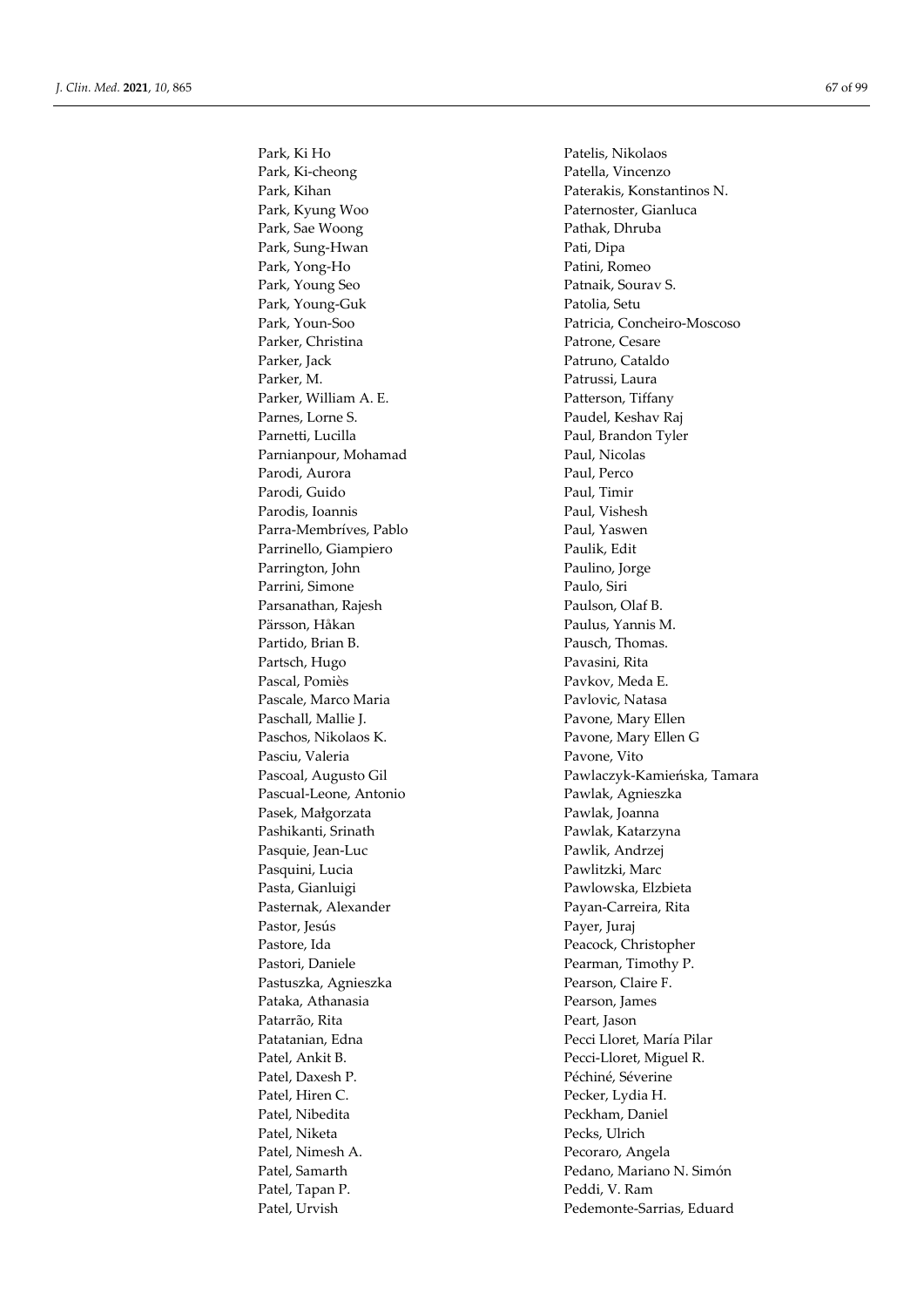Pedrotti, Emilio Pérez-Herrero, María A. Pedullà, Eugenio **Pérez-Ordás, Raquel** Peeples, Eric Perez-Perez, Guillermo Ignacio Peham, Johannes Pérez-Ros, Pilar Peinemann, Frank Perez-Sousa, Miguel A. Peixoto, Maria Manuela Periasamy, Ramesh Pejoski, David Perisetti, Abhilash Peláez, Jesús Perkisas, Stany Peles, Einat Perlman-Emodi, Alona Pelin, Marco Pero, Raffaela Pelizzari, Giacomo Perretta, Julianne S. Pellat, Anna Perrin, Thomas Pellegrino, Gerardo Perrone, Marco Alfonso Pelliccioni, Gian Andrea Perrotta, Fabio Pelliccioni, Paolo Persampieri, Simone Pels, Anouk Persano, Stefano Peltokangas, Mikko Pesce, Francesco Peluso, Lorenzo Pesonen, Eero Juhani Pemp, Berthold Petcherski, Anton Pendurti, Gopichand Petelczyc, Krzysztof Peng, Chuanqi Peter, Karlheinz Peng, Dunfa Peterli, Ralph Peng, Xianlu Laura Peters, Stefan Peng, Yang Petersen, Eskild Peng, Yi-Jen Petersen, Sven Pengo, Martino Peterson-Hiller, Amie Penk, Jamie Petiet, Alexandra Penmetsa, Gopi K. Petito, Annamaria Penna, Fabio Petito, Valentina Penson, Peter Petkow-Dimitrow, Paweł Pentaris, Panagiotis Petraglia, Felice Pepe, Franco Petrakis, Ismene Leonida Pepe, Jessica Petreaca, Ruben C. Peral, Assumpta Petro, Thomas M. Peraldo-Neia, Caterina Petrosillo, Nicola Peran, Ivana Petrovski, Goran Perdigoto, David Noiva **Petta, Ioanna** Perdomo, Jose Pettorruso, Mauro Peregud-Pogorzelska, Małgorzata Peyronnet, Damien Pereira, Ana De Fátima Peyrony, Olivier Pereira, Sofia Pezone, Antonio Pereira, Sofia S. Pezzuto, Federica Pereira-da-Silva, Luís Pfaff, Johannes Pereiro, Arturo X. **Pfeifer**, Aleksandra Peretti, Sara Pfeuffer, Steffen Pérez García, Víctor M. Pham, Kien Pérez Prieto, Daniel Phan, Jennifer Pérez, Felipe Ojeda Phan, Tung Perez, Kimberly Phelps, Kenneth R. Pérez, Paloma Philippon, Marc J. Pérez-Alba, Alejandro Philipsen, Ralf Pérez-Caballero, Laura Phillips, Christian Perez-Cabezas, Veronica Philpott, Carl M. Pérez-Calvo, Juan I. Phu, Jack Pérez-Castrillón, Jose Luis Phulera, Swastik Perez-Farinos, Napoleon Piacenti, Ilaria

Pedro-Botet, Juan Pérez-Fuentes, María Del Carmen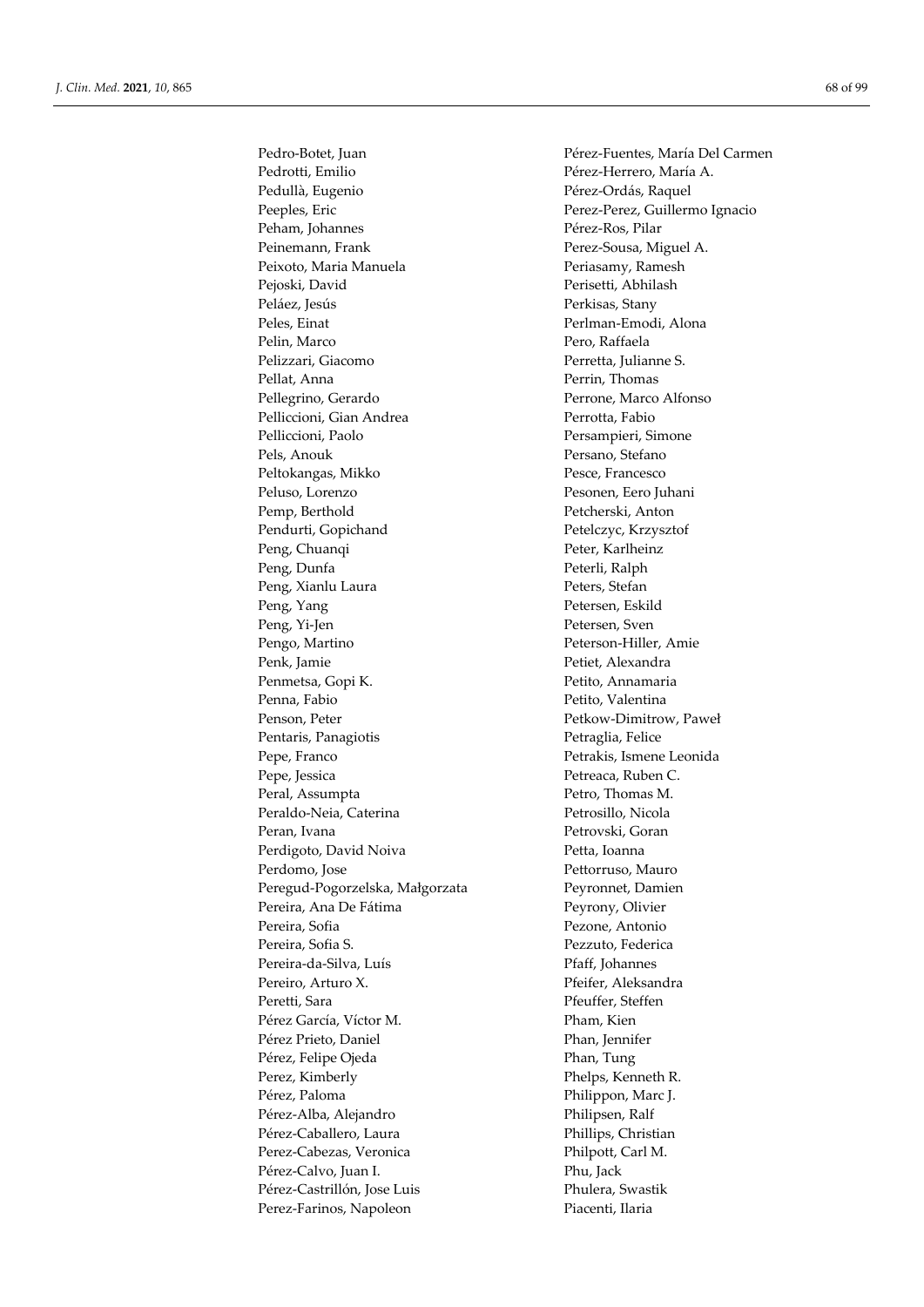Piana, Simonetta Piotrowski, Wojciech Piancino, Maria **Piper**, Brian Piasecka, Małgorzata Pirani, Vittorio Piasecki, Jessica Piras, Alessandro Piatelli, Gianluca Pirenne, Jacques Piatt, Jennifer A. Piret, Jocelyne Picard-Hagen, Nicole Pirklbauer, Markus Picardi, Alessandra Piroth, Lionel Picchianti-Diamanti, Andrea Pirotta, Stephanie Piccin, Andrea Pisaneschi, Federica Piccinin, Elena Pisani, Didier F. Piccinini, Helena Pisanu, Claudia Piccirillo, Rosanna Pisapia, Pasquale Piccoli, Giorgina Piscione, Federico Piccoli, Giorgina Barbara Pishnamaz, Miguel Picconi, Fabiana Piskin, Senol Picelli, Alessandro Piszczatowski, Szczepan Pichon, Maxime Pitchika, Vinay Pickering, Raelene Pitt, Miranda Piegeler, Tobias Pitynski, Kazimierz Piemontese, Simona Piver, Eric Pienkowski, Martin Piwocka, Katarzyna Pieralli, Filippo Plachokova, Adelina S. Pieralli, Stefano Plakht, Ygal Pierfrancesco Francesco, Bassi Planck, Tereza Pierre, Joseph M. Plante, Timothy B. Pietiainen, Milla Planté-Bordeneuve, Violaine Pietrangelo, Tiziana Plaudis, Haralds Pietrasanta, Carlo Playford, Martin P. Pietropaoli, Davide Plaza, Guillermo Pietzner, Maik Plebani, Mario Piffaretti, Gabriele Pletsch-Borba, Laura Pignata, Claudio **Plichta**, Marta Pignataro, Giuseppe Plo, Isabelle Pihlblad, Matthew S. Pihlblad, Jan Pihut, Malgorzata **Pochet**, Roland Pihut, Małgorzata **Podbielska**, Halina Pijls, Bart Poddighe, Dimitri Pikuleva., Irina Podestà, Manuel Alfredo Pilato, Fabio **Podfigurna**, Agnieszka Pilegaard, Hans Kristian Poggio, Paolo Pillet, Sylvie **Poghosyan**, Tigran Pilling, Darrell Pohl, Julia Pilloud, Marin A. Pohlemann, Tim Pilonis, Nastazja Poitrasson-Rivière, Alexis Pilutin, Anna **Pojskić, Mirza** Pilvankar, Minu Pokorska-Śpiewak, Maria Pina, Ana Polańczyk, Andrzej Pinart, Elisabeth Polano, Maurizio Pinazo Duran, Maria Dolores Polanska, Adriana Pini, Luigi Alberto Poldermans, Don Pinto, Antonio Pole, Nnamdi Pinto, Ashwin Polese, Lino Pinto, Eleonora Polewczyk, Anna Pinto, José Antonio Polglase, Graeme Piotin, Michel Poli, Guiseppe

Piaggesi, Alberto Piotrowski, Damian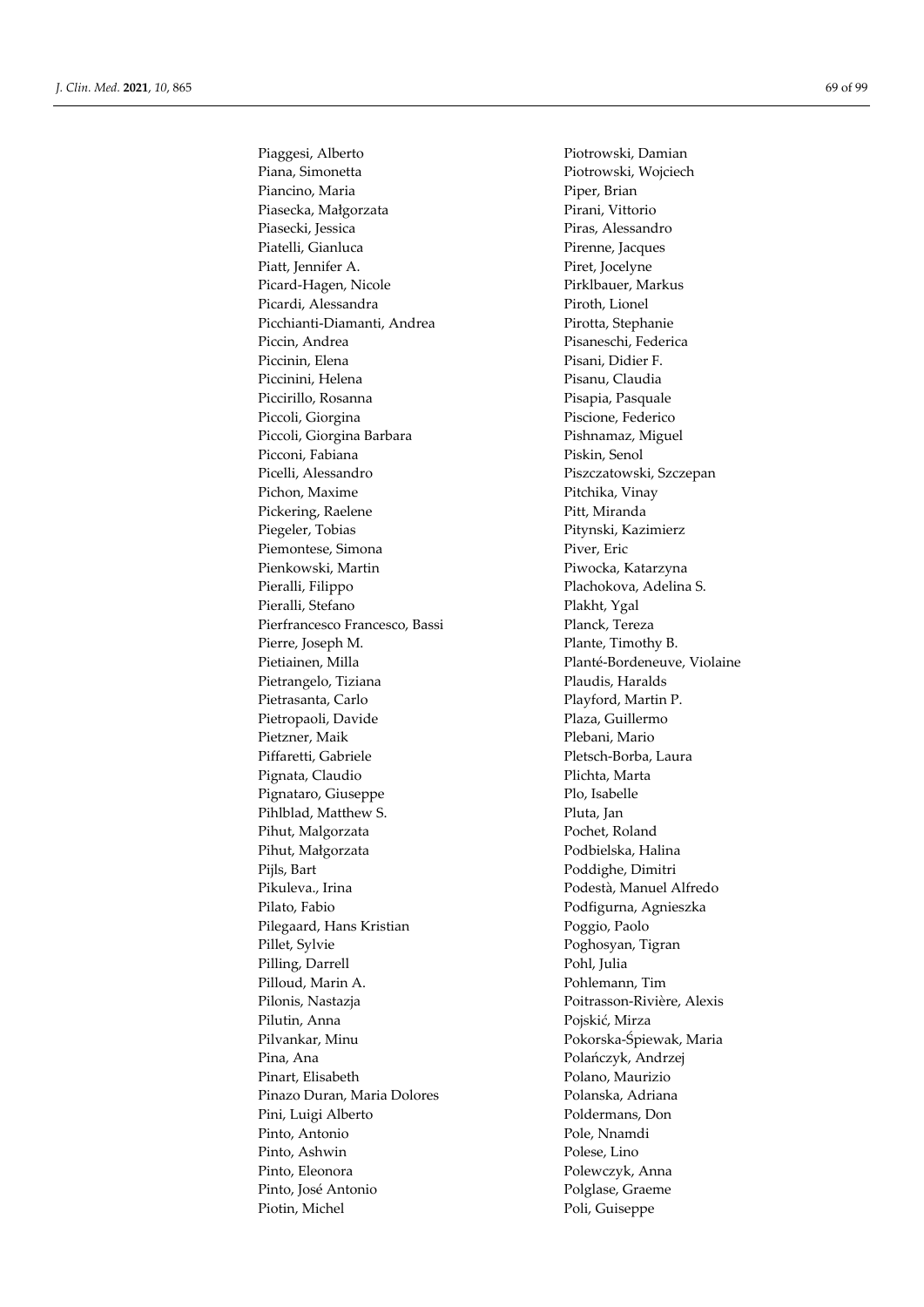Pöling, Jochen Pountos, Ippokratis Polis, Baruh Pourafshar, Shirin Politi, Letterio S. Poureslami, Iraj Polito, Anna Nunzia **Pourhassan**, Maryam Polizzi, Alessandro Pourié, Grégory Pollari, Francesco Pourkazemi, Fereshteh Poloni, Tino Emanuele Pourmalek, Farshad Polovina, Snezana P. Povoa, Pedro Polte, Christian Lars Powell, Timothy R. Polverino, Francesca Power, Dominic Michael Polyakova, Maryna Pozzato, Gabriele Polzin, Amin Pozzi, Andrea Pommer, Bernhard Pozzo, Federico Pommier, Rodney F. Prabhu, Lakshmi Ponchel, Frédérique Pradère, Benjamin Pongratz, Georg Pradhan, Dinesh Ponikau, Jens U. Pramudita, Jonas A. Pons, Roser Pranno, Nicola Pontejo, Sergio M. Prasad, Ram Pontoriero, Antonio Prasadh, Somasundaram Pontrelli, Paola Prasitlumkum, Narut Poole, David Prat, G. Poonia, Bhawna Prati, Carlo Pop, Raoul **Prats**, Raquel Guillamat Pop, Tudor Lucian Pravettoni, Gabriella Pop, Victor Preckel, Benedikt Pope, Daniel H. Preininger, Bernd Popławski, Piotr Prell, Tino Popma, Jeffrey Prella, Maura Popov, Doina Presbitero, Patrizia Popow, Michał Prescott, Alan Poppe, Michael Pressney, Ian Porcheri, Cristina Preston, Catherine Porela, Pekka Preston, Nick Porpora, Maria Grazia **Preston-Campbell**, Rebecca Porreca, Angelo Prete, Alessandro Porritt, Jenny Prete, Marcella Portella, Andre Preti, Giulio Porten, Sima P. **Preziosa**, Paolo Portillo, María P. Priesemann, Viola Portnoy, Sigal Priet, Stéphane Posada-Quintero, Hugo F. Primack, William Posadas, Tomas **Primack**, William A. Posadzy-Malaczynska, Anna Primignani, Massimo Posarelli, Chiara Prince, Miles Poškus, Eligijus Poškus, Principi, Mariabeatrice Posluszny, Joseph A. Prins, Maarten R. Pospichalova, Vendula Priola, Stefano Maria Postler, Thomas S. Prior, Anders Pota, Vincenzo **Pritchard**, Natasha Potaczek, Daniel P. Privratsky, Jamie Potes, Yaiza Probst, Monika Pott, Alexander Probst, Pascal Pottel, Hans Procopet, Bogdan Potukuchi, Praveen Kumar Prodam, Flavia Pouga, Lydia Prodinger, Peter

Polich, Ginger Poulsen, David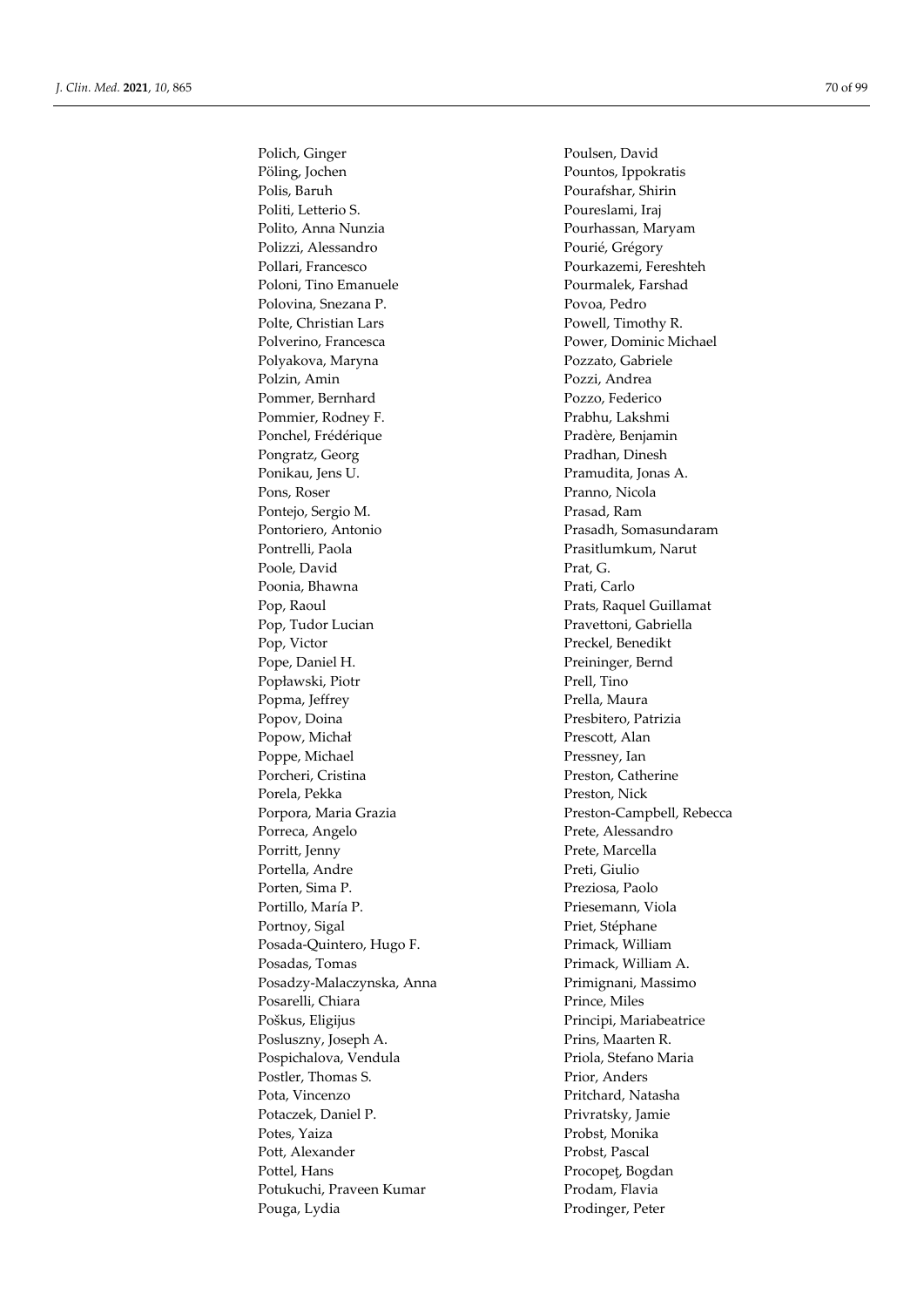Prodinger, Peter M. Pyza, Elżbieta Proesmans, Marijke **Qanud, Khaled** Profirovic, Jasmina Qasim, Muhammad Prokesch, Bonnie C. Qasim, Syed Saad B. Protheroe, Andrew Qayed, Emad Protonotarios, Alexandros Qi, Yanfei (Jacob) Provan, Sella A. Qian, Feng Provini, Federica Qiao, Aijun Pruenster, Monika Qin, Hua Pruett, Brandon S. Qin, Luye Prystupa, Andrzej **Qin, Ren Yi** Prytherch, David Qiu, Zhen Przekoracka-Krawczyk, Anna Qu, Ning Przemysław, Wielgat **Quaglino**, Daniela Psarra, Anna-Maria G.  $Quallich, Susanne$ Psarras, Stelios Quenby, Siobhan Psarris, Alexandros Quero, Giuseppe Psychogios, Georgios **Quigley, Raymond** Ptaszkowski, Kuba **Quinn**, Peter M. J. Ptaszynska-Kopczynska, Katarzyna Quinquenel, Anne Pucci, Giacomo Quintero, Rubén A. Pucci, Resi Quoc Le, Trung (Tim) Puchades, María Jesús **Quock, Ryan** Puddu, Paolo Emilio Qureshi, Waqar A. Pugazhenthi, Subbiah R. Marx, Gerald Pugliese, Nicola R. Naik, Akshata Pugliese, Nicola Riccardo Raake, Philip W. J. Puhka, Maija **Rabant, Marion** Pujol-Borrell, Ricardo Rabbat, Mark Puła, Bartosz **Rabec, Claudio** Pulcinelli, Fabio M. Raber-Durlacher, Judith E. Pulido, Rafael Rabiee, Atefeh Pulito, Claudio Rabionet, Silvia E. Pullarkat, Vinod Rabitti, Stefano Pulle, Ranjeev Chrysanth Rabkin, Simon W. Pulliero, Alessandra **Rabuazzo**, Agata Maria Pulsatelli, Lia Radbruch, Alexander Puppo, Francesca **Rader**, Florian Puranik, Chaitanya P. **Radhakrishna**, Ganesh Puri, Kriti Radovanovic, Dejan Puri, Sonam Radwan, Paweł Purroy, Francisco Radwanski, Ryan E. Purrucker, Jan Christoph Rafei, Moutih Purudappa, Prabhudev Prasad Raffa, Giovanni Pusateri, Alessandro **Raffa**, Salvatore Puskarich, Michael A. Rafferty, Gerrard Puślecki, Mateusz **Raffetto**, Joseph Pussinen, Pirkko Rafikov, Ruslan Puthia, Manoj **Ragavan, Mukundan** Putot, Alain Raggi, Chiara Puzo, Jose Ragia, Georgia Pyaram, Kalyani Ragni, Enrico Pycha, Armin Rago, Daniela Pyke, Robert E. Rago, Rocco Pyne, John H. Ragonese, Mauro Pyott, S. J. (Sonja) Ragusa, Antonio Pyxaras, Stylianos **Rahib**, Lola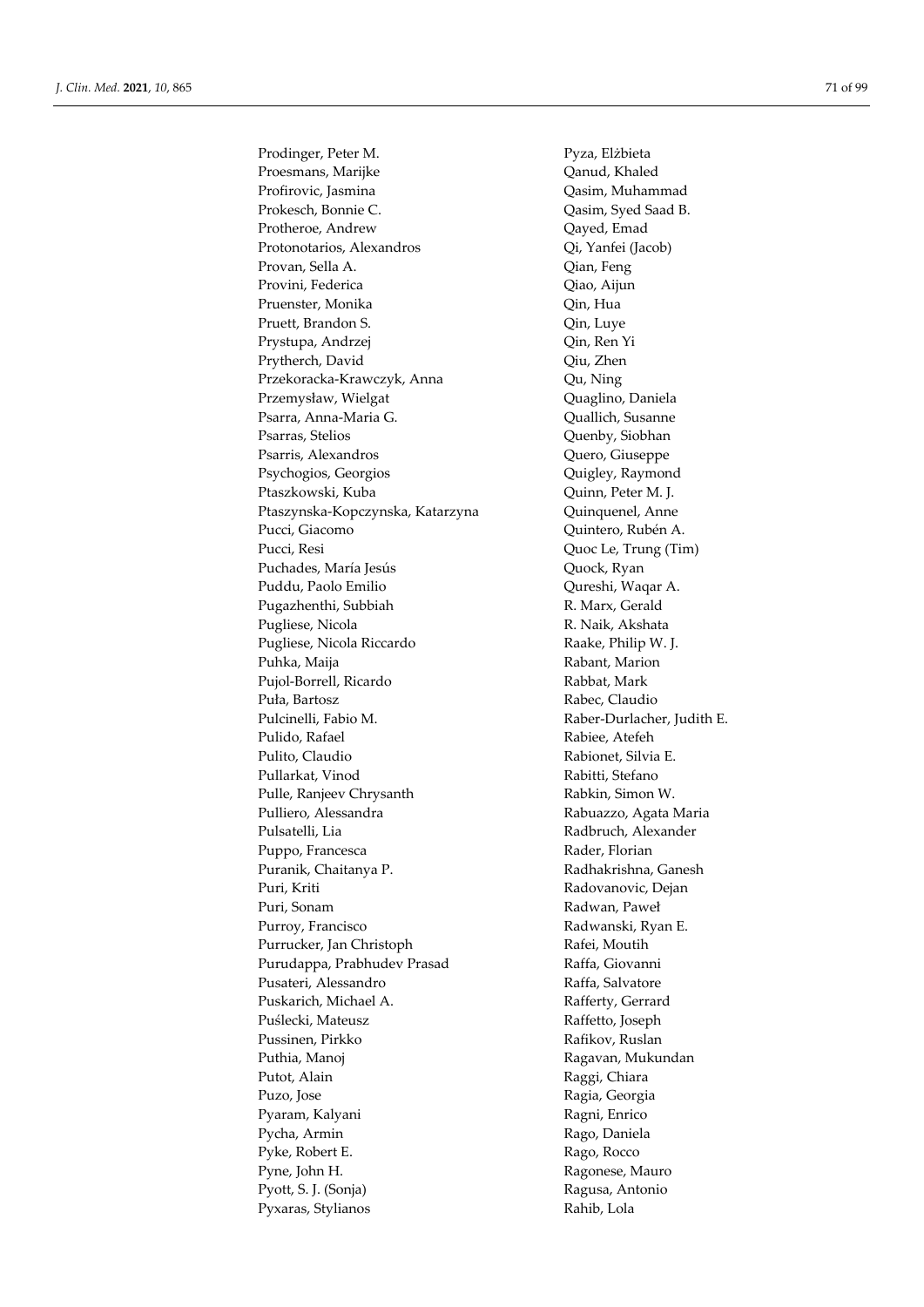Rahkola-Soisalo, Päivi Ranucci, Marco Rahman, Aziz Rao, Chalapati Rahmanuddin, Syed Rao, Narsing Rai, Nayanjot K. Rao, Prethy Rai, Tatemitsu **Rao**, Shiwangni Rai, Vikrant Rapacciuolo, Antonio Raikes, Adam C. Rapi, Stefano Raimondi, Laura Rapone, Biagio Raimundo, Armando Manuel De Mendonça Raschi, Emanuel Raimundo, Miguel **Rashad, Ahmad** Raimundo, Nuno **Rashid, Mohammad Harun** Raina, Rupesh Rashid, Naim U. Rainero, Innocenzo Raskov, Hans Henrik Raja, Rajikha Rasmussen, Anders Rajagopalan, Anugraha Rasmussen, Sten Rajakumar, Chandrew Rasmussen, Torben Riis Rajamannan, Nalini **Rasouli**, Neda Rajoli, Rajith K. R. Rasouli, Omid Rajpert-De Meyts, Ewa **Rasova**, Kamila Raju, Nagarajan **Rassaf**, Tienush Raju, Sneha Rassekh, Christopher H. Rakow, Anastasia Rassekh, Shahrad Rod Rakowski, Tomasz **Ratajczak, Monika** Rali, Aniket S. Rather, Gulam Rali, Parth Rathinasabapathy, Anandharajan Rall, Katharina K. Katharina K. Rätsep, Matthew Ralli, Massimo Rattray, Zahra Rallidis, Loukianos S. Rauch, Bernhard Ramalho-Santos, João Rauch, Gerd Ramamurthy, Chethan Rauner, Martina Ramasamy, Prem K. Kawassa, Susana Ramchandani, Divya Ravidá, Andrea Rameckers, Eugene A. Ravin, James G. Ramel, Sara **Ravindra**, Vijay Ramiasa, Melanie Rawicz-Pruszyński, Karol Ramieri, Guglielmo Rawla, Prashanth Ramírez Sánchez, Manuel Rawlings, Stephen A. Ramírez, Julia Ray, Samriddha Ramirez, Pedro Rayar, Michel Ramírez-Vélez, Robinson Ray-Barruel, Gillian Ramiro-Cortijo, David Raychev, Radoslav Ramkhelawon, Bhama Raz, Gal Ramnath, Raina **Razim, Agnieszka** Ramos Martinez, Antonio Re, Rebecca Ramos, Erivan Read, Jonathan M. Ramos-Garcia, Pablo Reame, Nancy King Ramos-Morcillo, Antonio Jesús Reams, Romonia Ramsauer, Babett Reardon, Michael Ramsay, Michael A. **Rebelos**, Eleni Ramsay, Michael A. E. Rebmann, Vera Ranebo, Mats C. **Reca, Octavio Luque** Reca, Octavio Luque Ranganathan, Shivakumar Recalde, Sergio Rangé, Hélène **Rechberger**, Tomasz Ranjan, Amaresh Recio, Raúl Ranjan, Kishu **Recuero**, Sandra Ranjbar, Mahdy Reczuch, Krzysztof W. Ranstam, Jonas **Redd, Andrew**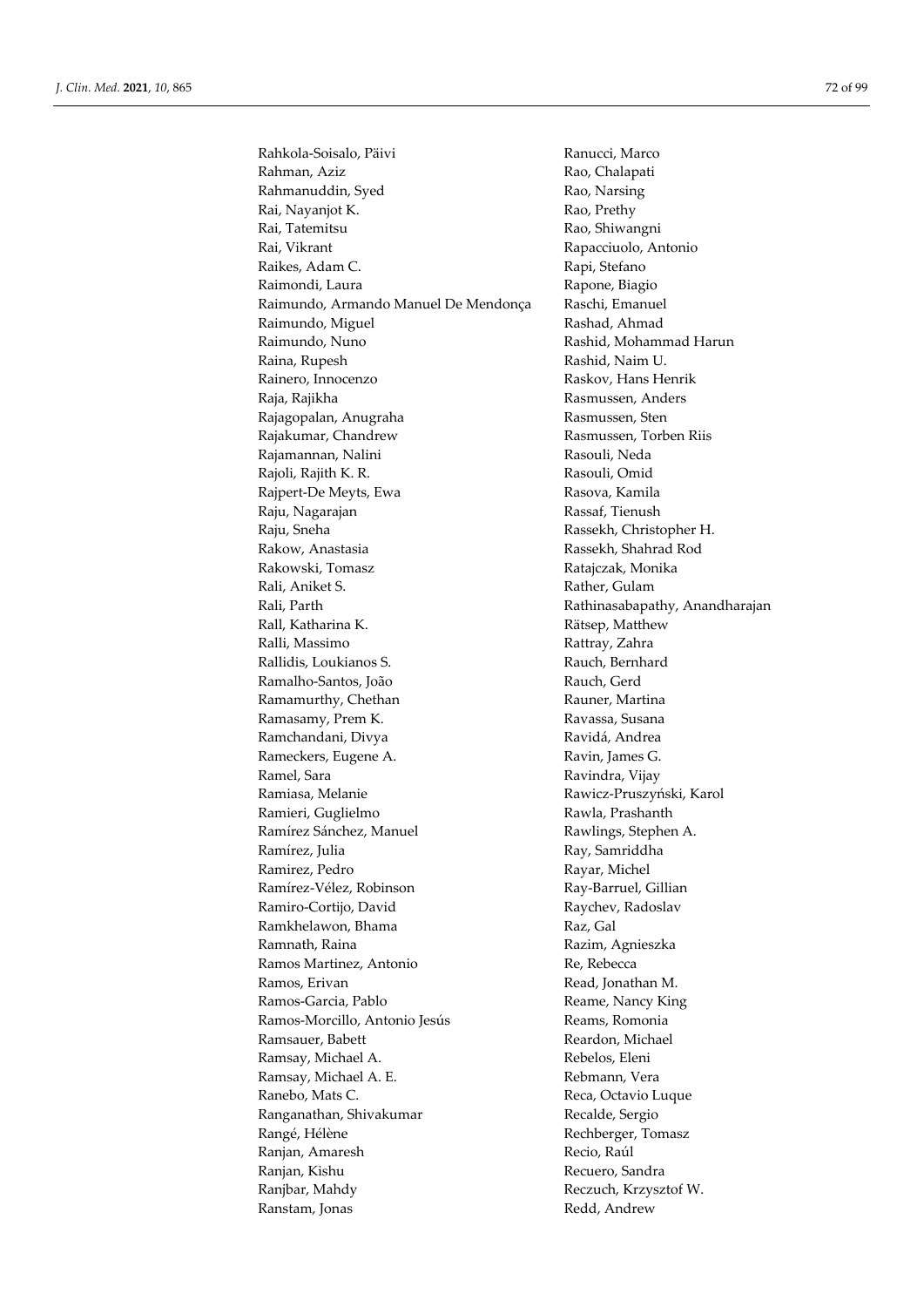Reddy, Jay P. **Resch, Thomas** Reddy, Kesava Reschini, Marco Reddy, Sudhir Putty Reschke, Felix Reddy, Yogesh Respino, Matteo Reed, Nicholas Restaino, Stefano Reed, William R. **Reszec**, Joanna Reeder, Scott Rethlefsen, Susan A Reers, Stefan Retter, Andrew Rees, Sharon Rety, Stephane Refaai, Majed A. Reverter, Enric Refetoff, Samuel Reves, Randall Rega, Daniela Reyes, Leticia Regal, Jean Reznik, Sandra Regan, Brian Rha, Seung-Woon Regan, Christopher Rhee, Chinkook Regazzo, Daniela Rhee, Handoo Regenhardt, Robert W. **Rhee**, Handoo Regenhardt, Robert W. Regenhardt, Robert W. Regis, Claudia **Rhee**, Ki-Jong Regunath, Hariharan **Rhee**, Taemin Rehman, Michael **Rhein, Mathias** Rehman, Shehzad **Rial Rebullido**, Tamara Reich, David L. Ribaldone, Davide Giuseppe Reichenbach, Zachary Wilmer Ribas-Maynou, Jordi Reicher, Sofiya Ribeiro, Ana Reider, Lisa M. Ribeiro, João Carlos Reidy, Paul T. Kibi, Camillo Reikvam, Håkon Ribom, Eva L. Reimann, Regina R. **Ricci, Angela Dalia** Reina Bueno, María **Ricci, Giuseppe** Reindl, Martin Ricci, Kiersten W. Reindl, Wolfgang **Ricco**, Jean-Baptiste Reinelt, Tilmann Riccò, Matteo Reinisch, Andreas Rice, Charles Reinstadler, Sebastian Rice, John Reischer, Theresa Richard, Bodnar Reiser, Jochen Richard, Bruno Reisfeld, Sharon Richards, Jeremy Reisman, Yacov Richards, Stephen J. Reiss, Philip Richter, Claus-Peter Reiter, Thomas Richter, Jillian R. Rekow, E. Dianne Richter, Katrin Rémi, Jan Richter, Kneginja Remková, Anna **Richter**, Manuel Jonas Remuzgo-Martínez, Sara Rick, Caroline E. M. Renda, Giulia Ricker, Emily Rendos, Nicole K Rico-Villademoros, Fernando Renew, J. Ross Ridola, Lorenzo Rengo, Sandro Riedel, Fabian Renkema, Kirsten Y. **Riedel**, Jens Rennard, Stephen Rieger, Gerulf Renner, Wilfried Rieger, Ulrich Renwick, Neil Riegman, Peter H. J. Renz, Nora **Riera**, Melchor Renzoni, Elizabeth Riera-Mestre, Antoni Repesse, Yohann Riess, Hanno Repici, Mariaelena **Rigante, Donato** Resch, Bernhard Rigatelli, Gianluca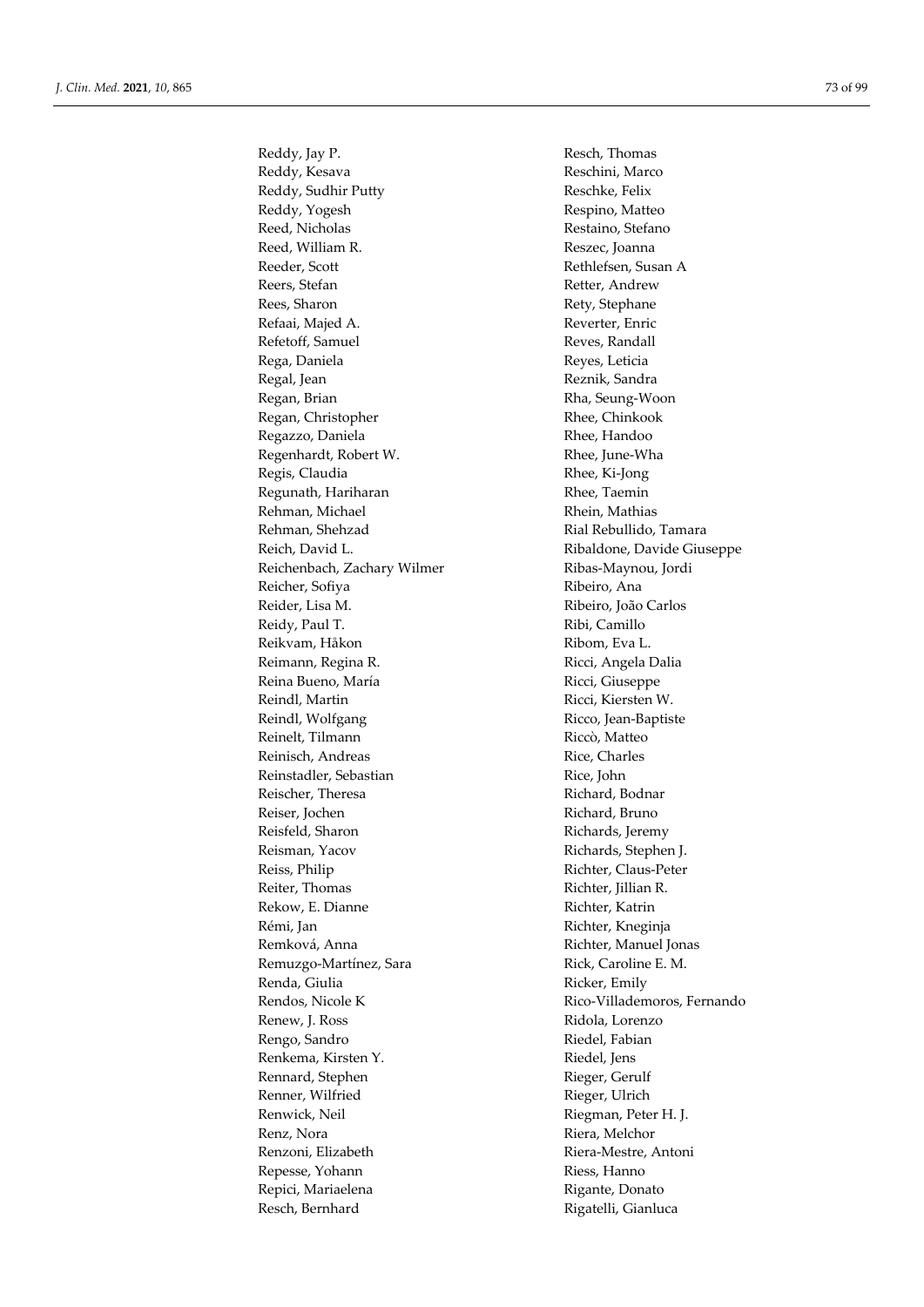Rigney, Gabrielle **Rochani**, Ankit Rigoard, Philippe Roche, Aidan Rigon, Laura **Roche, Frédéric** Rigoni, Michela Rocheleau, Ghislain Riis, Jenna L. **Ročka**, Saulius Rikhtegar, Farhad Rocque, Brandon G. Riley, Edward **Rodbard**, Helena W. Riley, Lisa Rodda, Simone Rim, John Hoon Roderburg, Christoph Ring, Alexander Rodilla, Enrique Riondino, Silvia Rodolfo, Carlo Riordan, Stephen Rodrigo, Chamira Rios, Francisco Rodrigo, Emilio Ripandelli, Guido Rodrigo, Juan P. Ripani, Francesca Romana Rodrigo, Luis Riquelme, Inmaculada Rodrigues, Carina Risbano, Michael Rodrigues, Célia F. Rissiek, Björn **Rodrigues**, Filipe B. Rita, Galliera Emanuela Rodrigues, Isabel B. Riteau, Nicolas Rodrigues, Patricia Rittirsch, Daniel Rodrigues, Robim M. Riva, Alessandra Rodrigues-Diez, Raul Rivera, Francisco **Rodríguez García**, Isabel Rivinius, Rasmus Rodriguez Sosa, Jose R. Rizos, Emmanouil Rodriguez, Anna Rizvi, Imran Rodriguez, Celestino Rizvi, Syed A. A. **Rizvi, Syed A. A.** Rodriguez, Edward K. Rizzello, Francesca Rodriguez, Francisca S. Rizzo, Alessandro Rodriguez, Luis Rizzo, Francesca **Rodriguez-Calvo**, Teresa Rizzo, Giovanni Rodriguez-Gil, Jorge Rizzolio, Flavio Rodriguez-Llanes, Jose M. Roberts, C Michael Rodríguez-Pardo, Dolors Roberts, Matthew A. **Roberts**, Matthew A. Roberts, Paul A. **Roberts, Paul A.** Roeder, Falk Roberts, Thomas Roedl, Kevin Roberts, Wilbur E. Roelfing, Jan Duedal Robinson, Paul Rogawski, Elizabeth T. Robles, Ana Roger, Simon D. Robles-Marhuenda, A. Rogers, Laura Q. Roblin, Xavier **Roblin, Xavier** Rogers, Tara S Robson, Matthew James **Rogiers**, Vera Rocca, Carmine Roh, Miin Roccella, Michele Roh, Seung Young Rocchi, Lorenzo **Robaim**, Mohammed Rocco, Federico Di Rohde, Kerstin Rocha, Fernanda Rohde, Palle Duun

Rivera, José Carlos **Rodríguez Hermosa**, Juan Luis Rivera, Victor **Rivera, Victor** Rodríguez Mañas, Leocadio Rizk, Elias B. Rodríguez Velasco, Francisco José Rizzo, Fabiana Rodríguez-Almagro, Daniel Rizzo, Gianluca Rodriguez-Cueto, Carmen Rizzo, Renata **Rizzo, Renata** Rodriguez-Gonzalez, Moises Robbins, Lori Rodríguez-Lozano, Francisco Javier Roberts, Amanda **Roberts, Amanda** Rodriguez-Merchan, Emerito Carlos Roberts, Drucilla J. (2008) Rodríguez-Vallejo, Manuel Robinson, Dale L. **Roeters Van Lennep**, Jeanine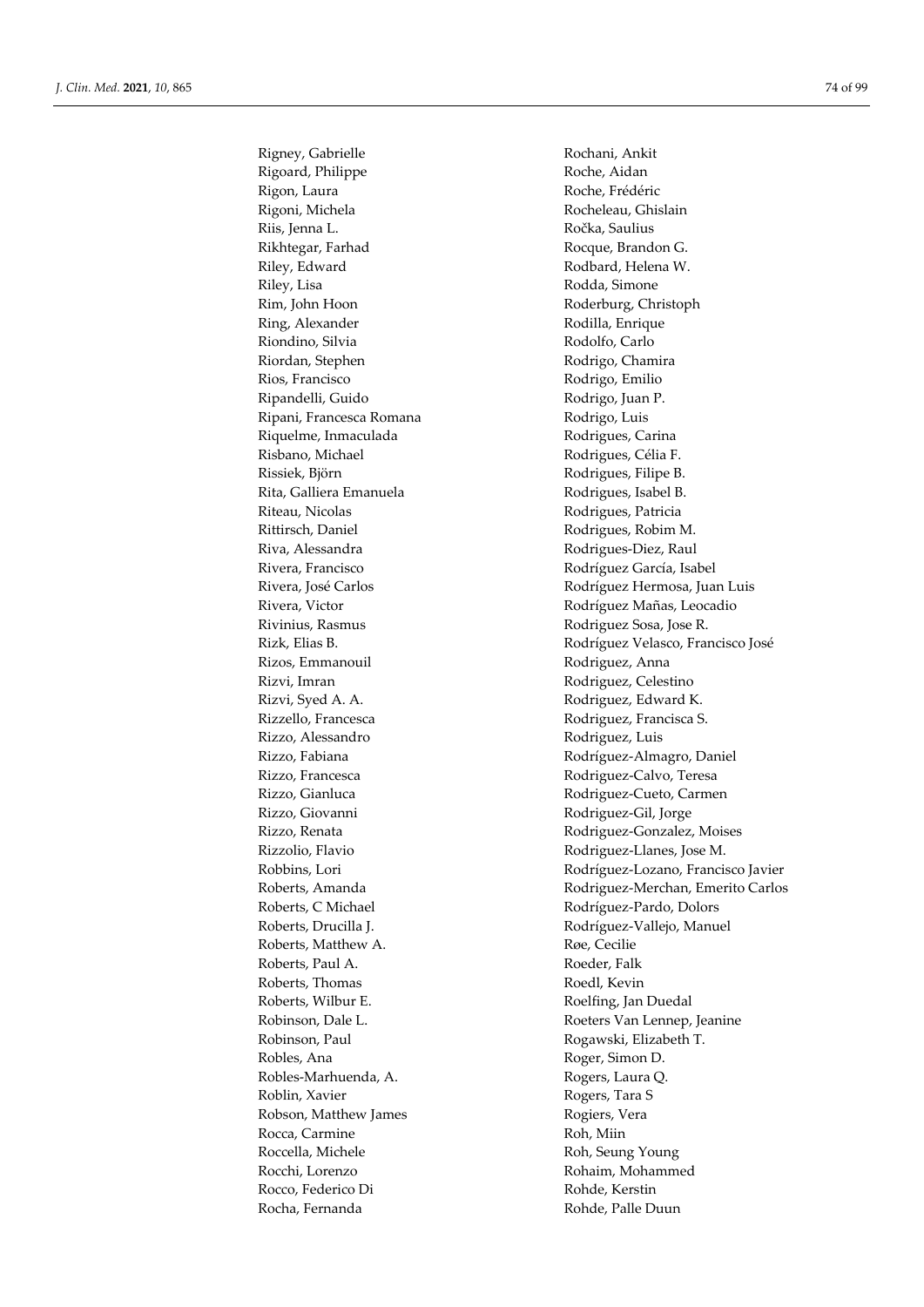Rohira, Aarti Rosenfeld, David Röhrig-Herzog, Gabriele Rosenow, Tim Rohsenow, Damaris Rosenthal, Ken Rojo, Luis Rosenwasser, Lanny Rojo, Rosa Rosenzweig, Allison Rokosh, Donald G. Koser, Steve Rolfes, Leoni Rosés, Josep Lupón Rolfson, Ola Rosner, Jan Rolla, Giovanni Ross, Glynis Rolle, Teresa Ross, Kharah M. Rollino, Cristiana Ross, Rachel A. Rolston, John Ross-Adams, Helen Roma, Paolo Rossaint, Jan Romagnoli, Cecilia Rossi, Davide Roman, Jesse Rossi, Gianpaolo Romanò, Carlo L. Rossi, Michela Romano, Federico Rossi, Noreen Romano, Francesco Rossi, Noreen F. Romano, Giovanni Luca Rossi, Tommaso Romano, Marco Rossides, Marios Romano, Vito Rossing, Kasper Romanov, Victor Rossini, Zefferino Romanowicz, Jennifer Rossman, Milton Romao, Vasco C. **Romao, Vasco C.** Rosso, Natalia Romeo, Emanuele Rossow, Lindy M. Romero Collado, Angel Rostagno, Carlo Romero, Juan P. **Rostoker**, Guy Romero, Julian Roszkowska, Anna Romero-Martín, Macarena Rota, Matteo Romeyke, Tobias **Rotella**, Joe-Anthony Romiti, Giulio Francesco Roth, Andreas Rommel, Felix Roth, Christian Rommens, Pol M. And The Roth, Dominik Rommer, Paulus **Rommer**, Paulus **Rommer**, Paulus **Rothe**, Thomas Rompoti, Natalia Rothhammer, Veit Ronaldson, Amy Rothwell, Dominic Rondanino, Christine Rotter, Gabriele Ronen, Ohad Rotter, Iwona Rong, Ruichen Roudier, Emilie Rönmark, Eva P. Roulston, Carli L. Roohullah, Aflah Roumeliotis, Theodoros I. Roquilly, Antoine Rouzet, François Rosa, Andreia Martins **Rovaris**, Marco Rosa, Bruce A. **Rosa** Rovas, Alexandros Rosa, Nicola Roviello, Giandomenico Rosa-Garrido, Manuel Rovina, Nikoletta Rosato, Valerio Rovo, Alicia Rose, Christopher F. **Rowe**, Steven P. Rose, David Z. Rowley, James Rose, Destanie Roy, Denis J. Rose, Geoffrey Roy, Rosa Roselli, Francesco Roy, Soumyajit D. Rosenberg, Daniel Royall, Donald R. Rosenberg, Molly **Rosenberg**, Molly **Royds**, Jonathan Rosenberg, Nahum Royster, Roger L. Rosendahl, Jonas **Rosendahl**, Anas

Rohren, Eric M. Rosenkrantz Hölmich, Emma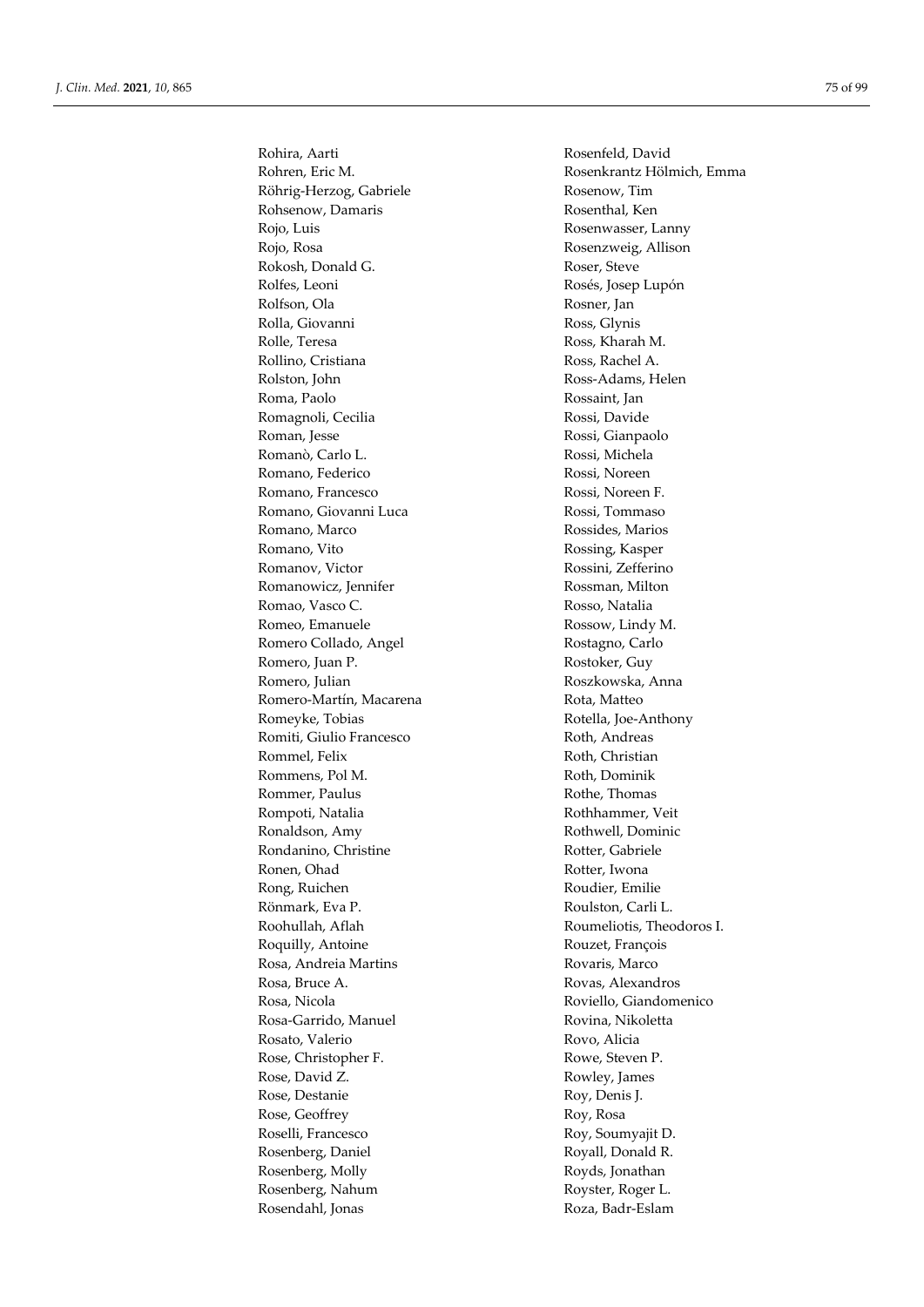Rozalski, Marcin **Ruszkowska-Ciastek, Barbara** Różańska-Walędziak, Anna M. Rutkowski, Joseph M. Rozec, Bertrand Rutkowski, Piotr Rozek, Wojciech Rutkowski, Przemysław Rozen, Rima **Rutkowski**, Sebastian Ruano, Rodrigo **Rutland, Catrin Sian** Rubattu, Speranza **Rutledge**, Dana Rubello, Domenico Ruwanpura, Saleela M. Ruben, Peter Ruzsanyi, Veronika Ruben, Robert J. **Ryan, Neil A. J.** Rubin, Moshe Rybakowska, Iwona Rubino, Elisa Rybka, Jakub Dalibor Rubio, Gabriel Rybtsov, Stanislav Rubio-Rivas, Manuel Rychter, Anna Maria Rubis, Pawel Ryder, Robert E. J. Ruchała, Marek **Rymarz, Aleksandra** Rudert, Maximilian Rynio, Paweł Rudrappa, Mohan Ryscavage, Patrick Ruebner, Rebecca L. Kustan Rysz, Jacek Rueda-Domínguez, Antonio Ryu, Changwan Ruelle, Jean Ryu, Ji-won Ruet, Alexis Ryu, Seon Young Ruf, Tobias F. Rzońca, Patryk Ruf, Viktoria C. S. Dalal, Deepan Ruffinatti, Federico Alessandro **Saada, Ann** Rufini, Alessandro Sabatino, Laura Ruggieri, Anna Sabbagh, Charles Ruggieri, Pietro Sabbatinelli, Jacopo Ruggiero, Antonio Sabbatucci, Michela Ruggiero, Barbara Sabet, Shereen Ruggiero, Marco Sacanella, Emilio S. Rugonyi, Sandra Saccardi, Carlo Ruiz Giardin, Jose Manuel Sacchetti, Benedetto Ruiz Ibán, Miguel A. Sacco, Emilio Ruiz, Santiago Sacco, Guillaume Ruiz-Fernández, María Dolores Sachar, David B Ruíz-Muñoz, María **Nigara a na Sachithanandan**, Nirupa Rullo, Rosario Sacitharan, Pradeep Kumar Rumrich, Isabell K. Sadaghianloo, Nirvana Runkle, Isabelle Sadaoka, Tomohiko Runtuwene, Lucky Ronald Sadasivam, Mohanraj Ruoppolo, Giovanni Sadeghi, Hossein Ruppert, Elisabeth Sadeghpour Heravi, Fatemah Ruprecht, Ruth M. Sadowski, Marcin Rurali, Erica Saeed, Fahad Rusciano, Maria Rosaria **National Saeed**, Sahrai Russ, Mark J. Saeki, Chisato Russell, David G. Saeki, Kumiko Russell, Richard Sáez-González, Esteban Russo, Alessandro Safavi-Naeini, Payam Russo, Francesca Maria (Saglietti, Francesco Russo, Marco Sagong, Min Russo, Mark W. Sah, Nirnath Russo, Suzanne Saha, Amit Kumar Rustagi, Tarush Saha, Nirmalya Rustgi, Vinod K. Saha, Progyaparamita Rusy, Lynn M. Sahu, Kamal Kant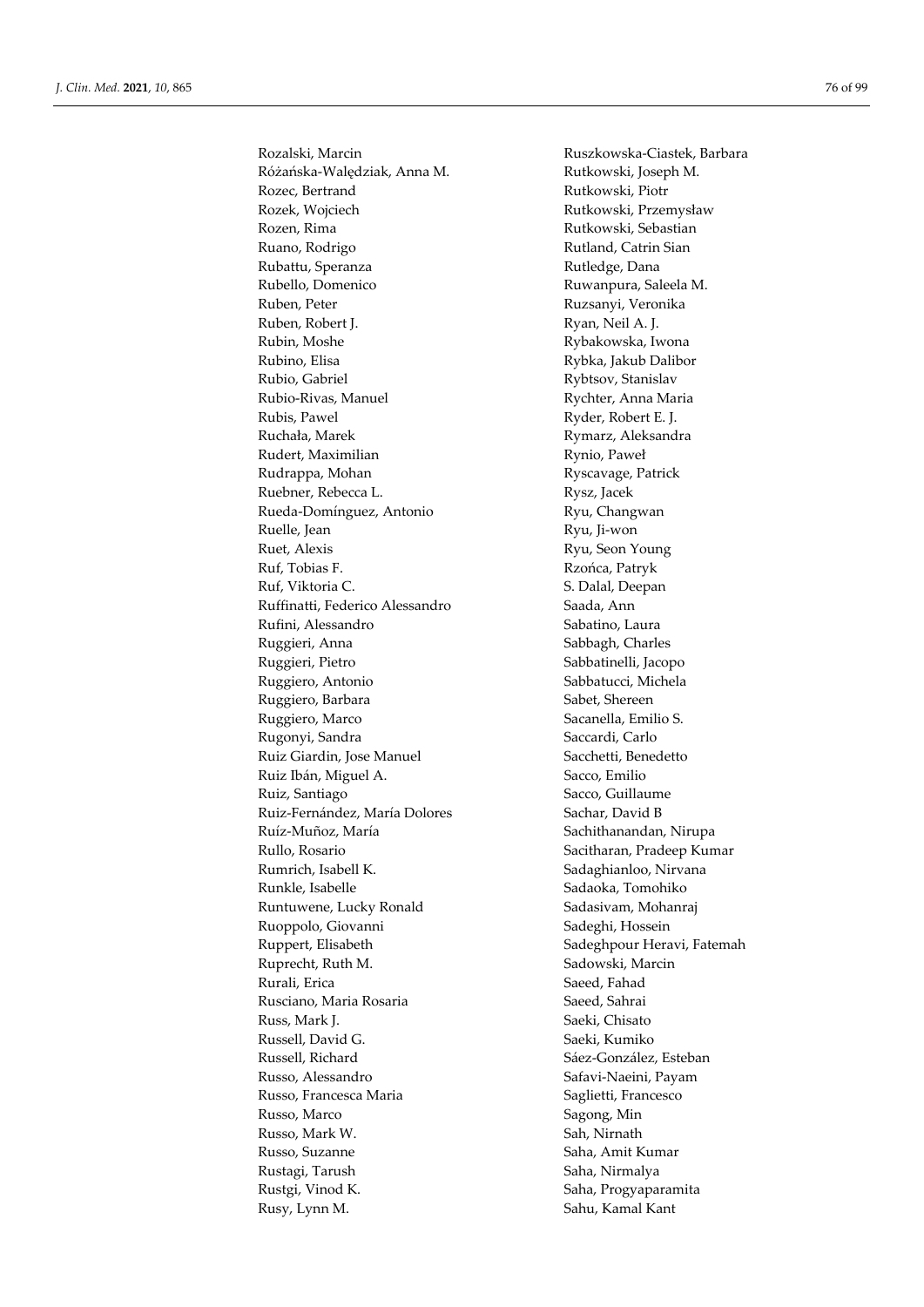Saibene, Francesca Lea Samy, Ravi Saisho, Yoshifumi Sanada, Hiromi Saito, Aya Sanak, Marek Saito, Mayuko Sancassiani, Federica Saito, Satoru Sánchez, Enric Saito, Takao Sánchez-Bueno, Francisco Saito, Yuichi Saito, Yuichi Sánchez-Ferrer, Maria L. Sak, Jarosław J. Sanchez-Perez, Arturo Sakai, Arata Sanchez-Solis, Manuel Sakai, Fumikazu Sánchez-Torres, Alba Sakai, Tetsuro Sanchiz, África Sakakura, Kenichi Sancho-Chust, Jose N. Sakamaki, Akira **Sakamaki, Akira Sancisi**, Valentina Sakamoto, Masaya Sandblom, Gabriel Sakhaee, Khashayar Sanders, Jan Stefan Sakkas, Lazaros I. Sandhu, Satinder K. Sakoda, Lori C. Sandrini, Leonardo Sakuma, Shigemitsu Sandritter, Tracy L. Saladini, Francesco Sands, Jeff M Salazar, Juan J. Sandset, P. M. Salazar-Mendiguchía, Joel Săndulescu, Mihai Salazar-Torres, Jose De Jesus Sandy-Hodgetts, Kylie Saleh, Aarash Sangiao-Alvarellos, Susana Salem, Ahmed Sangineto, Moris Salerno, Sergio Sango, Kazunori Salim, Sohail Abdul Sanguigni, Valerio Salit, Irving E. Sanidas, Elias Salkini, Mohamad Sankar, Tejas Salm, Adrienne K. Sanna, Fabrizio Salom, Caroline L. Sano, Daisuke Salomone, Alberto Santamaría, Rafael Salonia, Andrea Santangelo, Kelly S. Salton, Francesco Santarelli, Andrea Salvadori, Nicola Santarpino, Giuseppe Salvatore, Silvia Santer, David Salvetat, Maria Letizia Santhanam, Abirami Salvi, Fabio Santi, Daniele Salvi, Mario Santorelli, Filippo M. Salzano, Andrea  $S$ antoro, Anna Salzwedel, Annett Santoro, Jonathan Samaan, Mark A. Santos Vizcaíno, Edorta Samadi, Sayyed Ali Santos, Fernando Samantaray, Supriti Santos, Josefa González Samarska, Iryna  $S$ antos, Luis Samavati, Lobelia Santos, Mariana Sambataro, Sergio Santosa, Hendrik Sambri, Andrea Santos-Cortez, Regie Samidurai, Arun Santos-Gallego, Carlos Sammi, Shreesh Santos-Juanes, Jorge Sammut, Ivan A. Santos-Lozano, Alejandro Samochocki, Zbigniew Santos-Rosales, Guido Samochowiec, Jerzy Santulli, Gaetano

Saito, Yoshinobu Sánchez-Castellano, Carmen Saito, Yukihiro Sánchez-Garcés, María Ángeles Saitoh, Takeji Sánchez-González, José-María Saiwai, Hirokazu Sánchez-González, María Carmen Sallustio, Fabrizio Sankarasubramanian, Vishwanath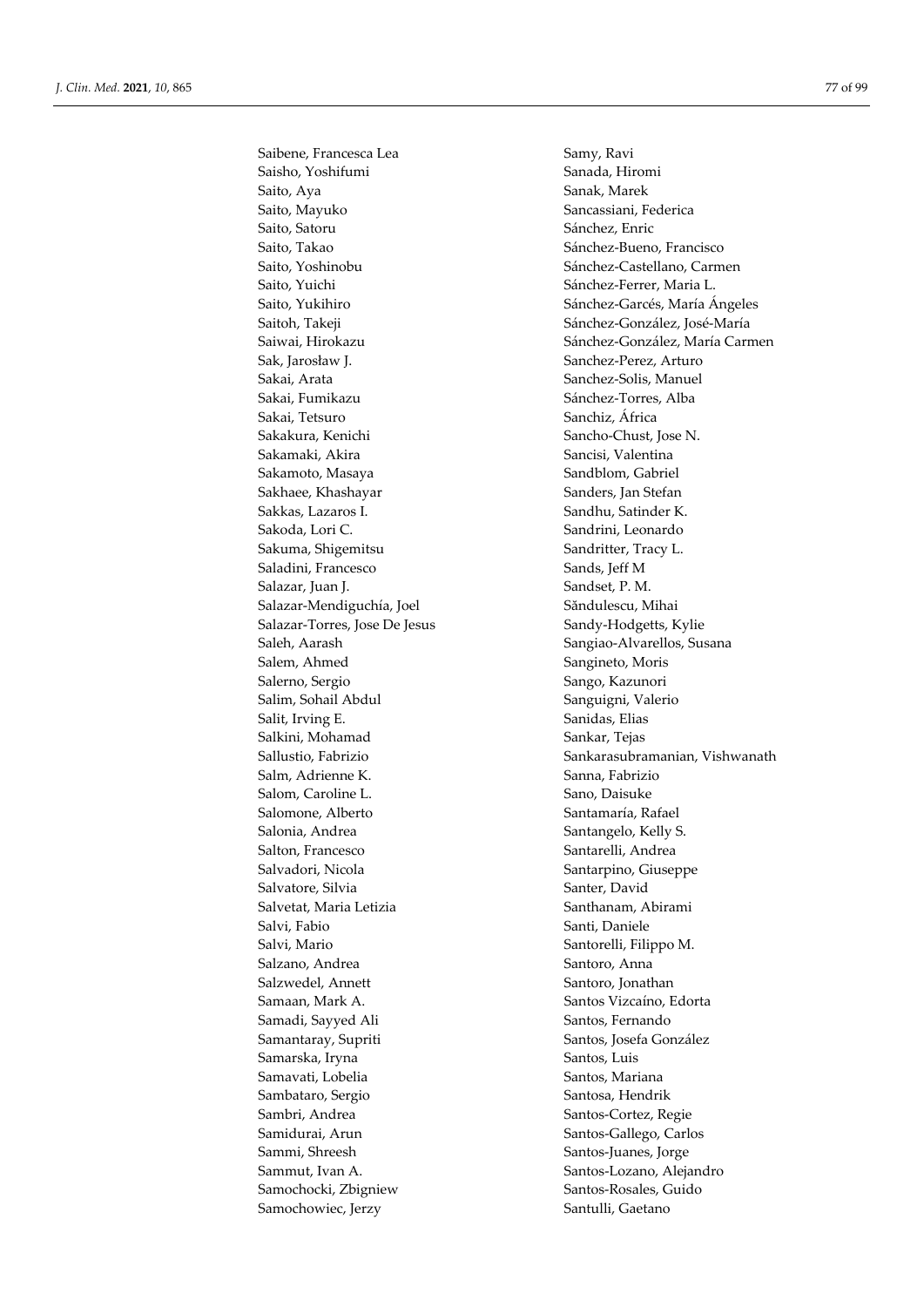Santus, Pierachille Scarano, Antonio Sanz, Alejandro Scarinci, Fabio Sanz, Rebeca Scarlata, Simone Sanz-Corbalán, Irene Scavello, Irene Sanzo, Antonio Schaaf, Heidrun Sapalidis, Konstantinos Schaefer, Benedikt Saponaro, Chiara Schaefer, Michael Saponaro, F. Saponaro, F. Schaefer, Sebastian D. Sapudom, Jiranuwat Schäfer, Andreas Sarasija, Shaarika Schapher, Mirco Sardu, Celestino Schar, Ralph T. Sarecka-Hujar, Beata Scharffenberg, Martin Sarigiannis, Dimosthenis Schattman, Glenn L. Saritas, Turgay Schaub, Günter A. Sarkar, Amrita Schechter, Alan Neil Sarkar, Arijita Scheepers, Renée Sarker, Marjana Scheffel, Jörg Sarmati, Loredana Scheinker, David Sarnthein, Johannes Schellart, René P Sarrias, Axel Schellenberg, Morgan A. Sartipy, Ulrik Schellino, Roberta Sarzi-Puttini, Piercarlo Schemmer, Peter Sasabuchi, Yusuke Scherer, Thomas Sasai, Hiroyuki Schermer, Bernhard Sasaki, Kaoru Scherrer-Crosbie, Marielle Sasaki, Yousuke Sasaki, Yousuke Scherschel, Katharina Sasamoto, Naoko Schiavi, Michele Carlo Sasanabe, Ryujiro Schiavon, Sonia Sasegbon, Ayodele Schiavone, Cosima Satake, Hironaga Schiavone, Nicola Sato, Akira Schiefer, Jennifer L. Sato, Takuichi Schierz, Oliver Sato, Tatsuhiko Schiffer, Lina Satou, Ryousuke Schiffner, Rene Satterstrom, Kyle Schildberg, Frank A. Sattler, Susanne Schilsky, Michael Saturnino, Carmela Schiltenwolf, Marcus Saul, Dominik Schindlbeck, Katharina A. Saulacic, Nikola Schini-Kerth, Valérie Sauro, Salvatore Schiøttz-Christensen, Berit Saus, J. Arthur Schippers, Angela Sausaman, Robert W. Schiweck, Carmen Savarino, Vincenzo Schizas, A. M. P. Savasan, Süreyya Schizas, Nikos Savolainen-Peltonen, Hanna Schlatter, Andreas Sawada, Akinari Sawada, Akinari Schleim, Stephan Sawada, Koji Schleiss, Mark Sawahata, Michiru Sawahata, Michiru Schlembach, Dietmar Saxena, Sugandha Saxena, Sugandha Schlereth, Simona L. Saxer, Franziska Schluger, Neil W. Sayar, Hamid Schmälzlin, Elmar Sayour, Elias J. Schmelter, Carsten Scacchi, Massimo Schmidberger, Heinz Scalfari, Antonio Schmidl, Doreen Scannapieco, Frank A. Schmidt, Alexander Scanu, Antonio Mario **Schmidt**, Peter Thelin

Savioli, Gabriele Schlabritz-Loutsevich, Natalia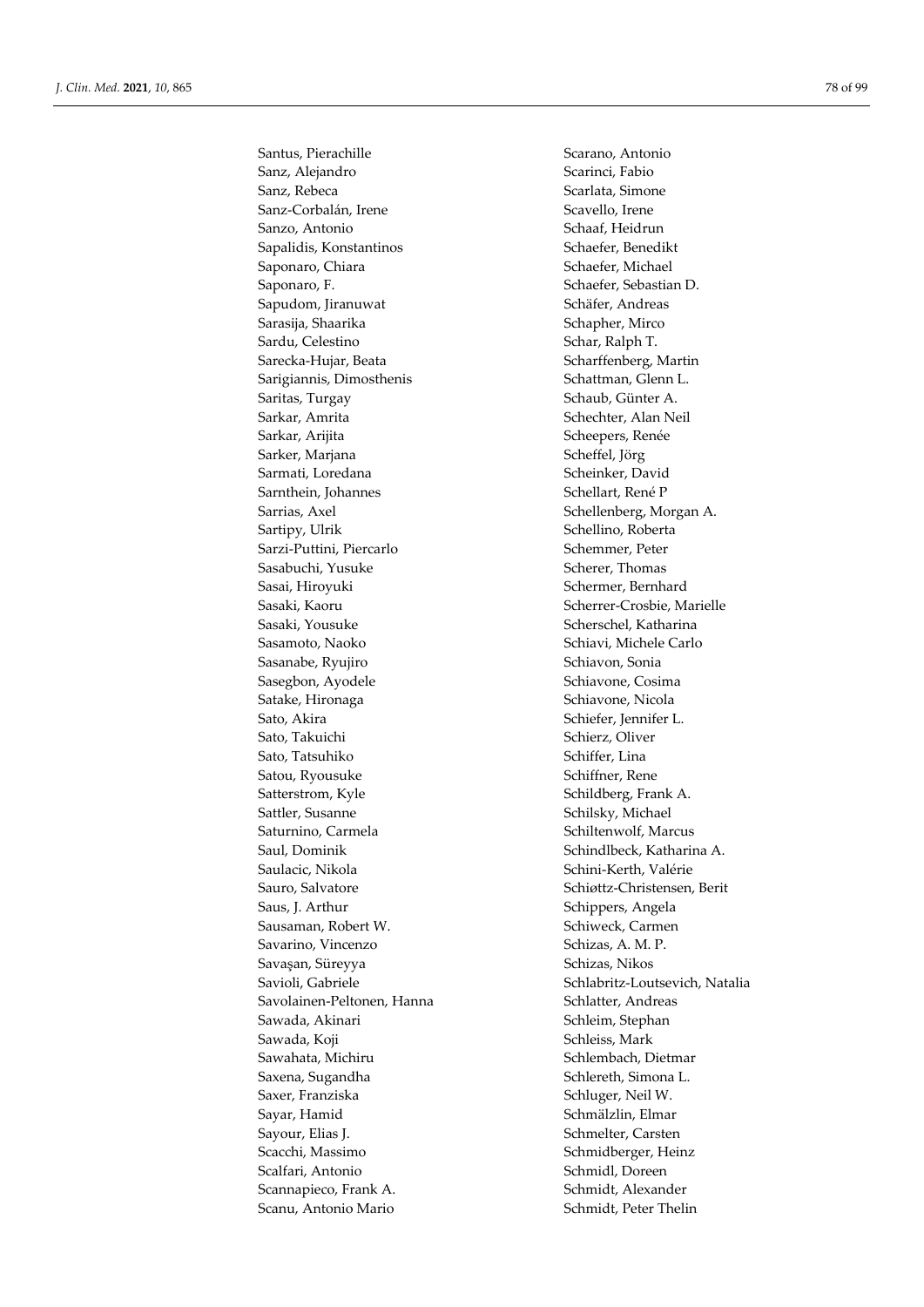Schmidt, Samuel Scorziello, Antonella Schmidt-Braekling, Tom Scott, Daniel Schmitt, Charles P. Scott, Emma Schmitt, Joachim Scott, Simon Schmitter, Marc Scotto D'Abusco, Anna Schmitz, Ralf Scuderi, Gianluca Schmitz, Ulf Scudiero, Rosaria Schmoch, Thomas Sdrulla, Andrei D. Schmutzler, Andreas Seaby, Eleanor Schnaubelt, Sebastian Seals, Brenda F. Schneider, Birke Seáñez, Ismael Schneider, David Sebastian, Aimy Schneider, Kristian Sebastianelli, Arcangelo Schneider, Matthias Sebastiani, Marco Schneider, Uffe Vest Secchi, Francesco Schneiderhan-Marra, Nicole Secco, Gioel Gabrio Schnell, Frédéric Seco-Calvo, Jesus Schnetzke, Marc Secor, Eric Schnutenhaus, Sigmar Secord, Angeles Alvarez Schoemaker, Minouk J. Sedaghat, Alexander Schoen, Robert T. Sedda, Giulia Schoenecker, Jonathan G. Sedlak, Lech Schoenhagen, Paul Seeherunvong, Tossaporn Scholer, Anthony J. Seeman, Mary V. Scholey, James Seers, Christine Scholtens, Asbjørn Segala, Diego Schoon, Janosch Segatto, Marco Schoon, Yvonne Seghaye, Marie-Christine Schöttle, Daniel Seguí-Ripoll, José Miguel Schrage, Benedikt Segura, Juan-Jose Schramm, Patrick Segura, Leal G. Schredl, Michael Seheult, Jansen N. Schreinlechner, Michael Seibert, Franz Josef Schroeder, Harry W. Seidler, Rachael Schuettfort, Gundolf Seifert, Hans-Helge Schulman, Sam Seiff, Stuart R. Schulthess, Bettina Seike, Masahiro Schulz, Jane Seiler, Stephen Schulz, Susanne Seixas, Adérito Schulze, Harald Sekino, Yohei Schulze-Tanzil, Gundula Selberherr, Andreas Schulz-Kornas, Ellen Selk, Amanda Schumacher, Udo Sellarés, Jacobo Schure, Mark Sellner, Franz Schutt, Amy Selva-O'Callaghan, Albert Schwameis, Michael Selvaraju, Vaithinathan Schwartz, Robert A. Sembrano, Jonathan N. Schwartz, Steven Semczuk, Andrzej Schwartzman, Monica Seminari, Elena Schwarz, Anke Semmler, Marion Schwarze, Vincent Semova, Ivana Schweiger, Martin Sen, H. N. Schweigkofler, Uwe Sen, Monokesh Kumer Schwierzeck, Vera Sen, Rwik Sciomer, Susanna New Sena, Armando Scioscia, Giulia Senbonmatsu, Takaaki Scofield, Robert Hal A. Senderovich, Helen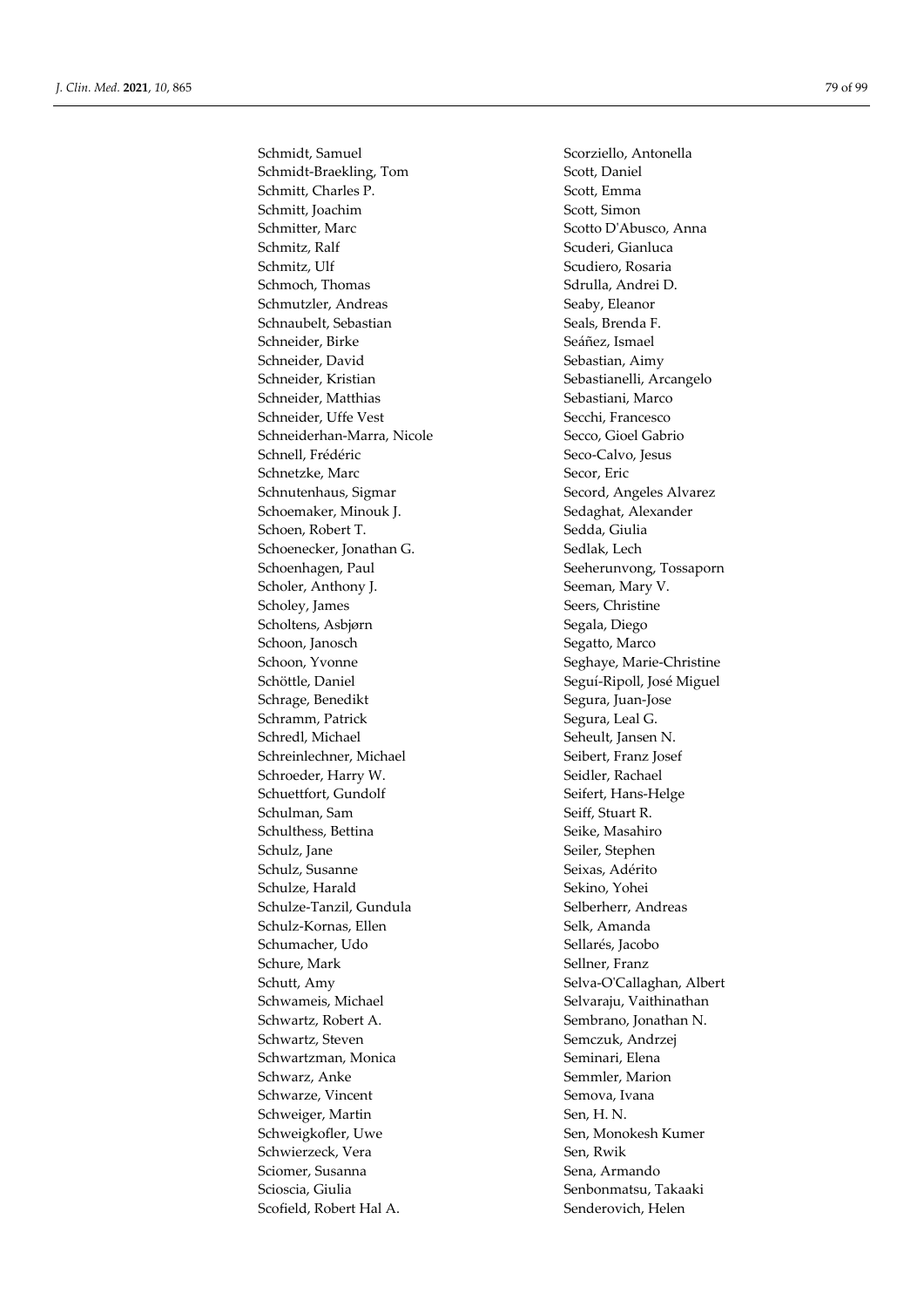Sendra-Portero, Francisco Shangguan, Siyi Senesi, Pamela Shank, Lisa M. Sengupta, Neil Shankar, Eswar Senneville, Eric Shankarappa, Sahadev A. Seo, Benedict **Shanmugam**, Muruganandan Seo, Cheong Hoon Shao, Dangdang Seo, Eun Ji Shapiro, Ron Seo, Hyungseok Sharabi, Kfir Seo, Jinsoo Sharma, Anurag Seo, KyoungYul Sharma, Ashu Seo, Satoru Sharma, Atul Seo, Yoshihiro Sharma, Bhesh Raj Seok, Hyeri Sharma, Gayatri Seok, Hyun Sharma, Geetanjali Sepúlveda, Ana R. Sharma, Isha Seracchiani, Marco Sharma, Ravindra Seracchioli, Renato Sharma, Samin K. Serafini, Simone Sharma, Shweta Serebruany, Victor Sharma, Tasneem P. Serena, Gloria Sharma, Vibhash D. Sergi, Consolato Sharma, Vikram Serralheiro, Pedro Sharman, Edward H. Serrano, Antonio Sharp, Willard W. Serruys, Patrick W. Shaw, James Seto, Arnold H. Shayesteh, Shahab Seto, Toshiyuki Shearer, Aiden Eliot Setoguchi, Shuichi Shearer, Freya M. Seubert, Christoph N. Shefer, Gabi Severini, Cinzia Sheha, Hosam Severino, Paolo Sheikh, Søren Paludan Sevilla, Isabel Sheils, Orla Sévoz-Couche, Caroline Sheiman, Laura Seward, Edward Sheldrick-Michel, Tanja Sewerin, Philipp Shelley, Benjamin Sexton, Eithne Shemtov-Yona, Keren Sfakianaki, Maria **Shen, Hui** Sferrazza Papa, Giuseppe Francesco Shen, Long Sgambat, Kristen Shen, Mengcheng Sgarzani, Rossella Shen, Yang Shaffer, Virginia O. Sheng, Yue Shafiee, Abbas Shenhar-Tsarfaty, Shani Shafique, Michael Shenoy, Akhil Shah, Aditya Shepard, Blythe D. Shah, Ashish H. Shephard, Mary N. Shah, Neeraj Sherif, Zaki A. Shah, Samir A. Sheshadri, Ajay Shah, Samit Shetty, Amith Shahmoradi, Mahdi Shetty, Sudarshan A. Shaker, Anisa Sheu, Eric G. Shalayel, Ibrahim Shi, Haifei Shamah, Steven P. Shi, Junchao Shamberger, Robert Shi, Lu Shamieh, Said Shibata, Tomoyuki Shan, Bergin Shibata, Yasushi Shan, Yi Shigeta, Shogo Shanahan, Fergus Shimada, Hiroyuki Shander, Aryeh Shimada, Masayuki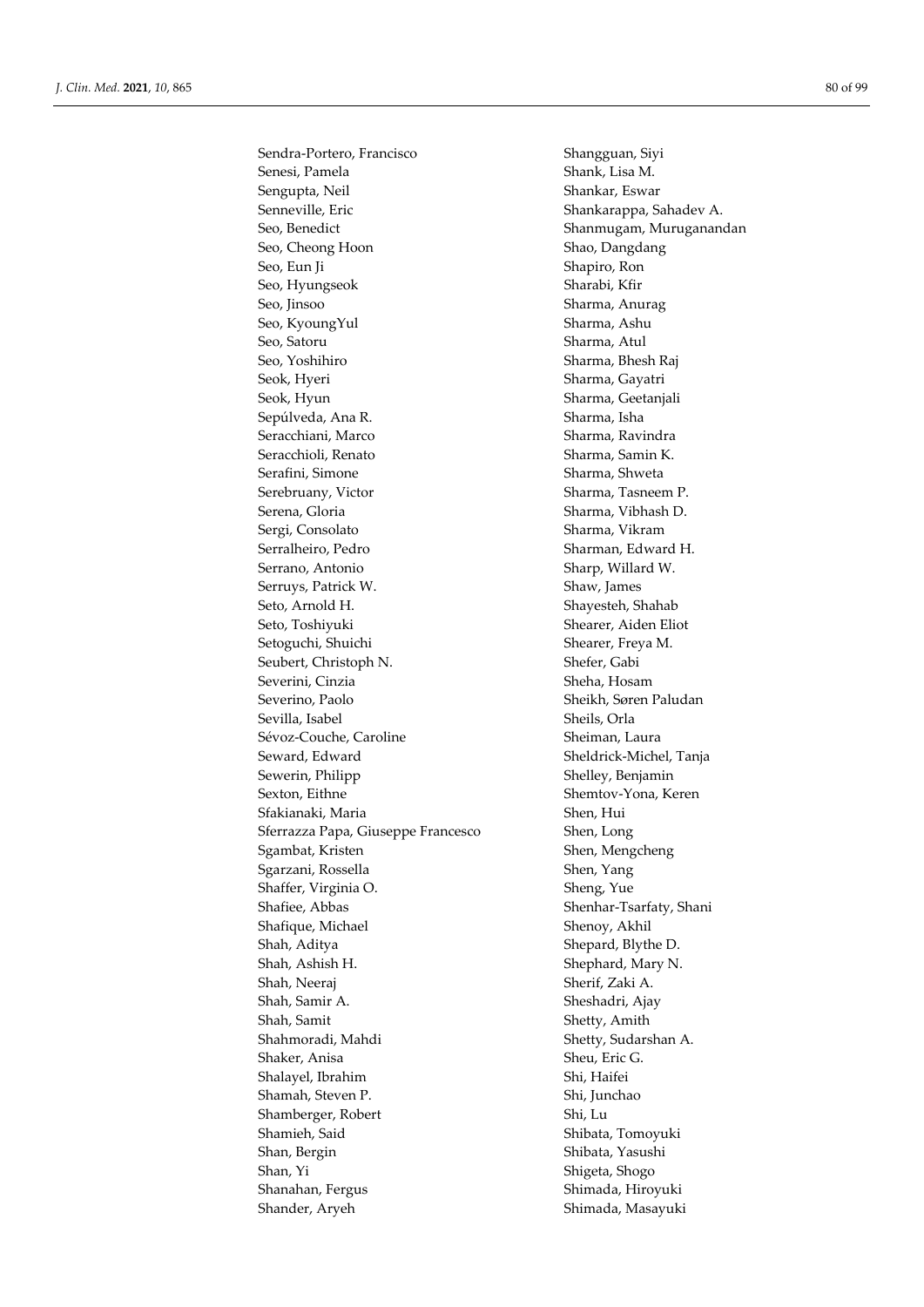Shime, Nobuaki Sié, Pierre Shimizu, Fumiaki Siegel, Shannon Shimizu, Takayoshi Siegler, Sorin Shimizu, Yuji Sievi, Noriane A. Shimoda, Kazuya Sifakakis, Iosif Shimoda, Shinji Sigdel, Tara Shimohira, Masashi Signore, Alberto Shimura, Tatsuo Signorile, Anna Shin, Byung-Cheul Sijts, Alice Shin, Hae-Won Sikora, Mariusz Shin, Hyoung-shik Siles, Eva Shin, Hyungoo Silva, Abigail Shin, Myung-jun Silva, Ana Rita Shin, Sangah Silva, Anabela G. Shin, Seung Yong Silva, Frutuoso G. M. Shin, Yong Un Silva, Joana Shin, Yooseok Silva, Marco Shinde, Aparna Silva, Rebeka Shingu, Yasushige Silva, Scott R. Shinoda, Kei Silverio, Sergio A. Shinohara, Shogo Silverstein, Madison Shirai, Jyunsuke Silvestre-Rangil, Javier Shirai, Toshihiro Silvestri, Giovannino Shiraishi, Naru Sim, Hao-Wen Shirvalkar, Prasad Simao, Tatiana Shitara, Hitoshi Simar, David Shiva, Sruti Simard, J. Marc Shivakumar, Pranav Simecka, Jerry W. Shivanna, Binoy Simianu, Vlad V. Shivapurkar, Narayan Simmen, Hans-Peter Shiwarski, Daniel J. Simms, Victoria Shoaib, Ahmad Simon, Jessica R. Shoemark, Amelia Simon, Jorge Shoji, Fumihiro Simon, Luke Shook, Robin P. Simon, Michael S. Shore, Susan Simone, Giuseppe Shores, Darla Roye Simone, Lanini Shosha, Esraa Sims, Jane Shpiner, Danielle Simula, Sakari Shrira, Amit Sinakos, Emmanouil Shteinberg, Michal Sinclair, David Shukla, Ashutosh Sinex, Donal G. Shukla, Kirtikar Singal, Neera Shukla, Surendra Kumar Singer, Georg Shulman, Matisyahu Singh, Anand Shultz, Sandy Singh, Bhajan Shung, Dennis Singh, Chandra Shyamsundar, Murali Singh, Favil Siafakas, Nikolaos Singh, Kamayani Siddappa, Byrareddy Singh, Mandeep Sideris, Skevos Singh, Naveen Sidiropoulos, Christos Singh, Nisha Sidiropoulos, Konstantinos Singh, Param Sidorkiewicz, Iwona Singh, Rahul

Shimada, Yoshiaki Sidtis, John J. Shimizu, Takeyuki Sievers, Laura Katharina Shmidt, Eugenia Simoes, Davina Camargo Madeira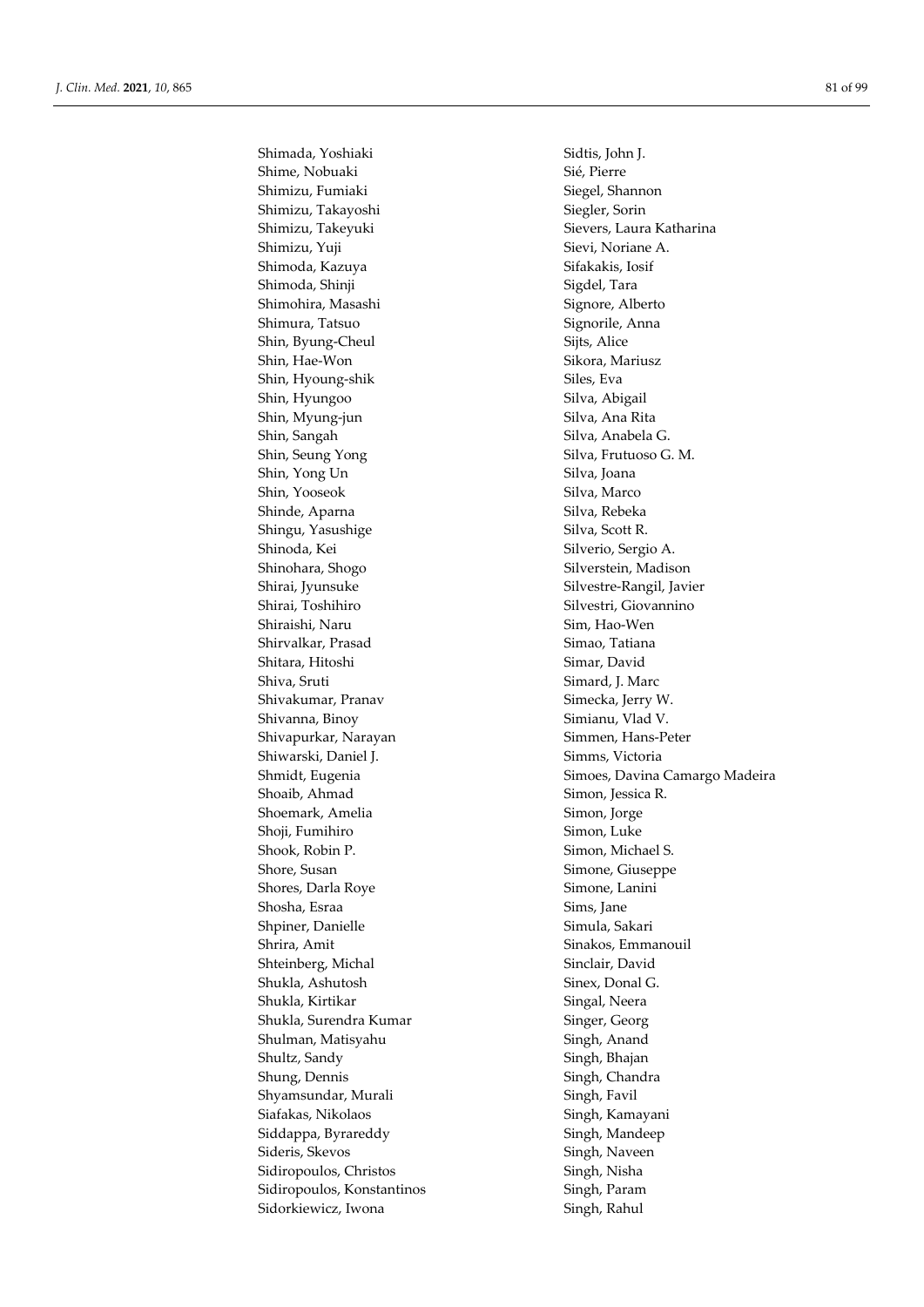Singh, Rajbir Slominska, Ewa M. Singh, Reetu R. Słomka, Artur Singh, Sandeep Singh, Sandeep Slomovitz, Brian Singh, Shantanu Singh, Shantanu Sluka, Kathleen Singh, Sukhvinder Slukvin, Igor Singh, Vijay Smaglo, Brandon G. Singla, Bhupesh Smalling, Richard W. Sinha, Niharika Smedler, Erik Sinha, Tirthankar Smiroldo, Valeria Siniscalco, Dario Smith Jr, Randall J. Sinjab, Khaled Sinjab, Khaled Smith, Andra Sinnathurai, Premarani Smith, Ashley Dean Sions, J. Megan Smith, Elliot Siontis, George CM Smith, Eric Siontis, Konstantinos C. Smith, Glenn E Siotos, Charalampos Smith, Hayden L. Siqueira, Rafael Smith, Jared Siraj, Aisha Smith, Loren E. Siravegna, Giulia Siravegna, Giulia Smith, Mark Sirignano, Pasqualino Smith, Patrick Sirvent, Ramon Sirvent, Rebecca Lee Sisley, Stephanie R. Smith, Sinead M. Sistla, Srinivas Smith, Stacy V. Siudak, Zbigniew Smith, Stephen W. Sivapalan, Pradeesh Smith, Zachary R. Sivaprakasam, Sathish Smolarczyk, Roman Sivaprasad, Sobha Smolle, Josef Sjögren, Magnus Smyrnias, Ioannis Sjöström, Mats Snell, Cudore L. Skarzynski, Piotr Henryk Snelson, Matthew Skiba, Dominik S. Snyder, Diana L. Skinner, Ben Snyder, Orman L. Skinner, Jonathan R<br>
Soares, Fernanda Cunha Skoglund, Kristofer Sobel, Jack Skopouli, Fotini Sobhani, Navid Skorska, Anna Söbke, Heinrich Skov, Marianne Socea, Bogdan Skrifvars, Markus Sochalska, Maja Skrifvars, Markus B Soderlund, Goran Skrinjar, Ivana Södersten, Per Skrobot, Wojciech Soendergaard, Mette Skrzypecki, Janusz Soff, Gerald Skvarc, David Softic, Samir Slade, Jill M. Sofue, Tadashi Slart, Riemer H. J. A. Soga, Yoshihiko Slatter, M. A. Sogkas, Georgios Slavin, Konstantin Sohma, Yoshiro Sleigh, Alison Sohn, Ju-Tae Sleigh, James Soiza, Roy Slieker, Roderick C. Sokal, Paweł Slimano, Florian Sokol, Jason A. Śliwińska-Mossoń, Mariola Sokolowska, Milena Sloan, J. Mark Solaberrieta, Eneko Sloane, Jacob A. Solaimanzadeh, Isaac Slobodin, Gleb Solal-Giboin, Louis

Singh, Seema Słowikowska-Hilczer, Jolanta Slof-Op 't Landt, Margarita C. T. Solanki, Ashish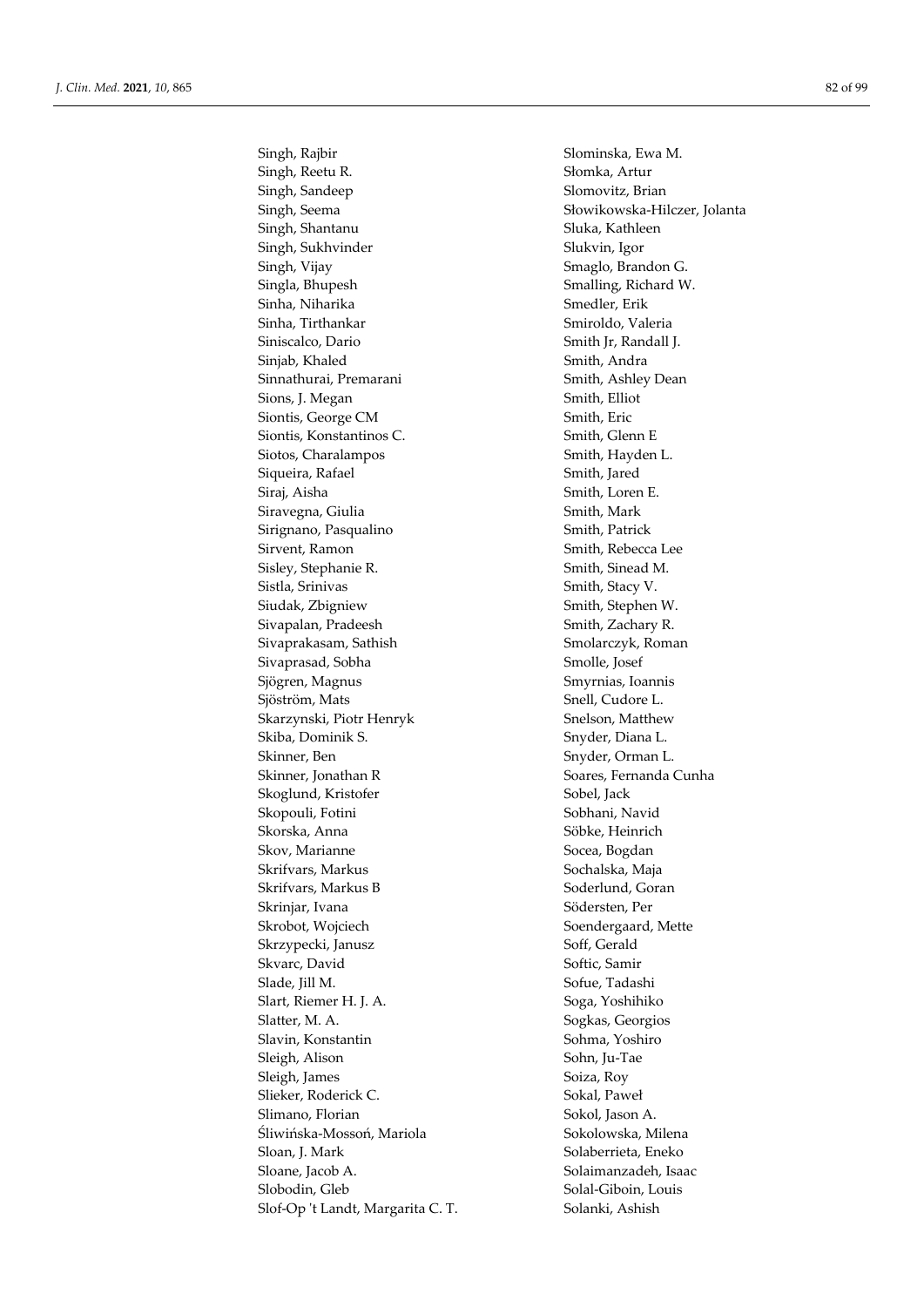Solano, Palma Sotto, Albert Solano, Rubén Soudry, Ethan Solarino, Giuseppe Soulage, Christophe O. Sola-Ruiz, M<sup>a</sup> Fernanda Soulika, Athena Soldan, Samantha S. Soupene, Eric Solé, Cristina Sousa, David Soler, Maria Jose Sousa, Sónia Soles, Gillian South, Andrew Solinas, Cinzia Southwell, Derek Solís García Del Pozo, Julián Souwer, Ibo H. Solomon, Lucian Sowerby, Leigh J. Solopov, Pavel Soya, Hideaki Solski, Janusz Soyer, Philippe Soltesz, Stefan Spaans, Anne J. Sommerfeldt, Mark F. Spada, Francesca Somoza, Rodrigo A Spadaro, Savino Son, KeunBaDa Spaggiari, Giorgia Soncini, Marco Spagnuolo, Rocco Sones, Amerian D. Spalletta, Gianfranco Song, Cheryn Spanakis, Elias K. Song, In Gyu Spang, Christoph Song, Jae Min Spanoudakis, Emmanouil Song, Jong-wook Spartalis, Eleftherios Song, Kunhua Spartalis, Michael Song, Kyoung Seob Spearman, Paul Song, Liujiang Speeckaert, Marijn Song, Ming Spella, Magda Song, Min-ju Spelman, Lynda Song, Myeong-jun Spennato, Pietro Song, Ping Sperber, GH Song, Rui Sperling, Mark A. Song, Young Goo Spiegel, Efrat Song, Youngseok Spiegel, Martin Song, Yuyu Spielmanns, Marc Soni, Kiran Kumar Spiering, Wilko Sonkar, Kanchan Spina, Catherine S. Sonkin, Dmitriy Spinazzola, Giorgia Sonne, James W. Spinner, Christoph D. Sonowal, Himangshu Spoletini, Gabriele Sophocleous, Froso Spoletini, Giulia Soran, Z. Ozlem Sportoletti, Paolo Sorbello, Massimiliano Sprague, Briana N. Sorbye, Sveinung Wergeland Sprengel, Kai Sörensen, Nils A. Spriano, Giuseppe Sorge, Matteo Springer, Fabian Soriano-Mas, Carles Spyrantis, Andrea Sorigue, Marc Spyridopoulos, Ioakim Sorrell, J. Michael Sorrell, S. Michael Squillaro, Tiziana Sorrentino, Flavia Squires, Ray W. Sorrentino, Francesco Saverio Sridharan, Meera Sorrentino, Sabato Srinivasagan, Ramkumar Sorsa, Timo Sripathy, Smitha Sosic, Alice Sosic, Alice Srivastava, Pranay Sosne, Gabriel Sosne, Gabriel Sriwastva, Mukesh Kumar Sotiriou, Sotirios K. Srouji, Samer Soto-Cámara, Raúl St Pierre, Yves Sotomayor, Camilo G. Staats, Kevin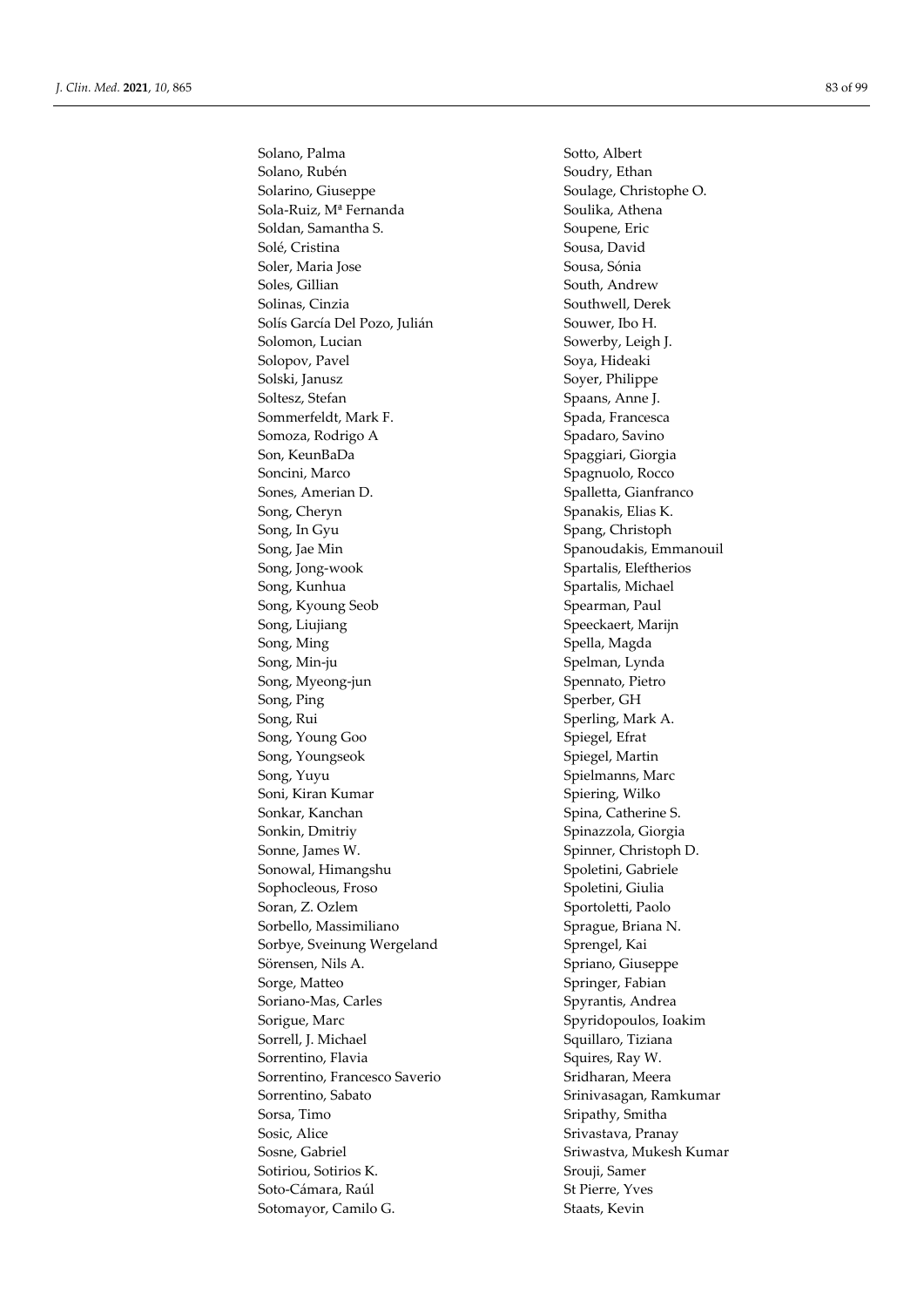Stabell, Alex C. Stella, Giulia M. Stack, Brendan C., Jr. Stellos, Konstantinos Staderini, Edoardo Stelmach-Mardas, Marta Stadlbauer-Köllner, Vanessa Stenberg, Erik Stadnicki, Antoni Stengaard, Carsten Staerman, Frederic Stengel, Andreas Stafford, Francis William Stensballe, Jakob Stafford, James Stephan, Dominique Stagg, Brian C. Stephen, Abish Stagnaro-Green, Alex Stephens, Jaclyn Stål, Per Stepien, Karolina M. Stalder, Mark W. Stergios, Konstantinos Stallings-Smith, Sericea Stergiou, George S. Stanciu, Luminita A. Sterkenburg, Anthe Suzan Stanek, Agata Sterns, Richard H. Stanghellini, Vincenzo Stetler-Stevenson, William G. Stangl, Bethany L. Stevens, Hieronymus P. J. D. Stanirowski, Paweł Jan Stevens, Peter M. Stanojevic, Dragana M. Stevens, Rebekah Stansbury, Robert Stevenson, William Staples, Lauren Stewart, Anne Starace, Michela Stewart, Jay Starbuck, Chelsea Stewart, Jay M. Stark, Felicity C. Stewart, Kirsty Starostik, Petr Stieger, Bruno Stasiowski, Michał Jan Stiles, Ashlee Staskin, David Stiller, Carl-Olav Stathopoulos, Georgios Stillman, Chelsea Stauber, Tobias Stingeni, Luca Staud, Roland Staud, Roland Staud, Roland Staud, Roland Staud, Staud, Staud, Staud, Staud, Staud, St Staudacher, Dawid Stobdan, Tsering Staudacher, Jonas Jaromir Stocco, Chiara Stauss, Harald M. Stocker, Claire J. Stavinoha, Peter L. Stoebe, Stephan Stavropoulos, Nikolaos A. Stoffman, Jayson Steardo, Luca Stokkeland, Knut Steca, Patrizia Stöllberger, Claudia Stecco, Alessandro Stolz, Andrew Abba Steels, Elizabeth Stonecipher, Karl G. Steenbakkers, Roel J. H. M. Storck, Martin Stefanaki, Charikleia Storsberg, Joachim Stefanescu, Carmen Straccia, Patrizia Stefano, Masiero Stradner, Martin Helmut Stefanski, Heather Strange, Charlie Steffen, Armin Stratmann, Bernd Steffi, Chris Strauss, Victoria Stefura, Tomasz **Strawbridge**, Becci Steiger, Hans-Jakob Streckfuss-Bömeke, Katrin Stein, Mark A. Streutker, Catherine Joanne Stein, Paul D. Strnad, Pavel Steinbach, Robert Ströck, Viveka Steinberg, Ely Strohbach, Anne Steinberg, Martin H. Strøm, Thomas Steinemann, Daniel C. Stromberg, Zachary Steinhoff, Annekatrin Strong, Cristina De Guzman Steinmetz, Sylvain Stronge, Paul Stell, Bill Struglics, André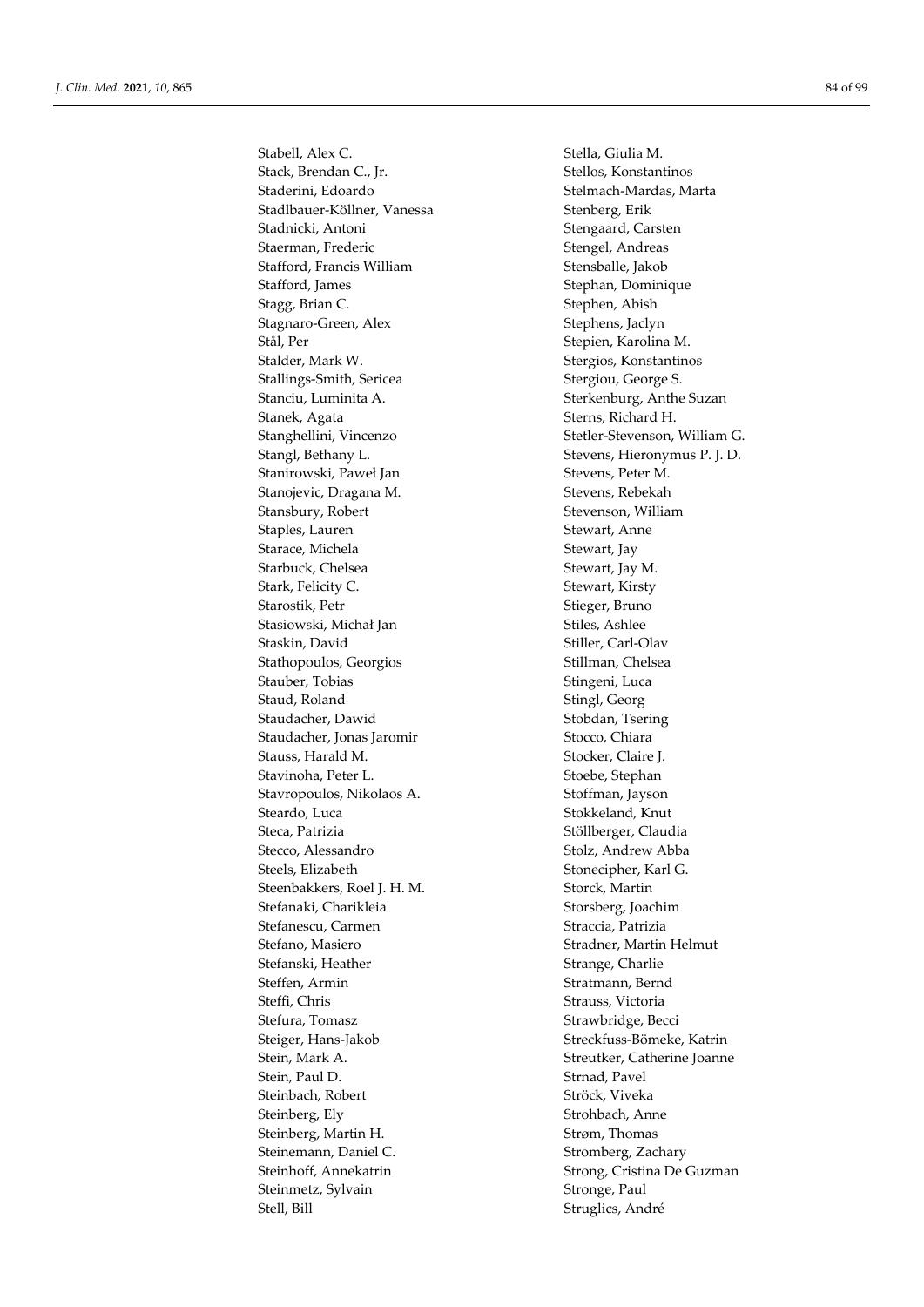Struhal, Walter Sun, Xiaofei Struyf, Sofie Sun, Xiaolun Stubbs, Evan Sun, Xinghui Stuckenschneider, Tim Sun, Xingmin Stumpfe, Florian M. Sun, Yaping Stutz, Bernardo Sun, Ye Styczyński, Jan Sun, Zhengwang Su, Chun-Hung Sun, Zhonghua Su, Edwin P. Sunakawa, Yu Su, Rui Sundaramoorthy, Pasupathi Suami, Hiroo Sundling, Vibeke Suárez García, Inés **Sung, Yon K.** Suarez-Carmona, Meggy Sung, Yoon-Kyoung Suarez-Cunqueiro, María Mercedes Sunjaya, Anthony Paulo Suárez-Ibarrola, Rodrigo Supervía, Marta Suarez-Mantilla, Brian Suppan, Laurent Subbaraman, Meenakshi S. Surber, Christian Subbiah, Ramesh Surdacka, Anna Subhi, Yousif Surdacki, Andrzej Subramanian, Manju L. Suren, Christian Subramanian, Prem S. Surendran, Sushitha Subramanian, Veedamali Sureshkumar, Kalathil K. Suciu, Bogdan Andrei Surguchov, Andrei Suda, Kenji Suryadevara, Vidyani Suen, Jacky Y. Suryavanshi, Santosh Sugama, Junko **Susami, Takafumi** Sugawara, Yasuhiko Suttle, Catherine M. Sugaya, Nagisa Sutton, Jill Sugimoto, Masahiko Suttorp, Norbert Sugimoto, Masahiro Suwan, Keittisak Sugimoto, Mitsushige Suzuki, Ayako Sugishita, Yodo Suzuki, Hiromi Sugiyama, Atsuhiko Suzuki, Keisuke Sugiyama, Kemmyo Suzuki, Maiko Sugiyama, Tetsuya Suzuki, Motofumi Suh, Chang-Hee Suzuki, Shinichi Suh, Dong In Suzuki, Shinya Suhr, Frank Suzuki, Susumu Sui, Yongjun Suzuki, Yoriyasu Sukegawa, Shintaro Suzuki-Kerr, Haruna Sukhal, Shashvat Svaco, Marko Sukhovershin, Roman Svardsudd, Kurt Suki, Wadi N. Svendsen, Claus Bo Sukumar, Piruthivi Sviggum, Hans P. Suliman, Hagir B. Svirsky, Mario Sullivan, A. David Swami, Umang Sullivan, Matthew J. Swamy, Ganesh Sultan, Ahmed S. Swanström, Lee L. Sultan, Laith R. Swaroop, Anand Summer, Ross Swarup, Ishaan Sumner, Anne E. Sweatman, W. Mark Sun, Chengwen Sweeney, Timothy Sun, Chongkui Sweeting, Arianne N. Sun, Junjiang Swegen, Aleona Sun, Kunfeng Swenne, Cees A. Sun, Lisa R. Swenson, Cynthia Cupit Sun, Wei Świątkiewicz, Iwona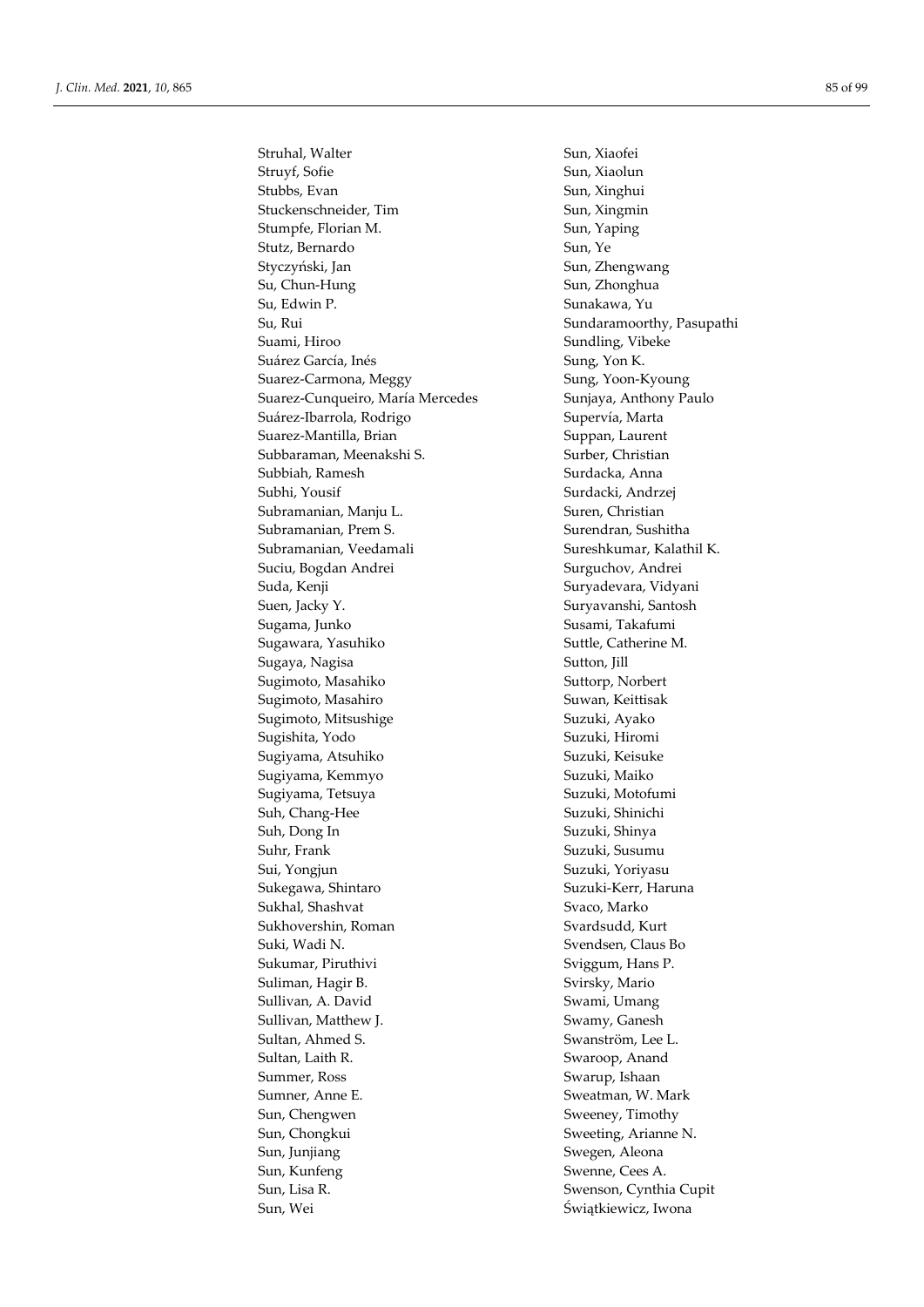Świderek-Matysiak, Mariola Takahara, Mitsuyoshi Swijnenburg, R. J. Takahari, Daisuke Swistel, Daniel G. Takahashi, Hidenori Świtońska, Milena Takahashi, Jun Syan, Raveen Takahashi, Ken Syed, Johar R. Takahashi, Mamoru Sygit, Katarzyna Takahashi, Naoki Symmank, Judit Takahashi, Toshifumi Symoens, Sofie Takahashi, Yusuke Symonds, Michael E. Takahiro, Wada Syn, Wing-Kin Takai, Hideki Sytnyk, Vladimir Takamaru, Hiroyuki Syx, Delfien Takamatsu, Yasuyuki Szade, Krzysztof Takami, Akiyoshi Szakmany, Tamas Takami, Taro Szamotulska, Katarzyna Takao, Masato Szczepanek, Joanna **Takasawa, Ken** Szczepankiewicz, Barbara Taked, Takayuki Szczepanski, Artur Takedatsu, Hidetoshi Szczepek, Agnieszka J. Takegahara, Noriko Szczerbinski, Lukasz Takehara, Kimie Szeliga, Jacek Takei, Reoto Szer, Jeff Takemoto, Jody Szetpizeowski, Jacek Takenaka, Mamoru Szewczuk, Myron R. Takeoka, Masanori Szewczyk, Katarzyna **Takeuchi**, Hisashi Szkodziak, Piotr Robert Takeuchi, Kazuhiko Szmuda, Tomasz Takura, Tomoyuki Szodoray, Peter Talati, Ardesheer Szóstek-Mioduchowska, Anna Talento, Alida Sztanke, Krzysztof Tallman, Dina A. Szulc, Agata Tambaro, Francesco Szychowski, Jeffery Tambuwala, Murtaza Szylińska, Aleksandra Tamkovich, Svetlana Szyluk, Karol J. Tamma, Roberto Szymczak, Aleksandra Tampe, Désirée Szyszkowicz, Mieczyslaw Tamura, Yasuhisa Szyszkowicz, Mieczysław Tan, Ai Lyn Tabatabaei-Jafari, Hossein Tan, Bee K. Tacke, Frank Tan, Joanne Tada, Naoya Tan, Lee Tada, Yuko Tan, Toh Leong Tadmor, Tamar Tan, Wenbin Tadros, Micheal Tan, Yuting Taefehshokr, Nima Tana, Claudio Tafuri, Domenico Tanabe, Naoya Taga, Arens Tanaka, Akihito Tagarakis, Georgios Tanaka, Atsushi Tagawa, Tsuyoshi Tanaka, Hiroshi Taghizadeh, Hossein Tanaka, Hiroyoshi Y. Tagliamento, Marco Tanaka, Hiroyuki TAGUCHI, KENSEI TAGUCHI, KENSEI Tahvildari , Maryam Tanaka, Yasuhito Taiar, Redha Tanaka, Yoshikazu Taishi, Nakamura Tanbo, Tom Takabatake, Kiyofumi Tanda, Maria Laura Takagi, Toshio Tang, Benjamin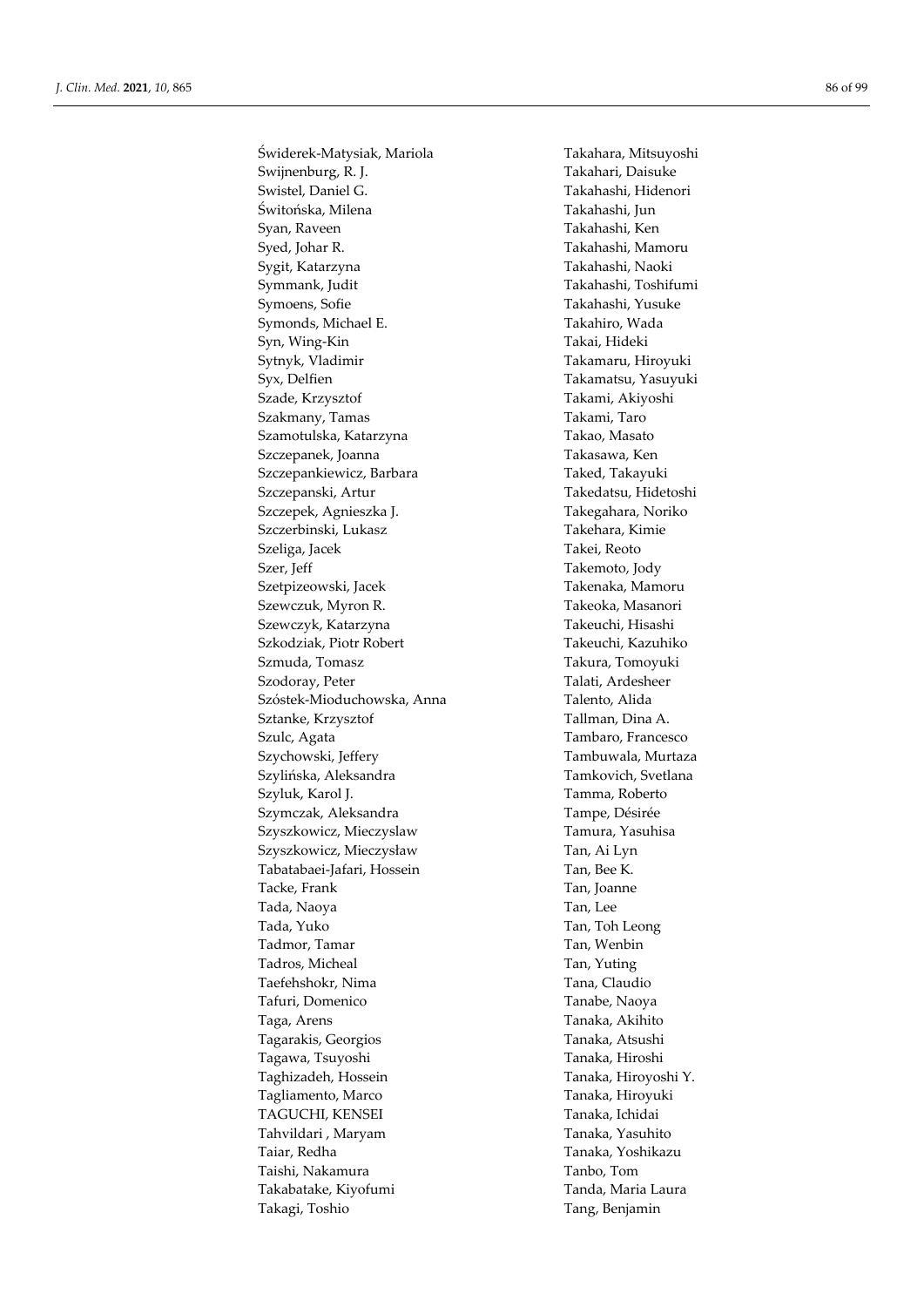Tang, Chris Teague, Warwick J. Tang, Ning Tecco, Simona Tang, Peter H. Tecson, Kristen M. Tang, Shiyu Tedesco, Marinella Tang, Thomas Teh, Andrew W. Tangl, Stefan Teich, Niels Tanigawa, Takeshi Teissier, Natacha Tani-Ishii, Nobuyuki Teles, Alisson Tanini, Damiano Telleus, Gry Kjaersdam Tanini, Marco Ten Berg, Jurriën Tanino, Yoshinori Ten Cate, Hugo Taniyama, Yusuke Tena, Beatriz Tanizaki, Shinsuke Tenbrock, Klaus Tanner, Michael Tendulkar, Ketki Tanner, Taria Tenforde, Adam S. Tanoubi, Issam Tenhunen, Mirja Tan-Showyin, Jackie Tennstedt, Pierre Tansley, Sarah L. Tenore, Gianluca Tao, Chenqi Tentolouris, Nikolaos Tao, Ya-Xiong Teo, Andrew Tapper, Elliot Teofili, Luciana Taradaj, Jakub Teotia, Pooja Tarannum, Mubin Teper, Slawomir Tarantini, Giuseppe Terada, Jiro Tarantino, Giovanni Teragawa, Hiroki Tarantino, Umberto Terai, Shuji Tarasov, Andrei Teresiński, Grzegorz Tardella, Marika Terlizzi, Michela Targońska-Stępniak, Bożena Terradas, Mariona Tarkkila, Pekka Terreni, Eleonora Tarnowski, Maciej **Tersigni**, Chiara Tarrant, Seth M. Teruel-Montoya, Raúl Tarsitano, Achille Terzic, Milan Tartaglia, Gianluca Tesfaye, Wubshet H. Tartey, Sarang Tesio, Valentina Tashbayev, Behzod Testa, Alexander Tashima, Toshihiko Testa, Gianluca Tashiro, Mitsuru Testa, Giuliano Tatullo, Marco Testarelli, Luca Taurino, Maurizio Testori, Tiziano Tausk, Francisco A. Tetè, Giulia Tavakoli, Javad Teteloshvili, Nato Tawil, Bill J. Tetz, George Taxbro, Knut Thacker, Deepika Taylan, Fulya Thaker, Youg Raj Taylor, Julian Taylor, Julian Taylor, Julian Thakkar, Prashant Taylor, Kirk Taylor, Kirk Thakur, Basant Kumar Taylor, Peter William Thakur, Chitra Taylor, Sophie Thakur, Shilpa Taylor, William R. Thankam, Finosh G. Tchivileva, Inna E. Thavamani, Aravind Te Nijenhuis, Jan Theil, Jan Christoph Teague, Shawn D Theilmann, Lorenz

Taniguchi, Hiroaki Tejada Giráldez, Miguel A. Taranto-Montemurro, Luigi Terentes-Printzios, Dimitrios Tchah, Hungwon Tharkeshwar Raghunath, Arun Kumar Te Marvelde, Luc Thavendiranathan, Paaladinesh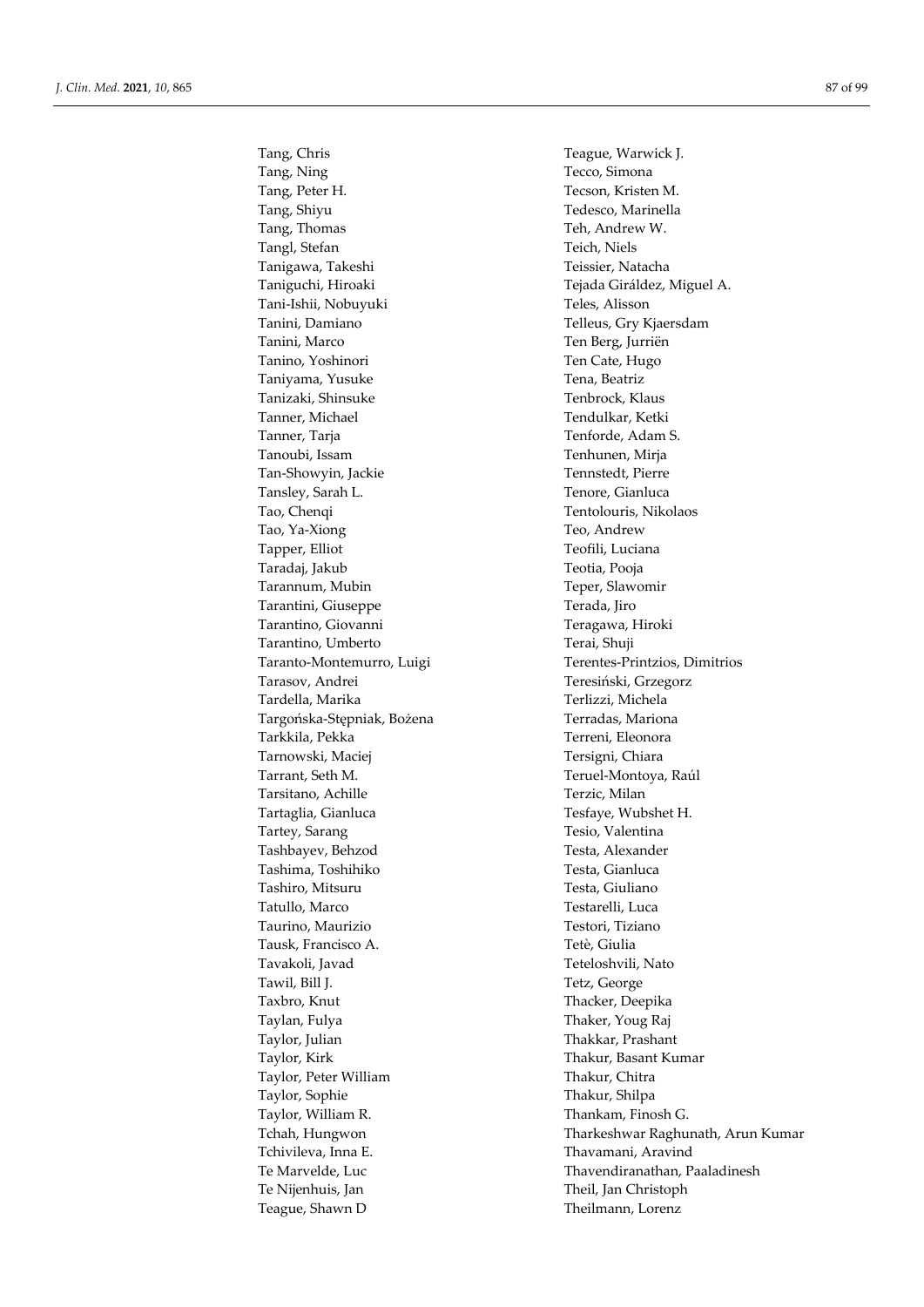Thekkinkattil, Dinesh K. Tietjen, Gregory Themistocleous, Marios Tietjens, Maike Then, Cornelia Then, Cornelia Tiganescu, Ana Theocharidou, Anna Theocharidou, Anna Theodoraki, Kassiani Timmons, Mark K. Theorell, Töres Tinazzi, Elisa Therese, Riedemann Tinelli, Giovanni Thiagarajan, Ravi Tiniakou, Eleni Thiele, Thomas Tinti, Francesca Thielen, Beth Tisch, Stephen H. D. Thielke, Stephen Tischer, Thomas Thierry, Leblanc Titeca-Beauport, Dimitri Thillai, Muhunthan Tiziana, Mancini Thirumavalavan, Nannan Thirumavalavan, Nannan Temsani, Camille Thiruvenkatarajan, Venkatesan Tliba, Omar Thomas, Anusha Shirwaikar Tobias Sejbaek, Mathiesen Thomas, Bolaji N. Tobin, Katy Thomas, Peter Tobin, Martin Thomas, Randal J. Tobin, Stephanie Thomas, Rebecca L. Thomas, Restituto Thomas, Robert J. Todt, Daniel Thomas, Vineet Toffoli, Andrea Thomas, William Tofler, Geoffrey Thomasy, Sara M. Toft-Bertelsen, Trine L. Thompson, Andrea D. Tognarelli, Selene Thompson, Brennan Toguchida, Junya Thompson, Campbell H. Tohme, Samer T. Thompson, Christopher Toida, Chiaki Thompson, Emily R. Tojo, Naoki Thompson, Miles D. Tokarek, Tomasz Thompson, Nick Tokarz, Debra A. Thompson, Rebecca R. Theodoros Thompson, Robin Tokodai, Kazuaki Thomsen, Allan Randrup Tokuhashi, Yasuaki Thomsen, Jesper S. Toledano, Yoel Thomsen, Thomas Tölle, Angelika Thomson, Neil C. Tollenaar, Lisanne S. A. Thomson, Simon Toma, Claudio Thong, Melissa S. Y. Tomás-Aragonés, Lucía Thorne, Claire Tomaselli, Venera Thorsen, Anders Lillevik Tomasev, Nenad Thrower, Edwin Tomatsu, Shunji Thuesen, Anne Cathrine Tomba, Elena Thuillier, Raphaël Tomescu, Mirela Cleopatra Thunnissen, Erik Tomita, Yohei Thurm, Audrey Tomizawa, Nobuo Thürmann, Petra Tomkin, Gerald H. Thurnheer, Thomas Tomlinson, Gail E. Tian, Weihua Tomycz, Luke D. Tian, Yuan Tomycz, Nestor D. Tiano, Luca Tonetti, Jerome Tiboni, Gian Mario Tong, Wei Ticconi, Carlo Toniutto, Pierluigi Ticinesi, Andrea Tonni, Gabriele Tick, Heather Tonoyan, Lilit Tiedje, Vera Tontini, Gian Eugenio Tiefenboeck, Thomas M. Toor, Amir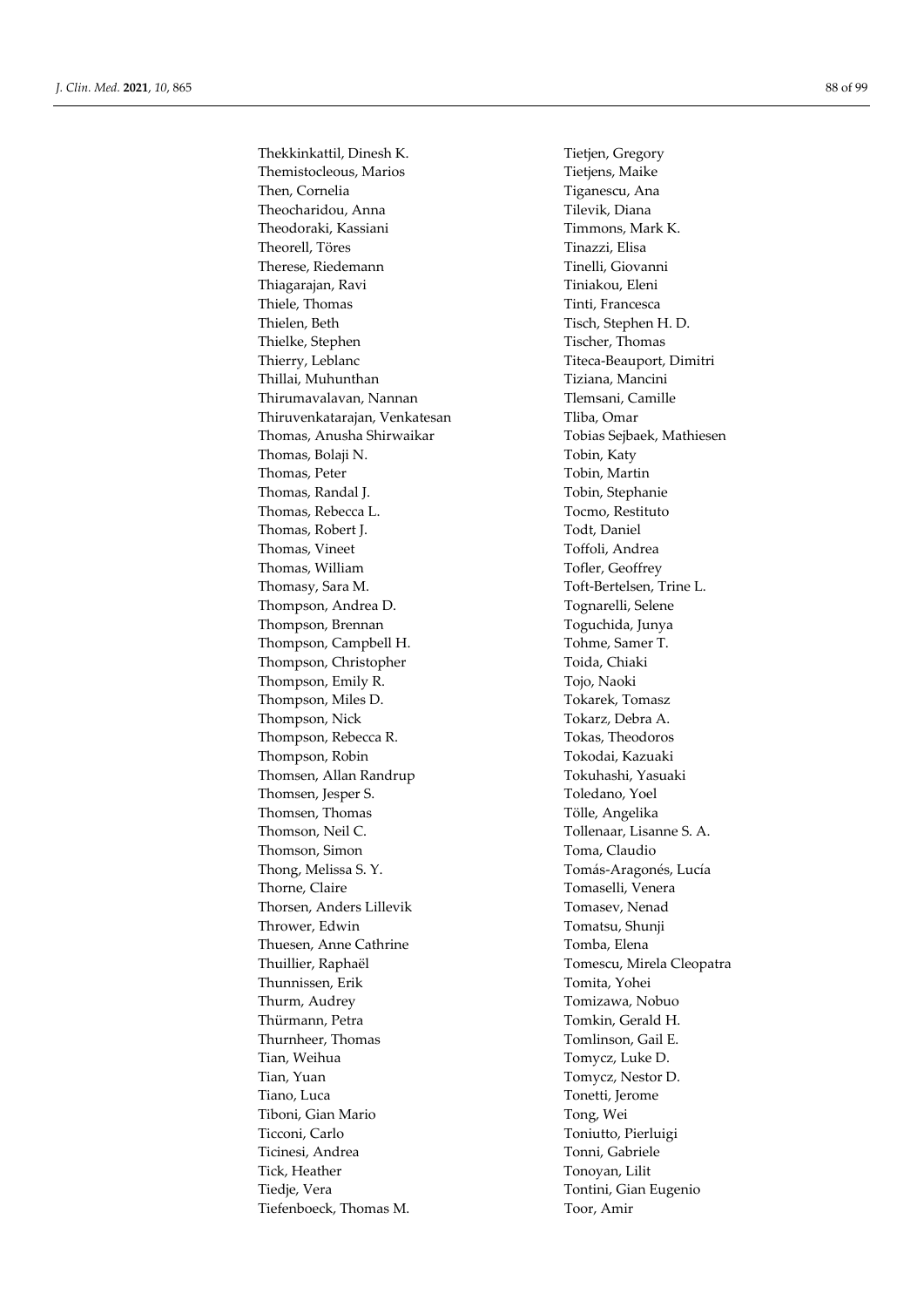Torella, Daniele Trentini, Alessandro Toriello, Filippo Treskatsch, Sascha Toriello, Helga Trevillyan, Janine Torlinska, Barbara Trevisan, Caterina Torlone, Elisabetta Trifirò, Gianluca Torné, Ramon Triggiani, Massimo Toro, Mario Damiano Trikalinos, Nikolaos Torras, Juan Trimaille, Antonin Torras-Ambròs, Joan Trimarco, Bruno Torre, Guglielmo Torre, Guglielmo Torre, Jorge Arias-de La Trimigno, Alessia Torreggiani, Massimo Triolo, Giacinto Torregrosa, Javier Ferrer Tripathi, Jitendra Kumar Torrente-Segarra, Vicenç Triplett, R. Gilbert Torres, Maria Leilani Tripodi, Domenico Torres, Napoleon Triponez, Frederic Torres, Rui Triposkiadis, Filippos Torres-Russotto, Diego Trippel, Tobias Daniel Torres-Sánchez, Irene Trisolino, Giovanni Torriglia, Alicia **Tritapepe, Luigi** Torti, Margherita Triunfo, Stefania Toruner, Gokce Altay Trivanovic, Drenka Tosi, Davide Trivedi, Darshan Toskich, Beau Trohman, Richard G. Totary-Jain, Hana Trojano, Giuseppe Toth, Rachel Trojsi, Francesca Tóth-Molnár, Edit Tronnier, Volker Martin Tottman, Anna Catherine Troost, Jonathan Totzeck, Andreas Troyer, Ryan Totzeck, Matthias Truchetet, Marie-Élise Toulis, Vasileios Truong, Uyen Toumpanakis, Christos Trybek, Paulina Tournier, Marie Tournier, Marie Tsai, Han-Mou Toutounchi, Sadegh Tsai, James Towbin, Jeffrey Tsai, Ming-Horng Townend, Jonathan Tsai, Teresa Toyokawa, Tatsuya Tsakiridis, Ioannis Toyomasu, Yoshitaka Tsakiris, Dimitrios A. Toyos, Melissa Tsalouchos, Aris Toyoshima, Daisaku Tsapogas, Panagiotis Traboulsi, Elias Tsarouhas, Konstantinos Trahair, Toby Tsatsakis, Aristidis Traiffort, Élisabeth Tscharre, Maximilian Trambas, Christina Tse, Chung Sang Tramonti, Caterina Tsekoura, Maria Tran, Huyentran Tran, Eva Tran, Nguyen Toan Tran, Nguyen Toan Tran, Nguyen Toan Tran, Panagiotis Tran, Susan T. Tsinopoulos, Ioannis Tran, Thai Hoa Tsitlakidis, Stefanos Tran, Tú Anh Tsitsilonis, Ourania E. Trauer, James Tso, For Yue Traynelis, Vincent C. Tsolakis, Apostolos V. Tremont-Lukats, Ivo W. Tsoukalas, Dimitris Trendelenburg, Marten Tsoulfas, Georgios

Torcia, Maria Trenti, Loris Touboul, Cyril Trudel-Fitzgerald, Claudia Trejo, Imelda Trejo, Imelda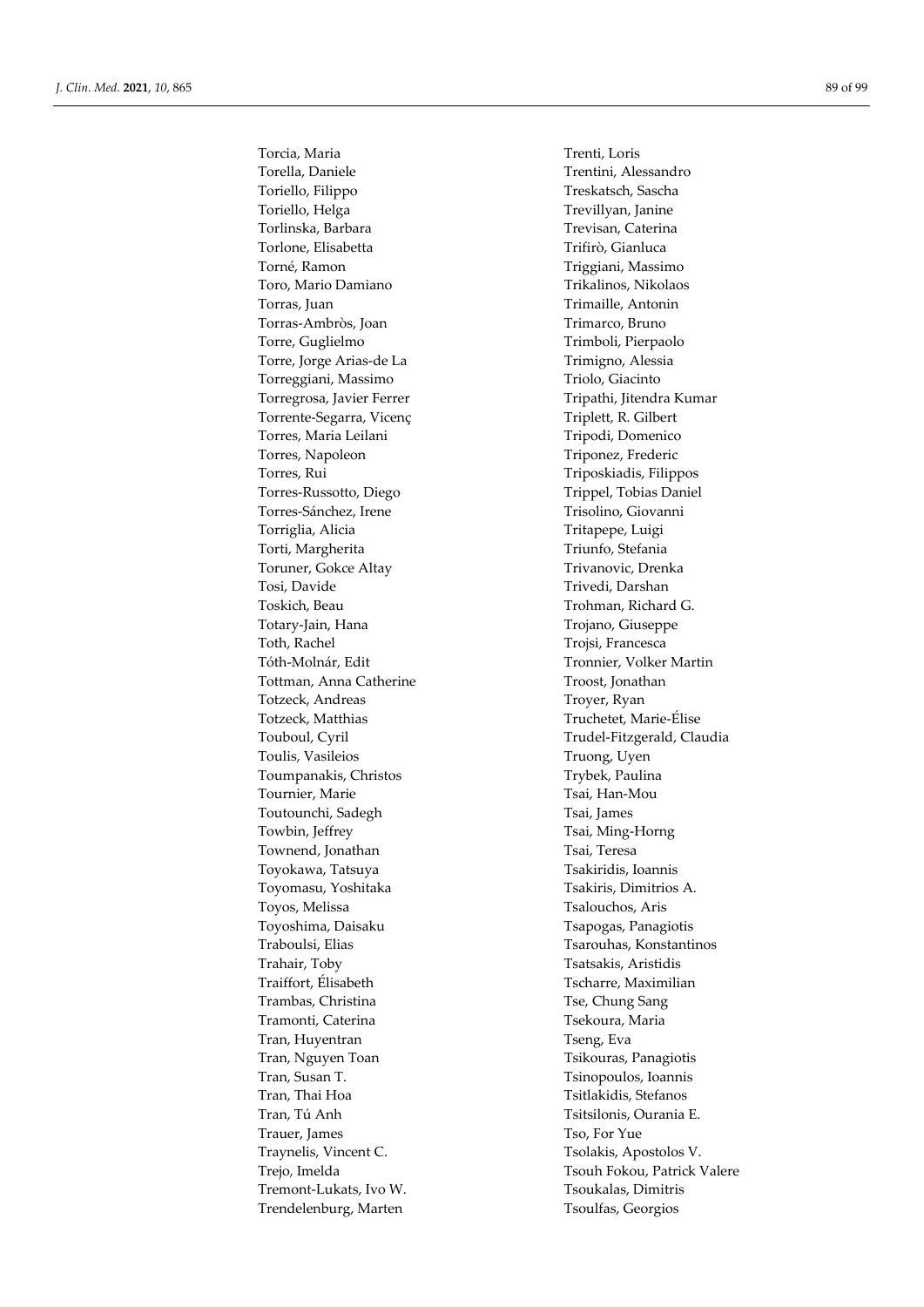Tsuboi, Tomomasa Veda, Kaori Tsubota, Akihito **Vehara**, Masashi Tsugawa, Hitoshi Vehleke, Bernhard TSUJI, Daiki Uemasu, Kiyoshi Tsuji, Shoji Uetake, Hiroyuki Tsuji, Yousuke Ugrankar, Rupali Tsukahara, Hirokazu Uh, Young Tsukahara, Kengo Uhelski, Megan L. Tsung, Allan Uhl, Eberhard Tsur, Avishai Michael Uhlig, Holm Tsushima, Hidetoshi Uhm, Jae-Sun Tsuzuki, Kenzo Ukleja-Sokołowska, Natalia Tuccari, Giovanni Ulanja, Mark B. Tucci, Marco Ulivi, Paola Tucker, Larry Ulivieri, Cristina Tuddenham, Edward G. D. Vike, Christine Tuinder, Stefania M. H. Virich, Jorge Luis Méndez Tumedei, Margherita Van America Umeda, Katsutsugu Tumilty, Steve Umemura, Naoki Tumini, Stefano Umgelter, Andreas Tumscitz, Carlo **Ummarino**, Simone Tünde, Tarr View Undas, Anetta Tunduguru, Ragadeepthi Vinger, Elizabeth Tunon, Jose Ungerstedt, Johanna S. Tuomilehto, Jaako Ungurianu, Anca Turajlic, Samra Vienna, Arun M. Tural, Ümit Unno, Michiaki Turco, Lauren Waren and Unsworth, Amanda Turcotte, Lucie M. View Charles Charles Charles Charles Charles Charles Charles Charles Charles Charles Charles Charles Charles Charles Charles Charles Charles Charles Charles Charles Charles Charles Charles Charles Charle Turek, Paul J. (2008) Charles Upadhyaya, Jasbir Turetta, Matteo **New York Constructs** Uppugunduri, Chakradhara Rao Turi, Stefano Upshaw, Jenica N. Turnbull, Marion T. **Uranga**, Jose Turner, Alice M Urban, Beata Turnquist, Casmir Urbanek, Tomasz Turri, Mara **Mara** 2008 **Mara 2018** Urbaniak, Alicja Turturice, Benjamin Arthur Viennessen Urbano, Ana Margarida Tutino, Vincent M. Vinching M. Urick, Mary Ellen Tuttolomondo, Antonino Urra, Xabier Tuynman, Jurriaan B. Ursic-Bedoya, José Tvrdik, Petr **Victor** Usategui-Martín, Ricardo Twilt, Marinka Usuelli, Federico Twomey, Pat Usui, Akihiko Tyler, Patrick D. Usui, Yoshihiko Tysarowski, Andrzej Wiley, Adam Tzaridis, Simone Uziębło-Życzkowska, Beata Tzekov, Radouil Vaajanen, Anu Tzortzi, Anna S. Vacchiano, Veria Uccelli, Licia Vach, Kirstin Uccelli, Raffaella Vadakara, Joseph Ucciferri, Claudio Vagge, Aldo Uchida, Hajime Vagnildhaug, Ola Magne Uchida, Keiko Vaičiūnienė, Rūta Uchino, Haruto Vaidya, Rahul Uchiyama, Koji **Vaiman**, Daniel Uddin, Riaz Vaira, Bernardino Uebanso, Takashi Vaisman, Boris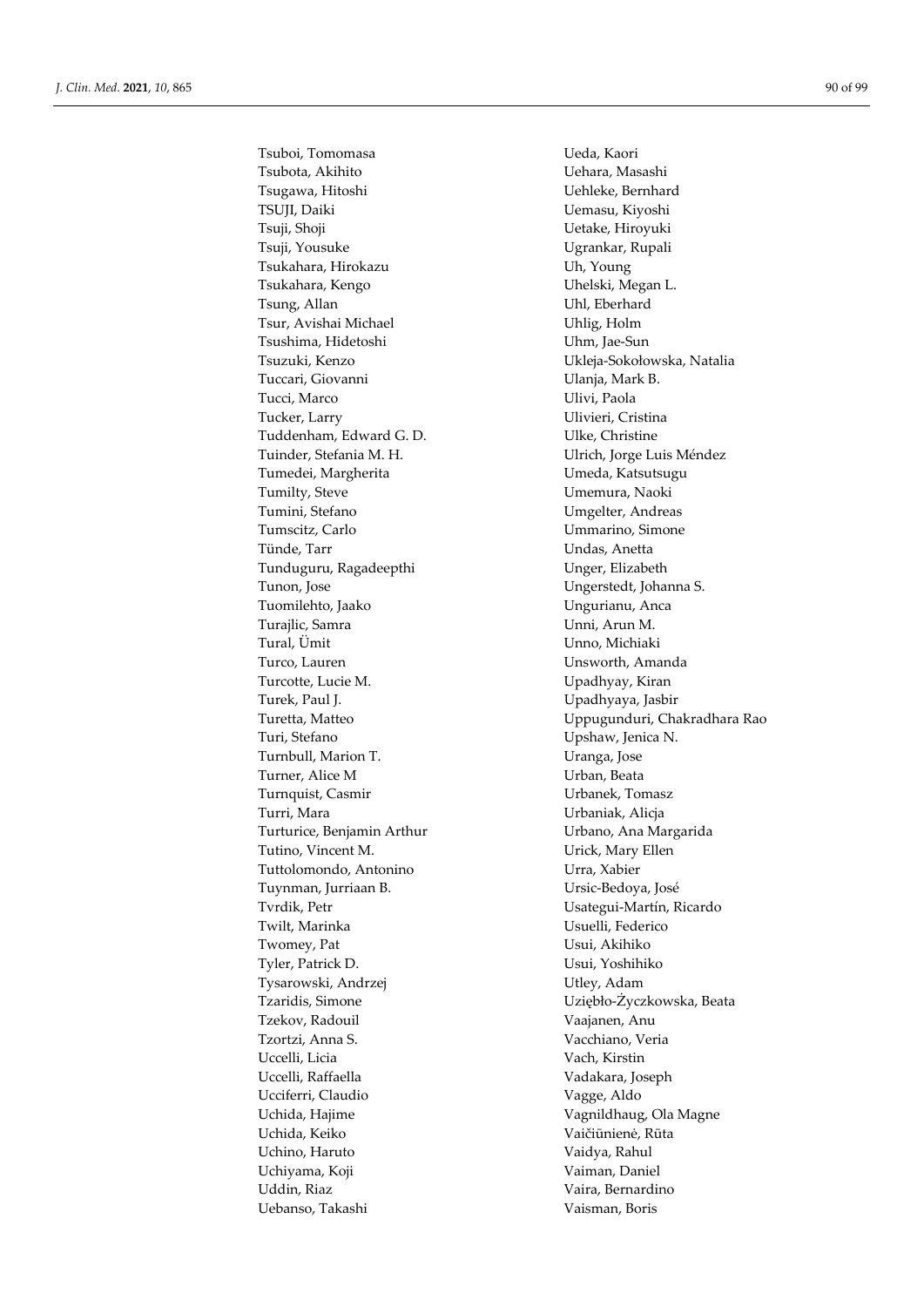Vakrou, Styliani Van Der Merwe, Johannes Vakulin, Andrew Van Der Pluijm, I. Valdepenas, Benito Van Der Schueren, Bart Valderrabano, Victor Van Der Velden, Jacobus Valdes, Gilmer Van Der Vliet, Quirine M. J. Valdés-Olmos, Renato Van Der Wekken, Anthonie Valdivielso, Jose Manuel Van Der Windt, Melissa Valdivielso, Pedro Van Devanter, Donald R. Vale, Filipa F. Van Diepen, Sean Vale, Nuno Van Dijk, J. Marc C. Valente, Mariarosaria (Van Dongen, Ivo M. Valente, Nicola A. Van Doorn, Remco Valente, Nicola Alberto Van Dort, Christa J. Valenti, Piera Van Dronkelaar, Carliene Valentinčič, Nataša Vidovič Van Duijvenboden, Stefan Valentine, Rudy J. Van Duinkerken, Eelco Valentiner, Ursula Van Eeden, Stephan Valera-Garrido, Fermín Van Eijk, Marco Valerio, Adriano Van Gemert, Willemijn A. M. Valettas, Nicholas Van Gisbergen, Marike W. Valiño-Rivas, Lara Van Gool, Stefaan W. Valipour, Arschang Van Goudoever, Hans Vallabhajosyula, Saraschandra Van Hees, Stijn Valli-Pulaski, Hanna Van Hoof, Joris J. Vallvé-Juanico, Júlia Van Kempen, Leon Valmaggia, Lucia R. Van Kimmenade, Roland R. J. Valmaseda-Castellõn, Eduard Van Lanen, Steven Valmasoni, Michele Van Lankveld, Wim Valstar, Matthijs H. Van Lieshout, Esther Valverde, Claudia Van Loenhout, Joris Van 't Hul, Alex Van Londen, Marco Van Alfen-van Der Velden, Janielle Van Loon, Bert Jan Potter Van Beekhuizen, Heleen J. Van Loon, Fredericus H. J. Van Bodegraven, Ad A. Van Ochten, John M. Van Bortel, Luc Van Oort, Pouline Van Bussel, Bas C. T. Van Oosterom, Matthias N. Van Caam, Arjan Van Rhee, Frits Van De Bruaene, Alexander Van Riet-Nales, Diana A. Van De Graaf, Stan Van Rosendael, Alexander R. Van Den Akker, Guus Van Royen, Barend J Van Den Anker, Johannes Van Saen, Dorien Van Den Berg, Bernard Van Setten, Gysbert Botho Van Den Berge, M. Van Stavern, Gregory P. Van Den Bergh, W. M. Van Tienhoven, Geertjan Van Den Bogaard, Ellen Van Tilborg, Mirjam Van Den Brink, Floris S. Van Trijffel, Emiel Van Den Meiracker, Anton H. Van Veldhuisen, Dirk Jan Van Der Bent, M. Leontien Van Veldhuisen, Eran Van Der Doef, Hubert P. J. Van Weyenbergh, Johan Van Der Geest, Kornelis S. M. Van Wingerden, Jan Paul Van Der Hage, Jos A. Van Zyl, Martin Van Der Heijden, Jeroen Vanacore, Nicola Van Der Hoorn, Marie Louise P. Vanakker, Olivier M. Van Der Jagt, Mathieu Vanatta, Jason Van Der Kuy, Hugo Vancheri, Federico

Vaismoradi, Mojtaba Van Der Meer, Pieter F. Valente, Joana Van Dijkum, Elisabeth J. M.Nieveen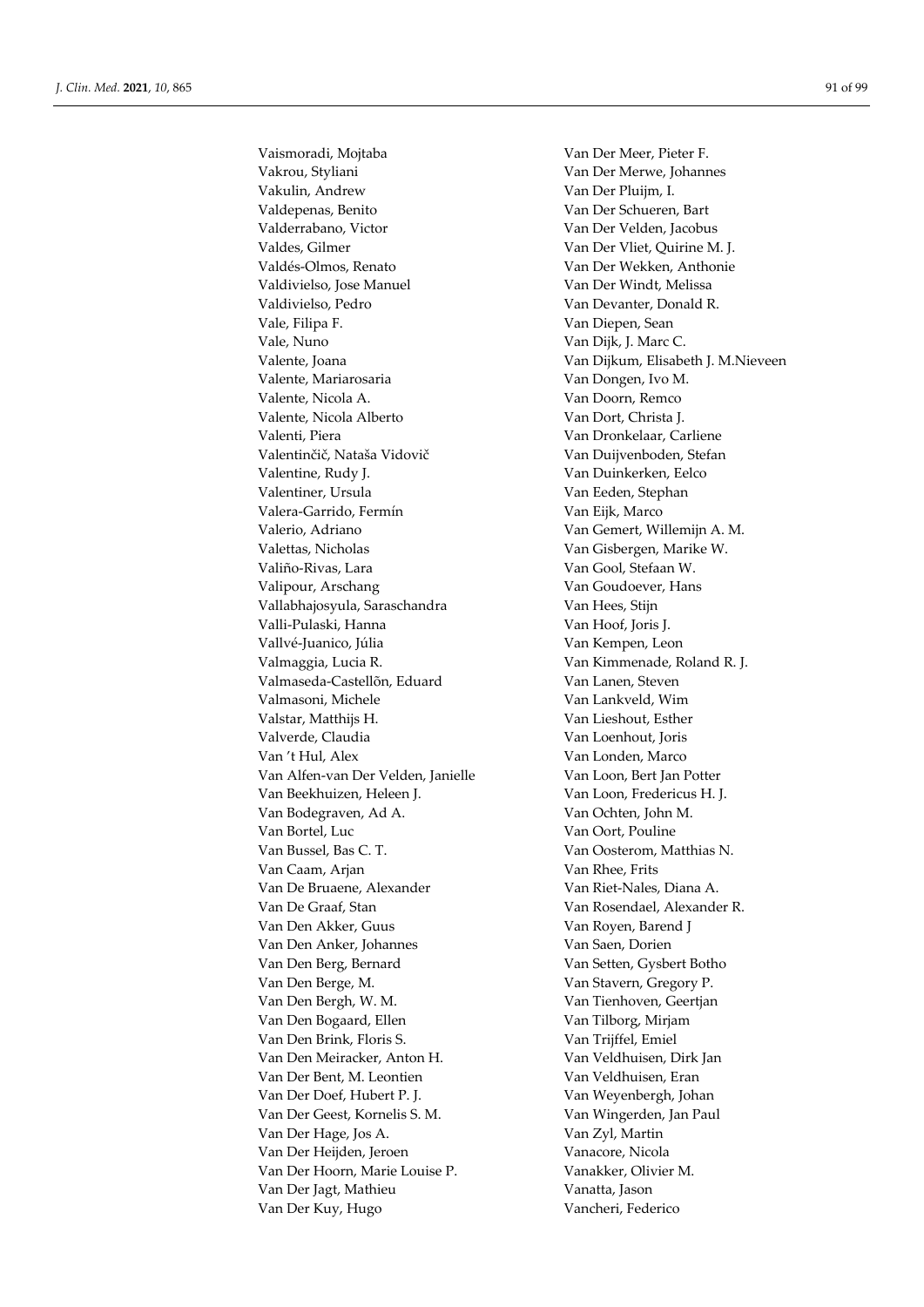Vandamme, Timon Veedu, Janeesh Vandenbriele, Christophe Veelken, Roland VandenBussche, Christopher J. Vega, Almudena Vandeputte, Joan Vega-Rubín-De-Celis, Silvia Vandooren, Jennifer Vehreschild, Maria J. G. T. Vandroux, David Veit-Rubin, Nikolaus Vanni, Daniele Vekrellis, Kostas Vannucchi, Maria-Giuliana Velasco, Carlos E. Vanoni, Simone Velasco, Inés Vanwolleghem, Thomas Velier, Mélanie Vaporidi, Katerina Velikova, Tsvetelina Varady, Nathan H. Vella, Veronica Varela, Gonzalo Vellante, Federica Varela, Luis Vellecco, Valentina Varga, Andrew W. Vemula, Harika Varga, Gergely Venetsanos, Dimitrios Varga, Matthew G. Venkataraman, Abinaya Priya Vargas, Ashley J. Venner, Christopher Paul Varghese, Alex C. Ventura, Luigi Varghese, Mathews **Venuthurupalli**, Sree K. Vargo, Mary Vera Sempere, Fco Jose Varma, Niraj  $V$ erbraak, Frank Varpula, Marjut Verdelis, Konstantinos Varrassi, Giustino Verdina, Tommaso Varricchio, Ettore Verdú, José Varshavsky, Julia Verdugo-Paiva, Francisca Vartak, Abhishek Vergara, Daniele Varughese, Kottayil I. Vergara, M. Natalia Vasaitis, Lilian Vergara, Ruben Vasconcelos, Ana Carina Nogueira Verguts, Jasper Vasconcelos, Manuel Pestana Verhoeven, Adrie Vasdev, Nikhil Verhoeven, Frank Vashist, Aseem Verma, Nupur Vasilescu, Catalin Verma, Priyanka Vasilopoulou, Elisavet Vermeulen, Nathalie Vaškelytė, Jolanta Verna, Giulio Vasquez, Karen M. Vernero, Marta Vass, Clemens Verschakelen, Johny Vassallo, Josanne Verschuren, Emmy W. Vassetzky, Yegor S. Vervaeke, Stijn Vassilakopoulos, Theodoros Vervoort, Gerald Vassiliou, Aliki Georgia Verweij, Karin Vasudevan, Sreelakshmi Vescio, Andrea Vasuri, Francesco **Vetrano**, Mario Vatanen, Tommi Vetrugno, Luigi Vatopoulos, Alkiviadis vetter, Sven Vatsayan, Anant Vetto, John T. Vaughan, Annalicia Veyer, David Vavalle, John P. Viazis, Nikos Vavasour, Irene M. Viazzi, Francesca Vavourakis, Vasileios Vicenzi, Marco Väyrynen, Sara A. Vidal, Pia M. Vázquez-Borrego, Mari C. Vider, Jelena Veatch, Olivia J. Vidot, Helen Vecchio, Davide Vieira Baptista, Pedro Vechetti, Ivan Vielgut, Ines Vediappan, Rajan S. Vielsmeier, Veronika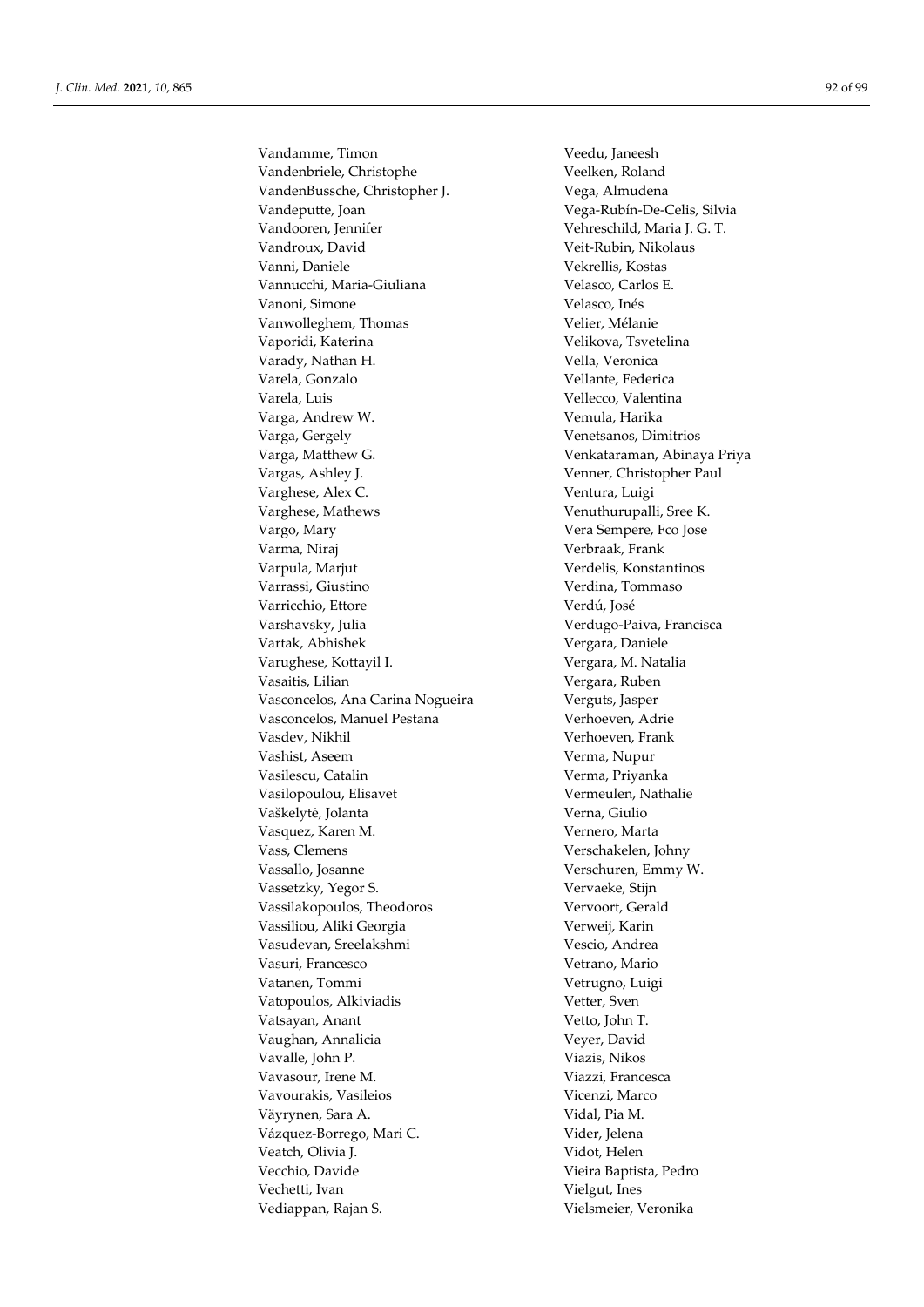Viennot, Stéphane Voland, Rick Vienola, Kari V. Volarevic, Vladislav Viers, Boyd R. Vollbrandt, Tillman Vieth, Michal **Vollmer**, Marcus Vieyra, Jorge Paredes Von Der Thüsen, Jan Viganò, Mauro Von Eyben, Finn Edler Vigne, Jonathan Von Lewinski, Dirk Vignes, Stéphane Von Lilienfeld-Toal, Marie Vignini, Arianna Von Piekartz, Harry Vignon, Marguerite Von Roth, Philippe Vik, Tennley Voorhees, Timothy J. Vikhorev, Petr Vos, Alinda G. Vilela, Eduardo M. Voskuil, Michiel Ville, Yves Voss, Jan Oliver Vinai, Piergiuseppe Voss, Ulrikke Vinall-Collier, Karen A. Vouros, Ioannis Vincent, Jean-Louis Voutsadakis, Ioannis Vincitorio, Francesca Voutsadakis, Ioannis A. Vindigni, Vincenzo Voza, Antonio Vingolo, Enzo Maria Vrachatis, Dimitrios A. Vinturache, Angela Vrachimis, Alexis Viola, Francesco Vrakas, Georgios Virto, Leire Vuckovic, Ivan Virumbrales-Muñoz, María Vuilleumier, Nicolas Vischer, Annina Vujasinović, Miroslav Vischini, Gisella Vujosevic, Stela Vischioni, Barbara Wabnegger, Albert Viscido, Angelo Wachowska, Małgorzata Visconti, Daniela Wade, Charles E. Visentin, Michele Wadman, Renske I Visgauss, Julia Wafa, Hazem Visser, Frans Wagener, Gebhard Vissers, Kris C. P. Wagner, Dale Vissink, Arjan Wagner, Nikolaus B. Viswanathan, Sowmya Wahaia, Faustino Vita, Roberto Wåhlander, Håkan Vitacca, Michele Wahlin, Staffan Vitale, Alessandro Wajda, Anna Vitale, Giovanni Wakatsuki, Masaru Vitale, Mario Wald, David Vittecoq, Olivier Waldner, Maximilian Vittori, Alessandro Walecka, Irena Vivien, Benoit Walenga, Jeanine M. Vizza, Carmine Dario Walewicz, Karolina Vladimirov, Vladimir **Walia**, Harneet Vlajnic, Tatjana Walker, David Vlk, Martin Walker, Steve Voderholzer, Ulrich Walker, Valerie Voelkl, Jakob Wall, Donna Voermans, Rogier P. Wallace, Daniel J. Vogel, Matthias Wallace, Hamish Vogel-Ciernia, Annie Wallace, Kedra Vohra, Hunaid Wallwiener, Markus Voican, Cosmin Walsh, Katrina

Vijayakumar, Sarath Von Und Zu Fraunberg, Mikael Virmani, Renu Vriezekolk, Johanna (Joke) E. Vitale, Marina Consuelo Waksmundzka-Hajnos, Monika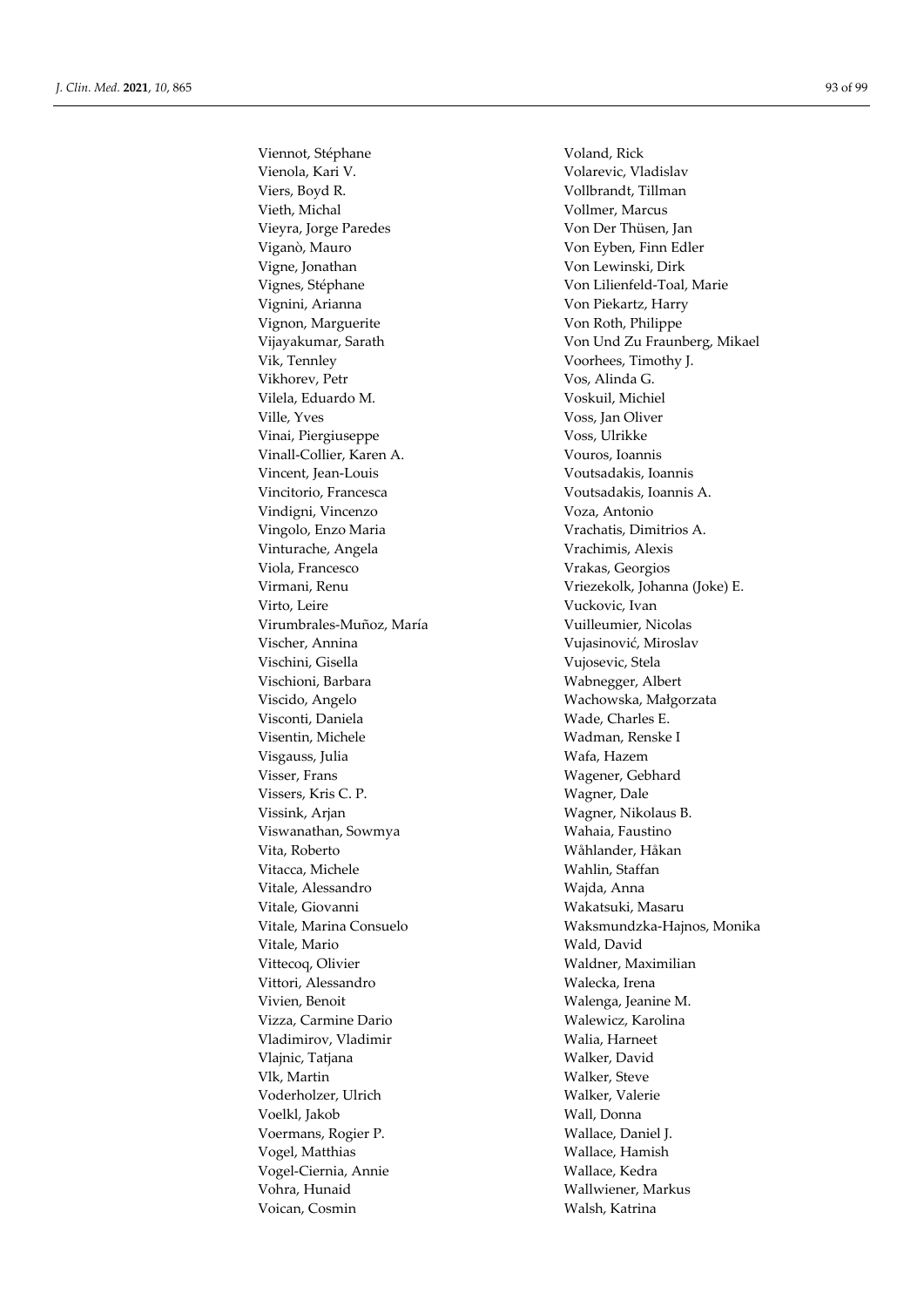Walsh, Richard Walt, Peter<br>
Walters. Eugene Havdn Wattchow, David Walters, Eugene Haydn Walton, Brian L. Watz, Henrik Walton-Moss, Benita Jeanne Waung, Maggie Wambier, Carlos Wautier, Jean-Luc Wand, Saskia Wax, Mark Wanderer, Stefan Waxman, Aaron B. Wang, Chia-Siu Wa̧ż, Piotr Wang, Chun-Hou Wazana, Ashley Wang, Fupeng Wang, Tupeng Wang, Artur Wang, Joshua Jianxin Weatherley, Nicholas Wang, Jun Weaver, Donald J., Jr. Wang, Kankan Weaver, Frances M. Wang, Lin Webb, Carol F. Wang, Live Webb, Lucy Wang, Lu Weber, Christian David Wang, Mengyu Weber, Heinrich Wang, Nan-kai Webster, Keith A, Wang, Shaobin Weghofer, Andrea Wang, Xin Shelley Wegrzyn, Grzegorz Wang, Xinkun Wei, Yonglong<br>
Wei, Yonglong<br>
Weichert, Alexa Wang, Ying Weigand, Kilian Wang, Yumeng Weil, Yoram A. Warburton, Gary Weilenmann, Daniel Ward, Mark Weimers, Petra Ward, Peter Weinberg, Seth H. Ward, Peter A. Weiner, Howard L. Ward, Roberta J. Weiner, Juliane Wardlaw, Joanna Weinmann, Karolina Wardowska, Anna Weinstein, David A. Warnakulasuriya, Saman Weiss, Gunter Warner, Susanne Weiss, Maren Warren Waks, Jonathan Weisz, Alessandro Warren, Cirle A. Weledji, Elroy Patrick Warren, Russell F. Welker, Martin-Walter Warrillow, Stephen Wellenberg, Ruud H. H. Warsame, Rahma Welling, Mick Warszawik-Hendzel, Olga Wellner, Ulrich Friedrich Warzecha, Zygmunt Wellons, Melissa Washio, Ken Wells, Jessica Wasowicz, Marcin Wells, Tim Wästerlid, Tove Welsch, Thilo Waszczykowska, Arleta Welsh, Tomas Waszkiewicz, Napoleon Welty, Francine Watanabe, Atsuyuki Wen, Jianjun Watanabe, Eiichi Wen, Rong Watanabe, Keiko Wen, Xiaomin Watanabe, Megumi Wendelboe, Aaron M. Watanabe, Mikiko Wenning, M. Watanabe, Yoshio Wennogle, Sara A. Watanabe, Yuichiro Wenzl, René Watson, Anthony W. Werbel, William Watson, Dionysios Weres, Aneta Watson, Hugh Robert Werneke, Ursula Watt, Kathleen Wernig, Florian

Wammes, Linda Wawrzkiewicz-Jałowiecka, Agata Weichert, Alexander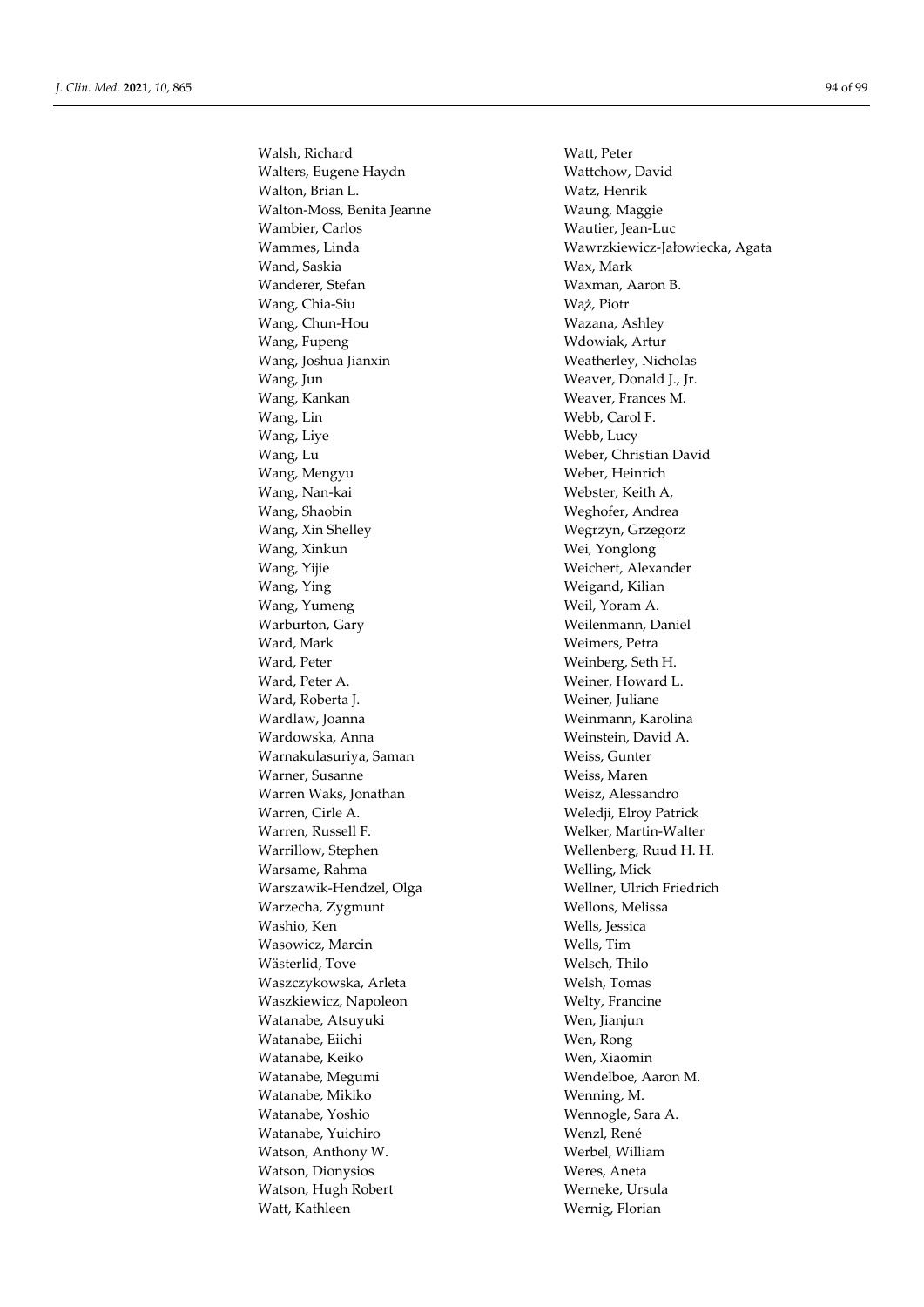Wernly, Bernhard Williamson, Owen Werth, Victoria P. (2008) 2013 19:30 Williamson, Owen Williamson, Tom H West, Janne Willis, Erin West, Nicholas Wilm, Matthias West, Rachel Wilson Pastuck, Tawnya Wester, Knut Wilson, Donna Westin, Johan Wilson, Duncan Westmark, Cara J. Wilson, James Westwood, Mark A. Wilson, Jeffrey M. Wewalka, Marlene Wilson, Melissa Lee Whillier, Stephney Wilson, R. Douglas Whitaker, Amanda T. Wilson, Robin A. White, Barbara Winbo, Annika White, Christopher J. M. D. Winder, Gerald Scott White, Katharine Windhager, Reinhard Whitehead, Kevin J. Windpessl, Martin Whitelaw, Melissa Winer, Ira S. Whiteley, Mark S. Winkels, Renate Whitlam, John Winkler, Heinz Whitman, Barbara Y. Winkler, Sandra L. Whitman, Isaac R. Winkler, Tobias Whitney, Daniel G. Winocur, Ephraim Whitney, Julie Winship, Amy Wiborg, Ove Winters, Jeffrey Widera, Marek **Wise, Lyn** Widhalm, Harald Kurt Wisman, G. Bea A. Wieckiewicz, Mieszko Wisniewski, Adam Wieczorek, Edyta Wistow, Graeme J. Wiedenroth, Christoph B. Wiszomirska, Ida Wielosz, Ewa Witchel, Harry J. Wiers, Corinde E. Witkowska-Piłaszewicz, Olga Wiggins, Barbara S. Witte, Kerstin Wijdicks, Coen A. Wittkopf, Priscilla G. Wijeratne, Tissa Wittmann, Maria Wijnen, Mark Wittsack, Hans-Jörg Wijnholds, Jan Witzgall, Peter Wijns, William Włodarczyk, Marcin Wikstrom, Erik Włoga, Dorota Wilczek, Brigitte Wojakowski, Wojciech Wilczek, Piotr Wojcik, Grzegorz Wilczyński, Jacek R. Wójcik, Małgorzata Wilder-Smith, Einar Wojciuk, Bartosz Wiley, Luke Wojnar, Marcin Wilfried, Schroyens Wojsyk-Banaszak, Irena Wilhelm, Kerstin Wołczyński, Sławomir Wilhelm, Thomas Woldeamanuel, Yohannes W. Wilkie, Kathleen Wolf, Nicole Willen, Shaina Wolf, Peter Williams, Brent A. Wolf, Risa Williams, Carolyn Wolf, Steven Williams, Cylie Wolff, A. P. Williams, Evan J. Wolffenbuttel, Bruce H. R. Williams, Nefyn Wolin, Edward Williams, Paul F. Wollebo, Hassen S. Williams, Sian Andrea Wolley, Martin Williams, Tim Wollheim, Frank A.

Williamson, Tom H. Wilk, Aleksandra Woldeamanuel, Yohannes Woubishet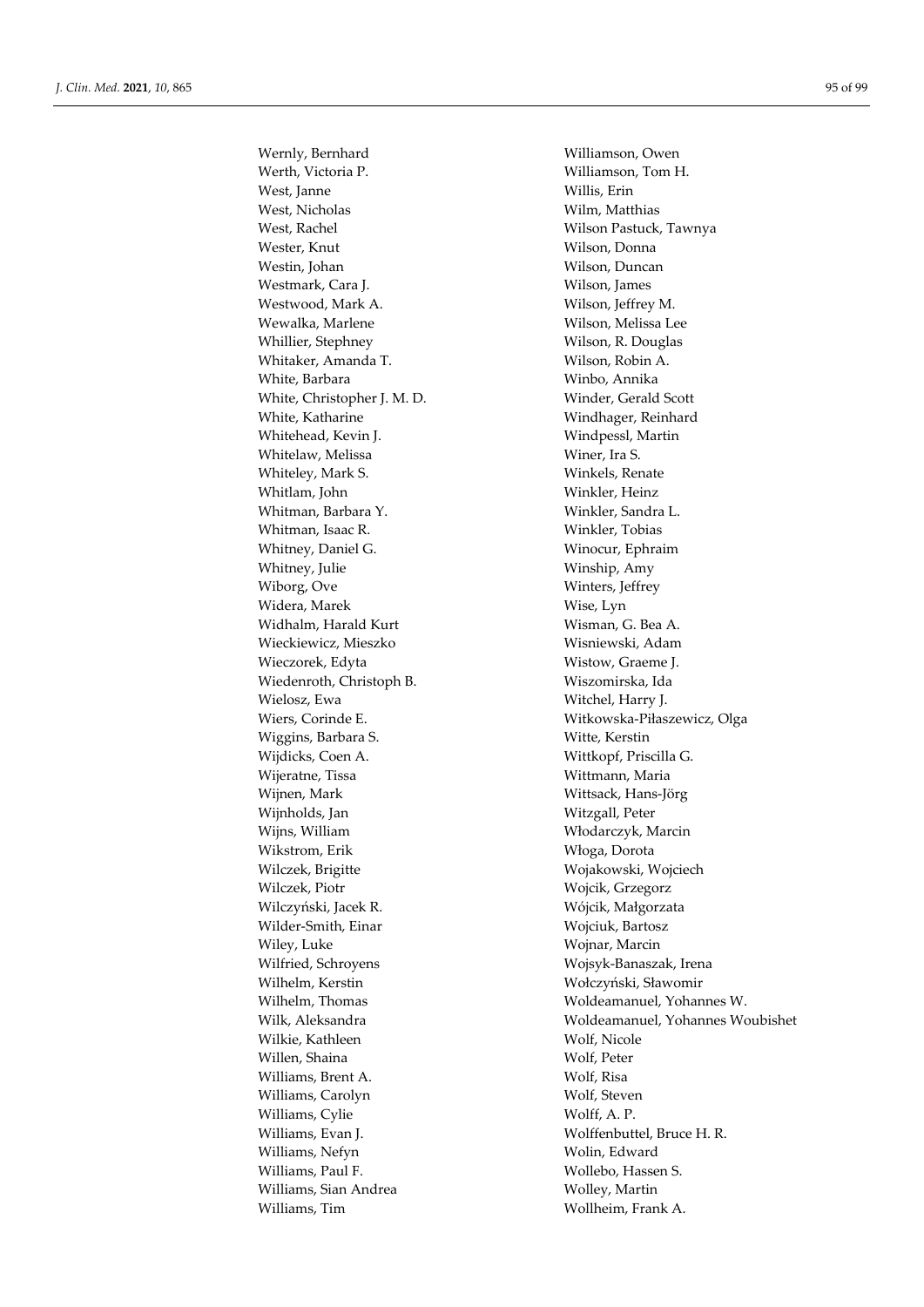Wolter, Tilman Xanthou, Georgina Wolyniec, Wojciech Xi, Guifa Won, Chang Won Xiao, Shu-Yuan Wong, Angel Xiao, Wenzhong Wong, Ching-On Xie, Bingxian Wong, Christopher X. Xie, Wankun Wongboonsin, Janewit Xie, Yibin Wongtrakool, Cherry Xin, Yin Wood, Andrew James Xiong, Xiaoli Wood, Bradford J. Xu, Guofang Wood, Stephen Xu, Junwang Woodbury-Smith, Marc Xu, William Woods, Thomas Cooper Xu, Yan Woodside, Blake Xu, Yuexin Woopen, Hannah Xue, Xiang Wormser, Uri Ya'Qoub, Lina Wöstmann, Bernd Yadav, Dhananjay Wouthuyzen-Bakker, Marjan Yadav, Lalit Wrenger, Sabine Yadavalli, Tejabhiram Wrensch, Florian Yagishita, Atsuhiko Wrigge, Hermann Yaku, Hidenori Wright, Laura **Williams** Yamada, Hirotsugu Wright, Nicole C. The C. The Yamada, Satoru Wright, Patricia P. Yamada, Yoshiyuki Wright, Rebecca J. Yamaguchi, Kohei Wróblewski, Karol Yamaguchi, Satoshi Wrona, Ewa Yamakado, Kotaro Wrzesinski, Jan Yamakawa, Hideaki Wrześniok, Dorota Yamamoto, Hideya Wu, Chunsen Yamamoto, Hironori Wu, Jianhong Yamamoto, Kenjiro Wu, Lei Yamamoto, Norio Wu, Melinda D. Yamamoto, Shuhei Wu, Mingfu Yamanashi, Hirotomo Wu, Minghua Yamanoi, Kazuhiro Wu, Monica S. Yamasaki, Sho Wu, Pei-Hsun Yamashita, Kennosuke Wu, Pingsheng Yamashita, Kentaro Wu, Rongxue Yamashita, Satoshi Wu, Rongxue (Rosie) Yamauchi, Melissa S. W. Wu, Teddy Yamazaki, Susumu Wu, Tianying Tangkan Mu, Shengmin Wu, Zeguang Yanagisawa, Satoshi Wu, Zhongjun Jon Yang, Angela Wei Hong Wuilleme, Soraya Yang, Bo Wulffraat, Nico M. Yang, Byoung-eun Wulfman, Claudine **Wang, 2018** Yang, Jong-Chul Wunderink, Richard Yang, Joshua Y. C. Wundsam, Helwig Theorem 1997 (Yang, Kwang Ik Wurm, Markus Yang, Mihi Wychowaniec, Jacek Yang, Nan-Ping Wychowański, Piotr Yang, Shan Wylegala, Edward Yang, Weiguang Wyndaele, Michel Yang, Yang Wynne, Katie Yang, Yichi Wyrobek, Andrew J Yang, Zhaohai Wystrychowski, Grzegorz Yang-Hartwich, Yang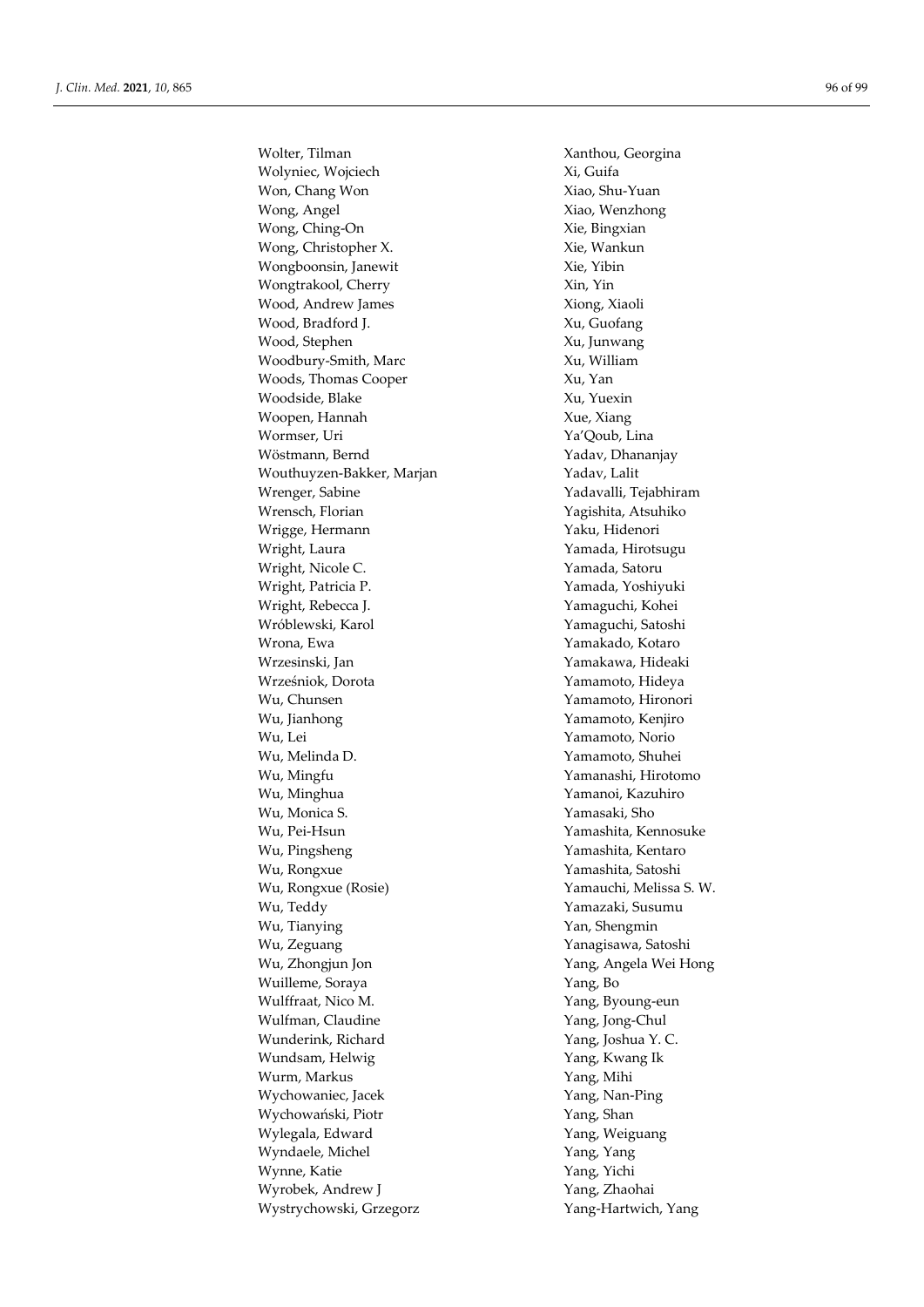Yanik, Elizabeth L. Yoshida, Toshiko Yano, Yoshihiko Yoshida, Yuri Yao, Qizhi Cathy Yoshie, Mikihiro Yaoeda, Kiyoshi Yoshigaki, Junko Yap, Sing-Chien Yoshihiro, Takamura Yarlas, Aaron Yoshikawa, Yusuke Yaron, Jordan R. Yoshikazu, Goto Yarur, Andrés J. Yoshimatsu, Hidehiko Yashkin, Arseniy P. Yoshimoto, Seiichi Yasmeen, Amber Yoshimura, Atsutoshi Yasuhiko, Koga Yoshino, Osamu Yates, Jennifer A. Yoshioka, Shinichiro Yates, Nathanael J. Yoshiyama, Takashi Yawn, Barbara Yoshizumi, Masanori Yayan, Josef Yost, Christian Con Yazawa, Masahiko Youn, Hyun Jo Yazdanyar, Amirfarbod Young, Allan Yderstræde, Knud Bonnet Young, Bryan Ye, Young-Min Young, Cara E. Capitena Yeh, Chien Hung Young, Graeme Yeh, Heidi Young, Michael Yeh, Kun-yun Youngster, Ilan Yeh, Te-Huei Youngstrom, Daniel W. Yessayan, Lenar Tatios Yu, Hyeong Won Yeung, Darwin Yu, Jeremy Yeung, Jacky T. The Contract Contract Contract Contract Contract Contract Contract Contract Contract Contract Contract Contract Contract Contract Contract Contract Contract Contract Contract Contract Contract Contract Cont Y-Hassan, Shmas Yu, Wengui Yi, Jin Wook Yu, Xijie Yi, Joo Mi Yu, Yanbo Yilmaz, Musa Yu, Yong-ming Yilmaz, Sevilay Tümkaya Yu, Zhiping Yimlamai, Dean Yuan, Baoyin Yin, Kanhua Yue, John K. Yin, Li Yumoto, Hiromichi Yin, Weiyan Yumoto, Tetsuya Yinon, Yoav Yun, Chawon Yip, Bon Ham Yun, Sook Jung Yokomichi, Hiroshi Yunusa, Ismaeel Yokoo, Hiroki Yurkewich, Aaron Yokoyama, Tadafumi Yuste-Sánchez, Maria José Yombi, Jean Cyr Yusuf, Syed Wamique Yoneda, Masahiro Yuzhalin, Arseniy E. Yong, Tuck Zaami, Simona Yonker, Lael **Zabad**, Rana K. Yoo, Dae Hyun Zabetakis, Ioannis Yoo, Jae-Sung Zaborina, Olga Yoo, Joonsang Zacchia, Miriam Yoo, Jun-Il Zachariae, Claus Yoon, Hye Eun Zacharioudakis, Ioannis M. Yoon, Hyung-In Zachow, Stefan Yoon, Kang Sup Zacks, David N Yoon, Uzung Zadik, Yehuda Yordanov, Angel Zaffagnini, Stefano Yoshida, Hiroshi Zagalaz-Anula, Noelia Yoshida, Manabu **Zahnreich**, Sebastian Yoshida, Naoyasu Zaidi, Syed Tabish R. Yoshida, Taketoshi Zajączkowska, Renata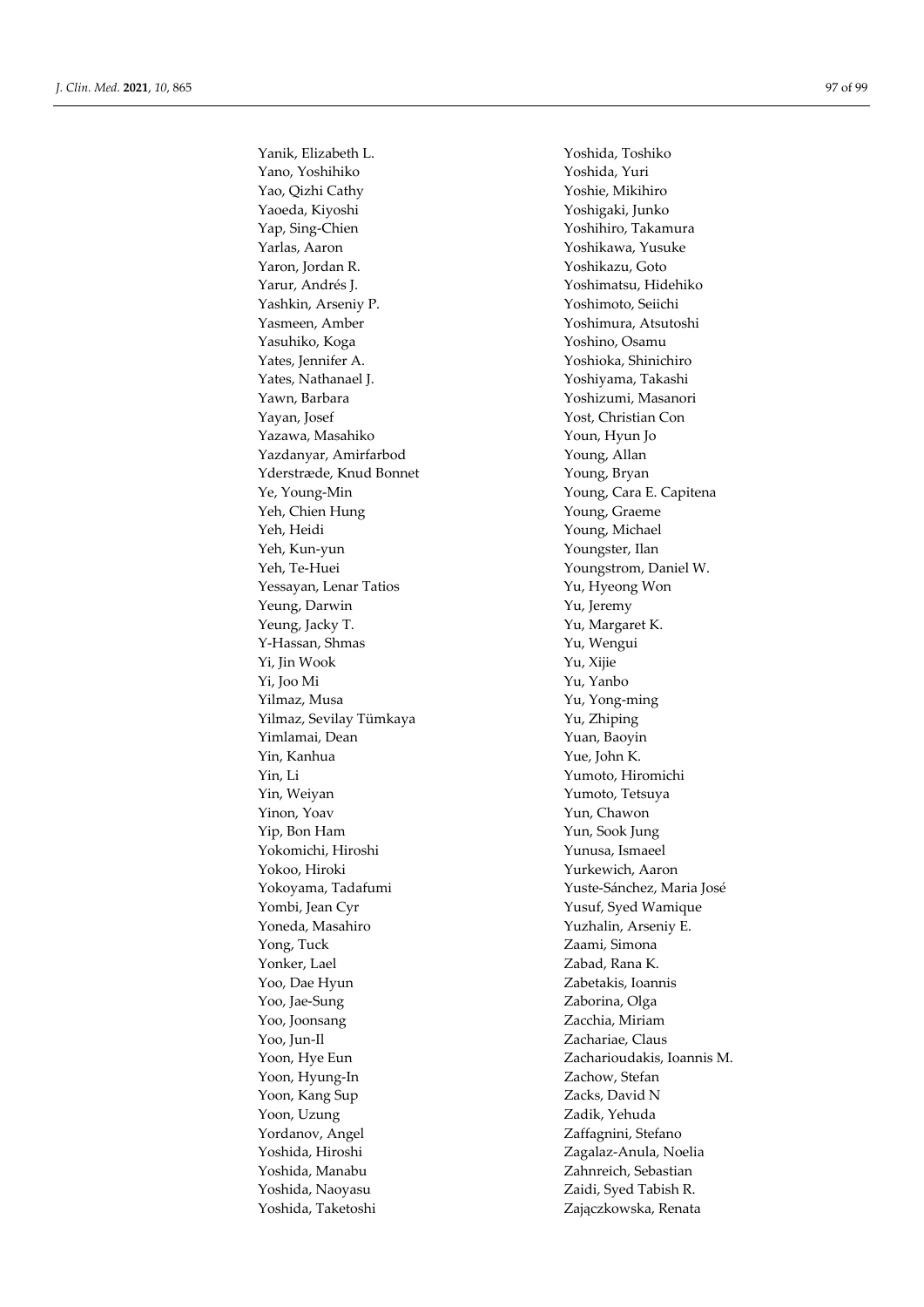Zakrocka, Izabela Zhand, Sareh Zakrzewska-Koperska, Joanna **Zhang**, Chi Zaleska-Kociecka, Marta Zhang, Duo Zalewski, Bartłomiej M. Zhang, Hanming Zalewski, Jaroslaw Zhang, Hui Zalud, Ivica Zhang, Lanjing Zaman, Khalil Zhang, Ling Zamani, Akram  $Z$ hang, Michael Zambrano, Byron A. Zhang, Qian Zamora, Ruben Zhang, Shu Zampieri, Nicola Zhang, Tony Zampini, Matteo Zhang, Wencai Zampino, Rosa  $Z$ hang, Xiaotao Zampogna, Alessandro Zhang, Xiaowen Zampogna, Biagio Zhang, Xin Zanella, Alberto Zhang, Xinmin Żaneta, Ciosek Zhang, Xiujuan Zanetto, Alberto Zhang, Xu-Sheng Zange, Sabine Zhang, Yin Hua Zannella, Carla **Zhang**, Yixuan Zannin, Emanuela **Zhang, Zheng Gang** Zannoni, Gian Franco Zhang, Zhiguo Zanotti, Renzo Zhang, Zhiqi Zanza, Christian Zhao, Hong-Bo Zapolski, Tomasz Zhao, Lee Zaraca, Francesco Zhao, Min Zaręba, Kornelia **Zhao, Mingjun** Zarone, Fernando **Zhao, Mingtao** Zaucha, Jan Zhao, Qian Zavattaro, Elisa Zhao, Wenxiu Zavattini, Angelo Zhao, Yingxin Zayat, Rashad Zhao, Zhanqi Zaza, Gianluigi Zhao, Zhen Zbeidy, Reine **Zheng**, Wenxin Zbroch, Edyta Zhornitsky, Simon Zeebari, Zangin Zhou, Chi Zegrean, Mihaela Zhou, Jerry Zehnder, Matthias Zhou, Jian Zeidler, Reinhard Zhou, Lingli Zeigerer, Anja **Zhou, Mingchuan** Zeigler-Johnson, Charnita M. Zhou, Xiaofeng Zeiler, Matthias Zhou, Xiaohai Zeilig, Gabriel  $\qquad \qquad$  Zhou, Yanjiao Zeinali, Mina Zhou, Zhou, Zhichao Zeki, Sebastian Zhou, Zhijun Zeller, Alexander-N. Zhu, Chengjing Zellers, Jennifer A. Zhu, Dongshan Zeman, Catherine L. Zhu, Junjie Zengin, Ayse Zhu, Lin Zenk, Johannes Zhurakivska, Khrystyna Zerahn, Bo Zięba, Mariusz Zerbini, Gianpaolo Zieger, Marina Zervou, Maria I. Ziegler, Kenneth R. Zeuschner, Philip Zielinska, Magdalena Zeyer, Albert Zielińska, Monika A. Zghebi, Salwa S. Ziemssen, Focke

Zakaraya, Razia Zhalniarovich, Yauheni